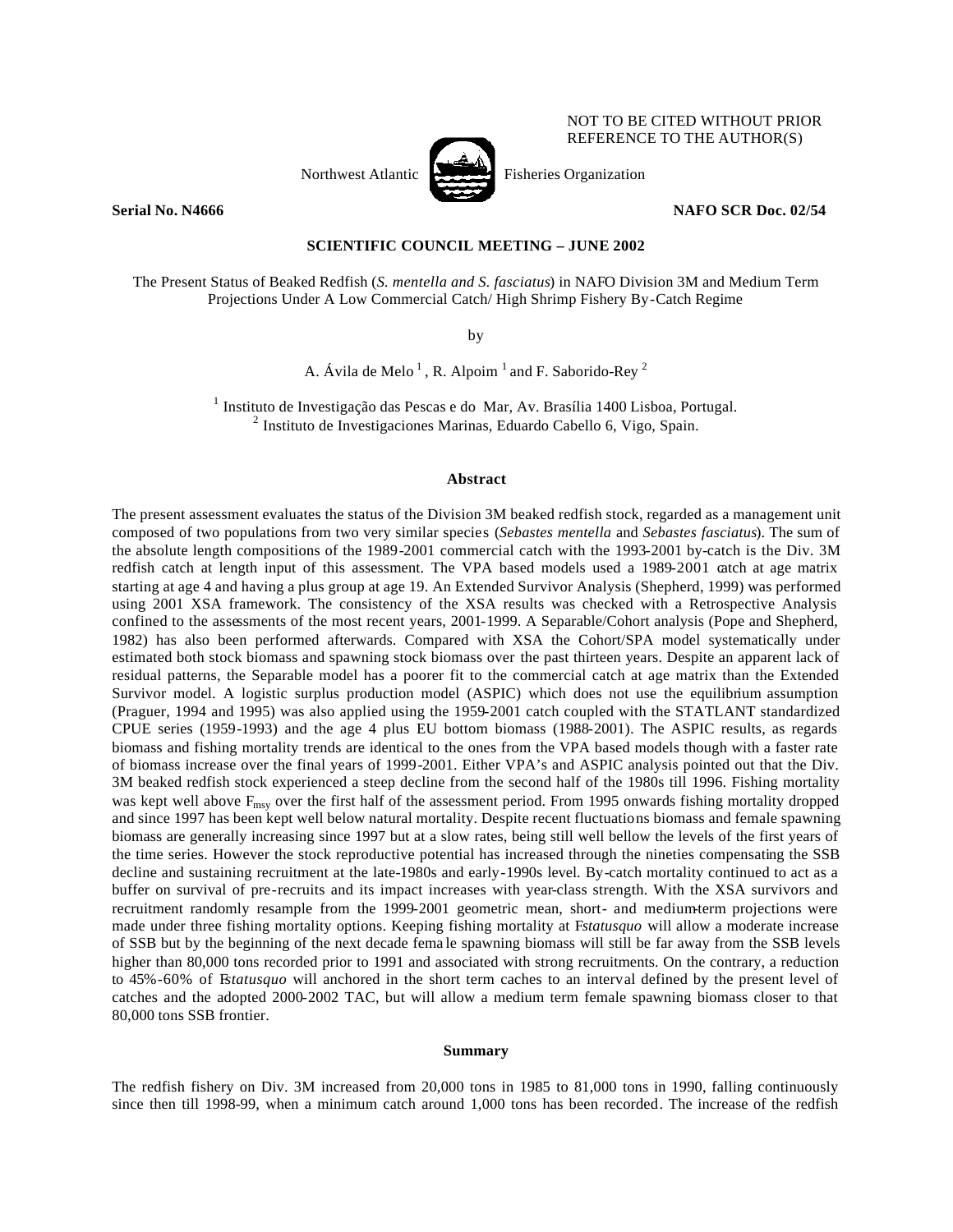catches to 3,800 tons in 2000 reflects the rebirth of a redfish directed fishery in Div. 3M , with EU (Portugal) and Russia consolidating their role as major partners of the actual fishery. The boom in 1993 and further settlement of a shrimp fishery in Flemish Cap lead to high levels of redfish by-catch in 1993-1994. Since 1995 this by-catch in weight fell to apparent low levels but in 2001 redfish by-catch reached 738 tons, the highest level observed since 1994 and justifying 74% of the total catch in numbers.

 For several years length sampling data from Russia and from the Japan were available and used to estimate the length composition of the commercial catches for those fleets and time periods. The 1989-2001 length composition of the Portuguese trawl catch was applied to the rest of the commercial catches. The 1993-2001 redfish by-catch in numbers at length for the Div. 3M shrimp fishery was calculated based on data collected on board of Canadian and Norwegian vessels. The sum of the absolute length compositions of the 1989-2001 commercial catch with the 1993- 2001 by-catch is the Div. 3M redfish catch at length input of this assessment. The VPA based models used a 1989- 2001 catch-at-age matrix starting at age 4 and having a plus group at age 19.

 Survey bottom biomass and survey female spawning biomass was calculated based on the abundance at length from Canadian (1979-1985) and EU (1988-2001) bottom trawl surveys, and on the length weight relationships derived from EU survey data.

An Extended Survivor Analysis (Shepherd, 1999) was performed using 2001 XSA framework: no tapered time weighting, no recruiting ages with catchability dependent *t* of year-class strength, constant catchability just at the penultimate age and a minimum standard error of the log catchability for the last true age of 0.5. The XSA converged after a high number of iterations with the diagnostics presenting several high positive and negative log catchability residuals, in general smaller over the most recent years (1999-2001) than through the preceding years. Most of the residuals were positive during the intermediate years of 1994 to 1997, while on the former years till 1991 and again on 1998 and 2001 most ages had negative residuals. Consistency of the XSA results was checked with a Retrospective Analysis. In order to preserve at the maximum extent most of the cohorts occurring from 1989 onwards, namely the 1990 year-class, this retrospective analysis is confined to the assessments of the most recent years, 2001-1999. The retrospective patterns don't present a systematic under-or-over bias through the whole interval in none of the parameters used in the analysis. Both biomass and SSB started with absolute under biases of greater magnitude and ended with smaller over biases, showing an increasing convergence of estimates over the more recent years. From the Extended Survivor Analysis very high fis hing mortalities until 1996 forced a rapid and steep decline of either abundance, biomass and female spawning biomass of the Div. 3M beaked redfish stock. From 1997 onwards, low fishing mortalities allowed a discontinuous and slow growth of both biomass and SSB, but abundance is not yet increasing. There was a general increase of the stock reproductive potential between 1992 and 1997 but in 2001 female spawning stock biomass was still far away from a SSB level of 80,000 tons, beyond which above average recruitments were observed.

 A Separable/Cohort analysis (Pope and Shepherd, 1982) has been performed afterwards. The purpose was to evaluate if an analytical model free from a noisy survey tuning has a better fitness to the catch data. From the XSA fishing mortality and relative F at age results a first guess of fishing mortality for the first fully exploited age on last year ( $F<sub>bar</sub>$  6-16, 2001) and a selection value for last true age (relative F at age 18, 2001) were taken to initialize the Separable analysis. Compared with XSA the Cohort/SPA model systematically under estimated both stock biomass and spawning stock biomass over the past thirteen years. Despite an apparent lack of residual patterns the sum of squares of the residuals of the log catch ratios from SPA diagnostics is higher than the sum of squares of the XSA log catchabilitiy residuals. Therefore, and, the Separable model has a poorer fit to the commercial catch-at-age matrix than the Extended Survivor model.

 A logistic surplus production model (ASPIC) which does not use the equilibrium assumption (Praguer, 1994 and 1995) was also applied using the 1959-2001 catch coupled with the STATLANT standardized CPUE series (1959- 1993) and the age 4 plus EU bottom biomass (1988-2001). ASPIC runned first on the FIT mode, to have the deterministic parameters estimate together with effort and survey pattern of unweighted residuals, as well as biomass and fishing mortality trends (expressed as ratios to  $B_{\text{msy}}$  and  $F_{\text{msy}}$ ). On a second run on BOT mode effort and survey residuals were resampled 1 000 times in order to derive bias corrected estimates and probability distribution of the parameters. In general there is a small relative bias between the corrected and ordinary estimates (1%-2.5%) indicating for most of the fitted parameters a distribution close to normality. The ASPIC results, as regards biomass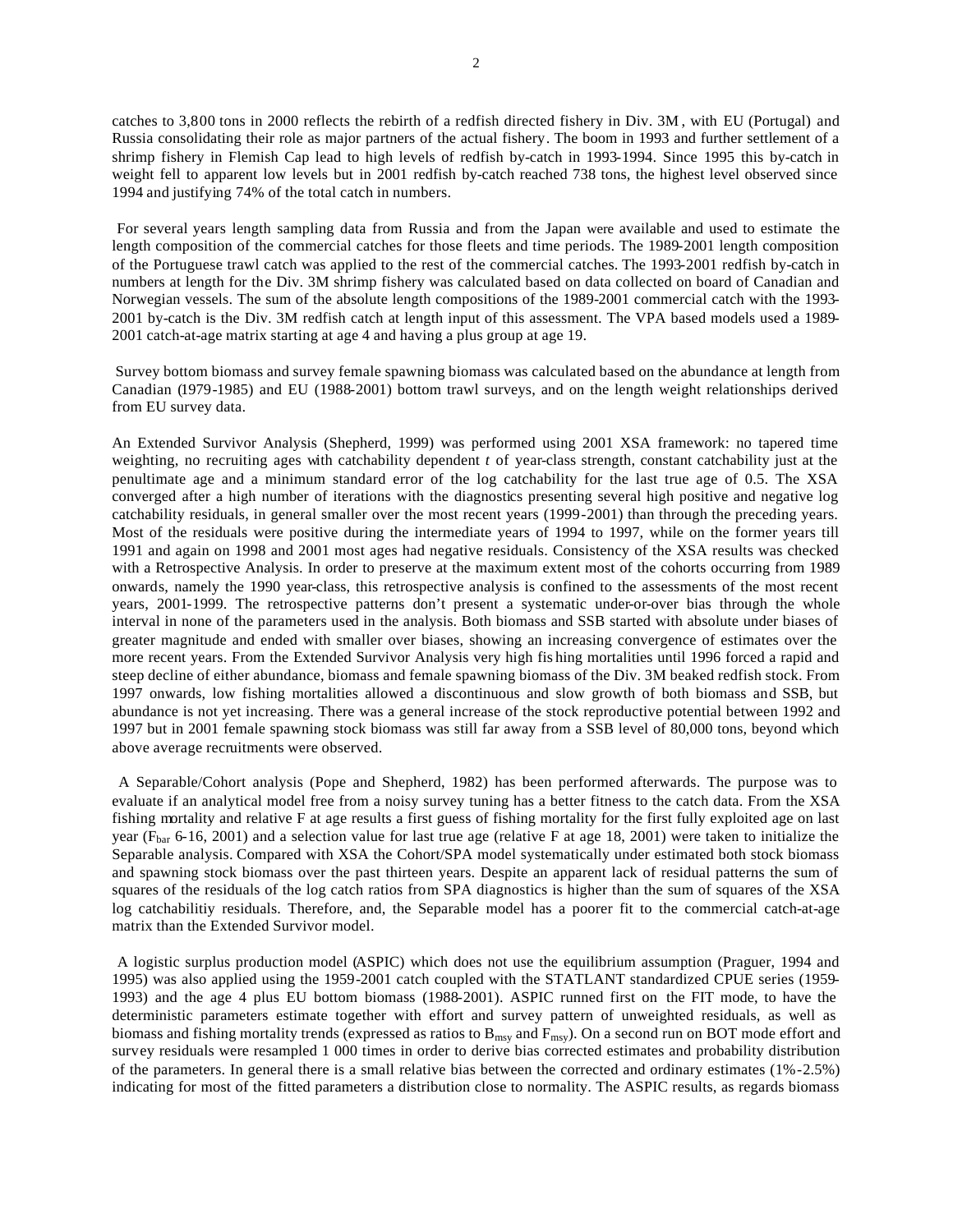and fishing mortality trends are identical to the ones from the VPA based models though with a faster rate of biomass increase over the final years of 1999-2001.

 Either VPA's and ASPIC analysis pointed out that the Div. 3M beaked redfish stock experienced a steep decline from the second half of the 1980s till 1996. Fishing mortality was kept well above  $F_{\text{msy}}$  over the first half of the assessment period, due to increasing commercial catches since the mid eighties that reached a top level within 1989 and 1993. From 1995 onwards fishing mortality dropped and since 1997 has been kept well below natural mortality, allowing the survival and growth of the remainders from all cohorts. Despite recent fluctuations biomass and female spawning biomass are generally increasing since 1997 but at a slow rates, being still well bellow the levels of the first years of the time series. The prospective of a no return consistent increase of both biomass and SSB seems to consolidate under the present low exploitation regime: the stock reproductive potential has increased through the nineties compensating the SSB decline and sustaining a 1998-2001 geomean recruitment at age 4 identical to the former years of 1989-1992. By-catch mortality continued to act as a buffer on survival of pre-recruits and its impact increases with year-class strength. There is little doubt that the major obstacle to a faster rate of stock growth both in biomass and namely in abundance is the survival of abundant cohorts in their early life stage preceding recruitment to commercial fishery. Keeping catch and fishing mortality at a low level can only be effective in supporting a medium term faster stock recovery if measures to drastically reduce by-catch of very small redfish are now implemented.

With the XSA survivors and recruitment randomly resampled from the 1999-2001 geometric mean, short- and medium-term projections were made, under three fishing mortality options that, besides F*statusquo* corresponded to a short-term yield abide to the vicinity of the actual TAC of 5,000 tons (60% of F*statusquo*) or within the average level of recent catches (3,000 tons-4,000 tons). Under a 50<sup>th</sup> % probability profile keeping fishing mortality at F*statusquo* will allow a moderate increase of SSB but by the beginning of the next decade female spawning biomass will still be far away from the SSB levels higher than 80,000 tons recorded prior to 1991 and associated with strong recruitments. On the contrary, a 45% -60% reduction on F*statusquo* will anchored in the short-term caches to an interval defined by the present level of catches and the adopted 2000-2002 TAC, but will allow with a higher probability (associated with the  $25<sup>th</sup>$ % probability profile) both the doubling of the actual SSB level by 2005 and a 2011 SSB already representing 80% of the 80,000 tons frontier.

## **Introduction**

There are three stocks of redfish on the Flemish Cap bank (NAFO Div. 3M): deep-sea redfish (*Sebastes mentella*) with a maximum abundance at depths greater than 300 m, golden (*Sebastes marinus*) and Acadian redfish (*Sebastes fasciatus*) preferring shallower waters of less than 400 m. Due to their external resemblance *S. mentella* and *S. fasciatus* are commonly designated as beaked redfish. All stocks have both pelagic and demersal concentrations as well as a long recruitment process to the bottom, extending to lengths up to 30 cm-32 cm. Beaked redfish also presents wide geographical shifts of its density between the Fle mish Cap bank and other Div. 3M neighboring grounds.

The Flemish Cap redfish species are long living and present a slow (and very similar) growth, with fish attaining a size around 20 cm-22 cm at 5 years old and reaching 30 cm only at age 10 (Saborido-Rey, 1994). All species are viviparous with the larvae eclosion occurring right before or after birth. Mean age of female first maturation is 8 years (mean length of 26.5 cm) for Acadian redfish, 10 years (mean length of 30.1 cm) for deep-sea redfish and 12 years (mean length of 33.8 cm) for golden redfish. Spawning on Flemish Cap has a peak in March - first half of April for deep-sea and golden redfish while for Acadian redfish spawning reach its maximum in July-August.

The 3M redfish assessment is focused on the beaked redfish stock regarded as a management unit composed of two populations from two very similar species: the Flemish Cap *S. mentella* and *S. fasciatus*. The reasons for this approach are the dominance of this group in the Div. 3M redfish commercial catches, corresponding also to the bulk of the redfish bottom biomass survey indices available for the Flemish Cap bank (on average representing 80% of the redfish survey biomass). Finally, and due to market demand reasons, any recovery of the Div. 3M redfish fishery will be dependent on the recovery of the *S. mentella* plus *S. fasciatus* biomass from recent overexploitation.

An extended survivor analysis (XSA) was used to tune the terminal F's with the EU survey abundance's at age and estimate the survivors by the end of 2001. This analysis was then compared with a separable analysis (SPA) and a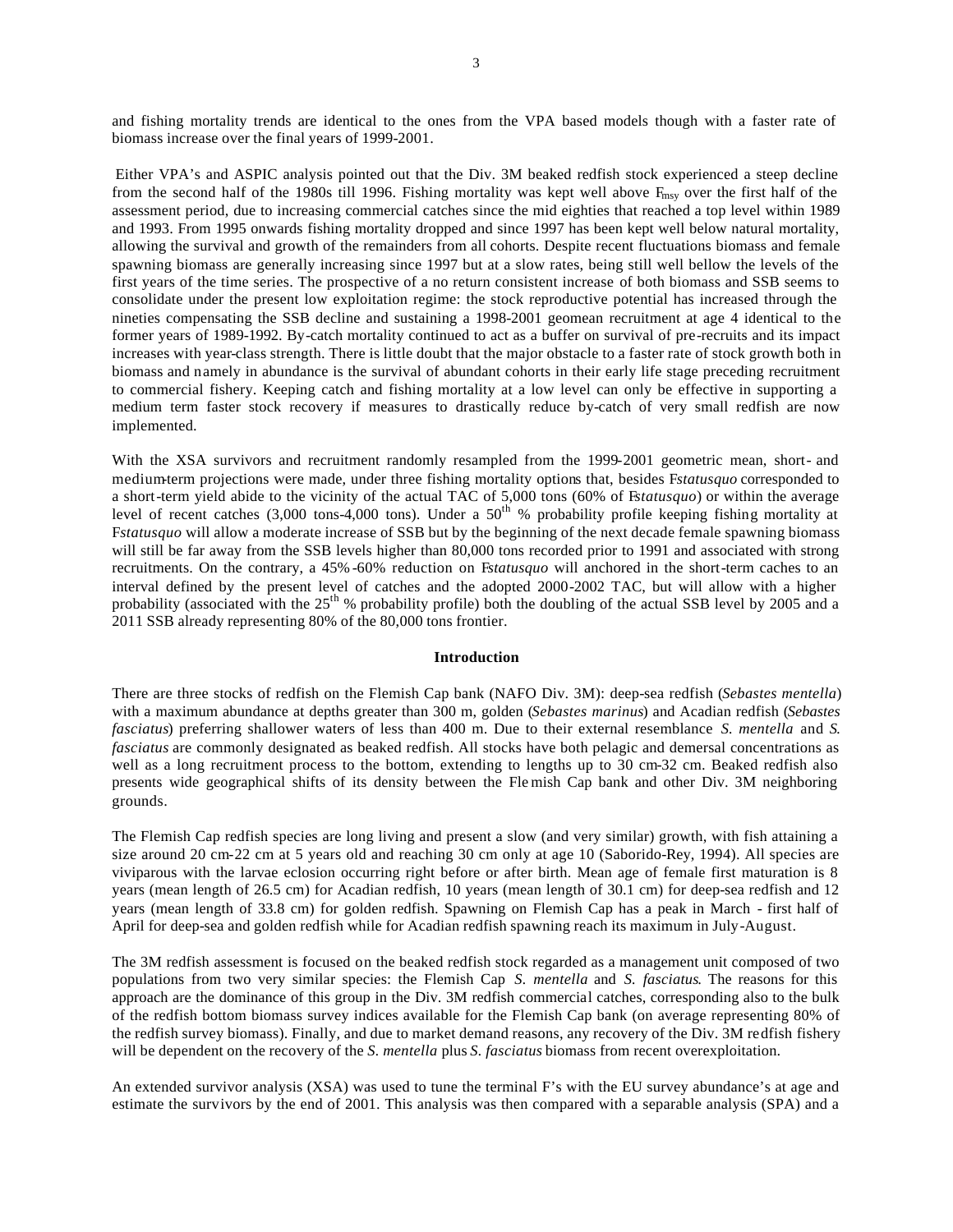non-equilibrium surplus production model (ASPIC) for checking the fitness of the respective biomass trends. With the XSA survivors and recruitment randomly resampled from the 1999-01 geometric mean, short- and medium-term projections were made under different F and catch assumptions, and the results presented for several probability levels.

## **Description of the fishery**

The 3M redfish stocks have been exploited over the past both by pelagic and bottom trawl. Due to the similarity of their external morphology the commercial catches of Div. 3M redfish are reported together. The majority of the bottom commercial catches are composed of beaked redfish. The species composition of the pelagic redfish catches, which dominated the fishery in the early nineties, remains unknown. However, taking into account that from survey results, *S. mentella* and *S. fasciatus* together represent the major proportion of the abundance and biomass of Div. 3M redfish it is assumed that these pelagic catches were also dominated by beaked redfish.

The redfish fishery on Div. 3M increased from 20,000 tons in 1985 to 81,000 tons in 1990, falling continuously since then till 1998-99, when a minimum catch around 1,000 tons has been recorded most as by-catch of the Greenland halibut fishery. The drop of the Div. 3M redfish catches from 1990 onwards is related with the quick decline of the stock biomass followed by an abrupt decline of fishing effort deployed in this fishery. By 1995 the fleets responsible for the high level of catches on the late eighties-early nineties (former USSR, former DDR and Korean crewed Non Contracting Party vessels) had already vanished from NAFO Div. 3M. The remaining Portuguese and Japanese trawlers recorded the major proportion of the catch till 1999, but for these fleets Greenland halibut continued to be the priority species in all NAFO Divisions (NAFO circular letters with monthly provisional catches, 1995-1999). During this period most of the Div. 3M reddish catches were taken as by-catch of the Greenland halibut fishery.

However in 1999 Russian vessels appeared again in Flemish Cap and their nominal catch, raised from 168 tons to 1,808 tons in 2000. Estonians vessels joined the fishery in 2000 recording 632 tons, while the EU catches increased from 505 tons in 1999 to 1349 tons in 2000 due to a jump in the catches from Portugal: 96 tons to 916 tons. The increase of the redfish catches from 1,068 tons in 1999 to 3,825 tons in 2000 reflects the rebirth of a redfish directed fishery in Div. 3M. In 2001 provisional catches were at a somewhat lower level, 3,295 tons, but EU (Portugal) and Russia consolidated their role as major partners of the actual fishery with 92% of the overall catch. About 85% of catch was taken trough the first eight months of 2001, with August recording 41% of the provisional annual catch (NAFO circular letters with monthly provisional catches, 2000-2001).

The boom in 1993 and further settlement of a shrimp fishery in Flemish Cap lead to high levels of redfish by-catch in 1993-1994. Since 1995 this by-catch in weight fell to apparent low levels but in 2001 redfish by-catch reached 738 tons (Kulka, 2002, pers. comm.), the highest level observed since 1994. Translated to numbers this represents an increase from an annual by-catch level of 3.4 millions of redfish, recorded in 1999-2000, to 25.8 millions in 2001 (against a 9.2 millions caught in the commercial fishery last year). In 1998-2000 this by-catch represented on average 42% of the total Div. 3M redfish catch in numbers. In 2001 the redfish by-catch in number from the Flemish Cap shrimp fishery justified 74% of the total catch.

Recent catches and by-catch ('000 tons) are as follows:

|               |       |  |  |  |                                                     |  |     | 1988 1989 1990 1991 1992 1993 1994 1995 1996 1997 1998 1999 2000 2001                                                                                                                                                                            |  |
|---------------|-------|--|--|--|-----------------------------------------------------|--|-----|--------------------------------------------------------------------------------------------------------------------------------------------------------------------------------------------------------------------------------------------------|--|
| <b>TAC</b>    | 20 20 |  |  |  | 50 50 43 30 26 26 26 26 20                          |  |     | $\begin{array}{cccc} 13 & 5 & 5 \end{array}$                                                                                                                                                                                                     |  |
| Catch         |       |  |  |  |                                                     |  |     | 23.2 58.1 <sup>1</sup> 81.0 <sup>1</sup> 48.5 <sup>1</sup> 43.3 <sup>1</sup> 29.0 <sup>1,2</sup> 11.3 <sup>1,2</sup> 13.5 <sup>1,2</sup> 5.8 <sup>1,2</sup> 1.3 <sup>2</sup> 1.0 <sup>2</sup> 1.1 <sup>2</sup> 3.8 <sup>2</sup> 3.3 <sup>2</sup> |  |
| $By - catch3$ |       |  |  |  |                                                     |  |     | 11.97 5.90 0.37 0.55 0.16 0.19 0.10 0.10 0.75                                                                                                                                                                                                    |  |
| Total catch   |       |  |  |  | 23.2 58.1 81.0 48.5 43.3 41.0 17.2 13.9 6.4 1.5 1.2 |  | 1.2 | 3.9 4.0                                                                                                                                                                                                                                          |  |

<sup>1</sup> Includes estimates of non-reported catches from various sources

2 Provisional

3 Kulka, D. *pers. comm*. 2000, 2001 and 2002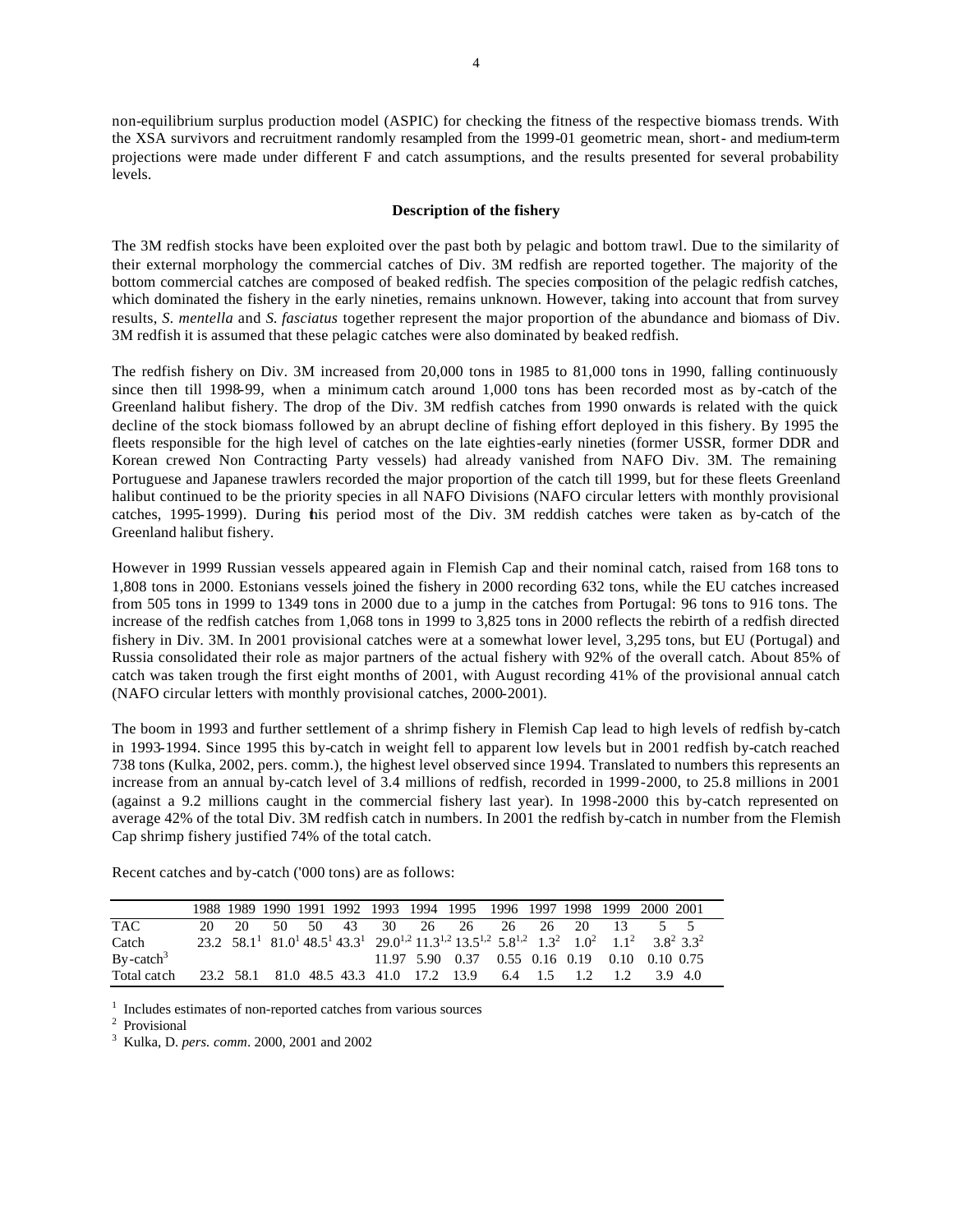#### **Input data**

#### **Length composition of the commercial catch and by-catch**

Most of the commercial length sampling data available for the Div. 3M redfish stocks came, since 1989, from the Portuguese fisheries and has been annually included in the Portuguese research reports on the NAFO SCS Document series (Alpoim *et al.*, 2002). Most of these data referred to beaked redfish, and, taking into account that the majority of the length sampling was from depths greater than 400m, they should represent *S. mentella* catches. Length sampling data from Russia (1989-91, 1995, 1998-2001; Vaskov, A., pers. comm. 2000, 2001 and 2002; Vaskov *et al*., 2002) and from the Japan (1996 and 98; Ichii,T., pers. comm. 2001) were used to estimate the length composition of the commercial catches for those fleets and time periods. The 1989-2001 per mille length composition of the Portuguese trawl catch was applied to the rest of the commercial catches. In all cases the Div. aked redfish length weight relationships from 1989-2001 EU surveys (Saborido-Rey, pers. comm., 2000, 2001 and 2002) were used to get each absolute length frequency vector of the Div. 3M redfish commercial catches (Table 1a, 2001 catch from NAFO circular letter Ref.No.GF/02-68).

Redfish by-catch in weight and in numbers at length for the Div. 3M shrimp fishery was available for 1993-97, based on data collected on board of Canadian and Norwegian vessels (Kulka, 1998 and pers. comm., 2000). To abide the by-catch in numbers at length to both the estimated by-catch in weight and the adopted length weight relationships those length frequencies were recalculated (Ávila de Melo *et al*. 2000). The 1998-2001 by-catch in numbers-at-length was derived from the 1998 Norwegian and 1999-2001 Canadian length sampling, extrapolated to the estimates of the overall by-catch in weight (Kulka, pers. comm., 2001 and 2002). Length composition of redfish by-catch in the Div. 3M shrimp fishery is presented on Table 1b.

The sum of the absolute length compositions of the 1989-2001 commercial catch with the 1993-2001 by-catch is the Div. 3M redfish catch at length input of this assessment (Table 1c). The generalized fall of the commercial sizes (>18cm) during the first half of the 1990s, the impact of the sorting grades in reducing from 1993 to 1996 the absolute length frequencies of the redfish by-catch and finally the dominance of the very small sizes (10 cm-12 cm) in the total catch whenever a relative abundant year-class appears (as it seems to be the case for the 2000 cohort) is well illustrated in Fig. 1.

## **Length composition of the stock and spawning stock survey abundance**

The EU survey abundance and female mature abundance at length for Div. 3M beaked redfish was updated with the results from 2001 survey (Vazquez, 2002) following the steps described in last assessments (Ávila de Melo *et al*. 1999, 2000 and 2001). From 1992 till 2001 mature female abundance at length for *S. mentella* and *S. fasciatus* is given each year by the respective length maturity ogives. These ogives are based on the histological analysis of gonads collected on the 1992 February-March cod tagging EU survey and on the 1992-93 June–July EU bottom trawl survey (Saborido-Rey, 1994), with the exception of the *S. mentella* length maturity ogive adopted for 1999- 2001, which is based in the histological analysis of gonads collected during the 1999 EU survey (Saborido-Rey*, pers. comm.* 2000) To avoid the appearance of mature females at unrealistic young ages the expected mature female proportions were set at zero for lengths smaller than 21 cm. Both beaked redfish total and mature female at length for the 1992-01 period are the sum of the respective *S. mentella* and *S. fasciatus* sets first calculated by species.

A combined length maturity ogive was calculated on last year assessment from the 1992-2000 female and mature female survey abundance at length of *S. mentella* and *S. fasciatus* (Ávila de Melo *et al*, 2001). This ogive has been used to derive the mature female abundance's at length on the early years of the survey series (1988-1991) from the correspondent beaked redfish female survey abundance at length (Table 2, Fig. 2).

 For the 1979-1985 Canadian surveys beaked redfish total abundance at length is given directly by the survey results (Power and Atkinson, 1986). The correspondent biomass and spawning stock biomass were maintained unchanged from last revision done in the 2001 assessment (Table 2, Fig. 2).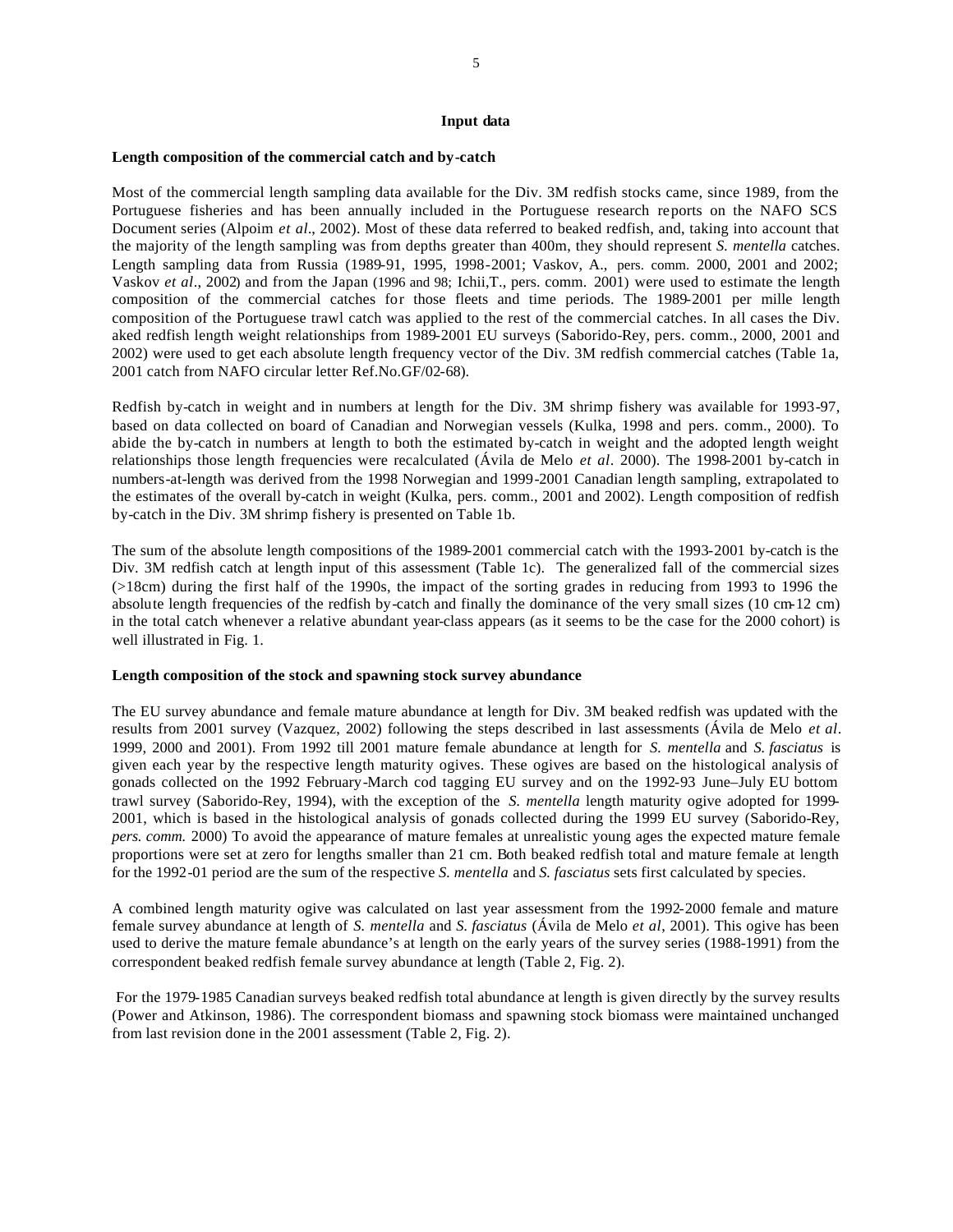## **Length weight relationships**

Length weight relationships for each of the Div. 3M beaked redfish species separately (1992-2001) and for *S. mentella* and *S. fasciatus* combined (1989-1991) were calculated with survey length/weight data from both sexes (Saborido Rey, pers. comm., 2002) and used in the assessment on an annual basis (Table 3).

## **Survey stock biomass and spawning biomass**

Survey biomass and female spawning biomass were calculated as sums of products of survey abundance and mature female abundance at length times mean weight at length. *S. mentella* and *S. fasciatus* (1992-2001) and beaked redfish (1988-91) length weight relationships were used with the EU series (1988-2001) while a general length weight relationship representative of the 1989-2000 interval was applied to the Canadian series (1979-85) (Table 2, Fig. 2). Details of this calculation are found on the 1998 assessment (Ávila de Melo *et al*., 1998)

## **Age composition of the beaked redfish survey stock and mature female beaked redfish stock**

The EU survey abundance at age for the 1989-2001 Div. 3M beaked redfish stock and mature female component (Table 5a and b) were obtained using the *S. mentella* age length keys from the 1990-2001 EU surveys, with both sexes combined. Due to the fact that the 1989 *S. mentella* age length key was based on scale readings, the 1990 *S. mentella* age length key was also used in 1989. The ageing criteria of Div. 3M redfish otoliths has been first revised in 1995 by one of the authors (Saborido-Rey, 1995) and all survey age length keys were then standardized accordingly. However and due inconsistencies still found between the interannual shift of the *S. mentella* survey length distributions and the age assigned every year to each length modal group, the 1994 to 97 age length keys were revised in 1998 (Saborido Rey *pers. comm*., 1999). Details of this revision can be found on the 1999 assessment (Ávila de Melo *et al*., 1999). Due to the scarcity of redfish larger than 40 cm in the EU surveys a plus group was considered at age 19.

## **Age composition of the catches**

Age composition of the total catches, including the redfish by-catch on the shrimp fishery, were also obtained using the *S. mentella* age length keys from the 1990-2001 EU surveys (Table 4). The shift of the relative age composition of the catch towards the smallest age groups (1 and 2) from the early (1989-1991) to the most recent years (1999- 2001) of the assessment is illustrated in Fig. 3.

# **Mean weights at age**

The annual beaked redfish length weight relationships were used to calculate mean weights at age both in the Div. 3M redfish total catches (commercial plus by-catch) (Table 6) as well as in the 3M beaked redfish stock and female spawning stock (Table 7).

#### **Partial recruitment vector**

In order to generate an observed partial recruitment vector a F<sub>index</sub> was first derived from the 1989-2001 ratios between the sums of the permile Div. 3M redfish total catch (commercial plus by-catch) and the permile beaked redfish survey abundance at age. Those indicators of F at age were then standardized to its highest value recorded at age 13. Assuming a flat top recruitment curve this observed partial recruitment vector, for ages 5 to 18, was adjusted to a general logistic curve (Table 8a, Fig.4). The expected vector has been used in the yield per recruit analysis. However, due to the impact of the shrimp fishery on the mortality of the youngest age groups, the observed PR for ages 1 to 4 was adopted in the long-term projections of Y/R and SSB/R.

# **Maturity ogive**

An observed maturity ogive for Div. 3M beaked redfish was calculated as the mean proportion of mature females in the survey stock abundance at age (Table 5c) and used in the VPA based methods At each age this mean proportion is given by the ratio between the 1989-2001 sum of mature females and the correspondent total stock abundance.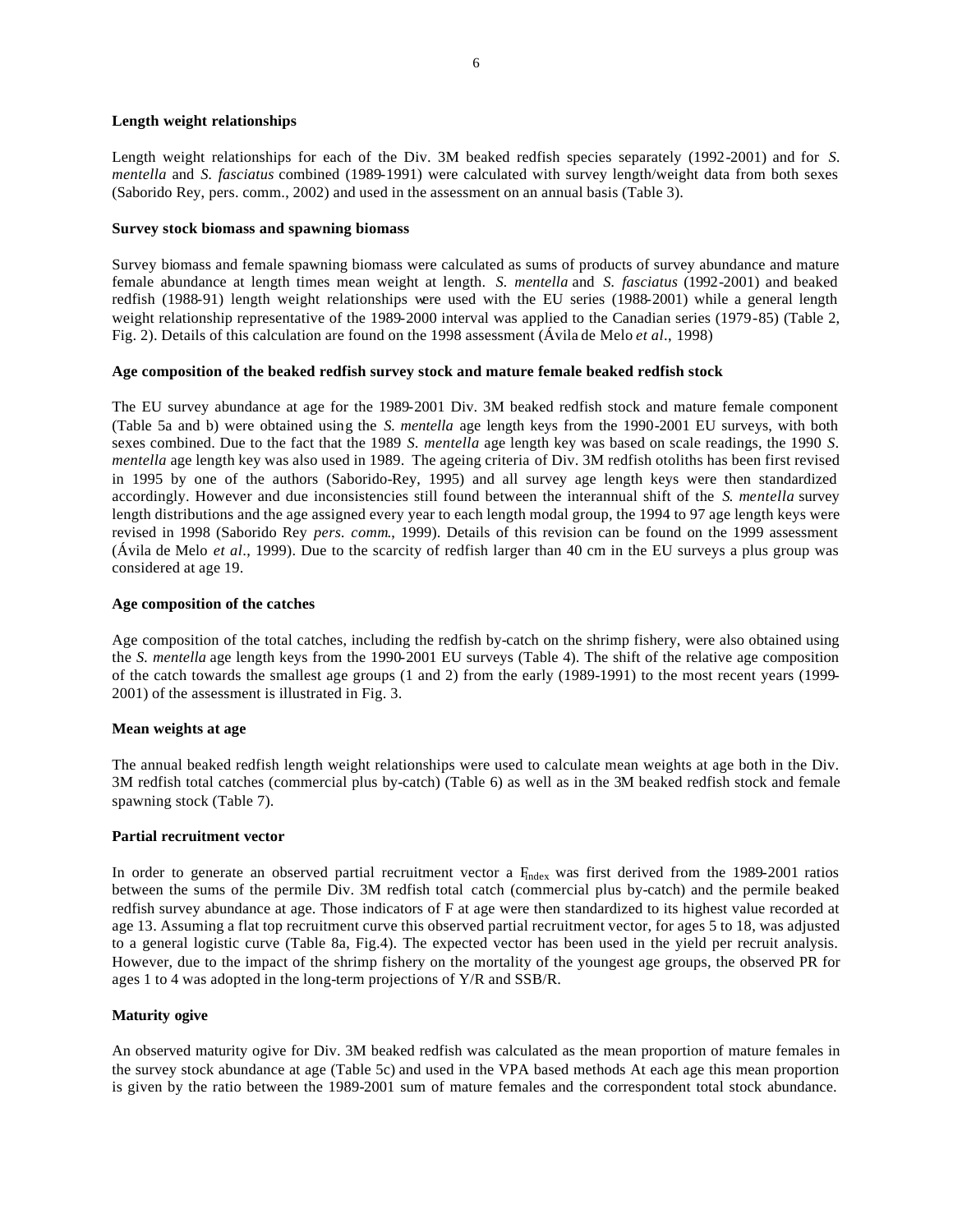The observed maturity ogive was also fitted to a general logistic curve in order to give an expected maturity ogive for the yield-per-recruit analysis (Table 8b, Fig. 5).

## **Vectors used in yield per recruit analysis**

A Div. 3M beaked redfish yield-per-recruit analysis was conducted incorporating the following sets of vectors (Table 8c), all of them considered to be representative, in terms of growth and maturity, of beaked redfish as a whole throughout the assessment period (1989-2001):

- 1) Mean weights-at-age in the commercial catch.
- 2) Mean weights-at-age in the stock (as well as in the mature female component) from length weight relationships and from stock survey abundances.
- 3) Female maturity ogive-at-age, from the mature female and stock survey abundance-at-age.
- 4) Expected partial recruitment vector (though keeping the observed PR at ages 1-4).
- 5) Natural mortality, set at 0.2 for ages 1 and 2 to allow a higher juvenile mortality. Assumed to be constant at 0.1 for older ages.

#### **Assessment Results**

# **Bottom biomass, spawning biomass and abundance from EU bottom trawl surveys (1988-2001) and Canadian bottom trawl surveys (1979-1985)**

The more recent period of 1988-2001, covered by EU surveys, started with a continuous decline of bottom biomass till 1991 followed by a period of biomass fluctuation with no apparent trend from 1992 till 1996. A further decline occurred in 1997 and 1998, when the second lowest biomass was recorded (Table 2, Fig. 2). Survey bottom biomass increased in 1999 and 2000 till 110,000 tons, the highest index observed since 1989. However in 2001 biomass fall again to 59,000 tons (Vazquez, 2002). This fall is also reflected in the spawning biomass index, reduced to 7,000 tons after being at 19,500 tons just the year before. It is difficult to associate those drastic declines with fishing mortality, well bellow the assumed natural mortality since 1997. The wide oscillations in bottom biomass survey indices between consecutive time intervals can be induced by changes on the redfish concentration near the bottom, as well as on its distribution in and out of the survey swept area of the Flemish Cap bank, causing "year" (=time interval) effects of alternate sign on survey catchability.

During the former period of 1979-1985, covered by the Canadian surveys, female spawning biomass of beaked redfish (SSB) was stabilized and represented more than 40% of the survey bottom biomass on most of the years. Survey spawning biomass declined through the first years of EU survey series, staying at low level around 8,000 tons between 1994 and 1997. Over the most recent years (1998-2001) this SSB index experienced large interannual variation, from a minimum in 1998 of 3,700 tons to the highest value since 1990, recorded in 2000 with 19,500 tons. In 2001 SSB returned again to a low level of 7,000 tons. From 1988 till 1991 female spawners represented between 22% and 28% of the bottom biomass. Apart a minimum in 1998 of 7% and 18% recorded in 2000, this proportion has been oscillating between 9% and 12% since 1994 (Table 2, Fig. 2).

On the Canadian survey series beaked redfish abundance declined over the 1982-1985 interval. Although not comparable as absolute figures, abundance continues to decline in the EU survey series till 1990. Starting to recruit to the survey gear at age 2 the strongest year-class of the time series, the 1990 year-class, pushed the survey abundance to a maximum in 1992. Abundance declined sharply during the intermediate years, regardless the smaller peaks of 1994 and 1996. The second lowest abundance of the EU survey series is attained in 1998. Stock abundance increased continuously afterwards till 2001, despite the drop on biomass and spawning biomass last year. This most recent increase on stock abundance from 2000 to 2001 has been supported by the pre-recruited age groups (1-4). The 2000 year-class is the most abundant year-class at age 1 of the 1988-2001 interval (Table 5-A).

#### **Yield per recruit analysis**

In order to get reference levels of fishing mortality taking into account the growth, maturity and exploitation pattern of the Div. 3M beaked redfish stock, an yield-per-recruit analysis was conducted, incorporating the sets of vectors already described.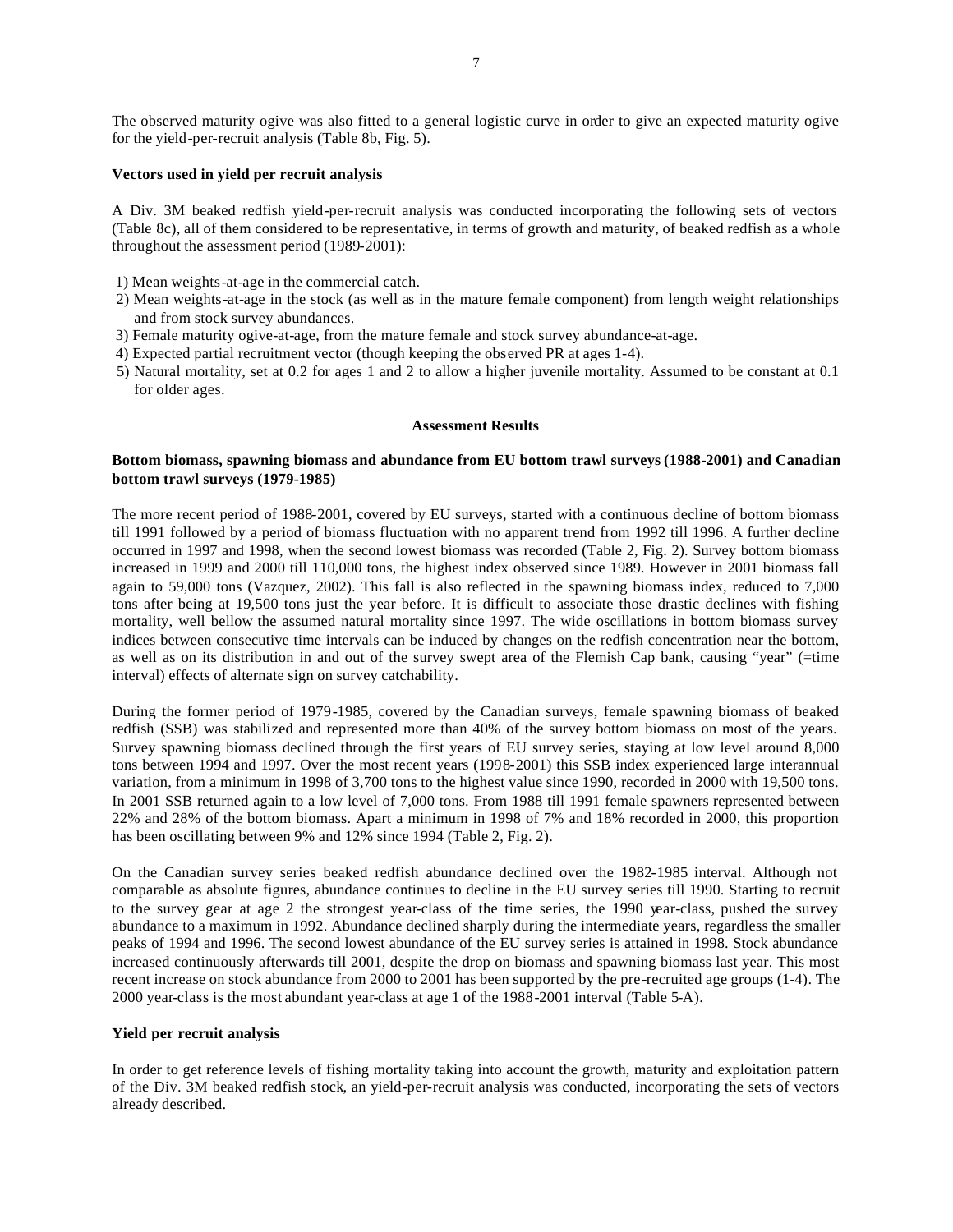From the yield, biomass and spawning biomass per recruit curves, long-term spawning and total biomass were determined for different levels of fishing mortality (Table 8d, Fig. 6). With the assumption of constant recruitment, fishing at an  $F_{0.1}$  0.10 will drive the long-term female spawning biomass to 34% of its unexploited size, representing by then 33% of the stock biomass. Fishing at  $F_{0.1}$  will also stabilize long-term stock biomass at 50% of its unexploited size. But the fishing mortality that will allow a long term female spawning biomass at 50% of its unexploited level should be no greater than 0.06. This reduction corresponds to a long term proportion of female spawners in the stock biomass of 39%, a level near the average SSB proportion observed during the 1979-1985 Canadian series (42%). By that time from the survey indices available the stock was showing signs of stability sustaining annual catches around 20,000 tons.

# **A Precautionary Level of Fishing Mortality Based on Div. 3M***Sebastes mentella* **growth**

A growth based model (Beverton and Holt, from Die and Caddy, 1997) first applied on the 1998 assessment (Ávila de Melo *et al*., 1998) was updated in order to get a precautionary limit of Z, corresponding to a fishery where the mean length in the catch is above the mean length at maturity (Table 9). The F of 0.06 given by the Z "at maturity" assuming a natural mortality of 0.1, has the same magnitude of the F from the yield per recruit analysis associated with a long term 50% reduction on the female spawning stock biomass.

## **VPA based methods: the Extended Survivors Analysis and Separable Cohort Analysis**

This assessment updates the Extended Survivor Analysis (XSA) (Shepherd, 1999), first carried out on the 2000 assessment using the EU survey abundance at age data as the tuning file (Ávila de Melo *et al*., 2000 and 2001). A Separable Cohort Analysis (SPA) was run next and the respective trends of F and SSB were compared. The purpose of this procedure is to check if the strong year effects on the residuals of the log catchabilities that relate survey and VPA abundances at age (due to fluctuations on the concentration of beaked redfish near the bottom and /or inside the swept area) have, or have not, a major impact on the XSA results.

The input files for both XSA and SPA analysis are presented in Table 10. Natural mortality was assumed constant at 0.1. The proportion mature at age is the one observed on the 1989-2001 period (Table 5) and the month with a peak of spawning for Div. 3M *Sebastes mentella*, February (Saborido-Rey, 1994), was the one considered for the estimate of the proportion of F and M before spawning. The catch at age matrix includes the 1993-2001 by-catch at age from the shrimp fishery. The first age group considered was age 4 (the first age in the catch at age matrix with catches assigned every year) and age 18 was the last true age (from age 19 onwards both survey and commercial sampling data are scarce and so a plus group on age 19 has been considered). The F's from the 2001 XSA were used as the initial guess for F's on oldest age and the F's-at-age in last year.

The use of year weights can be justified on long time series where there is a high probability that the exploitation pattern has not been kept constant. However it has the disadvantage of imposing the most recent exploitation pattern to the biomass estimate from earlier years of the time interval (Flatman, pers. com., 1999). Taking into account the short time period available, in contrast with the wide range of ages considered and the slow progress on determinant processes for the stock such as recruitment, growth and female maturity, no year weights were used on both XSA and SPA analysis. The purpose is to give a full use and equal importance to the thirteen years of input data, namely those from the beginning of the time interval when a full-scale redfish fishery occurred on Flemish Cap.

#### **The Extended Survivor Analysis**

The XSA program used was based in the algorithm implemented by Shepherd (1992) and is included in the Lowestoft VPA Suite (Darby and Flatman, 1994). The model algorithms are presented in Appendix 8 of the respective user guide (Darby and Flatman, 1994) and are summarized and adapted to this case study on the two last assessment documents (Ávila de Melo *et al*., 2000 and 2001).

As justified earlier no tapered time weighting was applied. Final fishing mortality estimates were not shrunken towards a mean *F* either, taking into account the sharp declining trend of fishing mortality over the second half of the nineties and the most likely increase of F on the last couple of years of the assessment, following the higher level of catches in 2000-2001. Under these circumstances the shrinkage will flat the changes occurring on F over the most recent years, masking its impact on the stock status.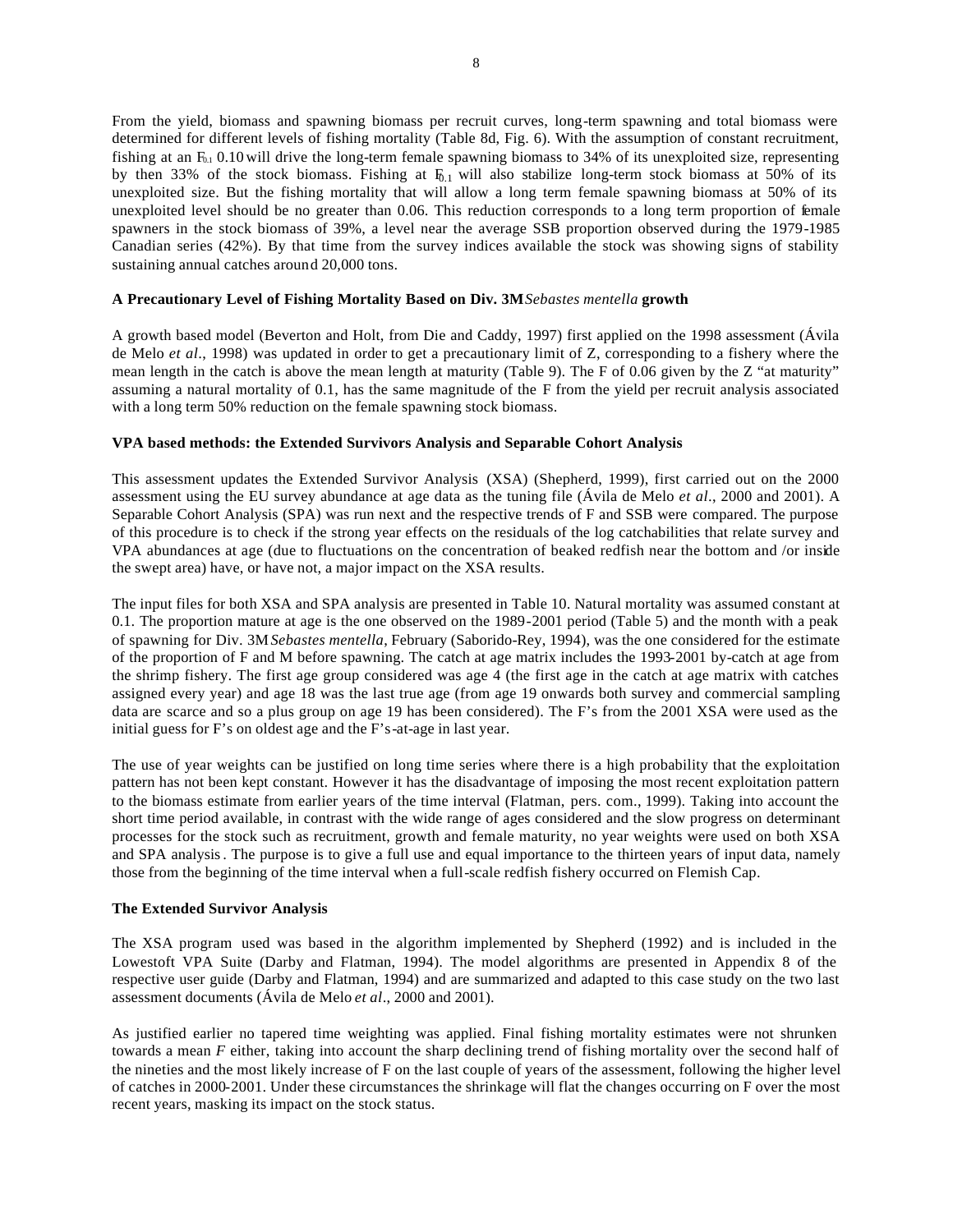A first run with catchability dependent of year-class strength on all ages till the penultimate true age (17) showed all ages with high regression standard errors, most of them with high *t* values of the slope as well. However the regression statistics of catchability for the younger ages considered (4 and 5) present *t* values of the slopes, that linearly relate the log abundance at age with the log survey index at age adjusted to the start of the year, not differing significantly from 1 (*Student's t* test with 11 degrees of freedom = No. points – 2, significance level of 0.05). This lack of a significant trend on the younger ages regression slopes led us to treat the catchability independent with respect to year-class strength and time through all the age spectrum of the assessment (Darby, pers. com., 2000).

During the 2001 assessment four exploratory runs were performed to select an age for fixing catchability and choose a minimum standard error for the log catchability of the last true age, in order to avoid overweight of the cohort's terminal population estimates by the last true age. Taking into account that catchability declines on older ages, the results of this exercise pointed out that fixing catchability only since age 17 (not shrinking the range of true ages involved on the assessment of a long living stock) and keeping the minimum standard error of the log catchability of age 18 at 0.5 (instead of adopting a lower minimum) improved the fitness of the model to the existing data. The present assessment uses last XSA framework: no recruiting ages with catchability dependent of year-class strength, constant catchability just at the penultimate age and a minimum standard error of the log catchability for the lat true age of 0.5. The diagnostics of the 2002 XSA are presented on Table 11a,c and Fig. 7a.

Extended Survivor Analysis converged after a high number of iterations. The diagnostics present several high positive and negative log catchability residuals, namely until 1996 and on younger ages 4 to 6, still recruiting to survey gear. Most of the residuals were positive during the intermediate years of 1994 to 1997, while on the former years till 1991 and again on 1998 and 2001 most ages had negative residuals. In general the size of log catchability residuals over the most recent years (1999-2001) is smaller than through the preceding years. Low fishing mortalities since 1997, well bellow the assumed level of natural mortality, changes of opposite sign on beaked redfish concentration near the bottom of the survey swept area from one year to the next (amplifying the noise on the log catchabilities at age and introducing strong year effects) together with a declining trend of catchability with age, each of these factors contributed at some extent to the long process of convergence. The poor fit, on the XSA model, of survey data to the catch at age matrix of Div. 3M beaked redfish seems in part re lated with redfish own biology and behaviour, and is something a redfish assessment has to live with when using VPA based models supported by a survey tuning.

A 2001-1999 retrospective analysis was carried out in order to compare the patterns on the biomass, female spawning stock biomass (SSB), fishing mortality (average F, ages 6-16) and recruitment (age 4) estimates, from different assessments back in time. In order to preserve at the maximum extent most of the cohorts occurring from 1989 onwards, namely the 1990 year-class, in this retrospective analysis the assessments were confined just to the most recent years. This avoids the premature truncation of the (long living) cohorts that are the bulk of the present exploitable stock. The retrospective patterns don't present a systematic under-or-over bias through the whole interval in none of the parameters used in the analysis (Table 11d; Fig. 8a, b, c and d). Fishing mortality shifts from over to under biases between 1993 and 1994, before a 1996-2000 interval where the relative size of the discrepancies between estimates is high. Both biomass and SSB started with absolute under biases of greater magnitude and ended with smaller over biases, showing an increasing convergence of estimates over the more recent years. Biases in assessment results seems to be stock specific and data induced (Sinclair *et al*., 1990; and Anon. 1991), and the uncommon retrospective patterns for Div. 3M beaked redfish, were accuracy apparently increases towards the end of the time series, seems to confirm the specificity of each case. From the possible causes of retrospective patterns – patterns of misreporting, patterns in catchability or mis-specification of natural mortality (Sinclair *et al*., 1990) – the high positive and negative log catchability residuals, most of them observed during the earlier period on younger ages, could be the main cause of bias in this assessment.

The Extended Survivor results are presented on Table 12 and Fig. 9a, b, c and d. Very high fishing mortalities until 1996 forced a rapid and steep decline of either abundance, biomass and female spawning biomass of the Div. 3M beaked redfish stock (Fig. 9a and b). From 1997 onwards, low fishing mortalities allowed a discontinuous and slow growth of both biomass and SSB, but abundance is not yet increasing. There was a general increase of the stock reproductive potential between 1992 and 1997 (Fig. 9c) but in 2001 female spawning stock biomass was still far away from a SSB level of 80,000 tons, beyond which above average recruitments were observed (Fig. 9b and d). All year-classes at age 4 included in the reproductive potential and SR plot had already passed through the shrimp fishery during their early stage.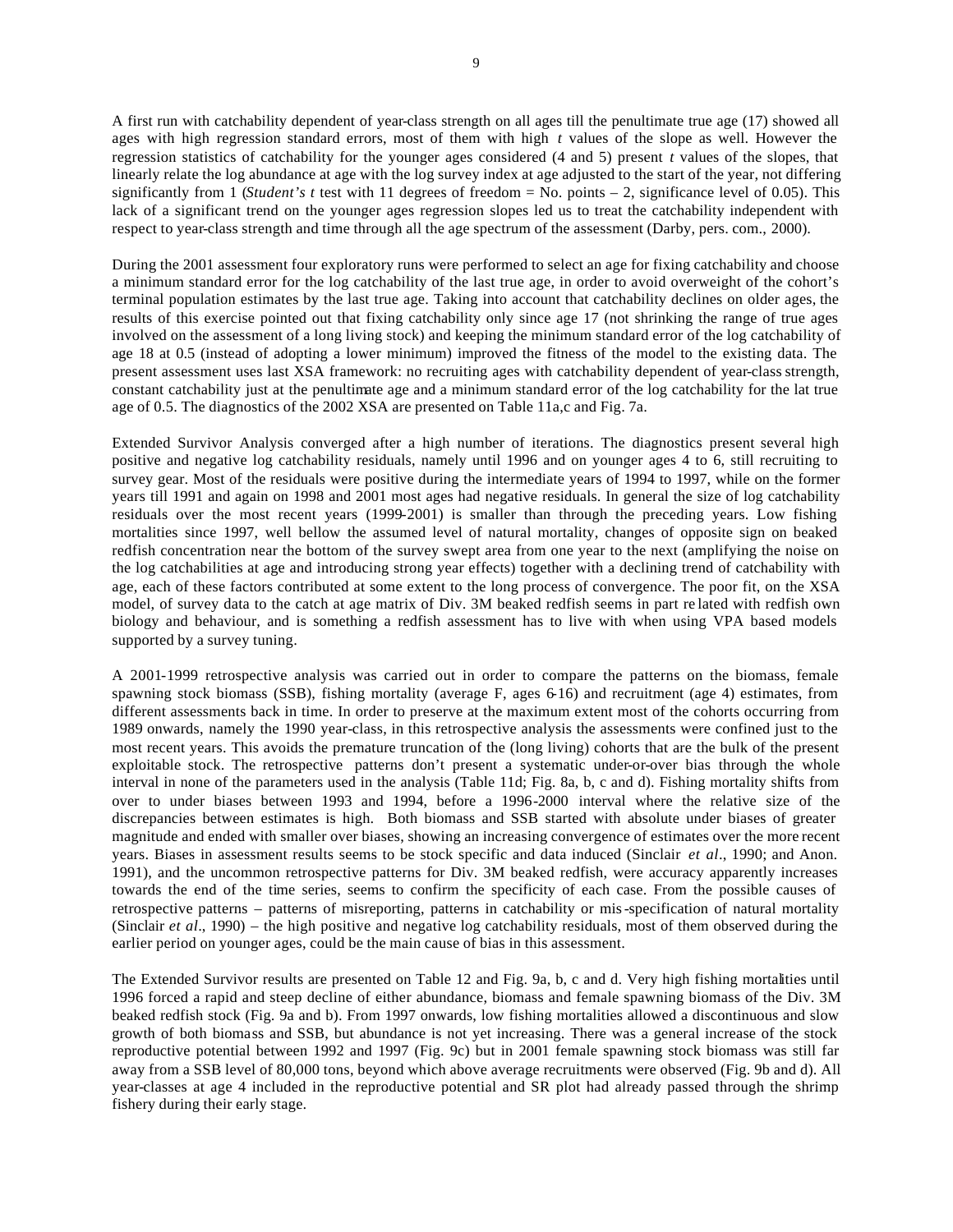## **The Separable VPA**

A Separable analysis (SPA), followed by a traditional VPA run (Cohort analysis) has been performed afterwards. The purpose is to evaluate the fitness of the survey abundance at age used in the XSA tuning to the catch at age matrix. In other words if an analytical model free from a noisy survey tuning is telling the same history of the Div. 3M beaked redfish stock, with a better, or worse, fitness to the catch data. The procedure will be to compare the sum of squares of the residuals of the log catch ratios of consecutive ages on consecutive years from SPA with the sum of squares of the EU survey log catchability at age residuals from the XSA. The level of agreement of the F's and SSB's time series from both models will be checked as well.

The Separable VPA (Pope and Shepherd, 1982; Shepherd and Stevens, 1983; Stevens, 1984) doesn't require tuning data, though a previous notion about fishing mortality (F for the first fully exploited age on last year) and exploitation pattern (selection value for last true age) is required. The model assumes that the exploitation pattern of the fishery remains unchanged, which, in the case of the 3M redfish is apparently difficult to sustain due to the impact that redfish by–catch in numbers caused in the length composition of the redfish removals since 1993 (Table 1c). However on both VPA based models recruitment is at age 4, an age group, which with the exception of the first year of the shrimp fishery, has a length spectrum not significantly affected by the shrimp trawl. In other words these models are basically evaluating the part of the stock available to the trawl fleets targeting round and flatfishes. The program used was based in the algorithm implemented by Shepherd and Stevens (1983) and is included in the Lowestoft VPA Suite (Darby and Flatman, 1994). The model algorithms have been summarised on the two last assessment documents (Ávila de Melo *et al*., 1999-2001). From the XSA fishing mortality and relative F at age results (Table 12, Tables 8 and 9) a first guess of fishing mortality for the first fully exploited age on last year ( $F<sub>bar</sub>$ ) 6-16, 2001) and a selection value for last true age (relative F at age 18, 2001) were taken to initialise the Separable analysis.

From the diagnostics of the Separable analysis some high positive and negative residuals are observed on the log catch ratios between the younger ages, consequence of the gradual recruitment of beaked redfish (Table 11b and c; Fig. 7a and b). High negative and positive residuals were observed on some older ages as well specially for the 1997/98 and 1999/00 log catch ratios. Those high residuals could be induced by higher mobility of larger fish between those years and, as a consequence, a wider interannual fluctuation of their availability to commercial trawlers. No patterns were detected on the residuals down the columns (year effects), across the rows (age effects) or the cohort diagonals (year-class effects), reflecting a smaller impact of redfish biology and behaviour on the commercial catch than on the survey catch series. Nevertheless the sum of squares of the residuals of the log catch ratios from SPA diagnostics is higher than the sum of squares of the XSA log catchabilitiy residuals. Therefore, and despite an apparent lack of residual patterns, the Separable model has a poorer fit to the commercial catch at age matrix than the Extended Survivor model.

The Separable Analysis was concluded with a traditional VPA (Cohort analysis). The fishing mortality residuals from the Cohort analysis (corresponding to the comparison between VPA and Separable F's) are presented on Table 11b. These F residuals are a consequence of the fact that the Cohort analysis works with the true catch at age matrix while in the Separable VPA catch at age is derived from the recruitment of each cohort and the separable F's down the whole cohort. Despite the general small magnitude of these residuals they are higher on the first half of the time interval till 1995, and lower afterwards. This pattern reflects an improving match between SPA estimated catches and observed catches over time. The Cohort analysis results are summarised and compared with XSA results on Table 13 and Fig. 10.

#### **Comparison of the XSA and Cohort/SPA results**

Compared with XSA the Cohort/SPA model systematically under estimated both stock biomass and spawning stock biomass over the past thirteen years. The full weight of the former high catches of adult beaked redfish (greater than 30 cm) on the SPA fit of the correspondent fishing mortalities, lead to higher 1989-93 F's on the Cohort analysis and to SSB's estimates at a much lower level than those from XSA at least until 1999. From XSA an important fishing mortality increase is detected between 1998 and 1999 on the 1990 year-class (the most abundant cohort over the time interval) and on several older cohorts as well, from 1987 back to 1983 (Table 12, Table 8). These higher fishing mortalities are reflected in unexpected declines in 1999 of XSA stock biomass and namely SSB, but these declines are almost absent on the correspondent Cohort/SPA results. This discrepancy suggests the influence of the negative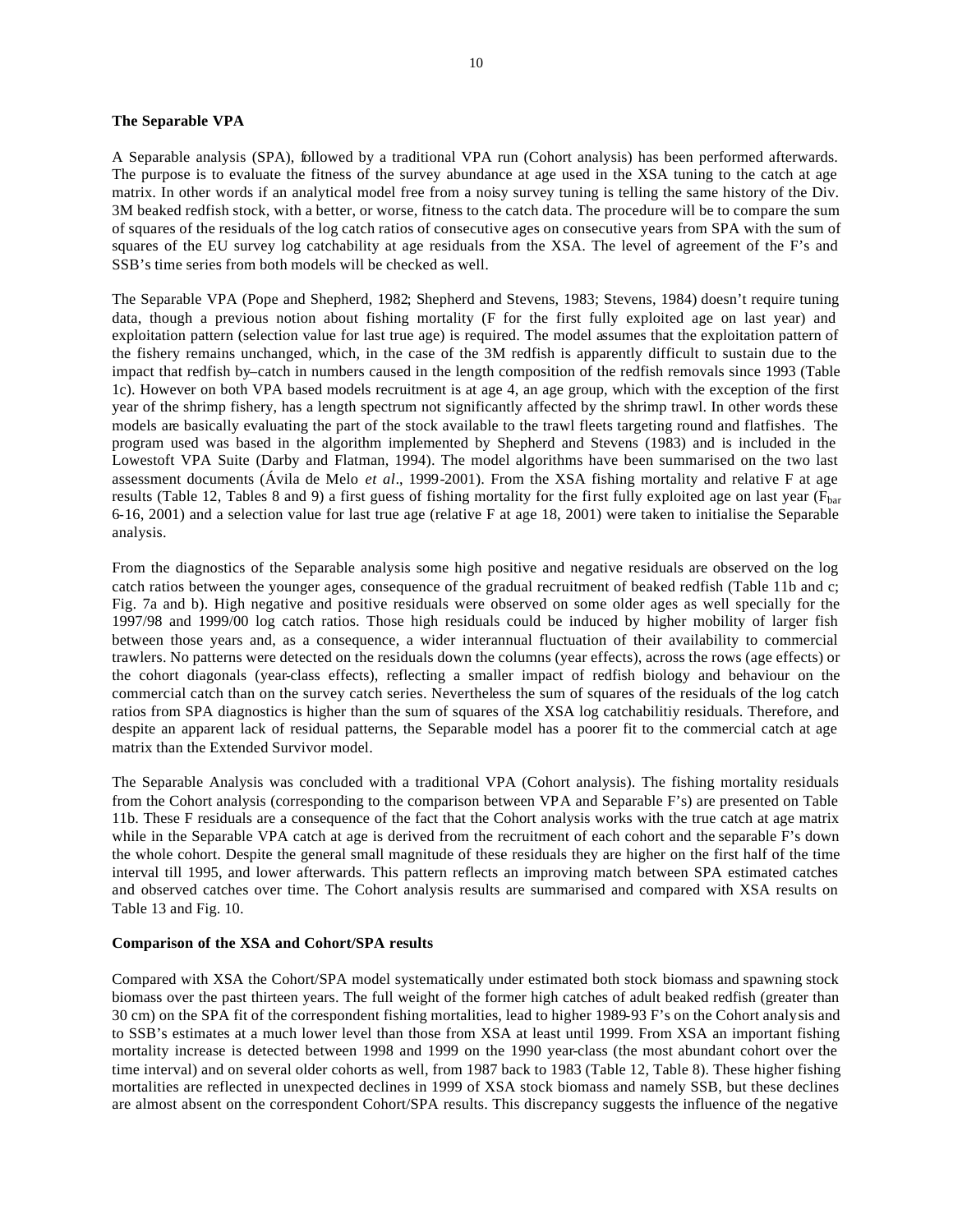survey catchability effects from 1998 on the higher fishing mortalities estimated by the XSA for the abovementioned cohorts. Finally recruitment results: a general good match between both model estimates till 1995 is followed by a systematic under estimate of age 4 by the Cohort/SPA from 1996 till 1999. There is a possible link between this change and a shift of the exploitation pattern towards larger lengths occurring between 1995 and 1996 as a consequence of the codend 135 mm mesh size enforcement from 1995 onwards. The difference of the commercial catch age composition from the early- to the late-years of the interval supports this hypothesis (Fig. 3).

#### **A Non-equilibrium stock production model incorporating covariates (ASPIC)**

The ASPIC model (Praguer, 1994, 1995) fits a non-equilibrium logistic production model to several data series such as catch and effort, catch and CPUE, biomass indices and independent biomass estimates. Being *K* the carrying capacity stock biomass, *r* the intrinsic rate of stock biomass increase, C the catch biomass, MSY and B<sub>msy</sub> the longterm yield and biomass associated with  $F_{\text{msy}}$ , the same being applied to  $Y_{0.1}$  and  $B_{0.1}$  as regards  $F_{0.1}$ , the model basic assumptions are:

1) A logistic population growth over time of the unexploited stock (Schaefer, 1954)

$$
dB_t / dt = rB_t - (r / K)B_t^2
$$

2) For an exploited stock catch is also incorporated in the population growth

$$
dB_t / dt = rB_t - (r / K)B_t^2 - C_t
$$

3) The biological reference points are (Schaefer, 1954)

| a.             |  | MSY = $r K / 4$ and Y <sub>0.1</sub> = 0.99 Y <sub>msy</sub> |
|----------------|--|--------------------------------------------------------------|
| $\mathbf{b}$ . |  | $B_{msy} = K / 2$ and $B_{0.1} = 1.10 B_{msy}$               |
| c.             |  | $F_{\text{msy}} = r / 2$ and $F_{0.1} = 0.9 F_{\text{msy}}$  |

The model assumes that for each data series *q*, the catchability that relates each year fishing mortality (F) with fishing effort (*f*) or a biomass index with the stock biomass, is constant over time. The model requires from the user a set of inputs (Praguer, 1995), which were updated from previous assessments (Ávila de Melo *et al*., 2000 and 2001) and are defined as follows (Table 14a):

1) Maximum F when estimating effort. From the XSA and Cohort/SPA analysis the maximum level of the mean fishing mortality was 0.5. In the ASPIC runs the maximum F was set 3 times higher than this level, at 1.5.

2) Penalty term for B1 (stock biomass at the first year of the time series) greater than *K*. The model fitted successfully without a penalty term.

3) Data series. On the 1999 assessments the inclusion of all CPUE and survey series available in a first ASPIC run resulted in negative or very low correlations between most of them (Ávila de Melo *et al*., 1999). The STATLANT commercial CPUE, built with STATLANT catch and effort data for most of the components of the fishery from 1959 to 1993 (Gorchinsky and Power, 1994), is considered, due to its longevity, to be the backbone of the ASPIC runs. The EU bottom biomass (1988-2001) is given by the age 4 plus biomass due to its higher correlation with the STATLANT commercial CPUE series.

4) No series specific statistical weights were given.

5) The MSY was set at 20,000 tons as a starting guess corresponding to the upper level of catches during the former period of relative stability of this stock, pointed out by the Canadian surveys between the late-1970s and the first half of the 1980s. Taking into account the recent history of the Div. 3M redfish fishery the MSY was allowed to vary between 10,000 tons and 50,000 tons.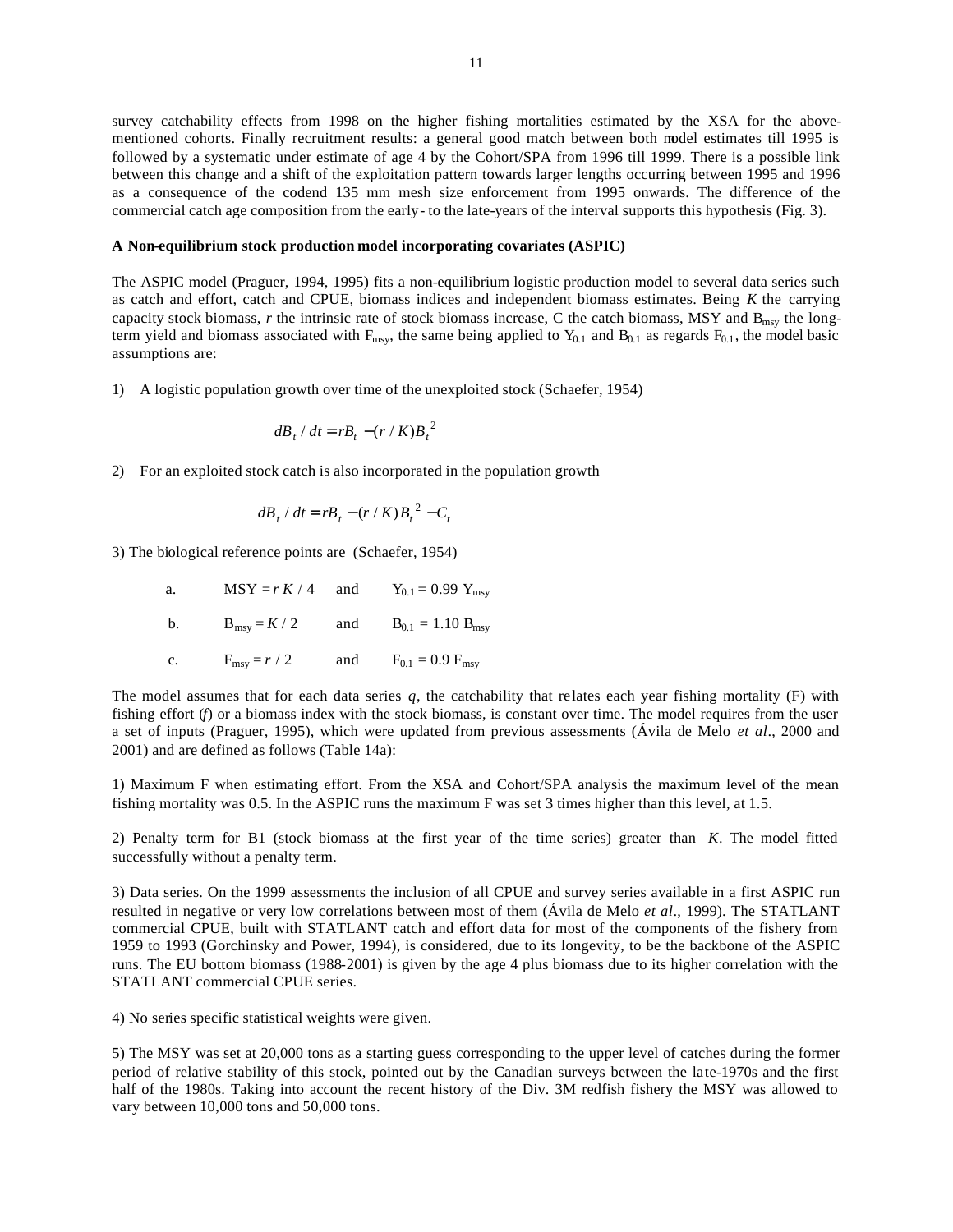6) The starting guess for *r* was 0.200. This value was derived from the  $F_{0,1}$  given by the yield-per-recruit analysis, using the model's assumptions as regards  $F_{0.1}$ ,  $F_{\text{msy}}$  and r. Due to the slow growing and long living features of redfish species the lower limit for *r* was set at 0.05, but allowed to vary up to 1.0.

7) The starting guess for EU survey bottom biomass catchability was set at 0.69. This value corresponds to the geometric mean of the survey bottom biomass/XSA stock biomass ratio for the 1992-2001 interval, after a former period, between 1989 and 1991, when this bottom survey ratio was at a much lower level (Table 15, Fig. 11). A geometric mean is justified due to a better goodness-of –fit (than the correspondent arithmetic mean) of the survey series to the non-bootstrapped surplus production model. Biomass survey catchability was the only parameter that was fixed, since when the model is allowed to do this estimate by its own the run does not end normally, generating extremely high biomass estimates, which are kept almost undisturbed over large time intervals namely during the most recent period, as well as an unrealistically low catchability.

Assuming catch (yield, Y) as exact and accumulating residuals in effort, and having user defined starting guesses for *r*, MSY, B1 (expressed as a ratio to MSY) and a program starting guess for the CPUE catchability (*q*), ASPIC started with the catch and CPUE series in order to generate starting and average biomass estimates going through an estimation procedure that has been summarized on previous assessment documents (Ávila de Melo *et al*., 1999- 2001).

 ASPIC ran first on the FIT mode (Table 14b), to have the deterministic parameters estimate, together with effort and survey pattern of unweighted residuals as well as biomass and fishing mortality trends (expressed as ratios to  $B_{\text{msv}}$  and  $F_{\text{msv}}$ ). On BOT mode effort and survey residuals were resampled 1000 times in order to derive bias corrected estimates and probability distribution of the parameters. The program uses bias corrections based on medians and so, being *P* the fit estimate of a parameter and  $P<sub>m</sub>$  its median value from the bootstrap, then the bias corrected estimate  $P_{bc}$  will be given as

$$
P_{\text{bc}} = P - (P_{\text{m}} - P)
$$

In general there is a small relative bias between the corrected and ordinary estimates (1%-2.5%) indicating for most of the fitted parameters a distribution close to normality (Table 14b, Page 6: RESULTS OF BOOTSTRAPPED ANALYSIS). The production model estimate a stock biomass 75% above  $B_{msy}$  till the early seventies. A first drop of stock biomass occurred between 1973 and 1975: by then stock biomass was already not higher than 48% above  $B_{\text{msy}}$ . Biomass slowly declined afterwards to 40% above  $B_{\text{msy}}$  in 1985, while supporting catches between 14,000 tons and 20,000 tons. Decline continues at a faster rate and by 1990 the  $B<sub>msy</sub>$  level was left behind towards an historic minimum of 39% of the B<sub>msy</sub>, finally reached in 1996. Meanwhile fishing mortality was at or well above  $F_{\text{msy}}$ inducing a stock decline that went faster through the first half of the nineties. Low fishing mortalities 1996 onwards gave room to slow stock recovery, with 2001 biomass representing already 67% of the  $R_{\text{msy}}$  (bias corrected estimate). Fishing mortality recorded a minor increase in 2000 and 2001 but within a level well bellow  $F_{\text{msy}}$  (20%-30%). As for MSY for Div. 3M beaked redfish stock, the ASPIC bias correct estimate is of 19,000 tons with an inter quartile range for 50% confidence limits of 4,300 tons (Table 14b, Page 6: RESULTS OF BOOTSTRAPPED ANALYSIS).

The ASPIC biomass follows the same pattern of the previous Cohort/SPA and XSA models, though with closer estimates to the Cohort/SPA biomass over the former years till 1993 (the end of the STATLANT CPUE series and of a full scale redfish fishery in Flemish Cap). From 1993 onwards the 4+ ECU survey biomass is the only time series available to adjust to the production model and over those intermediate years the results from ASPIC fits well with the XSA biomass. But just until 1998: the production model is not sensitive to the late survey biomass fluctuations and with low F's and a constant rate of increase ASPIC biomass grow faster than XSA biomass till 2001(Table 15, Fig. 11).

#### **State of the 3M beaked redfish stock**

Either VPA's and ASPIC analysis pointed out that the Div. 3M beaked redfish stock experienced a steep decline from the second half of the 1980s till 1996. Fishing mortality was kept well above  $F_{\text{msy}}$  over the first half of the assessment period, due to increasing commercial catches since the mid-1980s that reached a top level within 1989 and 1993. From 1995 onwards fishing mortality dropped and since 1997 has been kept well below natural mortality,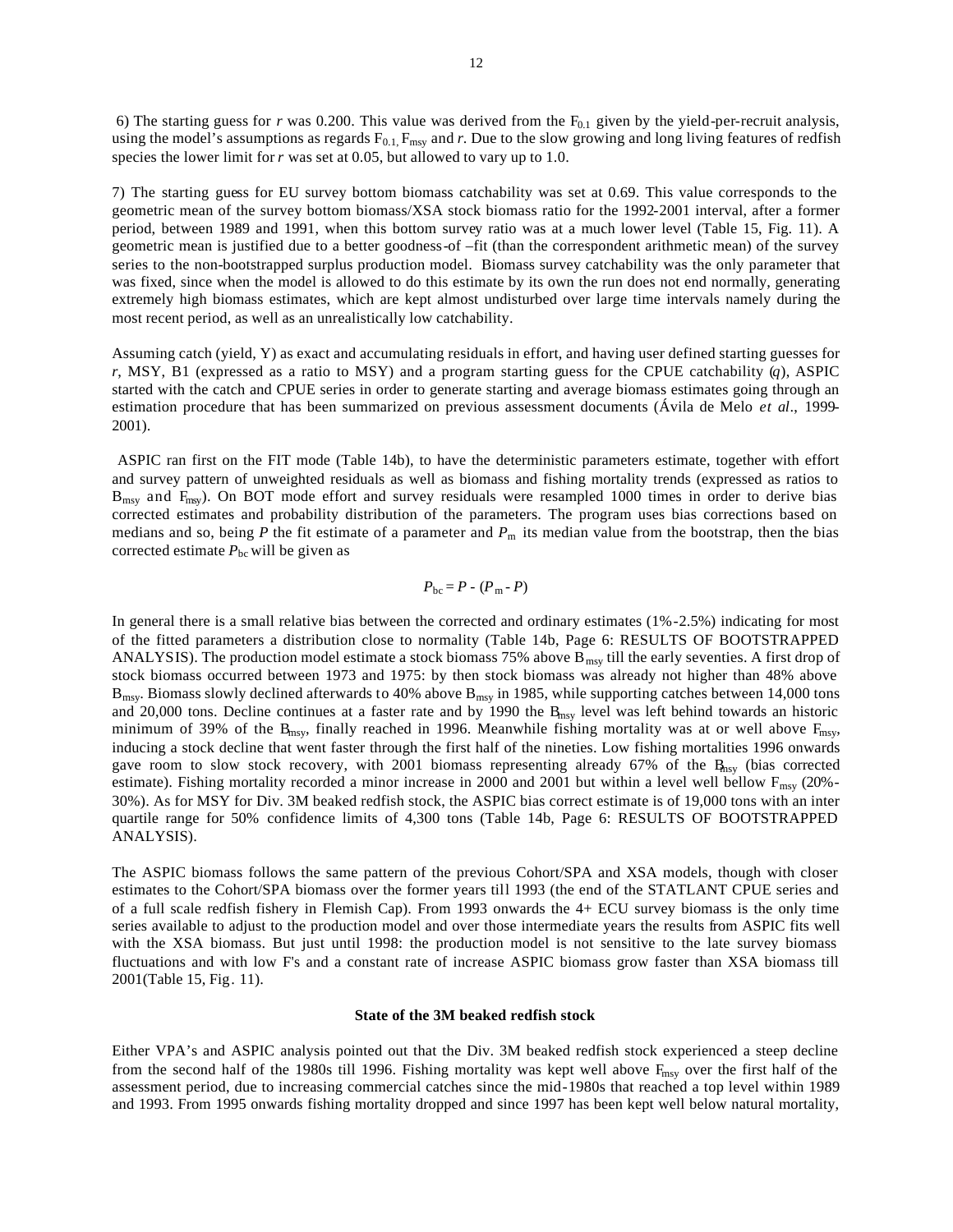allowing the survival and growth of the remainders from all cohorts. But the 1993-94 high by-catch in numbers at age 4 depressed the most abundant cohorts at that time (1989 and 1990), reducing their potential contribution on increasing the growth rate of biomass and female spawning biomass. Despite recent fluctuations biomass is generally increasing since 1997 but slowly, being still well bellow the level estimated for the beginning of the time series (1989). Showing the same irregular and discrete pattern of growth female spawning biomass is also recovering from the 1996 minimum, supported by the survival and biomass growth of the dominant 1991 year-class and by the younger cohorts as well, progressively reaching maturity over recent years. However an SSB target level approaching 80,000 tons (Fig. 9c and 9d), a lower limit of the SSB's that in the former years were concurrent with the most abundant cohorts at age 4 (Fig. 9d), will not be foreseen in the next coming years, even keeping the actual low level of exploitation and assuring a high rate of survival of the promising 2000 year-class.

However the prospective of a no return consistent increase of both biomass and SSB seems to consolidate under the present low exploitation regime: the stock reproductive potential has increased through the nineties (Fig. 9c) compensating the SSB decline and sustaining a 1998-2001 geomean recruitment at age 4 identical to the former years of 1989-1992 (44 million fish). The 1997 year-class, recruiting in 2001, is 20% above the 1989-2001 geomean recruitment (excluding both 1989 and 1990 cohorts).

By-catch mortality continued to act as a buffer on survival of pre-recruits and its impact increases with year-class strength, since, as its is illustrated in the 2001 length composition of redfish by-catch (Table 1c and Fig. 1) the actual sorting grades are ineffective to avoid large amounts of by-catch of redfish of small sizes between 8 cm and 13 cm. In 2001, redfish up to 13 cm from Div. 3M shrimp by-catch represented 67% of the Div. 3M redfish total catch in numbers (Table 1c, Fig. 1), with 2000 and 1999 year-classes forming the bulk of the catch (Table 4, Fig. 3). With the availability of the above average abundance of the 2000 year-class to shrimp trawlers there is little doubt that the major obstacle to a faster rate of stock growth both in biomass and namely in abundance is the survival of abundant cohorts in their early life stage preceding recruitment to commercial fishery. Keeping catch and fishing mortality at a low level can only be effective in supporting a medium term faster stock recovery if measures to drastically reduce by-catch of very small redfish are now implemented.

## **Prognosis**

In order evaluate what will be stock response in terms of spawning stock biomass and yield, to different levels of fishing mortality, regarded as a range of multipliers centred on a reference fishing mortality, a medium-term projection program (M<sub>term</sub>) has been used. This program has first been applied in a NAFO stock in 2000 (Mahe and Darby, 2000), and recently adjusted at the CEFAS laboratory in Lowestoft/UK to allow projections for long living stocks with a large number of ages included in the analytical assessment (Smith and Darby, pers. comm. 2001). The input data are aggregated in two files:

- 1. A ".srr" (stock recruitment relationship) file (Table 16a), adopting as Div. 3M redfish SRR model a fluctuation of recruitment around the geometric mean of the 1999-2001 recruitment (but eliminating the 1989 and 1990 "anomalies"). Residuals in this file were used to randomly resample recruitment. Details as regards the inputs of the red.srr file are included in the file as text comments.
- 2. A ". sen" (sensitivity) file (Table 16b) including the usual vectors needed to forward projections but with uncertainty associated to the population at age on the beginning of the first year of the projection (given by the XSA survivors at age by the end of 2001, plus the geometric mean of the 1999-2001 XSA recruitment's at age 4). Being the internal and external standard errors two measures of the uncertainty around the survivor's estimates, the correspondent average of these standard errors were adopted as the coefficients of variation associated with the starting population at age in the red.sen file. In order to compare the short- and mediumterm SSB projections from a short-term yield a) given by F*statusquo*, b) abide to the vicinity of the actual TAC of 5,000 tons and c) within the average level of recent catches (3,000 tons-4,000 tons), three "exploitation patterns for human consumption" were adopted for the  $M_{term}$  runs, corresponding respectively to the average 2001 fishing mortality at age of the XSA (F<sub>bar</sub> 6-16), and to 60% and 45% of that Fstatusquo.

The results are presented as 5, 10, 25, 50 and 95 probability profiles for:

1. Short-term (2005) female spawning biomass projections for a range of F bar's centred at reference F corresponding to each one of the three chosen options of "exploitation pattern for human consumption" (Table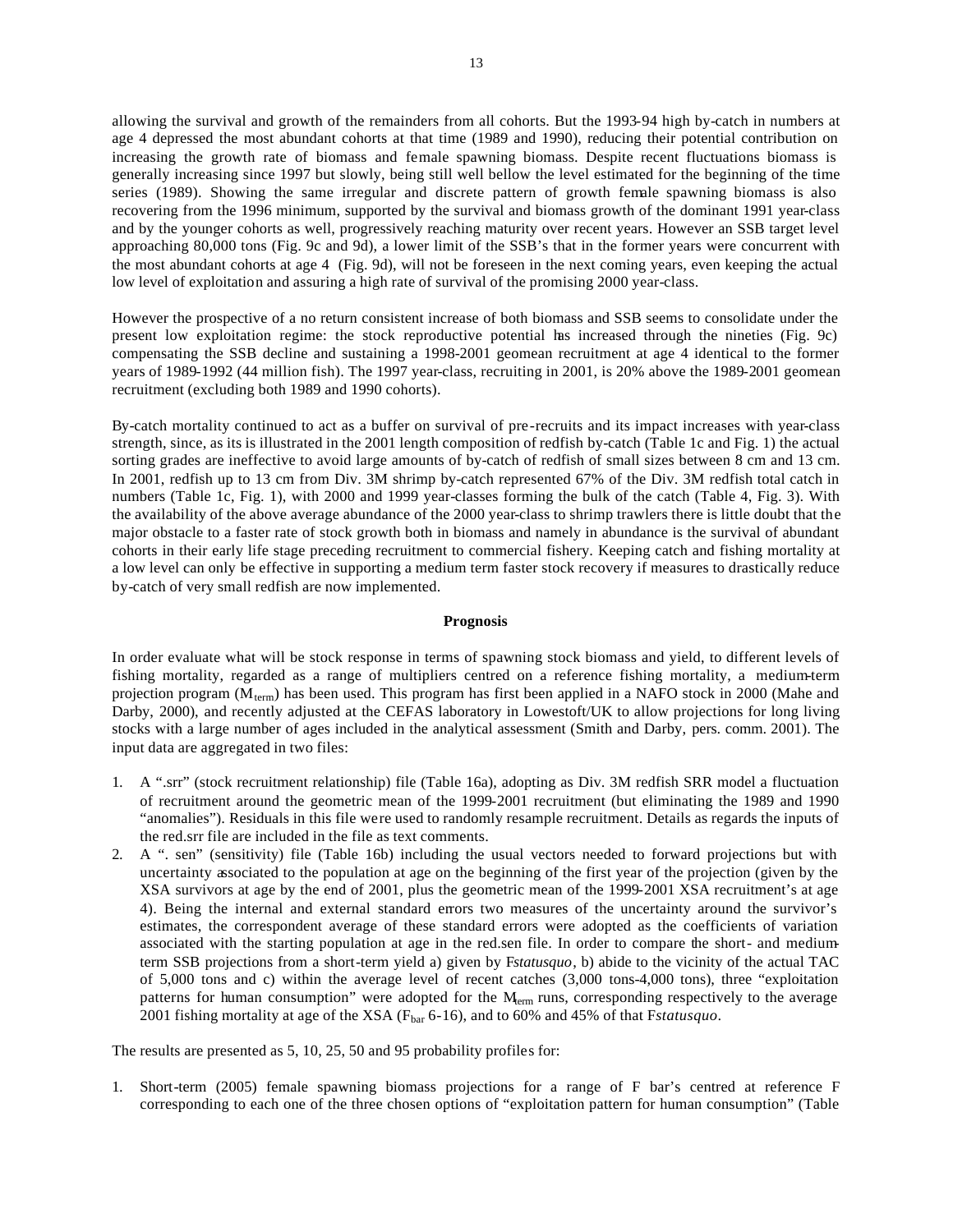17a and Fig. 11a,b and c).

2. Medium term (2011) female spawning biomass projections for a range of F's multipliers corresponding to each the three adopted scenarios. (Table 17b and Fig. 12a,b and c).

And also as 2002-2001 female spawning biomass and yield trajectories for 5, 25, 50, 75 and 95 percentiles keeping average fishing mortality at 2001 F*statusquo*, or at 60% or at 45% of that F*statusquo* (Table 18a and Fig. 13a, b and c; Table 18b and Fig. 14a, b and c)

Under a 50<sup>th</sup> % probability profile, keeping fishing mortality at Fstatusquo will raise the 2003 catches to 8,000 tons but by 2011 the catch level will have declined to 6,000 tons (Fig. 15). As for SSB, and keeping the same probability level, an increase to 47,000 tons is expected in the short-term but by 2011 its level could be still at 57,000 tons, far away from the SSB levels higher than 80,000 tons recorded prior to 1991 and associated with strong recruitments. On the contrary, a 45%-60% reduction on F*statusquo* will anchored in the short-term caches to an interval defined by the present level of catches and the adopted 2000-2002 TAC, allowing with a higher probability (associated with the  $25<sup>th</sup>$ % probability profile) both the doubling of the actual SSB level by 2005 and a 2011 SSB already representing 80% of the 80,000 tons frontier.

Even associated with a gradient of probability levels, short- and medium-term projections should be taken with caution. The similarity between projections from consecutive years depends not only on the similarity between the near future and the recent past as regards recruitment pattern, but namely as regards a consistent estimate of the population at the first year of two consecutive projections. This consistency depends on how close is the estimate of survivors at age by the end of the last year of the previous assessment (initial population of last year projection) to the new estimate of the same individuals, now calculated by the XSA as the population at age at the beginning of the terminal year of the actual assessment (from which the survivors that initialise this year projection are calculated). These concerns are well illustrated in the comparison of the  $M_{term}$  projections for 2001 (50%  $F_{2000}$ ) and 2002 (60%  $F_{2001}$ ), both projections resulting in principle in short term catches around the actual TAC of 5,000 tons (Table 19, Fig.16a and b). The difference between the 2001 mature female population at age as the 2001 XSA survivors by the end of 2000, that was used to start the 2001  $M_{term}$  projection, and the same 2001 mature female population at age now calculated by the 2002 XSA, will contribute to apart the trajectories from the two projections: lower magnitude for the 2002 starting population (2001 survivors) when compared with the one predicted by the 2001  $M_{\text{erm}}$ projection, and a lower SSB trajectory that will tend anyway to approach the previous one with time. Discrepancies are also obvious within the yield trajectories that will get closer over the last common years of the projections. However for 2003, the predicted catch for the 50<sup>th</sup> probability profiles from 2001 and 2002 projections are around 5,000 tons (Table 19).

On the other hand, the underlying assumption of these projections, that no pulse of recruitment will be foreseen in the next coming years, can fall with the appearance of one or two year-classes strong enough to be still well above average when reaching age 4. That could very well be the case of some recent year-classes. If so a faster biomass growth rate could put the stock at a safe SSB level within a shorter period of time. But this hypothesis is not confirmed yet and further increase of the stock and spawning biomass will continue so far to be dependent on keeping fishing mortality at the recent low levels, well below  $F_{0,1}$  and natural mortality. At the present stock size and taking into account the trajectories of the last M<sub>term</sub> projections this should correspond to a catch for 2003 not higher than 5,000 tons.

## **Acknowledgements**

This assessment is part of an EU research project supported by the European Commission (DG XIV), IPIMAR, CSIC, IEO and AZTI. The authors would like to thank Dave Kulka (DFO/Science Branch, Canada) and Alexander Vaskov (PINRO, Russia) for the early submission of 2001 length data on by-catch and commercial catch from their countries.

#### **References**

Anon., 1991. The working group on methods of fish stock assessments. ICES CM 1991/Assess: 25, 147p (mimeo).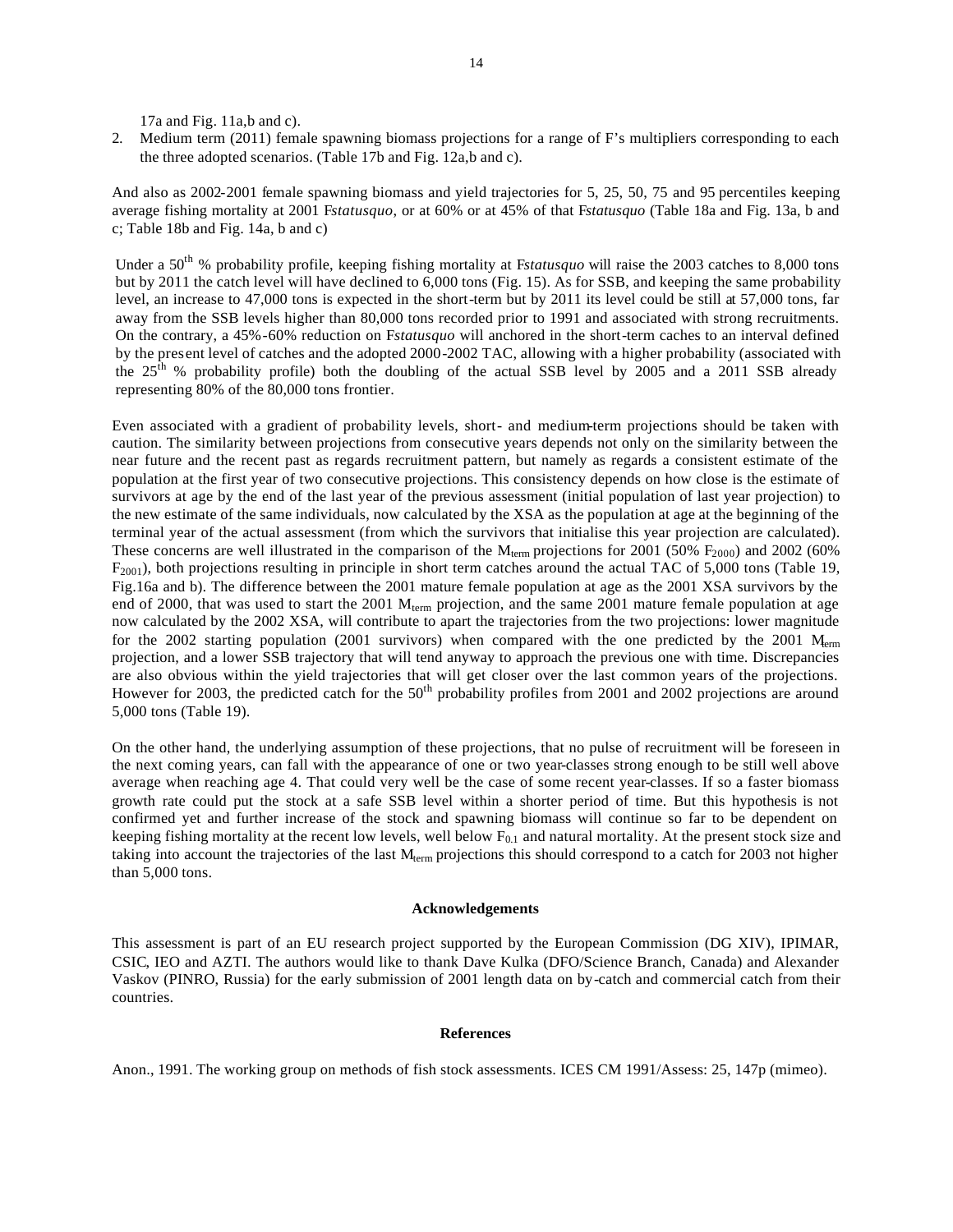- Alpoim, R.,Vargas, J., E. Santos, and A.M. Ávila de Melo, 2002. Portuguese research report for 2001*.NAFO SCS Doc.* 02/6 Ser. No N4604, 49p.
- Ávila de Melo, A.M., F. Saborido-Rey e R. Alpoim, 1998. "An assessment of redfish in NAFO Division 3M, including an approach to precautionary management based on spawning biomass and growth". *NAFO SCR Doc.* 98/53 Ser. N3044, 51p.
- Ávila de Melo, A.M., F. Saborido-Rey and R. Alpoim, 1999. An assessment of redfish in NAFO Div. 3M based on beaked redfish data (*S. mentella and S. fasciatus*) data. *NAFO SCR Doc.* 99/52 Ser. No N41111, 54p.
- Ávila de Melo, A.M., R. Alpoim and F. Saborido-Rey, 2000. A comparative assessment of redfish in NAFO Div. 3M based on beaked redfish data (*S. mentella and S. fasciatus*) commercial, by-catch and survey data . *NAFO SCR Doc.* 00/34 Ser. No N4263, 51p.
- Ávila de Melo, A.M., R. Alpoim and F. Saborido-Rey, 2001. A comparative assessment and medium term projections of redfish (*S. mentella and S. fasciatus*) in NAFO Div. 3M. *NAFO SCR Doc.* 01/45 Ser. No N4423, 66p.
- Darby, C. and S. Flatman, 1994. Virtual population analysis: version 3.1 (Windows/Dos) user guide. *Info. Tech. Ser., MAFF Direct. Fish. Res*., Lowestoft, (1): 85p.
- Gorchinsky, K. and D. Power, 1994. An assessment of the redfish stock in NAFO Divisiom 3M. *NAFO SCR Doc.*  94/60 Ser. No N2431, 8p.
- Kulka, D. W., 1999. Update on the by-catch in the shrimp fisheries in Davis Strait to Flemish Cap. *NAFO SCR Doc.*  99/96 Ser. No N4168, 8p.

Mahe, J.C. and C. Darby, 2000. Greenland Halibut in NAFO Subarea 2 and Divisions 3KLMNO – Short-term and Medium-term Projections from an Extended Survivor Analysis. *NAFO SCR Doc.* 00/54 Serial No. N4288.

Power, D. and B. Atkinson, 1986. An estimate of redfish year-class strength from surveys to Flemish Cap. *NAFO SCR. Doc.* 86/27 Ser. No N1141, 14p.

- Pope, J. G., and J.G. Shepherd, 1982. a simple method for consistent interpretation of catch-at-age data*. J. Cons. Int. Explor. Mer*, 40: 176-184.
- Praguer, M. H., 1994. A suite of extensions to no-equilibrium surplus-production model. *Fish. Bull. U.S.*, 90(4): 374-389.
- Praguer, M. H., 1995. User's manual for ASPIC: a stock production model incorporating covariates, program version 3.6x. *Miami Lab. Doc. MIA*-92/93-55.
- Saborido-Rey, F., 1994. El género *Sebastes* Cuvier, 1829 (Pisce, Scorpaenidae) en el Atlántico Norte: identificación de espécies y poblaciones mediante métodos morfométricos; crescimiento y reprducción de las poblaciones en Flemish Cap. Universidad Autónoma de Madrid, Facultad de Biología, Departamento de Zoología, Madrid. Phd Thesis, xi, 276p.
- Saborido-Rey, F., 1995. Age and growth of redfish in Flemish Cap (Div. 3M). *NAFO SCR. Doc.* 95/31 Ser. No N2540, 16p.
- Schaefer, M. B., 1954. Some aspects of the dynamics of populations important to management of the commercial marine fisheries. *Bull. Inter-Am. Trop. Tuna Comm*. 1(2): 27-56.
- Shepherd, J. G., 1999. Extended survivors' analysis: an improved method for the analysis of catch at age data and abundance indices. ICES Journal of Marine Science. Vol. 56, No. 5.pp. 584-591.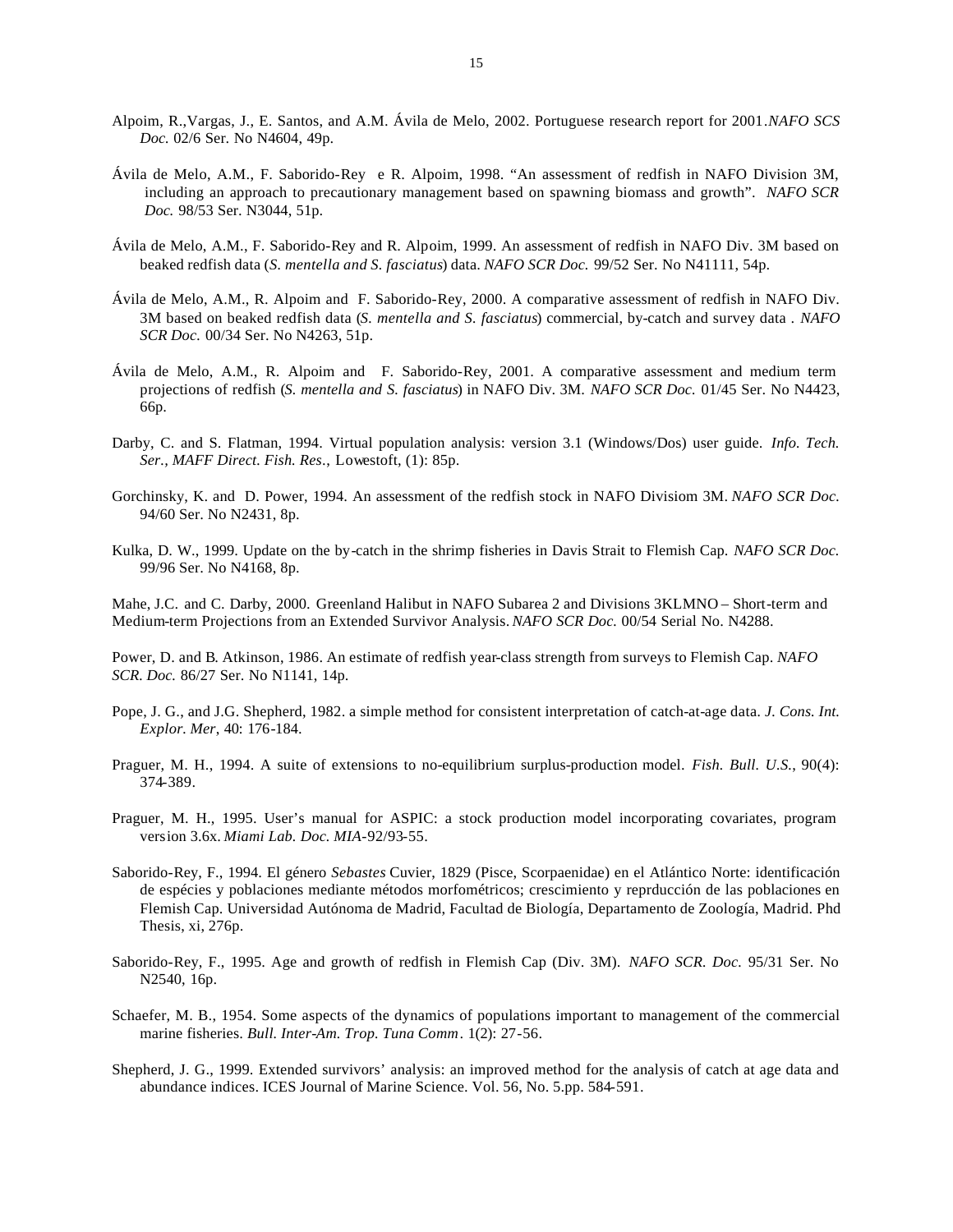- Shepherd, J. G. and S. M. Stevens, 1983. Separable VPA: User's guide. *Int. Rep., MAFF Direct. Fish. Res*., Lowestoft, (8): 13p.
- Sinclair, A., Gascon, D., O'Boyle, R., Rivard, D., and Gavaris, S., 1990. Consistency of some Northwest Atlantic groundfish stock assessments. *NAFO SCR. Doc.* 901/96 Ser. No N1831, 35p (revised).
- Stevens, S.M., 1984. A method for weighting residuals in Separable VPA. ICES CM 1984/D: 4, 4p (mimeo).
- Vazquez, A., 2002. Results from the bottom trawl survey on Flemish Cap of July 2001. *NAFO SCR. Doc.* 01/12 Ser. No N4390, 43p.

Vaskov, A.A., Gorchinsky, K.V., Igashov,T.M.,Kiseleva,V.M., Lobodenko, S.E. and S.P. Melnikov, 2002. Russian Research Report for 2001,Part II – PINRO research. *NAFO SCR Doc.* 02/4 Ser. No N4597, 23p.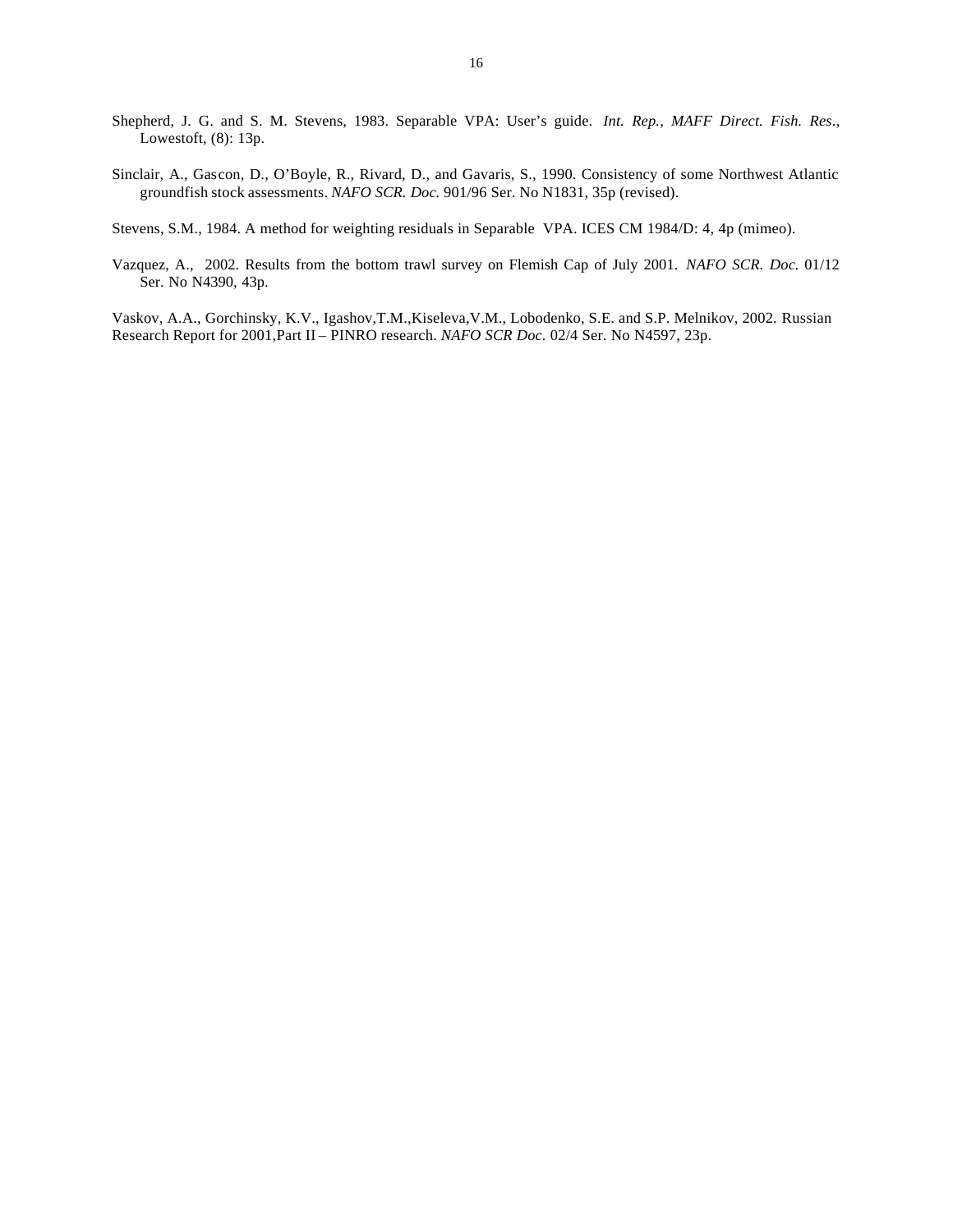| Table 1a: Length composition (absolute frequencies in'000s) of the 3M redfish commercial catch, 1989-01. |  |
|----------------------------------------------------------------------------------------------------------|--|
|----------------------------------------------------------------------------------------------------------|--|

| Length        | 1989   | 1990           | 1991   | 1992   | 1993  | 1994  | 1995  | 1996           | 1997                    | 1998           | 1999           | 2000 | 2001                     |
|---------------|--------|----------------|--------|--------|-------|-------|-------|----------------|-------------------------|----------------|----------------|------|--------------------------|
| 10            | 3      |                |        |        | 1     |       |       |                |                         |                |                |      |                          |
| 11            |        |                |        |        |       |       |       |                |                         |                |                |      |                          |
| 12            | 3      |                |        |        | 1     |       |       |                |                         |                |                | 9    |                          |
| 13            | 12     |                |        |        | 9     | 1     |       |                |                         |                |                | 17   |                          |
| 14            | 29     | 4              |        |        | 117   | 12    |       |                |                         |                |                | 1    |                          |
| 15            | 9      | 81             |        |        | 395   | 44    |       |                |                         | $\overline{c}$ |                | 9    | 4                        |
| 16            | 34     | 211            |        |        | 440   | 132   |       | 22             |                         |                |                | 1    | $\overline{4}$           |
| 17            | 69     | 808            |        |        | 167   | 391   |       | 22             | 1                       | $\overline{c}$ |                | 9    | 22                       |
| 18            | 34     | 2787           | 175    |        | 101   | 843   | 129   | 22             |                         | 1              |                | 26   | 62                       |
| 19            | 12     | 6470           | 726    | 70     | 130   | 1030  | 291   | 74             | $\overline{\mathbf{7}}$ | 9              | 1              | 40   | 45                       |
| 20            | 128    | 6925           | 1494   | 352    | 145   | 501   | 1273  | 400            | 8                       | 14             | $\mathbf 2$    | 68   | 46                       |
| 21            | 440    | 3253           | 1385   | 1856   | 327   | 515   | 3222  | 1073           | 16                      | 31             | $\mathbf{1}$   | 52   | 68                       |
| 22            | 1316   | 1344           | 1323   | 3110   | 970   | 598   | 6630  | 2464           | 44                      | 57             | $\mathbf 2$    | 120  | 126                      |
| 23            | 4317   | 2146           | 1060   | 2376   | 1894  | 732   | 6431  | 1825           | 112                     | 104            | $\mathbf{1}$   | 121  | 213                      |
| 24            | 9628   | 6157           | 1904   | 1469   | 3372  | 1408  | 1901  | 1472           | 284                     | 128            | 10             | 244  | 300                      |
| 25            | 16884  | 13302          | 4193   | 2760   | 3160  | 1999  | 1282  | 872            | 351                     | 246            | 122            | 348  | 490                      |
| 26            | 16970  | 22298          | 7061   | 8656   | 3345  | 2005  | 858   | 569            | 335                     | 247            | 116            | 732  | 969                      |
| 27            | 12796  | 28705          | 11632  | 13299  | 3277  | 1782  | 1028  | 822            | 213                     | 229            | 228            | 1278 | 1345                     |
|               |        |                |        |        |       |       |       |                |                         |                |                |      |                          |
| 28            | 8096   | 29130          | 14411  | 13405  | 4024  | 2439  | 1276  | 842            | 183                     | 191            | 317            | 1604 | 1570                     |
| 29            | 6605   | 22485          | 16923  | 9609   | 3530  | 2587  | 1588  | 951            | 227                     | 185            | 319            | 1397 | 1291                     |
| 30            | 8465   | 16982          | 14634  | 8119   | 5261  | 2783  | 1621  | 998            | 267                     | 178            | 210            | 957  | 1078                     |
| 31            | 7949   | 11308          | 8359   | 5797   | 4611  | 2526  | 1356  | 1058           | 240                     | 188            | 218            | 662  | 582                      |
| 32            | 8432   | 9266           | 7907   | 5124   | 3629  | 2196  | 1405  | 985            | 268                     | 172            | 255            | 465  | 368                      |
| 33            | 8022   | 7303           | 3946   | 4535   | 3748  | 1456  | 1312  | 761            | 290                     | 123            | 185            | 357  | 229                      |
| 34            | 7899   | 7133           | 4361   | 4771   | 3079  | 931   | 1084  | 742            | 115                     | 81             | 89             | 322  | 160                      |
| 35            | 7432   | 6115           | 3477   | 4814   | 3308  | 994   | 1113  | 310            | 82                      | 59             | 150            | 203  | 84                       |
| 36            | 5607   | 4900           | 2938   | 3476   | 2903  | 623   | 1121  | 218            | 46                      | 51             | 81             | 160  | 42                       |
| 37            | 4655   | 3394           | 2683   | 2604   | 2777  | 354   | 985   | 244            | 26                      | 50             | 71             | 151  | 34                       |
| 38            | 2786   | 2458           | 1874   | 1733   | 1536  | 303   | 805   | 114            | 29                      | 36             | 9              | 128  | 40                       |
| 39            | 1787   | 1734           | 1959   | 1388   | 1318  | 152   | 525   | 139            | 12                      | 32             | 31             | 54   | 18                       |
| 40            | 1082   | 856            | 1148   | 974    | 695   | 100   | 504   | 50             | $\overline{\mathbf{4}}$ | 17             | $\mathbf 2$    | 35   | 11                       |
| 41            | 577    | 647            | 717    | 583    | 392   | 78    | 372   | 42             | 13                      | 12             | 5              | 24   | 5                        |
| 42            | 390    | 384            | 225    | 233    | 339   | 26    | 176   | 50             | 6                       | 9              | $\mathbf{1}$   | 16   | $\overline{\mathcal{I}}$ |
| 43            | 332    | 294            | 317    | 274    | 149   | 15    | 74    | 20             | $\mathbf{1}$            | 3              | $\overline{2}$ | 22   | 3                        |
| 44            | 155    | 145            | 22     | 199    | 443   | 26    | 54    | 3              | $\overline{7}$          | $\overline{2}$ |                | 15   | $\overline{c}$           |
| 45            | 163    | 81             | 16     | 45     | 55    | 16    | 37    | $\overline{2}$ | 1                       |                | $\overline{2}$ | 3    | $\mathbf{1}$             |
| 46            | 85     | 36             | 9      | 10     | 45    |       | 8     | 4              | $\mathbf{1}$            | 1              |                | 7    | $\mathbf{1}$             |
| 47            | 53     | 18             |        |        | 36    |       | 20    | 1              | 1                       |                |                | 4    |                          |
| 48            | 32     | 13             | 9      | 20     | 65    |       | 5     |                |                         |                |                |      | 1                        |
| 49            | 4      | 13             |        |        |       |       |       |                |                         |                |                |      |                          |
| 50            | 12     | 4              |        |        |       |       |       | 30             |                         |                |                |      |                          |
| 51            | 4      | 13             |        |        |       |       |       |                |                         |                |                |      |                          |
| 52            | 4      |                |        |        |       |       |       |                |                         |                |                |      |                          |
| 53            | 8      | 18             |        |        |       |       |       |                |                         |                |                |      |                          |
| 54            |        | 9              |        |        |       |       |       |                |                         |                |                |      |                          |
| 55            |        | 4              |        |        |       |       |       |                |                         |                |                |      |                          |
| 56            |        |                |        |        |       |       |       |                |                         |                |                |      |                          |
| 57            |        |                |        |        |       |       |       |                |                         |                |                |      |                          |
| 58            |        | $\overline{4}$ |        |        |       |       |       |                |                         |                |                |      |                          |
| 59            |        |                |        |        |       |       |       |                |                         |                |                |      |                          |
| 60            |        |                |        |        |       |       |       |                |                         |                |                |      |                          |
| 61            |        |                |        |        |       |       |       |                | 12                      |                |                |      |                          |
| no ('000)     | 143320 | 219243         | 116888 | 101663 | 61265 | 29599 | 38484 | 17202          | 3202                    | 2461           | 2429           | 9662 | 9220                     |
| weight (tons) | 58100  | 81000          | 48500  | 43300  | 29000 | 11300 | 13500 | 5789           | 1300                    | 971            | 1068           | 3825 | 3295                     |
| mean weight   | 405    | 369            | 415    | 426    | 473   | 382   | 351   | 337            | 406                     | 395            | 440            | 396  | 357                      |
| mean length   | 30.1   | 28.8           | 30.2   | 30.2   | 30.9  | 28.6  | 27.5  | 27.5           | 29.5                    | 29.4           | 30.9           | 29.6 | 28.6                     |
|               |        |                |        |        |       |       |       |                |                         |                |                |      |                          |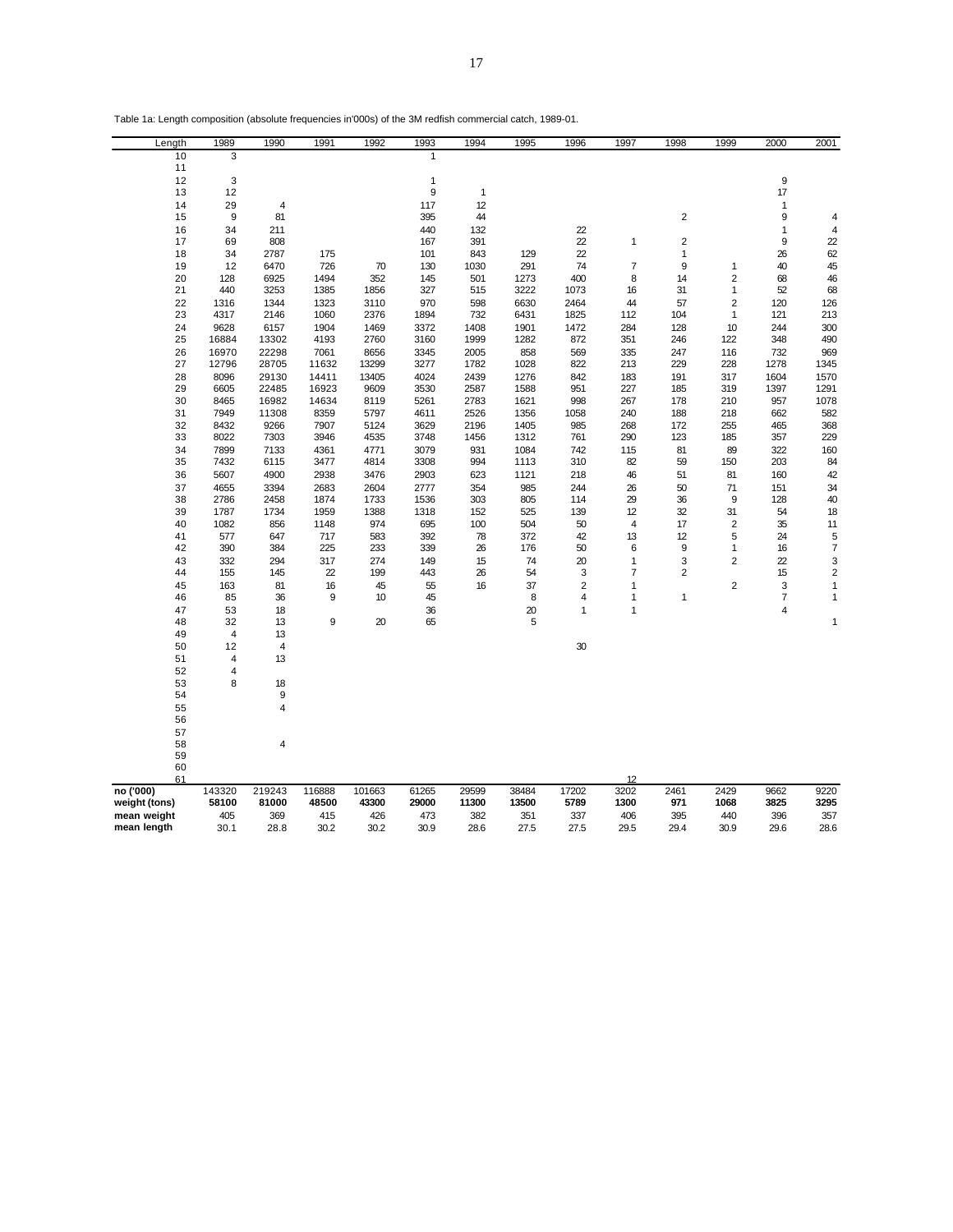| Length        | 1993   | 1994  | 1995           | 1996  | 1997  | 1998           | 1999           | 2000                    | 2001  |
|---------------|--------|-------|----------------|-------|-------|----------------|----------------|-------------------------|-------|
| 5             |        |       |                |       |       |                |                | 3                       | 8     |
| 6             |        |       |                | 150   | 1     | 3              | 14             | 5                       | 177   |
| 7             |        |       | 4              | 4408  | 96    | 97             | 111            | 58                      | 473   |
| 8             |        |       | 6              | 2469  | 116   | 222            | 531            | 121                     | 1318  |
| 9             |        |       | 5              | 216   | 65    | 36             | 784            | 55                      | 3739  |
| 10            |        |       | 3              | 426   | 235   | 40             | 816            | 191                     | 5795  |
| 11            |        |       | 14             | 1081  | 519   | 350            | 377            | 588                     | 5563  |
| 12            | 2      | 18    | 33             | 861   | 467   | 1638           | 302            | 997                     | 4429  |
| 13            | 23     | 331   | 32             | 470   | 149   | 1540           | 276            | 743                     | 1884  |
| 14            | 207    | 957   | 59             | 499   | 110   | 304            | 93             | 179                     | 662   |
| 15            | 1792   | 2177  | 229            | 749   | 109   | 54             | 87             | 84                      | 467   |
| 16            | 7171   | 7115  | 399            | 1733  | 590   | 104            | 83             | 48                      | 459   |
| 17            | 27984  | 17018 | 703            | 1190  | 168   | 75             | 59             | 16                      | 383   |
| 18            | 45217  | 20665 | 915            | 755   | 56    | 28             | 40             | 10                      | 250   |
| 19            | 28682  | 10818 | 762            | 386   | 56    | 23             | 37             | 9                       | 92    |
| 20            | 6435   | 2274  | 396            | 69    | 71    | 5              | 12             | 10                      | 41    |
| 21            | 947    | 312   | 118            | 96    | 55    | 10             | 6              | 4                       | 25    |
| 22            | 343    | 111   | 25             | 5     | 38    | 12             | 7              | $\overline{\mathbf{c}}$ | 23    |
| 23            | 1      |       | 6              |       | 20    | $\overline{7}$ | 5              | $\mathbf 2$             | 12    |
| 24            |        |       | 2              |       | 9     | 17             | $\overline{c}$ | $\overline{c}$          | 9     |
| 25            |        |       | 4              |       | 3     | 14             | 4              |                         | 4     |
| 26            |        |       | 4              |       | 1     | 18             |                | $\overline{\mathbf{c}}$ | 1     |
| 27            |        |       | 4              |       |       | 9              | 3              |                         | 1     |
| 28            |        |       | 6              |       |       | 1              |                |                         | 2     |
| 29            |        |       | 6              |       |       | 1              |                |                         |       |
| 30            |        |       | $\overline{2}$ |       |       |                |                |                         |       |
| 31            |        |       |                |       |       |                |                |                         |       |
| 32            |        |       |                |       |       | 1              |                |                         |       |
| 33            |        |       |                |       |       |                |                |                         |       |
| 34            |        |       |                |       |       |                |                |                         |       |
| no ('000)     | 118805 | 61798 | 3739           | 15563 | 2933  | 4609           | 3651           | 3126                    | 25810 |
| weight (tons) | 11970  | 5903  | 374            | 550   | 157   | 191            | 96             | 106                     | 738   |
| mean weight   | 0.101  | 0.096 | 0.100          | 0.035 | 0.054 | 0.041          | 0.026          | 0.034                   | 0.029 |
| mean length   | 18.5   | 18.1  | 18.3           | 11.9  | 14.0  | 13.1           | 11.2           | 12.5                    | 11.5  |

Table 1b: Length composition (absolute frequencies in'000s) of the redfish by-catch in the 3M shrimp fishery, 1993-01.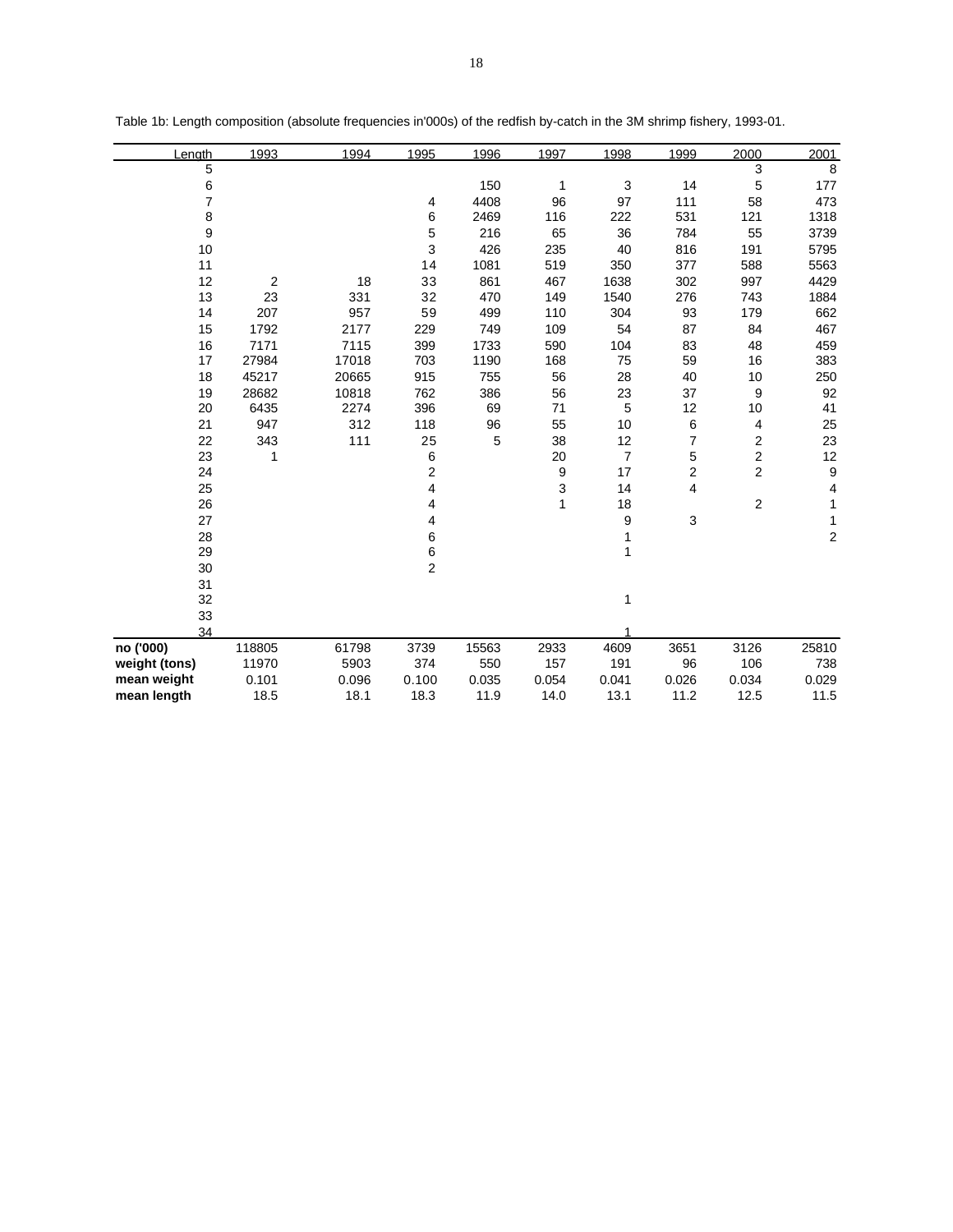| Table 1c: Length composition (absolute frequencies in'000s) of the 3M redfish total annual catch, 1989-01. |
|------------------------------------------------------------------------------------------------------------|
|------------------------------------------------------------------------------------------------------------|

| Length        | 1989         | 1990                          | 1991         | 1992         | 1993         | 1994        | 1995         | 1996           | 1997           | 1998           | 1999                    | 2000           | 2001           |
|---------------|--------------|-------------------------------|--------------|--------------|--------------|-------------|--------------|----------------|----------------|----------------|-------------------------|----------------|----------------|
| 5             |              |                               |              |              |              |             |              |                |                |                |                         | 3              | 8              |
| 6             |              |                               |              |              |              |             |              | 150            | $\mathbf{1}$   | 3              | 14                      | $\sqrt{5}$     | 177            |
| 7             |              |                               |              |              |              |             | 4            | 4408           | 96             | 97             | 111                     | 58             | 473            |
| 8             |              |                               |              |              |              |             | 6            | 2469           | 116            | 222            | 531                     | 121            | 1318           |
| 9<br>10       | 3            |                               |              |              | $\mathbf{1}$ |             | 5<br>3       | 216<br>426     | 65<br>235      | 36<br>40       | 784<br>816              | 55<br>191      | 3739<br>5795   |
| 11            |              |                               |              |              |              |             | 14           | 1081           | 519            | 350            | 377                     | 588            | 5563           |
| 12            | 3            |                               |              |              | 3            | 18          | 33           | 861            | 467            | 1638           | 302                     | 1006           | 4429           |
| 13            | 12           |                               |              |              | 32           | 332         | 32           | 470            | 149            | 1540           | 276                     | 761            | 1884           |
| 14            | 29           | 4                             |              |              | 324          | 969         | 59           | 499            | 110            | 304            | 93                      | 180            | 662            |
| 15            | 9            | 81                            |              |              | 2187         | 2221        | 229          | 749            | 109            | 57             | 87                      | 93             | 472            |
| 16            | 34           | 211                           |              |              | 7611         | 7248        | 399          | 1755           | 590            | 104            | 83                      | 49             | 463            |
| 17            | 69           | 808                           |              |              | 28151        | 17409       | 703          | 1212           | 168            | 76             | 59                      | 25             | 405            |
| 18            | 34           | 2787                          | 175          |              | 45318        | 21508       | 1044         | 777            | 56             | 29             | 40                      | 36             | 311            |
| 19            | 12           | 6470                          | 726          | 70           | 28812        | 11848       | 1052         | 460            | 63             | 32             | 38                      | 49             | 137            |
| 20            | 128          | 6925                          | 1494         | 352          | 6580         | 2775        | 1669         | 470            | 79             | 20             | 14                      | 78             | 88             |
| 21            | 440          | 3253                          | 1385         | 1856         | 1274         | 827         | 3340         | 1168           | 70             | 41             | $\overline{7}$          | 56             | 93             |
| 22            | 1316         | 1344                          | 1323         | 3110         | 1313         | 710         | 6655         | 2469           | 82             | 69             | 9                       | 122            | 149            |
| 23<br>24      | 4317<br>9628 | 2146<br>6157                  | 1060<br>1904 | 2376<br>1469 | 1895<br>3372 | 732<br>1408 | 6438<br>1903 | 1825<br>1472   | 132<br>294     | 111<br>146     | 6<br>12                 | 123<br>246     | 224<br>310     |
| 25            | 16884        | 13302                         | 4193         | 2760         | 3160         | 1999        | 1286         | 872            | 354            | 260            | 126                     | 348            | 494            |
| 26            | 16970        | 22298                         | 7061         | 8656         | 3345         | 2005        | 862          | 569            | 336            | 265            | 116                     | 734            | 970            |
| 27            | 12796        | 28705                         | 11632        | 13299        | 3277         | 1782        | 1031         | 822            | 213            | 238            | 231                     | 1278           | 1346           |
| 28            | 8096         | 29130                         | 14411        | 13405        | 4024         | 2439        | 1283         | 842            | 183            | 192            | 317                     | 1604           | 1572           |
| 29            | 6605         | 22485                         | 16923        | 9609         | 3530         | 2587        | 1594         | 951            | 227            | 186            | 319                     | 1397           | 1292           |
| 30            | 8465         | 16982                         | 14634        | 8119         | 5261         | 2783        | 1623         | 998            | 267            | 178            | 210                     | 957            | 1078           |
| 31            | 7949         | 11308                         | 8359         | 5797         | 4611         | 2526        | 1356         | 1058           | 240            | 188            | 218                     | 662            | 582            |
| 32            | 8432         | 9266                          | 7907         | 5124         | 3629         | 2196        | 1405         | 985            | 268            | 173            | 255                     | 465            | 368            |
| 33            | 8022         | 7303                          | 3946         | 4535         | 3748         | 1456        | 1312         | 761            | 290            | 123            | 185                     | 357            | 229            |
| 34            | 7899         | 7133                          | 4361         | 4771         | 3079         | 931         | 1084         | 742            | 115            | 82             | 89                      | 322            | 160            |
| 35            | 7432         | 6115                          | 3477         | 4814         | 3308         | 994         | 1113         | 310            | 82             | 59             | 150                     | 203            | 84             |
| 36            | 5607         | 4900                          | 2938         | 3476         | 2903         | 623         | 1121         | 218            | 46             | 51             | 81                      | 160            | 42             |
| 37<br>38      | 4655<br>2786 | 3394<br>2458                  | 2683<br>1874 | 2604<br>1733 | 2777<br>1536 | 354<br>303  | 985<br>805   | 244<br>114     | 26<br>29       | 50<br>36       | 71<br>9                 | 151<br>128     | 34<br>40       |
| 39            | 1787         | 1734                          | 1959         | 1388         | 1318         | 152         | 525          | 139            | 12             | 32             | 31                      | 54             | 18             |
| 40            | 1082         | 856                           | 1148         | 974          | 695          | 100         | 504          | 50             | $\overline{4}$ | 17             | $\overline{2}$          | 35             | 11             |
| 41            | 577          | 647                           | 717          | 583          | 392          | 78          | 372          | 42             | 13             | 12             | 5                       | 24             | 5              |
| 42            | 390          | 384                           | 225          | 233          | 339          | 26          | 176          | 50             | 6              | 9              | $\mathbf{1}$            | 16             | $\overline{7}$ |
| 43            | 332          | 294                           | 317          | 274          | 149          | 15          | 74           | 20             | 1              | 3              | $\overline{2}$          | 22             | 3              |
| 44            | 155          | 145                           | 22           | 199          | 443          | 26          | 54           | 3              | $\overline{7}$ | $\overline{2}$ |                         | 15             | $\overline{c}$ |
| 45            | 163          | 81                            | 16           | 45           | 55           | 16          | 37           | $\mathbf 2$    | 1              | 0              | $\overline{\mathbf{c}}$ | 3              | 1              |
| 46            | 85           | 36                            | 9            | 10           | 45           |             | 8            | $\overline{4}$ | 1              | 1              |                         | $\overline{7}$ | 1              |
| 47            | 53           | 18                            |              |              | 36           |             | 20           | $\mathbf{1}$   | 1              |                |                         | 4              |                |
| 48            | 32           | 13                            | 9            | 20           | 65           |             | 5            |                |                |                |                         |                | 1              |
| 49<br>50      | 4<br>12      | 13<br>$\overline{\mathbf{4}}$ |              |              |              |             |              |                |                |                |                         |                |                |
| 51            | 4            | 13                            |              |              |              |             |              | 30             |                |                |                         |                |                |
| 52            | 4            |                               |              |              |              |             |              |                |                |                |                         |                |                |
| 53            | 8            | 18                            |              |              |              |             |              |                |                |                |                         |                |                |
| 54            |              | 9                             |              |              |              |             |              |                |                |                |                         |                |                |
| 55            |              | $\overline{4}$                |              |              |              |             |              |                |                |                |                         |                |                |
| 56            |              |                               |              |              |              |             |              |                |                |                |                         |                |                |
| 57            |              |                               |              |              |              |             |              |                |                |                |                         |                |                |
| 58            |              | 4                             |              |              |              |             |              |                |                |                |                         |                |                |
| 59            |              |                               |              |              |              |             |              |                |                |                |                         |                |                |
| 60            |              |                               |              |              |              |             |              |                |                |                |                         |                |                |
| 61            |              |                               |              |              |              |             |              |                | 12             |                |                         |                |                |
| no ('000)     | 143320       | 219243                        | 116888       | 101663       | 180070       | 91397       | 42223        | 32765          | 6135           | 7070           | 6080                    | 12788          | 35030          |
| weight (tons) | 58100        | 81000                         | 48500        | 43300        | 40970        | 17203       | 13874        | 6339           | 1457           | 1162           | 1164                    | 3931           | 4033           |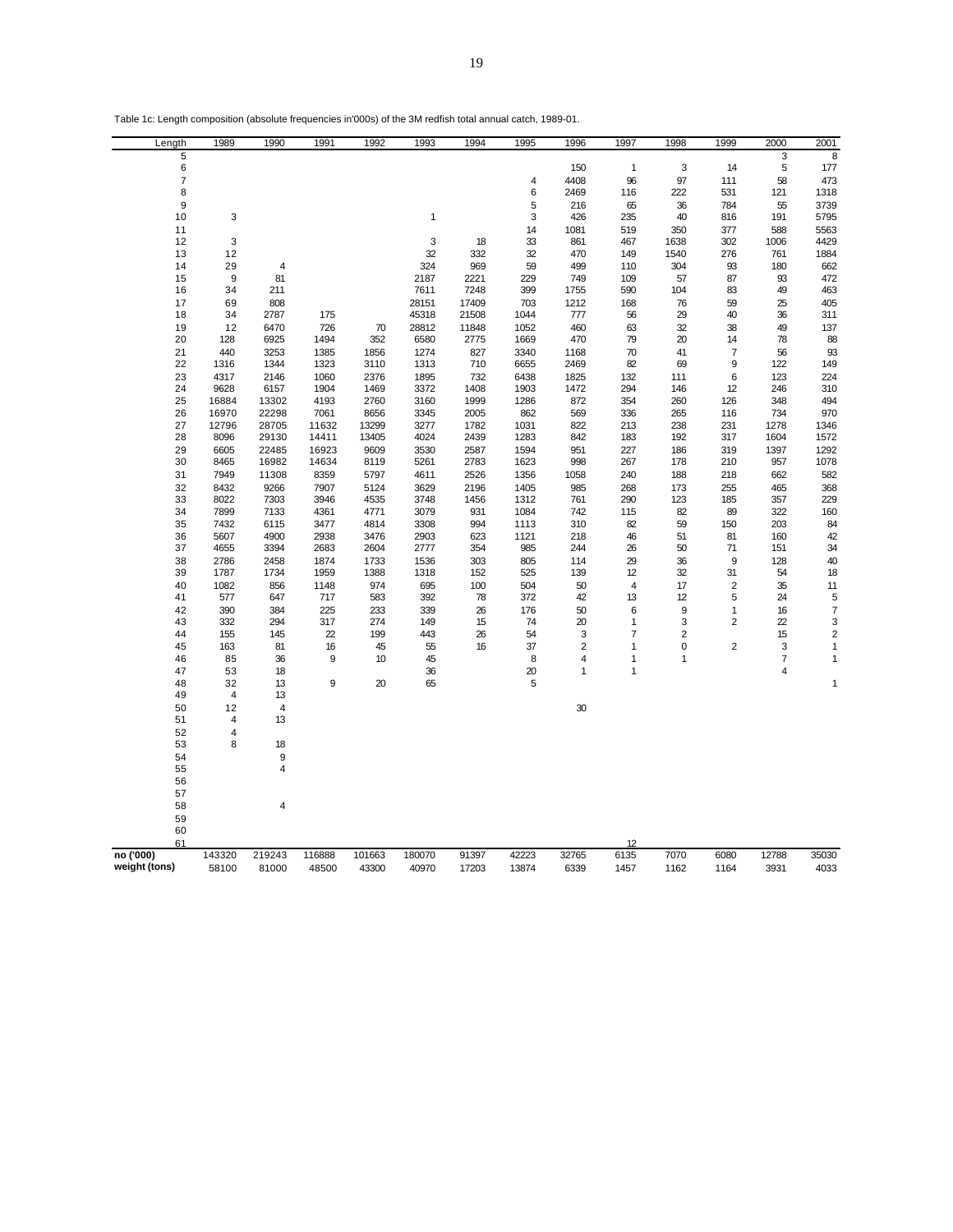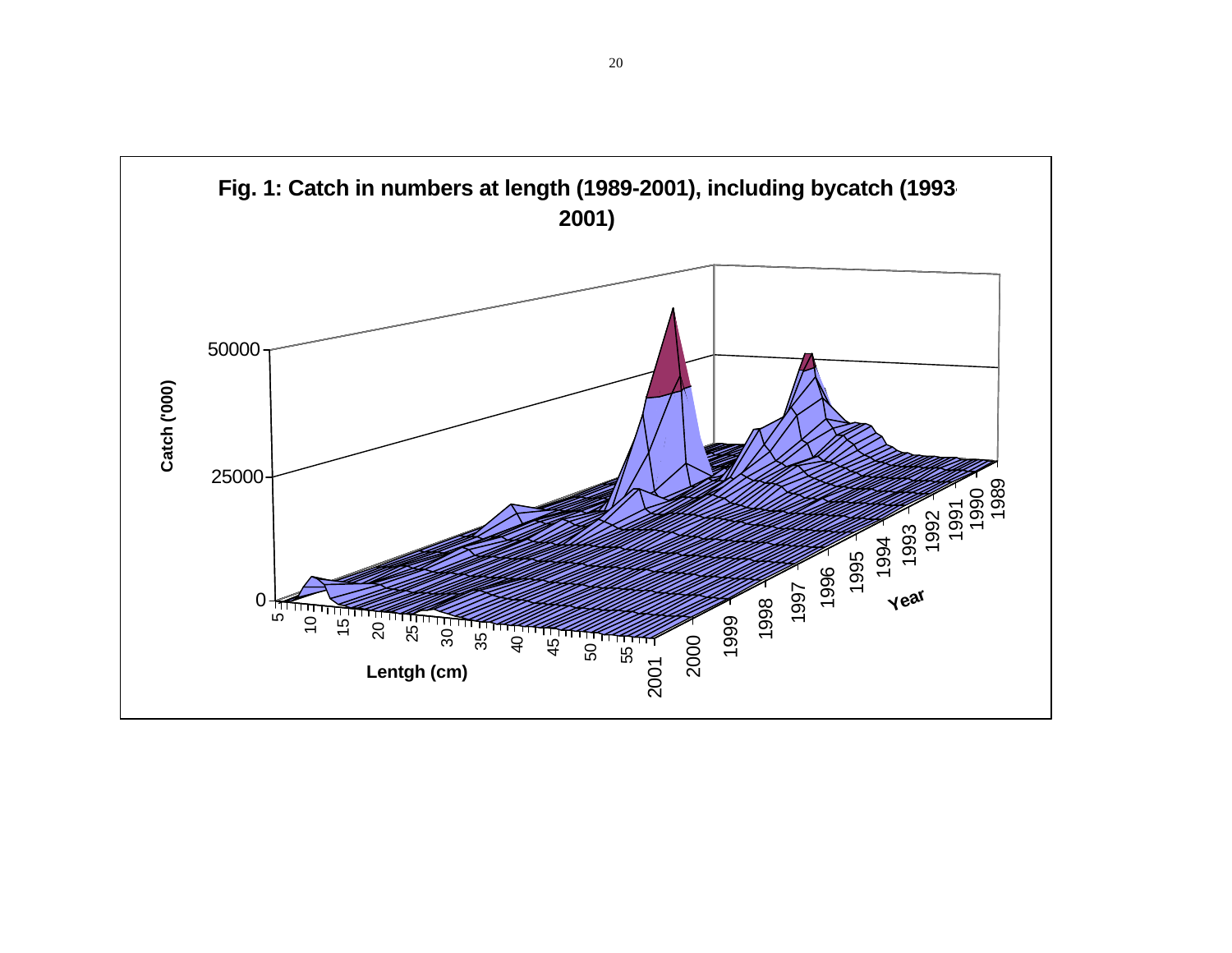| length<br>1979<br>1980<br>1981<br>1982<br>1983<br>1984<br>1985<br>5<br>109<br>6<br>111<br>7<br>32<br>718<br>849<br>$\boldsymbol{7}$<br>1324<br>1203<br>34<br>31<br>42223<br>2638<br>12<br>8<br>1103<br>160<br>659<br>63441<br>1839<br>4015<br>6<br>9<br>143<br>24<br>129<br>55<br>9179<br>9423<br>2001<br>10<br>274<br>177<br>35<br>63966<br>37163<br>1565<br>174<br>11<br>1059<br>67<br>95<br>158442<br>41909<br>2470<br>567<br>12<br>81<br>529<br>152<br>115546<br>2325<br>490<br>16896<br>13<br>173<br>287<br>137<br>25360<br>23079<br>4035<br>907<br>14<br>390<br>232<br>114<br>1066<br>45144<br>7028<br>1901<br>15<br>685<br>187<br>75<br>353<br>69821<br>8906<br>2909<br>16<br>1279<br>191<br>183<br>321<br>23401<br>8131<br>5828<br>17<br>1915<br>377<br>178<br>360<br>6088<br>13438<br>10431<br>18<br>1630<br>1241<br>362<br>325<br>1336<br>15159<br>16987<br>19<br>1784<br>1936<br>200<br>510<br>1174<br>13987<br>25321<br>20<br>2488<br>3100<br>321<br>584<br>1059<br>6307<br>27476<br>21<br>4119<br>5177<br>811<br>709<br>1393<br>3893<br>20043<br>22<br>8190<br>15631<br>1735<br>1009<br>1651<br>3067<br>8182<br>23<br>13607<br>40695<br>3177<br>1285<br>2446<br>3071<br>1874<br>24<br>14554<br>87273<br>8900<br>2097<br>2721<br>3582<br>820<br>979<br>25<br>8174<br>100675<br>22222<br>4180<br>3391<br>4072<br>3279<br>4229<br>26<br>78947<br>45081<br>6519<br>6066<br>1558<br>27<br>882<br>30072<br>53109<br>13886<br>9660<br>8742<br>2766<br>28<br>2002<br>7463<br>31002<br>22404<br>19361<br>15467<br>7502<br>29<br>4793<br>7035<br>14374<br>28989<br>16887<br>19527<br>26191<br>30<br>9915<br>11480<br>9282<br>12581<br>24800<br>30685<br>21750<br>31<br>13635<br>19081<br>10988<br>9111<br>23497<br>35720<br>25132<br>32<br>19133<br>26240<br>15079<br>9563<br>21255<br>29280<br>19893<br>33<br>19992<br>33798<br>18861<br>10828<br>23609<br>22260<br>19161<br>34<br>22884<br>42205<br>22514<br>12709<br>25976<br>21772<br>21555<br>35<br>21054<br>42084<br>21497<br>14715<br>24070<br>18554<br>20830<br>36<br>36351<br>21739<br>14251<br>22765<br>20012<br>19388<br>17724<br>37<br>16247<br>32356<br>12726<br>17851<br>15632<br>20789<br>15176<br>38<br>11644<br>23151<br>14157<br>9185<br>16295<br>10365<br>12887<br>39<br>7992<br>16055<br>8858<br>6858<br>13188<br>7404<br>8091<br>40<br>4737<br>9070<br>5305<br>3303<br>6825<br>4667<br>5485<br>41<br>2741<br>4919<br>3545<br>2208<br>3202<br>2666<br>2768<br>42<br>1240<br>2574<br>2068<br>1979<br>2184<br>1772<br>1683<br>967<br>43<br>947<br>1301<br>725<br>962<br>863<br>739<br>44<br>384<br>606<br>367<br>380<br>585<br>660<br>458<br>45<br>331<br>214<br>315<br>181<br>179<br>169<br>177<br>138<br>46<br>32<br>313<br>101<br>89<br>227<br>90<br>41<br>47<br>93<br>$\pmb{0}$<br>134<br>28<br>73<br>43<br>48<br>5<br>26<br>18<br>39<br>18<br>24<br>22<br>49<br>11<br>34<br>6<br>12<br>36<br>6<br>6<br>50<br>51<br>6<br>$\,6$<br>52<br>53<br>54<br>11<br>246706<br>682665<br>356270<br>675549<br>583761<br>385974<br>352233<br>total<br>1979<br>1980<br>1981<br>1982<br>1983<br>1984<br>1985<br>spawning biomass<br>57782<br>79349<br>63985<br>111684<br>67885<br>45806<br>66131<br>123144<br>158663<br>146467<br>biomass<br>286971<br>164797<br>112229<br>179117<br>46.9%<br>38.9%<br>41.2%<br>40.8%<br>44.3%<br>41.7%<br>43.7%<br>ssb proportion<br>42.1%<br>mean ssb proportion |  |  | <b>Canadian series</b> |  |  |
|--------------------------------------------------------------------------------------------------------------------------------------------------------------------------------------------------------------------------------------------------------------------------------------------------------------------------------------------------------------------------------------------------------------------------------------------------------------------------------------------------------------------------------------------------------------------------------------------------------------------------------------------------------------------------------------------------------------------------------------------------------------------------------------------------------------------------------------------------------------------------------------------------------------------------------------------------------------------------------------------------------------------------------------------------------------------------------------------------------------------------------------------------------------------------------------------------------------------------------------------------------------------------------------------------------------------------------------------------------------------------------------------------------------------------------------------------------------------------------------------------------------------------------------------------------------------------------------------------------------------------------------------------------------------------------------------------------------------------------------------------------------------------------------------------------------------------------------------------------------------------------------------------------------------------------------------------------------------------------------------------------------------------------------------------------------------------------------------------------------------------------------------------------------------------------------------------------------------------------------------------------------------------------------------------------------------------------------------------------------------------------------------------------------------------------------------------------------------------------------------------------------------------------------------------------------------------------------------------------------------------------------------------------------------------------------------------------------------------------------------------------------------------------------------------------------------------------------------------------------------------------------------------------------------------------------------------------------------------------------------------------------------------------------------------------------------------------------------------------------------------------------------------------------------------------------------------------------------------------------------------------------------------------------------------------------------------------------------------------------|--|--|------------------------|--|--|
|                                                                                                                                                                                                                                                                                                                                                                                                                                                                                                                                                                                                                                                                                                                                                                                                                                                                                                                                                                                                                                                                                                                                                                                                                                                                                                                                                                                                                                                                                                                                                                                                                                                                                                                                                                                                                                                                                                                                                                                                                                                                                                                                                                                                                                                                                                                                                                                                                                                                                                                                                                                                                                                                                                                                                                                                                                                                                                                                                                                                                                                                                                                                                                                                                                                                                                                                                              |  |  |                        |  |  |
|                                                                                                                                                                                                                                                                                                                                                                                                                                                                                                                                                                                                                                                                                                                                                                                                                                                                                                                                                                                                                                                                                                                                                                                                                                                                                                                                                                                                                                                                                                                                                                                                                                                                                                                                                                                                                                                                                                                                                                                                                                                                                                                                                                                                                                                                                                                                                                                                                                                                                                                                                                                                                                                                                                                                                                                                                                                                                                                                                                                                                                                                                                                                                                                                                                                                                                                                                              |  |  |                        |  |  |
|                                                                                                                                                                                                                                                                                                                                                                                                                                                                                                                                                                                                                                                                                                                                                                                                                                                                                                                                                                                                                                                                                                                                                                                                                                                                                                                                                                                                                                                                                                                                                                                                                                                                                                                                                                                                                                                                                                                                                                                                                                                                                                                                                                                                                                                                                                                                                                                                                                                                                                                                                                                                                                                                                                                                                                                                                                                                                                                                                                                                                                                                                                                                                                                                                                                                                                                                                              |  |  |                        |  |  |
|                                                                                                                                                                                                                                                                                                                                                                                                                                                                                                                                                                                                                                                                                                                                                                                                                                                                                                                                                                                                                                                                                                                                                                                                                                                                                                                                                                                                                                                                                                                                                                                                                                                                                                                                                                                                                                                                                                                                                                                                                                                                                                                                                                                                                                                                                                                                                                                                                                                                                                                                                                                                                                                                                                                                                                                                                                                                                                                                                                                                                                                                                                                                                                                                                                                                                                                                                              |  |  |                        |  |  |
|                                                                                                                                                                                                                                                                                                                                                                                                                                                                                                                                                                                                                                                                                                                                                                                                                                                                                                                                                                                                                                                                                                                                                                                                                                                                                                                                                                                                                                                                                                                                                                                                                                                                                                                                                                                                                                                                                                                                                                                                                                                                                                                                                                                                                                                                                                                                                                                                                                                                                                                                                                                                                                                                                                                                                                                                                                                                                                                                                                                                                                                                                                                                                                                                                                                                                                                                                              |  |  |                        |  |  |
|                                                                                                                                                                                                                                                                                                                                                                                                                                                                                                                                                                                                                                                                                                                                                                                                                                                                                                                                                                                                                                                                                                                                                                                                                                                                                                                                                                                                                                                                                                                                                                                                                                                                                                                                                                                                                                                                                                                                                                                                                                                                                                                                                                                                                                                                                                                                                                                                                                                                                                                                                                                                                                                                                                                                                                                                                                                                                                                                                                                                                                                                                                                                                                                                                                                                                                                                                              |  |  |                        |  |  |
|                                                                                                                                                                                                                                                                                                                                                                                                                                                                                                                                                                                                                                                                                                                                                                                                                                                                                                                                                                                                                                                                                                                                                                                                                                                                                                                                                                                                                                                                                                                                                                                                                                                                                                                                                                                                                                                                                                                                                                                                                                                                                                                                                                                                                                                                                                                                                                                                                                                                                                                                                                                                                                                                                                                                                                                                                                                                                                                                                                                                                                                                                                                                                                                                                                                                                                                                                              |  |  |                        |  |  |
|                                                                                                                                                                                                                                                                                                                                                                                                                                                                                                                                                                                                                                                                                                                                                                                                                                                                                                                                                                                                                                                                                                                                                                                                                                                                                                                                                                                                                                                                                                                                                                                                                                                                                                                                                                                                                                                                                                                                                                                                                                                                                                                                                                                                                                                                                                                                                                                                                                                                                                                                                                                                                                                                                                                                                                                                                                                                                                                                                                                                                                                                                                                                                                                                                                                                                                                                                              |  |  |                        |  |  |
|                                                                                                                                                                                                                                                                                                                                                                                                                                                                                                                                                                                                                                                                                                                                                                                                                                                                                                                                                                                                                                                                                                                                                                                                                                                                                                                                                                                                                                                                                                                                                                                                                                                                                                                                                                                                                                                                                                                                                                                                                                                                                                                                                                                                                                                                                                                                                                                                                                                                                                                                                                                                                                                                                                                                                                                                                                                                                                                                                                                                                                                                                                                                                                                                                                                                                                                                                              |  |  |                        |  |  |
|                                                                                                                                                                                                                                                                                                                                                                                                                                                                                                                                                                                                                                                                                                                                                                                                                                                                                                                                                                                                                                                                                                                                                                                                                                                                                                                                                                                                                                                                                                                                                                                                                                                                                                                                                                                                                                                                                                                                                                                                                                                                                                                                                                                                                                                                                                                                                                                                                                                                                                                                                                                                                                                                                                                                                                                                                                                                                                                                                                                                                                                                                                                                                                                                                                                                                                                                                              |  |  |                        |  |  |
|                                                                                                                                                                                                                                                                                                                                                                                                                                                                                                                                                                                                                                                                                                                                                                                                                                                                                                                                                                                                                                                                                                                                                                                                                                                                                                                                                                                                                                                                                                                                                                                                                                                                                                                                                                                                                                                                                                                                                                                                                                                                                                                                                                                                                                                                                                                                                                                                                                                                                                                                                                                                                                                                                                                                                                                                                                                                                                                                                                                                                                                                                                                                                                                                                                                                                                                                                              |  |  |                        |  |  |
|                                                                                                                                                                                                                                                                                                                                                                                                                                                                                                                                                                                                                                                                                                                                                                                                                                                                                                                                                                                                                                                                                                                                                                                                                                                                                                                                                                                                                                                                                                                                                                                                                                                                                                                                                                                                                                                                                                                                                                                                                                                                                                                                                                                                                                                                                                                                                                                                                                                                                                                                                                                                                                                                                                                                                                                                                                                                                                                                                                                                                                                                                                                                                                                                                                                                                                                                                              |  |  |                        |  |  |
|                                                                                                                                                                                                                                                                                                                                                                                                                                                                                                                                                                                                                                                                                                                                                                                                                                                                                                                                                                                                                                                                                                                                                                                                                                                                                                                                                                                                                                                                                                                                                                                                                                                                                                                                                                                                                                                                                                                                                                                                                                                                                                                                                                                                                                                                                                                                                                                                                                                                                                                                                                                                                                                                                                                                                                                                                                                                                                                                                                                                                                                                                                                                                                                                                                                                                                                                                              |  |  |                        |  |  |
|                                                                                                                                                                                                                                                                                                                                                                                                                                                                                                                                                                                                                                                                                                                                                                                                                                                                                                                                                                                                                                                                                                                                                                                                                                                                                                                                                                                                                                                                                                                                                                                                                                                                                                                                                                                                                                                                                                                                                                                                                                                                                                                                                                                                                                                                                                                                                                                                                                                                                                                                                                                                                                                                                                                                                                                                                                                                                                                                                                                                                                                                                                                                                                                                                                                                                                                                                              |  |  |                        |  |  |
|                                                                                                                                                                                                                                                                                                                                                                                                                                                                                                                                                                                                                                                                                                                                                                                                                                                                                                                                                                                                                                                                                                                                                                                                                                                                                                                                                                                                                                                                                                                                                                                                                                                                                                                                                                                                                                                                                                                                                                                                                                                                                                                                                                                                                                                                                                                                                                                                                                                                                                                                                                                                                                                                                                                                                                                                                                                                                                                                                                                                                                                                                                                                                                                                                                                                                                                                                              |  |  |                        |  |  |
|                                                                                                                                                                                                                                                                                                                                                                                                                                                                                                                                                                                                                                                                                                                                                                                                                                                                                                                                                                                                                                                                                                                                                                                                                                                                                                                                                                                                                                                                                                                                                                                                                                                                                                                                                                                                                                                                                                                                                                                                                                                                                                                                                                                                                                                                                                                                                                                                                                                                                                                                                                                                                                                                                                                                                                                                                                                                                                                                                                                                                                                                                                                                                                                                                                                                                                                                                              |  |  |                        |  |  |
|                                                                                                                                                                                                                                                                                                                                                                                                                                                                                                                                                                                                                                                                                                                                                                                                                                                                                                                                                                                                                                                                                                                                                                                                                                                                                                                                                                                                                                                                                                                                                                                                                                                                                                                                                                                                                                                                                                                                                                                                                                                                                                                                                                                                                                                                                                                                                                                                                                                                                                                                                                                                                                                                                                                                                                                                                                                                                                                                                                                                                                                                                                                                                                                                                                                                                                                                                              |  |  |                        |  |  |
|                                                                                                                                                                                                                                                                                                                                                                                                                                                                                                                                                                                                                                                                                                                                                                                                                                                                                                                                                                                                                                                                                                                                                                                                                                                                                                                                                                                                                                                                                                                                                                                                                                                                                                                                                                                                                                                                                                                                                                                                                                                                                                                                                                                                                                                                                                                                                                                                                                                                                                                                                                                                                                                                                                                                                                                                                                                                                                                                                                                                                                                                                                                                                                                                                                                                                                                                                              |  |  |                        |  |  |
|                                                                                                                                                                                                                                                                                                                                                                                                                                                                                                                                                                                                                                                                                                                                                                                                                                                                                                                                                                                                                                                                                                                                                                                                                                                                                                                                                                                                                                                                                                                                                                                                                                                                                                                                                                                                                                                                                                                                                                                                                                                                                                                                                                                                                                                                                                                                                                                                                                                                                                                                                                                                                                                                                                                                                                                                                                                                                                                                                                                                                                                                                                                                                                                                                                                                                                                                                              |  |  |                        |  |  |
|                                                                                                                                                                                                                                                                                                                                                                                                                                                                                                                                                                                                                                                                                                                                                                                                                                                                                                                                                                                                                                                                                                                                                                                                                                                                                                                                                                                                                                                                                                                                                                                                                                                                                                                                                                                                                                                                                                                                                                                                                                                                                                                                                                                                                                                                                                                                                                                                                                                                                                                                                                                                                                                                                                                                                                                                                                                                                                                                                                                                                                                                                                                                                                                                                                                                                                                                                              |  |  |                        |  |  |
|                                                                                                                                                                                                                                                                                                                                                                                                                                                                                                                                                                                                                                                                                                                                                                                                                                                                                                                                                                                                                                                                                                                                                                                                                                                                                                                                                                                                                                                                                                                                                                                                                                                                                                                                                                                                                                                                                                                                                                                                                                                                                                                                                                                                                                                                                                                                                                                                                                                                                                                                                                                                                                                                                                                                                                                                                                                                                                                                                                                                                                                                                                                                                                                                                                                                                                                                                              |  |  |                        |  |  |
|                                                                                                                                                                                                                                                                                                                                                                                                                                                                                                                                                                                                                                                                                                                                                                                                                                                                                                                                                                                                                                                                                                                                                                                                                                                                                                                                                                                                                                                                                                                                                                                                                                                                                                                                                                                                                                                                                                                                                                                                                                                                                                                                                                                                                                                                                                                                                                                                                                                                                                                                                                                                                                                                                                                                                                                                                                                                                                                                                                                                                                                                                                                                                                                                                                                                                                                                                              |  |  |                        |  |  |
|                                                                                                                                                                                                                                                                                                                                                                                                                                                                                                                                                                                                                                                                                                                                                                                                                                                                                                                                                                                                                                                                                                                                                                                                                                                                                                                                                                                                                                                                                                                                                                                                                                                                                                                                                                                                                                                                                                                                                                                                                                                                                                                                                                                                                                                                                                                                                                                                                                                                                                                                                                                                                                                                                                                                                                                                                                                                                                                                                                                                                                                                                                                                                                                                                                                                                                                                                              |  |  |                        |  |  |
|                                                                                                                                                                                                                                                                                                                                                                                                                                                                                                                                                                                                                                                                                                                                                                                                                                                                                                                                                                                                                                                                                                                                                                                                                                                                                                                                                                                                                                                                                                                                                                                                                                                                                                                                                                                                                                                                                                                                                                                                                                                                                                                                                                                                                                                                                                                                                                                                                                                                                                                                                                                                                                                                                                                                                                                                                                                                                                                                                                                                                                                                                                                                                                                                                                                                                                                                                              |  |  |                        |  |  |
|                                                                                                                                                                                                                                                                                                                                                                                                                                                                                                                                                                                                                                                                                                                                                                                                                                                                                                                                                                                                                                                                                                                                                                                                                                                                                                                                                                                                                                                                                                                                                                                                                                                                                                                                                                                                                                                                                                                                                                                                                                                                                                                                                                                                                                                                                                                                                                                                                                                                                                                                                                                                                                                                                                                                                                                                                                                                                                                                                                                                                                                                                                                                                                                                                                                                                                                                                              |  |  |                        |  |  |
|                                                                                                                                                                                                                                                                                                                                                                                                                                                                                                                                                                                                                                                                                                                                                                                                                                                                                                                                                                                                                                                                                                                                                                                                                                                                                                                                                                                                                                                                                                                                                                                                                                                                                                                                                                                                                                                                                                                                                                                                                                                                                                                                                                                                                                                                                                                                                                                                                                                                                                                                                                                                                                                                                                                                                                                                                                                                                                                                                                                                                                                                                                                                                                                                                                                                                                                                                              |  |  |                        |  |  |
|                                                                                                                                                                                                                                                                                                                                                                                                                                                                                                                                                                                                                                                                                                                                                                                                                                                                                                                                                                                                                                                                                                                                                                                                                                                                                                                                                                                                                                                                                                                                                                                                                                                                                                                                                                                                                                                                                                                                                                                                                                                                                                                                                                                                                                                                                                                                                                                                                                                                                                                                                                                                                                                                                                                                                                                                                                                                                                                                                                                                                                                                                                                                                                                                                                                                                                                                                              |  |  |                        |  |  |
|                                                                                                                                                                                                                                                                                                                                                                                                                                                                                                                                                                                                                                                                                                                                                                                                                                                                                                                                                                                                                                                                                                                                                                                                                                                                                                                                                                                                                                                                                                                                                                                                                                                                                                                                                                                                                                                                                                                                                                                                                                                                                                                                                                                                                                                                                                                                                                                                                                                                                                                                                                                                                                                                                                                                                                                                                                                                                                                                                                                                                                                                                                                                                                                                                                                                                                                                                              |  |  |                        |  |  |
|                                                                                                                                                                                                                                                                                                                                                                                                                                                                                                                                                                                                                                                                                                                                                                                                                                                                                                                                                                                                                                                                                                                                                                                                                                                                                                                                                                                                                                                                                                                                                                                                                                                                                                                                                                                                                                                                                                                                                                                                                                                                                                                                                                                                                                                                                                                                                                                                                                                                                                                                                                                                                                                                                                                                                                                                                                                                                                                                                                                                                                                                                                                                                                                                                                                                                                                                                              |  |  |                        |  |  |
|                                                                                                                                                                                                                                                                                                                                                                                                                                                                                                                                                                                                                                                                                                                                                                                                                                                                                                                                                                                                                                                                                                                                                                                                                                                                                                                                                                                                                                                                                                                                                                                                                                                                                                                                                                                                                                                                                                                                                                                                                                                                                                                                                                                                                                                                                                                                                                                                                                                                                                                                                                                                                                                                                                                                                                                                                                                                                                                                                                                                                                                                                                                                                                                                                                                                                                                                                              |  |  |                        |  |  |
|                                                                                                                                                                                                                                                                                                                                                                                                                                                                                                                                                                                                                                                                                                                                                                                                                                                                                                                                                                                                                                                                                                                                                                                                                                                                                                                                                                                                                                                                                                                                                                                                                                                                                                                                                                                                                                                                                                                                                                                                                                                                                                                                                                                                                                                                                                                                                                                                                                                                                                                                                                                                                                                                                                                                                                                                                                                                                                                                                                                                                                                                                                                                                                                                                                                                                                                                                              |  |  |                        |  |  |
|                                                                                                                                                                                                                                                                                                                                                                                                                                                                                                                                                                                                                                                                                                                                                                                                                                                                                                                                                                                                                                                                                                                                                                                                                                                                                                                                                                                                                                                                                                                                                                                                                                                                                                                                                                                                                                                                                                                                                                                                                                                                                                                                                                                                                                                                                                                                                                                                                                                                                                                                                                                                                                                                                                                                                                                                                                                                                                                                                                                                                                                                                                                                                                                                                                                                                                                                                              |  |  |                        |  |  |
|                                                                                                                                                                                                                                                                                                                                                                                                                                                                                                                                                                                                                                                                                                                                                                                                                                                                                                                                                                                                                                                                                                                                                                                                                                                                                                                                                                                                                                                                                                                                                                                                                                                                                                                                                                                                                                                                                                                                                                                                                                                                                                                                                                                                                                                                                                                                                                                                                                                                                                                                                                                                                                                                                                                                                                                                                                                                                                                                                                                                                                                                                                                                                                                                                                                                                                                                                              |  |  |                        |  |  |
|                                                                                                                                                                                                                                                                                                                                                                                                                                                                                                                                                                                                                                                                                                                                                                                                                                                                                                                                                                                                                                                                                                                                                                                                                                                                                                                                                                                                                                                                                                                                                                                                                                                                                                                                                                                                                                                                                                                                                                                                                                                                                                                                                                                                                                                                                                                                                                                                                                                                                                                                                                                                                                                                                                                                                                                                                                                                                                                                                                                                                                                                                                                                                                                                                                                                                                                                                              |  |  |                        |  |  |
|                                                                                                                                                                                                                                                                                                                                                                                                                                                                                                                                                                                                                                                                                                                                                                                                                                                                                                                                                                                                                                                                                                                                                                                                                                                                                                                                                                                                                                                                                                                                                                                                                                                                                                                                                                                                                                                                                                                                                                                                                                                                                                                                                                                                                                                                                                                                                                                                                                                                                                                                                                                                                                                                                                                                                                                                                                                                                                                                                                                                                                                                                                                                                                                                                                                                                                                                                              |  |  |                        |  |  |
|                                                                                                                                                                                                                                                                                                                                                                                                                                                                                                                                                                                                                                                                                                                                                                                                                                                                                                                                                                                                                                                                                                                                                                                                                                                                                                                                                                                                                                                                                                                                                                                                                                                                                                                                                                                                                                                                                                                                                                                                                                                                                                                                                                                                                                                                                                                                                                                                                                                                                                                                                                                                                                                                                                                                                                                                                                                                                                                                                                                                                                                                                                                                                                                                                                                                                                                                                              |  |  |                        |  |  |
|                                                                                                                                                                                                                                                                                                                                                                                                                                                                                                                                                                                                                                                                                                                                                                                                                                                                                                                                                                                                                                                                                                                                                                                                                                                                                                                                                                                                                                                                                                                                                                                                                                                                                                                                                                                                                                                                                                                                                                                                                                                                                                                                                                                                                                                                                                                                                                                                                                                                                                                                                                                                                                                                                                                                                                                                                                                                                                                                                                                                                                                                                                                                                                                                                                                                                                                                                              |  |  |                        |  |  |
|                                                                                                                                                                                                                                                                                                                                                                                                                                                                                                                                                                                                                                                                                                                                                                                                                                                                                                                                                                                                                                                                                                                                                                                                                                                                                                                                                                                                                                                                                                                                                                                                                                                                                                                                                                                                                                                                                                                                                                                                                                                                                                                                                                                                                                                                                                                                                                                                                                                                                                                                                                                                                                                                                                                                                                                                                                                                                                                                                                                                                                                                                                                                                                                                                                                                                                                                                              |  |  |                        |  |  |
|                                                                                                                                                                                                                                                                                                                                                                                                                                                                                                                                                                                                                                                                                                                                                                                                                                                                                                                                                                                                                                                                                                                                                                                                                                                                                                                                                                                                                                                                                                                                                                                                                                                                                                                                                                                                                                                                                                                                                                                                                                                                                                                                                                                                                                                                                                                                                                                                                                                                                                                                                                                                                                                                                                                                                                                                                                                                                                                                                                                                                                                                                                                                                                                                                                                                                                                                                              |  |  |                        |  |  |
|                                                                                                                                                                                                                                                                                                                                                                                                                                                                                                                                                                                                                                                                                                                                                                                                                                                                                                                                                                                                                                                                                                                                                                                                                                                                                                                                                                                                                                                                                                                                                                                                                                                                                                                                                                                                                                                                                                                                                                                                                                                                                                                                                                                                                                                                                                                                                                                                                                                                                                                                                                                                                                                                                                                                                                                                                                                                                                                                                                                                                                                                                                                                                                                                                                                                                                                                                              |  |  |                        |  |  |
|                                                                                                                                                                                                                                                                                                                                                                                                                                                                                                                                                                                                                                                                                                                                                                                                                                                                                                                                                                                                                                                                                                                                                                                                                                                                                                                                                                                                                                                                                                                                                                                                                                                                                                                                                                                                                                                                                                                                                                                                                                                                                                                                                                                                                                                                                                                                                                                                                                                                                                                                                                                                                                                                                                                                                                                                                                                                                                                                                                                                                                                                                                                                                                                                                                                                                                                                                              |  |  |                        |  |  |
|                                                                                                                                                                                                                                                                                                                                                                                                                                                                                                                                                                                                                                                                                                                                                                                                                                                                                                                                                                                                                                                                                                                                                                                                                                                                                                                                                                                                                                                                                                                                                                                                                                                                                                                                                                                                                                                                                                                                                                                                                                                                                                                                                                                                                                                                                                                                                                                                                                                                                                                                                                                                                                                                                                                                                                                                                                                                                                                                                                                                                                                                                                                                                                                                                                                                                                                                                              |  |  |                        |  |  |
|                                                                                                                                                                                                                                                                                                                                                                                                                                                                                                                                                                                                                                                                                                                                                                                                                                                                                                                                                                                                                                                                                                                                                                                                                                                                                                                                                                                                                                                                                                                                                                                                                                                                                                                                                                                                                                                                                                                                                                                                                                                                                                                                                                                                                                                                                                                                                                                                                                                                                                                                                                                                                                                                                                                                                                                                                                                                                                                                                                                                                                                                                                                                                                                                                                                                                                                                                              |  |  |                        |  |  |
|                                                                                                                                                                                                                                                                                                                                                                                                                                                                                                                                                                                                                                                                                                                                                                                                                                                                                                                                                                                                                                                                                                                                                                                                                                                                                                                                                                                                                                                                                                                                                                                                                                                                                                                                                                                                                                                                                                                                                                                                                                                                                                                                                                                                                                                                                                                                                                                                                                                                                                                                                                                                                                                                                                                                                                                                                                                                                                                                                                                                                                                                                                                                                                                                                                                                                                                                                              |  |  |                        |  |  |
|                                                                                                                                                                                                                                                                                                                                                                                                                                                                                                                                                                                                                                                                                                                                                                                                                                                                                                                                                                                                                                                                                                                                                                                                                                                                                                                                                                                                                                                                                                                                                                                                                                                                                                                                                                                                                                                                                                                                                                                                                                                                                                                                                                                                                                                                                                                                                                                                                                                                                                                                                                                                                                                                                                                                                                                                                                                                                                                                                                                                                                                                                                                                                                                                                                                                                                                                                              |  |  |                        |  |  |
|                                                                                                                                                                                                                                                                                                                                                                                                                                                                                                                                                                                                                                                                                                                                                                                                                                                                                                                                                                                                                                                                                                                                                                                                                                                                                                                                                                                                                                                                                                                                                                                                                                                                                                                                                                                                                                                                                                                                                                                                                                                                                                                                                                                                                                                                                                                                                                                                                                                                                                                                                                                                                                                                                                                                                                                                                                                                                                                                                                                                                                                                                                                                                                                                                                                                                                                                                              |  |  |                        |  |  |
|                                                                                                                                                                                                                                                                                                                                                                                                                                                                                                                                                                                                                                                                                                                                                                                                                                                                                                                                                                                                                                                                                                                                                                                                                                                                                                                                                                                                                                                                                                                                                                                                                                                                                                                                                                                                                                                                                                                                                                                                                                                                                                                                                                                                                                                                                                                                                                                                                                                                                                                                                                                                                                                                                                                                                                                                                                                                                                                                                                                                                                                                                                                                                                                                                                                                                                                                                              |  |  |                        |  |  |
|                                                                                                                                                                                                                                                                                                                                                                                                                                                                                                                                                                                                                                                                                                                                                                                                                                                                                                                                                                                                                                                                                                                                                                                                                                                                                                                                                                                                                                                                                                                                                                                                                                                                                                                                                                                                                                                                                                                                                                                                                                                                                                                                                                                                                                                                                                                                                                                                                                                                                                                                                                                                                                                                                                                                                                                                                                                                                                                                                                                                                                                                                                                                                                                                                                                                                                                                                              |  |  |                        |  |  |
|                                                                                                                                                                                                                                                                                                                                                                                                                                                                                                                                                                                                                                                                                                                                                                                                                                                                                                                                                                                                                                                                                                                                                                                                                                                                                                                                                                                                                                                                                                                                                                                                                                                                                                                                                                                                                                                                                                                                                                                                                                                                                                                                                                                                                                                                                                                                                                                                                                                                                                                                                                                                                                                                                                                                                                                                                                                                                                                                                                                                                                                                                                                                                                                                                                                                                                                                                              |  |  |                        |  |  |
|                                                                                                                                                                                                                                                                                                                                                                                                                                                                                                                                                                                                                                                                                                                                                                                                                                                                                                                                                                                                                                                                                                                                                                                                                                                                                                                                                                                                                                                                                                                                                                                                                                                                                                                                                                                                                                                                                                                                                                                                                                                                                                                                                                                                                                                                                                                                                                                                                                                                                                                                                                                                                                                                                                                                                                                                                                                                                                                                                                                                                                                                                                                                                                                                                                                                                                                                                              |  |  |                        |  |  |
|                                                                                                                                                                                                                                                                                                                                                                                                                                                                                                                                                                                                                                                                                                                                                                                                                                                                                                                                                                                                                                                                                                                                                                                                                                                                                                                                                                                                                                                                                                                                                                                                                                                                                                                                                                                                                                                                                                                                                                                                                                                                                                                                                                                                                                                                                                                                                                                                                                                                                                                                                                                                                                                                                                                                                                                                                                                                                                                                                                                                                                                                                                                                                                                                                                                                                                                                                              |  |  |                        |  |  |
|                                                                                                                                                                                                                                                                                                                                                                                                                                                                                                                                                                                                                                                                                                                                                                                                                                                                                                                                                                                                                                                                                                                                                                                                                                                                                                                                                                                                                                                                                                                                                                                                                                                                                                                                                                                                                                                                                                                                                                                                                                                                                                                                                                                                                                                                                                                                                                                                                                                                                                                                                                                                                                                                                                                                                                                                                                                                                                                                                                                                                                                                                                                                                                                                                                                                                                                                                              |  |  |                        |  |  |
|                                                                                                                                                                                                                                                                                                                                                                                                                                                                                                                                                                                                                                                                                                                                                                                                                                                                                                                                                                                                                                                                                                                                                                                                                                                                                                                                                                                                                                                                                                                                                                                                                                                                                                                                                                                                                                                                                                                                                                                                                                                                                                                                                                                                                                                                                                                                                                                                                                                                                                                                                                                                                                                                                                                                                                                                                                                                                                                                                                                                                                                                                                                                                                                                                                                                                                                                                              |  |  |                        |  |  |
|                                                                                                                                                                                                                                                                                                                                                                                                                                                                                                                                                                                                                                                                                                                                                                                                                                                                                                                                                                                                                                                                                                                                                                                                                                                                                                                                                                                                                                                                                                                                                                                                                                                                                                                                                                                                                                                                                                                                                                                                                                                                                                                                                                                                                                                                                                                                                                                                                                                                                                                                                                                                                                                                                                                                                                                                                                                                                                                                                                                                                                                                                                                                                                                                                                                                                                                                                              |  |  |                        |  |  |
|                                                                                                                                                                                                                                                                                                                                                                                                                                                                                                                                                                                                                                                                                                                                                                                                                                                                                                                                                                                                                                                                                                                                                                                                                                                                                                                                                                                                                                                                                                                                                                                                                                                                                                                                                                                                                                                                                                                                                                                                                                                                                                                                                                                                                                                                                                                                                                                                                                                                                                                                                                                                                                                                                                                                                                                                                                                                                                                                                                                                                                                                                                                                                                                                                                                                                                                                                              |  |  |                        |  |  |
|                                                                                                                                                                                                                                                                                                                                                                                                                                                                                                                                                                                                                                                                                                                                                                                                                                                                                                                                                                                                                                                                                                                                                                                                                                                                                                                                                                                                                                                                                                                                                                                                                                                                                                                                                                                                                                                                                                                                                                                                                                                                                                                                                                                                                                                                                                                                                                                                                                                                                                                                                                                                                                                                                                                                                                                                                                                                                                                                                                                                                                                                                                                                                                                                                                                                                                                                                              |  |  |                        |  |  |
|                                                                                                                                                                                                                                                                                                                                                                                                                                                                                                                                                                                                                                                                                                                                                                                                                                                                                                                                                                                                                                                                                                                                                                                                                                                                                                                                                                                                                                                                                                                                                                                                                                                                                                                                                                                                                                                                                                                                                                                                                                                                                                                                                                                                                                                                                                                                                                                                                                                                                                                                                                                                                                                                                                                                                                                                                                                                                                                                                                                                                                                                                                                                                                                                                                                                                                                                                              |  |  |                        |  |  |
|                                                                                                                                                                                                                                                                                                                                                                                                                                                                                                                                                                                                                                                                                                                                                                                                                                                                                                                                                                                                                                                                                                                                                                                                                                                                                                                                                                                                                                                                                                                                                                                                                                                                                                                                                                                                                                                                                                                                                                                                                                                                                                                                                                                                                                                                                                                                                                                                                                                                                                                                                                                                                                                                                                                                                                                                                                                                                                                                                                                                                                                                                                                                                                                                                                                                                                                                                              |  |  |                        |  |  |

Table 2: 3M beaked redfish abundance at length ('000), biomass and spwanning biomass (tons) from Canadian (1979-1985) and EU (1988-2001) bottom trawl surveys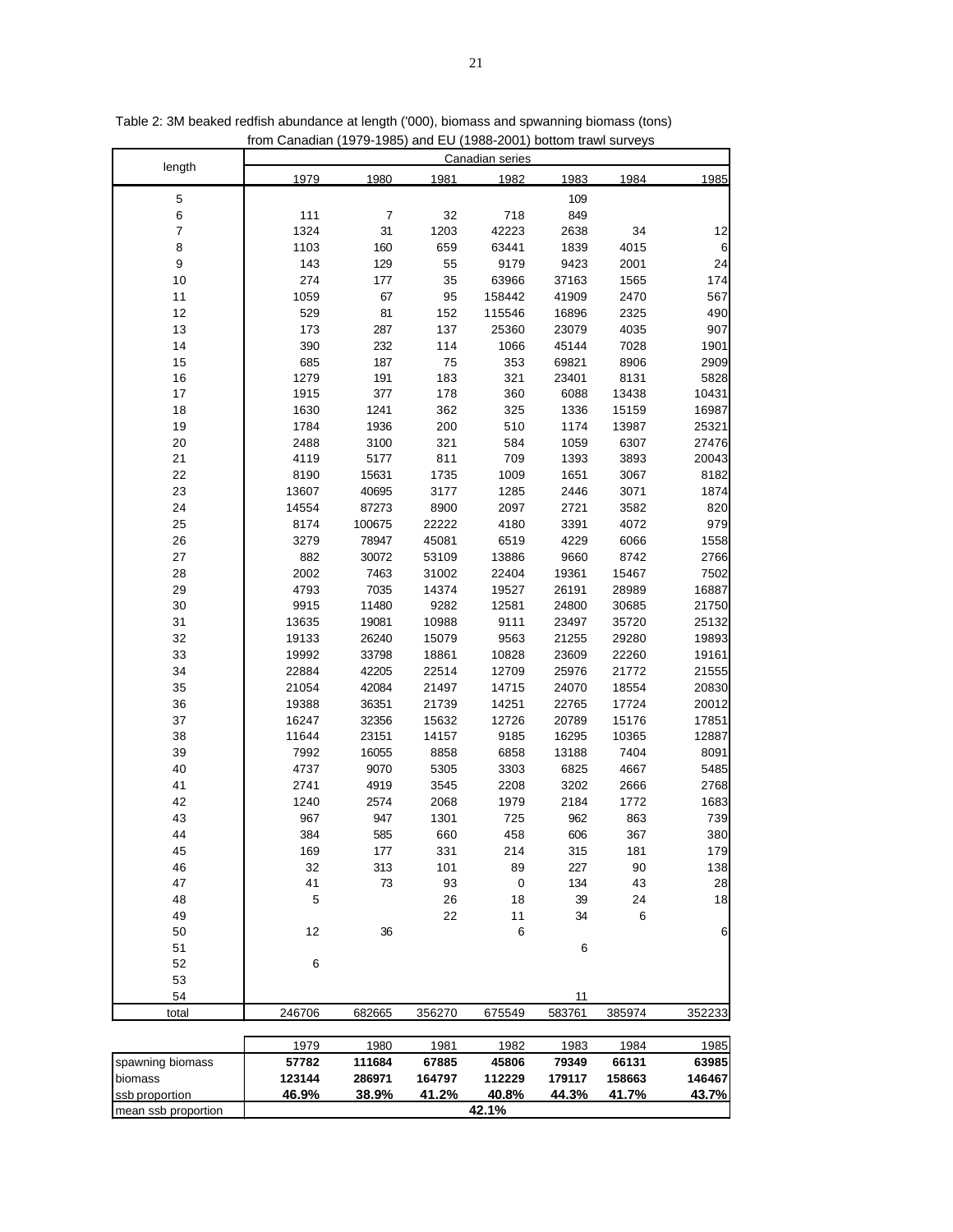|                  |              |              |              |              |              | EU series |              |              |         |              |              |         |             |         |
|------------------|--------------|--------------|--------------|--------------|--------------|-----------|--------------|--------------|---------|--------------|--------------|---------|-------------|---------|
| length           | 1988         |              | 1989         |              | 1990         |           | 1991         |              | 1992    |              | 1993         |         | 1994        |         |
|                  | stock        | mat fem      | stock        | mat fem      | stock        | mat fem   | stock        | mat fem      | stock   | mat fem      | stock        | mat fem | stock       | mat fem |
| $\sqrt{4}$       |              |              |              |              |              |           |              |              |         |              |              |         |             |         |
| 5                |              |              |              |              |              |           |              |              |         |              |              |         |             |         |
| 6                |              |              | 10           |              | 22           |           | 261          |              |         |              |              |         |             |         |
| $\overline{7}$   | 300          |              | 30           |              | 376          |           | 14096        |              | 950     |              | 134          |         |             |         |
| 8                | 2500         |              | 400          |              | 4068         |           | 95712        |              | 31275   |              | 535          |         |             |         |
| 9                | 2800         |              | 490          |              | 4232         |           | 59863        |              | 27274   |              | 401          |         |             |         |
| 10               | 2700         |              | 800          |              | 410          |           | 8005         |              | 27178   |              | 2348         |         | 86          |         |
| 11               | 8700         |              | 2620         |              | 261          |           | 19838        |              | 206880  |              | 14178        |         | 613         |         |
| 12               | 18700        |              | 6980         |              | 298          |           | 27836        |              | 306721  |              | 23675        |         | 1385        |         |
| 13               | 14400        |              | 8210         |              | 1090         |           | 10973        |              | 92559   |              | 19060        |         | 3390        |         |
| 14               | 2300         |              | 19280        |              | 2406         |           | 2295         |              | 21097   |              | 65615        |         | 20783       |         |
| 15               | 500          |              | 39630        |              | 4031         |           | 1945         |              | 44512   |              | 170339       |         | 59296       |         |
| 16               | 700          |              | 35080        |              | 6921         |           | 5861         |              | 41511   |              | 90359        |         | 84806       |         |
| 17               | 1100         |              | 11750        |              | 17117        |           | 16420        |              | 9601    |              | 20841        |         | 154161      |         |
| 18               | 900          |              | 2090         |              | 20705        |           | 30448        |              | 5884    |              | 6714         |         | 169625      |         |
| 19               | 3400         |              | 1330         |              | 12602        |           | 50563        |              | 9263    |              | 3714         |         | 92551       |         |
| 20               | 6700         |              | 2030         |              | 2830         |           | 60548        |              | 15981   |              | 2433         |         | 25753       |         |
| 21               | 15900        | 133          | 3120         | 40           | 768          | 10        | 31124        | 296          | 31905   | 234          | 2476         | 22      | 13029       | 100     |
| 22               | 34700        | 488          | 7270         | 116          | 1566         | 27        | 8610         | 120          | 50785   | 629          | 4089         | 61      | 7280        | 122     |
| 23               | 74000        | 1784         | 14590        | 396          | 3612         | 117       | 3230         | 107          | 39506   | 795          | 6189         | 175     | 6862        | 199     |
| 24               | 117900       | 5057         | 27620        | 1236         | 9246         | 411       | 3520         | 165          | 19340   | 619          | 7391         | 327     | 9043        | 395     |
| 25               | 131800       | 9552         | 44480        | 3057         | 20248        | 1379      | 7187         | 405          | 8638    | 459          | 5651         | 467     | 10666       | 691     |
| 26               | 101400       | 10943        | 55920        | 5507         | 32819        | 3052      | 9800         | 804          | 11190   | 677          | 5587         | 506     | 9831        | 1002    |
| 27               | 45500        | 6449         | 48630        | 6555         | 34269        | 4365      | 10320        | 1284         | 15927   | 1199         | 4613         | 406     | 7154        | 797     |
| 28               | 19700        | 3681         | 32350        | 6467         | 25550        | 5383      | 9450         | 1741         | 18072   | 2294         | 4935         | 523     | 8858        | 1367    |
| 29               | 10100        | 2343         | 18750        | 4694         | 15110        | 4279      | 6890         | 1746         | 13298   | 2892         | 3670         | 719     | 7762        | 1364    |
| 30               | 14200        | 4076         | 12110        | 2983         | 9550         | 2835      | 5980         | 1836         | 12040   | 4213         | 3615         | 1009    | 5589        | 1423    |
| 31               | 12300        | 4037         | 9720         | 2297         | 7340         | 1762      | 4550         | 1339         | 8662    | 3001         | 3108         | 852     | 4907        | 1465    |
| 32               | 15100        | 5582         | 11380        | 2666         | 7120         | 1992      | 4110         | 1377         | 5818    | 1810         | 2588         | 776     | 4652        | 1865    |
| 33               | 15200        | 6031         | 8890         | 3808         | 6340         | 2683      | 4650         | 2177         | 5570    | 1986         | 2912         | 884     | 3312        | 1033    |
| 34               | 13800        | 6441         | 8780         | 4353         | 7350         | 4038      | 4840         | 2563         | 5587    | 2407         | 2516         | 868     | 2253        | 624     |
| 35               | 10900        | 5298         | 9170         | 4733         | 5210         | 3214      | 3950         | 2106         | 4732    | 2337         | 2419         | 759     | 2134        | 789     |
| 36               |              |              |              |              |              | 2836      |              |              | 3723    |              |              | 1091    |             | 754     |
| 37               | 9900<br>7600 | 5162<br>4238 | 7890<br>5930 | 4040<br>3104 | 5000<br>4010 | 2434      | 3680<br>3020 | 2321<br>1785 | 2976    | 1983<br>1847 | 2476<br>2431 | 1271    | 1580<br>920 | 563     |
| 38               | 6900         | 4478         | 3960         | 2592         | 3040         | 1954      | 2580         | 1826         | 2481    | 1680         | 1599         | 1092    | 918         | 648     |
|                  |              |              |              |              |              |           |              |              |         |              |              |         |             |         |
| 39               | 3700         | 2720         | 3600         | 2807         | 1820         | 1265      | 1660         | 1275         | 1815    | 1417         | 1356         | 1035    | 470         | 297     |
| 40               | 2500         | 2024         | 2530         | 2185         | 1230         | 894       | 1030         | 814          | 1190    | 1053         | 808          | 678     | 340         | 268     |
| 41               | 1800         | 1471         | 1030         | 856          | 630          | 468       | 450          | 388          | 490     | 339          | 363          | 325     | 200         | 159     |
| 42               | 800          | 677          | 650          | 539          | 310          | 219       | 350          | 309          | 355     | 344          | 362          | 361     | 80          | 80      |
| 43               | 300          | 263          | 250          | 230          | 190          | 160       | 170          | 160          | 140     | 140          | 101          | 101     | 30          | 20      |
| 44               | 100          | 88           | 70           | 60           | 40           | 20        | 50           | 40           | 140     | 110          | 170          | 125     | 20          | 20      |
| 45               | 100          | 88           | 70           | 30           | 50           | 50        | 50           | 30           | 40      | 30           | 34           | 34      | 30          | 20      |
| 46               |              |              | 50           | 50           | 10           | 10        | 50           | 50           | 20      | 20           | 24           | 24      |             |         |
| 47               |              |              | 20           | 20           | 20           | 10        | 10           | 10           |         |              | 23           | 16      |             |         |
| 48               |              |              | 10           | 10           |              |           |              |              |         |              | 38           | 38      |             |         |
| total            | 731900       | 93104        | 469570       | 65429        | 279817       | 45869     | 535977       | 2707         | 1105124 | 34515        | 491891       | 14544   | 720368      | 16066   |
|                  | 1988         |              | 1989         |              | 1990         |           | 1991         |              | 1992    |              | 1993         |         | 1994        |         |
| spawning biomass | 43458        |              | 32292        |              | 22890        |           | 15034        |              | 18056   |              | 9046         |         | 7900        |         |
| biomass          | 195488       |              | 123424       |              | 82238        |           | 68798        |              | 104492  |              | 53804        |         | 89152       |         |
| ssb proportion   | 22.2%        |              | 26.2%        |              | 27.8%        |           | 21.9%        |              | 17.3%   |              | 16.8%        |         | 8.9%        |         |

Table 2 (cont.): 3M beaked redfish abundance at length ('000), biomass and spwanning biomass (tons) from Canadian (1979-1985) and EU (1988-2001) bottom trawl surveys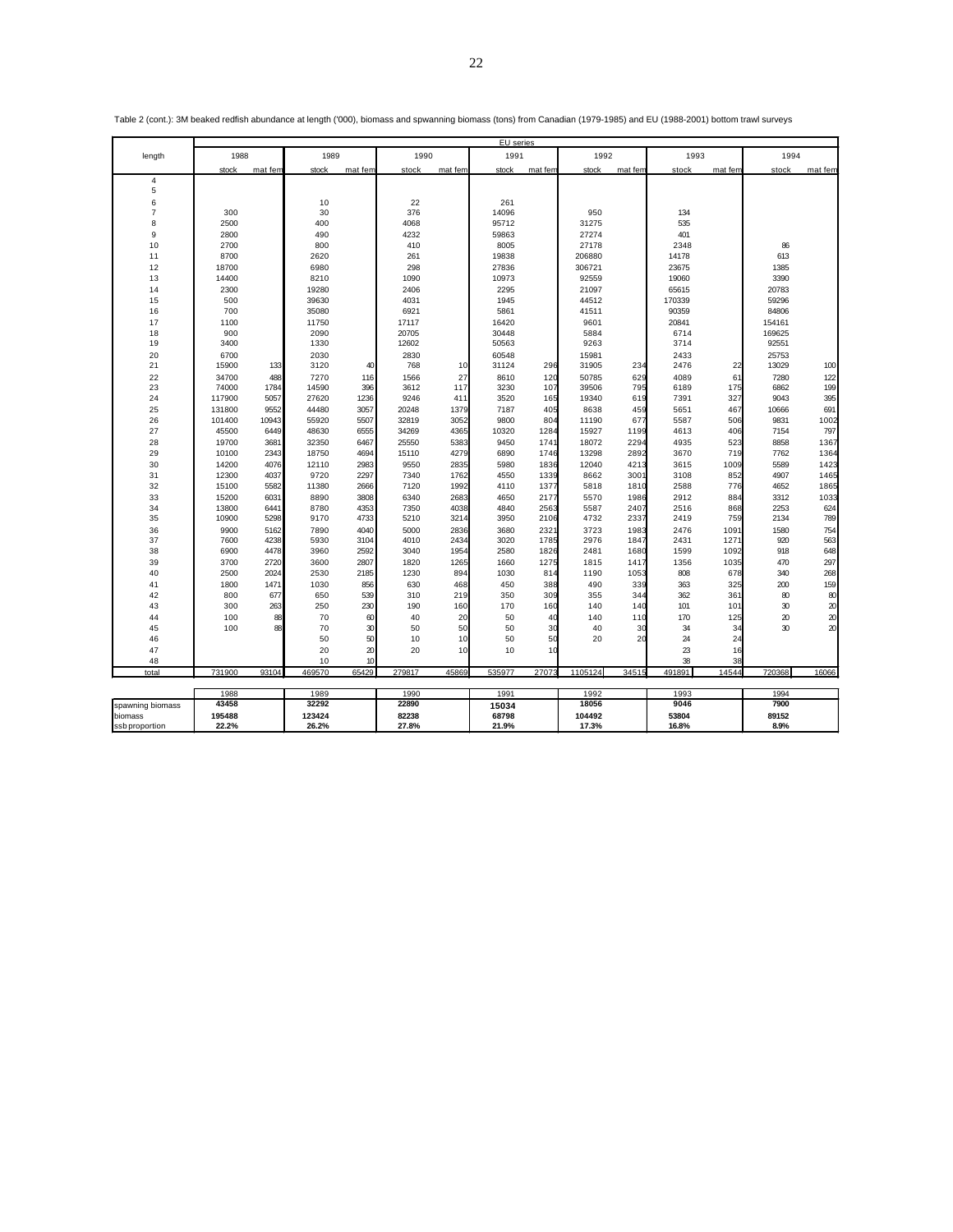|         |                  |              |             |              |               |              |               |              | EU series  |              |             |                |               |               |              |  |
|---------|------------------|--------------|-------------|--------------|---------------|--------------|---------------|--------------|------------|--------------|-------------|----------------|---------------|---------------|--------------|--|
|         | length           | 1995         |             | 1996         |               | 1997         |               | 1998         |            | 1999         |             | 2000           |               | 2001          |              |  |
|         |                  | stock        | mat fem     |              | stock mat fem |              | stock mat fem | stock        | mat fem    | stock        | mat fem     | stock          | mat fem       | stock         | mat fem      |  |
|         | $\sqrt{4}$       |              |             |              |               |              |               | 10           |            |              |             |                |               |               |              |  |
|         | 5                |              |             |              |               |              |               | 188          |            |              |             |                |               |               |              |  |
|         | 6                | 28           |             | 44           |               | 9            |               | 47           |            |              |             |                |               | 100           |              |  |
|         | $\overline{7}$   | 12           |             | 600          |               |              |               | 103          |            | 79           |             | 29             |               | 398           |              |  |
|         | 8                | 176          |             | 4406         |               | 297          |               | 719          |            | 1126         |             | 392            |               | 8267          |              |  |
|         | 9                | 517          |             | 3172         |               | 784          |               | 1589         |            | 7822         |             | 1972           |               | 91234         |              |  |
|         | 10               | 731          |             | 583          |               | 548          |               | 553          |            | 7377         |             | 1930           |               | 195814        |              |  |
|         | 11               | 1553         |             | 1320         |               | 1988         |               | 1216         |            | 1557         |             | 2181           |               | 30392         |              |  |
|         | 12               | 4914         |             | 4452         |               | 7666         |               | 7951         |            | 1763         |             | 9871           |               | 11840         |              |  |
|         | 13               | 2946         |             | 4287         |               | 10480        |               | 15985        |            | 3343         |             | 24448          |               | 21512         |              |  |
|         | 14               | 2636         |             | 5137         |               | 5014         |               | 8054         |            | 2512         |             | 18261          |               | 14990         |              |  |
|         | 15               | 5562         |             | 9770         |               | 7795         |               | 8852         |            | 10116        |             | 6123           |               | 18149         |              |  |
|         | 16               | 14624        |             | 8962         |               | 13934        |               | 17535        |            | 21811        |             | 2431           |               | 41307         |              |  |
|         | 17               | 41775        |             | 15988        |               | 18639        |               | 13259        |            | 15808        |             | 4776           |               | 34614         |              |  |
|         | 18               | 76859        |             | 38991        |               | 20173        |               | 9575         |            | 21401        |             | 11863          |               | 15177         |              |  |
|         | 19               | 107204       |             | 83847        |               | 25914        |               | 10865        |            | 20686        |             | 18079          |               | 9319          |              |  |
|         | 20               | 79964        |             | 125875       |               | 52838        |               | 11213        |            | 15397        |             | 20578          |               | 14227         |              |  |
|         | 21               | 32884        | 270         | 118446       | 904           | 83129        | 627           | 15332        | 114        | 11960        | 187         | 18149          | 253           | 20582         | 284          |  |
|         | 22               | 8965         | 130         | 77619        | 988           | 85180        | 1213          | 28529        | 329        | 14940        | 327         | 17309          | 419           | 22548         | 532          |  |
|         | 23               | 3872         | 94          | 37487        | 778           | 57609        | 1468          | 50429        | 1052       | 26193        | 907         | 15587          | 531           | 16033         | 610          |  |
|         | 24               | 3388         | 133         | 18134        | 713           | 23549        | 1113          | 53764        | 1912       | 57574        | 3009        | 25380          | 1003          | 14914         | 996          |  |
|         | 25               | 4017         | 266         | 8735         | 775           | 10041        | 937           | 33467        | 1997       | 74355        | 6267        | 48243          | 2252          | 14560         | 1112         |  |
|         | 26               | 5219         | 490         | 4814         | 716           | 6473         | 1495          | 15685        | 1397       | 59755        | 7030        | 71071          | 6628          | 18779         | 1895         |  |
|         | 27               | 5085         | 620         | 7163         | 1030          | 4920         | 1548          | 6459         | 855        | 22027        | 4883        | 76814          | 15057         | 18731         | 2970         |  |
|         | 28<br>29         | 5776<br>6134 | 742<br>1067 | 5361<br>5864 | 1298<br>1582  | 4841<br>3524 | 2506<br>1586  | 3191<br>1557 | 588<br>338 | 7653<br>2997 | 2436<br>851 | 55720<br>23367 | 16179<br>8946 | 14805<br>8546 | 3968<br>3064 |  |
|         | 30               | 6137         | 1532        | 4251         | 1148          | 4238         | 2341          | 1062         | 279        | 1036         | 436         | 5273           | 2699          | 6184          | 2944         |  |
|         | 31               | 4976         | 1490        | 3697         | 1309          | 2731         | 1176          | 1279         | 422        | 940          | 399         | 2126           | 1225          | 1871          | 844          |  |
|         | 32               | 4170         | 1314        | 3543         | 1643          | 2183         | 995           | 1066         | 301        | 912          | 321         | 1199           | 785           | 1054          | 363          |  |
|         | 33               | 3594         | 1172        | 3328         | 1341          | 1959         | 880           | 900          | 328        | 697          | 324         | 1480           | 306           | 497           | 230          |  |
|         | 34               | 3079         | 892         | 2374         | 1458          | 1543         | 825           | 796          | 266        | 601          | 218         | 816            | 408           | 596           | 208          |  |
|         | 35               | 2688         | 909         | 1659         | 787           | 977          | 460           | 467          | 175        | 542          | 207         | 559            | 295           | 312           | 130          |  |
|         | 36               | 2540         | 889         | 1397         | 891           | 921          | 453           | 510          | 162        | 359          | 225         | 582            | 336           | 260           | 83           |  |
|         | 37               | 2206         | 851         | 1088         | 719           | 541          | 312           | 340          | 165        | 225          | 182         | 548            | 466           | 110           | 57           |  |
|         | 38               | 1365         | 774         | 785          | 486           | 390          | 196           | 260          | 108        | 137          | 117         | 105            | 91            | 130           | 48           |  |
|         | 39               | 978          | 661         | 512          | 348           | 210          | 129           | 170          | 89         | 70           | 60          | 110            | 94            | 60            | 49           |  |
|         | 40               | 520          | 397         | 290          | 189           | 146          | 105           | 60           | 30         | 44           | 34          | 70             | 39            | 30            | 10           |  |
|         | 41               | 450          | 418         | 260          | 199           | 130          | 110           | 70           | 60         | 20           | 20          | 40             | 30            | 50            | 39           |  |
|         | 42               | 330          | 279         | 180          | 130           | 40           | 30            | 30           | 26         | 30           | 10          |                |               | 10            | 10           |  |
|         | 43               | 160          | 130         | 70           | 50            |              |               | 60           | 40         | 10           | 10          | 20             |               | 40            | 40           |  |
|         | 44               | 40           | 20          | 20           | 20            | 20           | 10            | 30           | 20         |              |             | 10             | 10            |               |              |  |
|         | 45               | 40           | 20          | 20           | 20            |              |               | 10           | 10         | 20           | 10          |                |               |               |              |  |
|         | 46               | 40           | 40          |              |               |              |               | 10           | 10         |              |             |                |               |               |              |  |
|         | 47               | 10           | 10          |              |               |              |               |              |            |              |             |                |               |               |              |  |
|         | 48               | 448164       | 15610       | 10<br>614540 | 19520         |              | 20514         | 323247       | 11074      | 413895       | 28467       | 487511         |               |               | 20487        |  |
|         | total            |              |             |              |               | 461374       |               |              |            |              |             |                | 58050         | 668041        |              |  |
|         |                  | 1995         |             | 1996         |               | 1997         |               | 1998         |            | 1999         |             | 2000           |               | 2001          |              |  |
|         | spawning biomass | 8682         |             | 8821         |               | 8288         |               | 3665         |            | 8314         |             | 19490          |               | 7016          |              |  |
| biomass |                  | 69646        |             | 92656        |               | 75575        |               | 56469        |            | 77926        |             | 110438         |               | 58880         |              |  |
|         | ssb proportion   | 12.5%        |             | 9.5%         |               | 11.0%        |               | 6.5%         |            | 10.7%        |             | 17.6%          |               | 11.9%         |              |  |

Table 2 (cont.): 3M beaked redfish abundance at length ('000), biomass and spwanning biomass (tons) from Canadian (1979-1985) and EU (1988-2001) bottom trawl surveys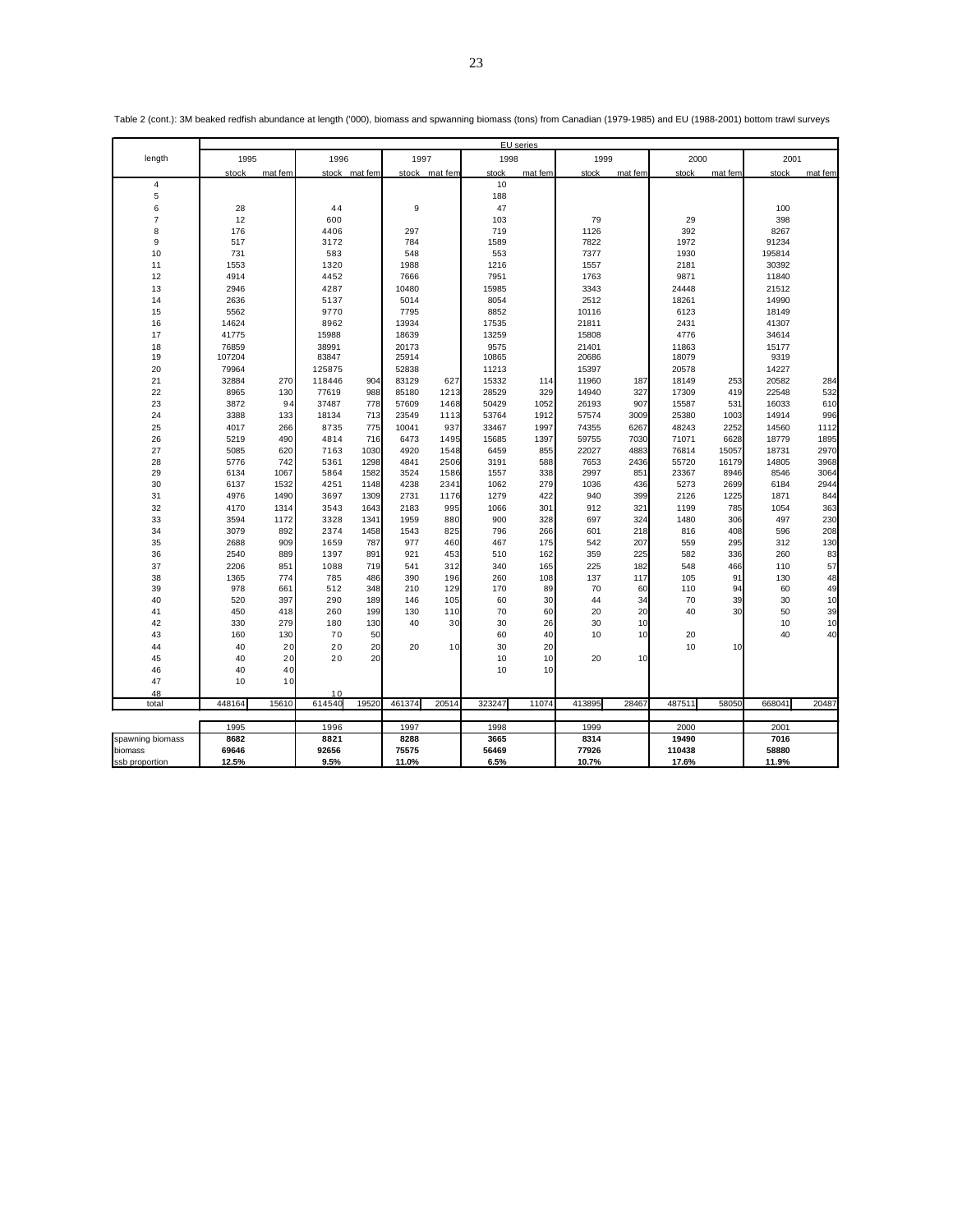

Table 3: Length weight relationships of 3M beaked redfish (Saborido Rey, *pers. comm* . 2002)

|         | S. mentella |       | S. fasciatus |       | Sebastes sp. |       |
|---------|-------------|-------|--------------|-------|--------------|-------|
| Year    | Α           | Β     | Α            | B     | Α            | B     |
| 1989    |             |       |              |       | 0.016        | 2.964 |
| 1990    |             |       |              |       | 0.023        | 2.857 |
| 1991    | 0.022       | 2.861 | 0.030        | 2.816 | 0.031        | 2.774 |
| 1992    | 0.016       | 2.968 | 0.015        | 3.025 | 0.025        | 2.848 |
| 1993    | 0.018       | 2.938 | 0.021        | 2.918 | 0.023        | 2.874 |
| 1994    | 0.017       | 2.951 | 0.018        | 2.967 | 0.023        | 2.868 |
| 1995    | 0.018       | 2.937 | 0.014        | 3.034 | 0.024        | 2.863 |
| 1996    | 0.012       | 3.046 | 0.019        | 2.947 | 0.018        | 2.941 |
| 1997    | 0.015       | 2.983 | 0.015        | 3.029 | 0.025        | 2.844 |
| 1998    | 0.021       | 2.891 | 0.018        | 2.952 | 0.026        | 2.835 |
| 1999    | 0.016       | 2.958 | 0.017        | 2.973 | 0.020        | 2.900 |
| 2000    | 0.018       | 2.937 | 0.018        | 2.957 | 0.023        | 2.870 |
| 2001    | 0.017       | 2.953 | 0.015        | 3.027 | 0.025        | 2.848 |
| 1989-00 | 0.017       | 2.940 | 0.018        | 2.970 | 0.024        | 2.849 |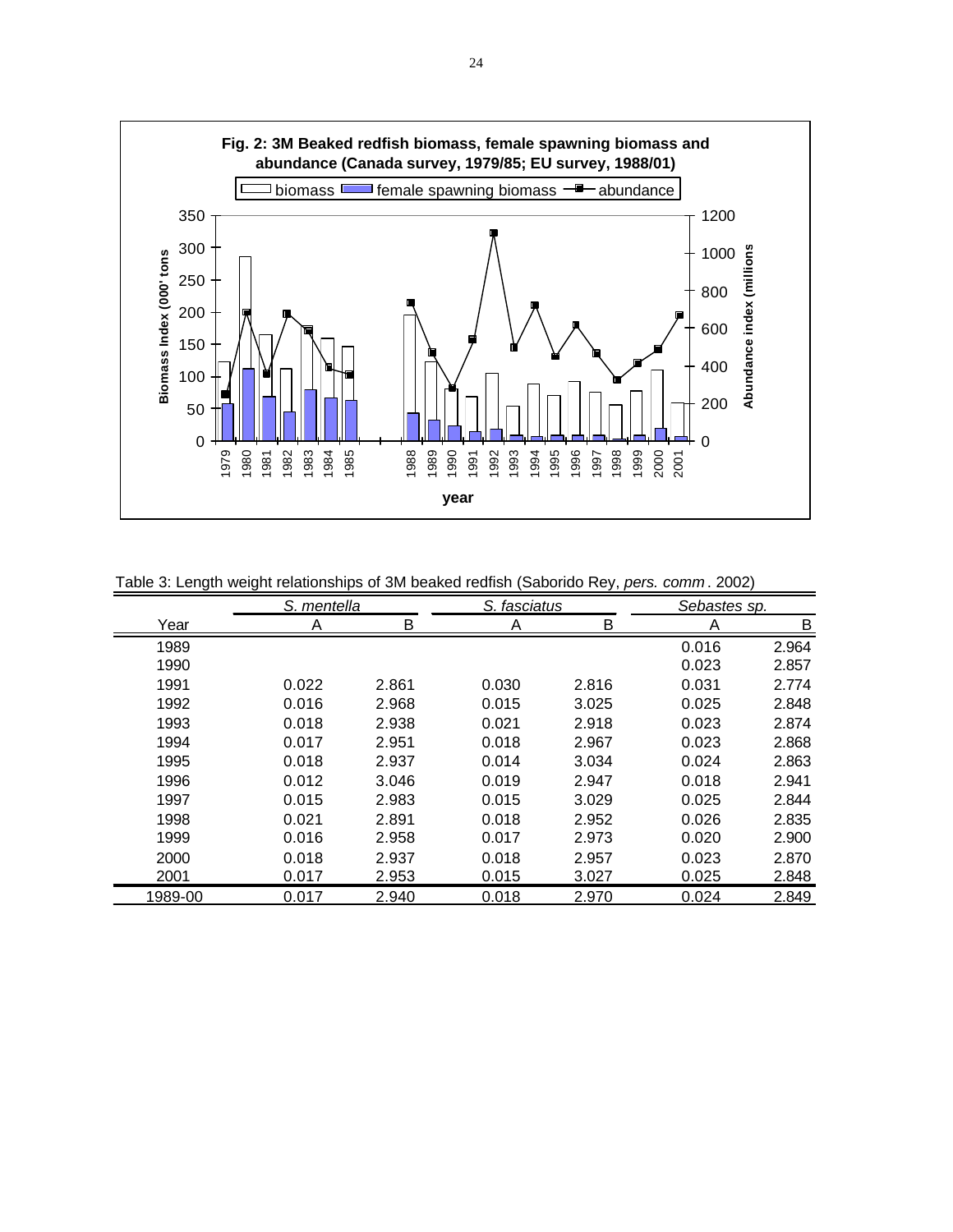Table 4-A: Stock abundance at age (' 000) of 3M beaked redfish from EU surveys, 1989-01.

| Table 4-A: Stock abundance at age (' 000) of 3M beaked redfish from EU surveys, 1989-01. |        |        |        |         |        |        |        |        |        |        |       |       |       |       |       |       |       |       |           |         |
|------------------------------------------------------------------------------------------|--------|--------|--------|---------|--------|--------|--------|--------|--------|--------|-------|-------|-------|-------|-------|-------|-------|-------|-----------|---------|
| vear/age                                                                                 |        |        |        |         |        |        |        |        |        | 10     | 11    | 12    | 13    | 14    | 15    | 16    |       | 18    | 19+ Total |         |
| 1989                                                                                     | 930    | 18610  | 101981 | 11311   | 5961   | 28885  | 80756  | 85753  | 44097  | 22942  | 14552 | 9129  | 8803  | 8158  | 7468  | 4344  | 3351  | 3110  | 9429      | 469570  |
| 1990                                                                                     | 8697   | 2059   | 39137  | 27953   | 1472   | 9873   | 41729  | 55111  | 31331  | 16675  | 10277 | 6150  | 6192  | 5683  | 4876  | 2881  | 2218  | 2147  | 5354      | 279817  |
| 1991                                                                                     | 169931 | 66830  | 5403   | 105510  | 93181  | 15719  | 20771  | 15002  | 9739   | 5561   | 5428  | 4988  | 4617  | 3796  | 1456  | 1999  | 1623  | 926   | 3498      | 535977  |
| 1992                                                                                     | 59499  | 641604 | 65635  | 62451   | 103409 | 55934  | 27966  | 26574  | 17983  | 10987  | 7403  | 5599  | 5337  | 4086  | 3722  | 2450  | 1484  | 1016  | 1989      | 1105124 |
| 1993                                                                                     | 1070   | 87870  | 75709  | 253241  | 8113   | 19398  | 10942  | 7535   | 2660   | 3812   | 3590  | 3535  | 2917  | 3205  | 2596  | 1157  | 1156  | 1740  | 1643      | 491891  |
| 1994                                                                                     |        | 15021  | 57871  | 498187  | 61409  | 20396  | 22182  | 12328  | 8563   | 6091   | 4988  | 3685  | 2806  | 1626  | 1837  | 861   | 661   | 797   | 1061      | 720368  |
| 1995                                                                                     | 733    | 9798   | 39623  | 82435   | 250396 | 8639   | 10341  | 11110  | 6321   | 5614   | 6103  | 3576  | 2705  | 2386  | 2648  | 1751  | 1023  | 1054  | 1909      | 448164  |
| 1996                                                                                     | 8222   | 12812  | 21025  | 16661   | 159816 | 343885 | 13670  | 11043  | 7853   | 4110   | 3129  | 3157  | 1668  | 1912  | 1581  | 1169  | 779   | 702   | 1348      | 614540  |
| 1997                                                                                     | 1638   | 18015  | 22083  | 56738   | 73641  | 71026  | 194508 | 6070   | 4841   | 3819   | 2143  | 1935  | 1080  | 1325  | 388   | 514   | 614   | 175   | 822       | 461374  |
| 1998                                                                                     | 3208   | 25230  | 39166  | 24068   | 26522  | 45918  | 29057  | 19235  | 4719   | 620    | 541   | 2872  | 394   | 403   | 126   | 275   | 502   | 46    | 346       | 323247  |
| 1999                                                                                     | 16404  | 7309   | 27721  | 49921   | 33821  | 32990  | 44043  | 39713  | 150810 | 6637   | 353   | 498   | 1215  | 161   | 358   | 368   | 278   | 611   | 684       | 413895  |
| 2000                                                                                     | 4324   | 39981  | 23787  | 20508   | 43429  | 37089  | 41931  | 67567  | 36332  | 164361 | 3451  | 612   | 234   | 2123  | 198   | 120   | 127   | 79    | 1260      | 487511  |
| 2001                                                                                     | 295812 | 63744  | 74627  | 54776   | 42289  | 37716  | 28731  | 21433  | 9857   | 6056   | 30142 | 1167  | 442   | 269   | 307   | 231   | 92    | 104   | 245       | 668041  |
| total                                                                                    | 570469 | 008881 | 593767 | 1263759 | 903459 | 727466 | 566628 | 478473 | 335105 | 257285 | 92099 | 46904 | 38411 | 35133 | 27561 | 18120 | 13906 | 12507 | 29586     |         |

Table 4-B: Mature female abundance at age (' 000) of 3M beaked redfish from EU surveys, 1989-01.

| Table 4-B: Mature female abundance at age (' 000) of 3M beaked redfish from EU surveys, 1989-01. |  |             |      |       |       |       |       |       |       |       |       |       |       |       |      |      |       |           |
|--------------------------------------------------------------------------------------------------|--|-------------|------|-------|-------|-------|-------|-------|-------|-------|-------|-------|-------|-------|------|------|-------|-----------|
| vear/age                                                                                         |  |             |      | 6     |       | 8     |       |       | 11    | 12    | 13    | 14    | 15    | 16    | 17   | 18   |       | 19+ Total |
| 1989                                                                                             |  | 31          | 119  | 1324  | 7287  | 11793 | 7735  | 4676  | 4109  | 3351  | 3968  | 3925  | 3829  | 2259  | 1920 | 1742 | 7359  | 65429     |
| 1990                                                                                             |  | 8           | 33   | 539   | 4275  | 8504  | 6139  | 3750  | 3141  | 2511  | 3119  | 3020  | 2806  | 1679  | 1330 | 1276 | 3737  | 45869     |
| 1991                                                                                             |  | 42          | 391  | 796   | 2273  | 2929  | 2606  | 1943  | 2318  | 2477  | 2510  | 2222  | 906   | 1354  | 1069 | 611  | 2626  | 27073     |
| 1992                                                                                             |  | 12          | 1196 | 1491  | 2174  | 4489  | 4709  | 3630  | 2767  | 2308  | 2602  | 2188  | 2103  | 1610  | 921  | 778  | 1536  | 34515     |
| 1993                                                                                             |  | $\mathbf 0$ | 100  | 905   | 958   | 1191  | 570   | 988   | 1072  | 1094  | 1093  | 1352  | 1114  | 1098  | 766  | 1164 | 1078  | 14544     |
| 1994                                                                                             |  | 15          | 213  | 1004  | 2022  | 1928  | 1754  | 1880  | 1604  | 1196  | 919   | 696   | 767   | 448   | 413  | 513  | 694   | 16066     |
| 1995                                                                                             |  | 75          | 370  | 382   | 1079  | 1736  | 1367  | 1575  | 1909  | 1110  | 870   | 844   | 972   | 803   | 478  | 579  | 1460  | 15610     |
| 1996                                                                                             |  |             | 1232 | 2489  | 1797  | 2283  | 2130  | 1459  | 1315  | 1450  | 878   | 1020  | 884   | 698   | 497  | 451  | 936   | 19520     |
| 1997                                                                                             |  |             | 133  | 2684  | 6216  | 2817  | 2414  | 1752  | 1013  | 928   | 524   | 642   | 187   | 271   | 333  | 94   | 508   | 20514     |
| 1998                                                                                             |  |             | 113  | 843   | 1638  | 5309  | 987   | 159   | 166   | 950   | 133   | 159   | 42    | 108   | 221  | 15   | 230   | 11074     |
| 1999                                                                                             |  |             | 127  | 1016  | 3075  | 5031  | 15546 | 1589  | 144   | 232   | 495   | 61    | 150   | 146   | 136  | 287  | 434   | 28467     |
| 2000                                                                                             |  |             | 258  | 882   | 2898  | 9871  | 9648  | 30429 | 1642  | 224   | 147   | 920   | 111   | 84    | 92   | 52   | 792   | 58050     |
| 2001                                                                                             |  |             | 469  | 1217  | 2207  | 3073  | 2206  | 2190  | 7953  | 468   | 159   | 102   | 111   | 86    | 33   | 38   | 176   | 20487     |
| total                                                                                            |  | 183         | 4753 | 15572 | 37899 | 60956 | 57811 | 56022 | 29151 | 18300 | 17417 | 17152 | 13982 | 10644 | 8210 | 7600 | 21565 |           |

Table 4-C: maturity ogive at age for 3M beaked reddish as the average proportion of mature females at age, from the EU survey abundance at age 1989-00.

|       |  |  |  | $1$ $2$ $3$ $4$ $5$ $6$ $7$ $8$ $9$ $10$ $11$ $12$ $13$ $14$ $15$ $16$ $17$ $18$ $19+$                                          |  |  |  |  |  |  |
|-------|--|--|--|---------------------------------------------------------------------------------------------------------------------------------|--|--|--|--|--|--|
| Ogive |  |  |  | $0.000$ $0.005$ $0.021$ $0.067$ $0.127$ $0.173$ $0.218$ $0.317$ $0.390$ $0.453$ $0.488$ $0.507$ $0.587$ $0.590$ $0.608$ $0.729$ |  |  |  |  |  |  |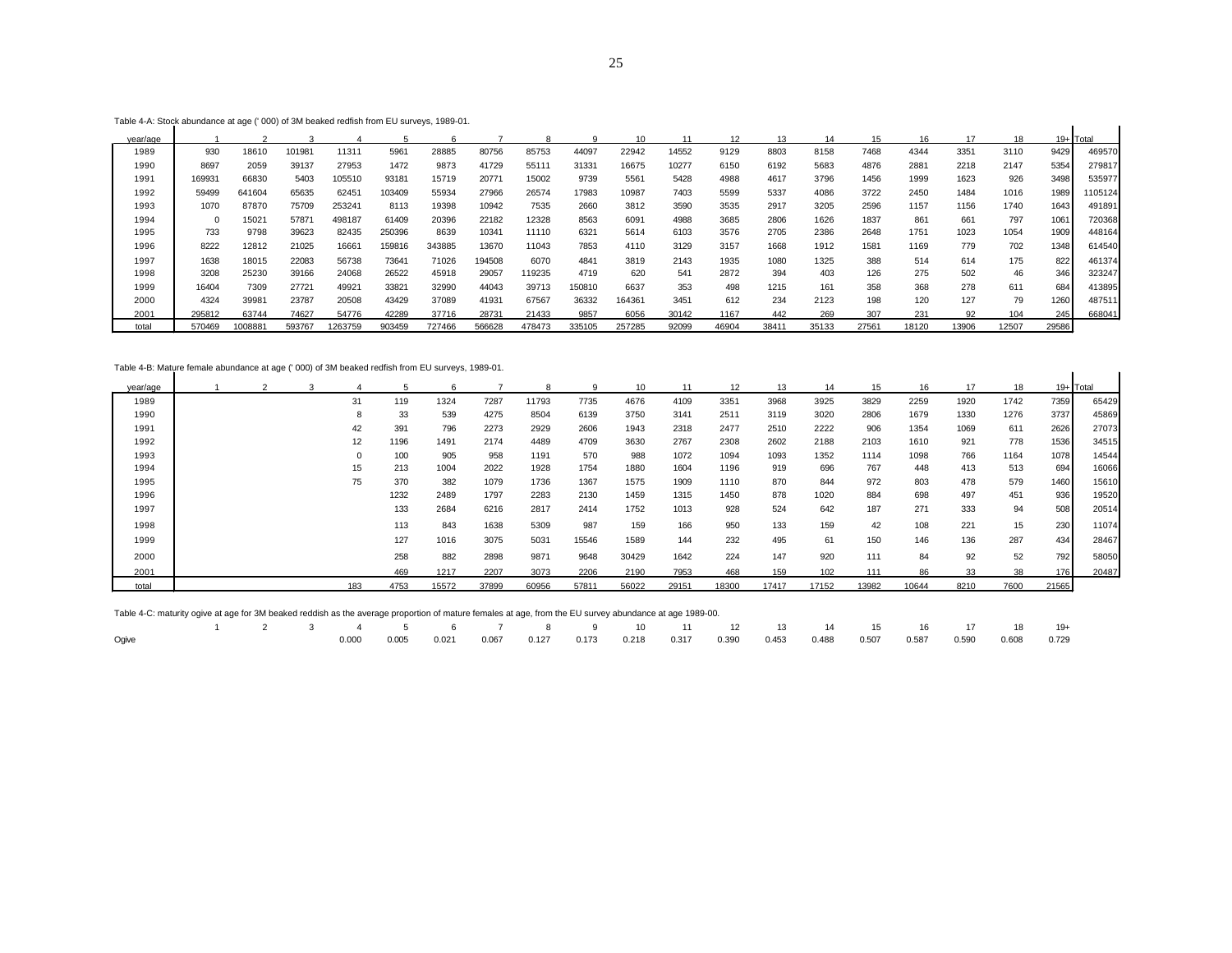| ٠<br>٦        |  |
|---------------|--|
| ۰.<br>۰.<br>w |  |

|          | $1$ able 5. Oaten in Hambers at age ( $000$ ) or shriftedilari, 1909-01, including reditariby-caten in the shimip hanciy. |                |       |        |       |       |        |        |       |       |       |       |       |       |       |       |      |      |       |
|----------|---------------------------------------------------------------------------------------------------------------------------|----------------|-------|--------|-------|-------|--------|--------|-------|-------|-------|-------|-------|-------|-------|-------|------|------|-------|
| year\age |                                                                                                                           | $\overline{2}$ | 3     | 4      |       |       |        | 8      | 9     | 10    | 11    | 12    | 13    | 14    | 15    | 16    | 17   | 18   | $19+$ |
| 1989     |                                                                                                                           | 19             | 156   | 509    | 1212  | 9042  | 26340  | 27565  | 16599 | 11100 | 10033 | 7086  | 7260  | 6708  | 5928  | 3381  | 2420 | 2246 | 5715  |
| 1990     |                                                                                                                           |                | 6715  | 11630  | 3102  | 6532  | 32081  | 52517  | 36082 | 20570 | 12993 | 7377  | 6622  | 6054  | 4958  | 2833  | 2103 | 1993 | 5081  |
| 1991     |                                                                                                                           |                |       | 1380   | 4032  | 7775  | 20348  | 25477  | 18908 | 9518  | 7290  | 5390  | 4448  | 3238  | 1236  | 1848  | 1423 | 874  | 3704  |
| 1992     |                                                                                                                           |                |       | 259    | 5725  | 7676  | 18580  | 19850  | 12776 | 8118  | 6134  | 4873  | 4687  | 3611  | 3229  | 2136  | 1301 | 815  | 1892  |
| 1993     |                                                                                                                           | 302            | 3753  | 106478 | 10881 | 8511  | 7170   | 7255   | 3327  | 5242  | 5105  | 4852  | 3680  | 3947  | 3271  | 1552  | 1197 | 1836 | 1709  |
| 1994     |                                                                                                                           | 746            | 5093  | 53387  | 6637  | 3094  | 4624   | 3633   | 3311  | 3000  | 2314  | 1639  | 1196  | 658   | 783   | 344   | 235  | 290  | 413   |
| 1995     | 15                                                                                                                        | 78             | 910   | 2931   | 14563 | 6056  | 2046   | 2607   | 1671  | 1584  | 2014  | 1224  | 1039  | 997   | 1151  | 896   | 519  | 589  | 1333  |
| 1996     | 7243                                                                                                                      | 3037           | 2343  | 1673   | 3870  | 5116  | 1557   | 1555   | 1588  | 1090  | 849   | 811   | 434   | 447   | 313   | 223   | 149  | 147  | 320   |
| 1997     | 513                                                                                                                       | 1109           | 447   | 632    | 136   | 636   | 847    | 294    | 308   | 347   | 236   | 209   | 106   | 129   | 29    | 30    | 32   | 11   | 82    |
| 1998     | 398                                                                                                                       | 3291           | 725   | 99     | 61    | 116   | 312    | 771    | 464   | 75    | 83    | 389   | 49    | 54    | 13    | 36    | 72   | 5    | 57    |
| 1999     | 2256                                                                                                                      | 963            | 220   | 146    | 42    | 16    | 75     | 277    | 638   | 396   | 88    | 122   | 283   | 42    | 84    | 85    | 74   | 113  | 159   |
| 2000     | 434                                                                                                                       | 2389           | 256   | 103    | 161   | 233   | 415    | 1009   | 1379  | 4105  | 650   | 181   | 75    | 649   | 64    | 39    | 35   | 42   | 572   |
| 2001     | 11510                                                                                                                     | 11876          | 1602  | 752    | 333   | 410   | 911    | 1414   | 941   | 927   | 3498  | 414   | 127   | 67    | 71    | 65    | 21   | 32   | 67    |
| total    | 22370                                                                                                                     | 23809          | 22221 | 179978 | 50755 | 55215 | 115306 | 144223 | 97995 | 66072 | 51288 | 34566 | 30006 | 26601 | 21132 | 13468 | 9581 | 8992 | 21102 |

## Table 6: Weights at age in the catch (Kg) of 3M redfish, 1989-01.

| year\age |       |       |       |       |       |       |       | 8     |       | 10    |       | 12    | 13    | 14    | 15    | 16    |       | 18    | $19+$ |
|----------|-------|-------|-------|-------|-------|-------|-------|-------|-------|-------|-------|-------|-------|-------|-------|-------|-------|-------|-------|
| 1989     |       | 0.031 | 0.076 | 0.139 | 0.169 | 0.207 | 0.246 | 0.292 | 0.345 | 0.393 | 0.471 | 0.530 | 0.575 | 0.597 | 0.641 | 0.657 | 0.710 | 0.720 | 0.93' |
| 1990     |       |       | 0.110 | 0.123 | 0.158 | 0.225 | 0.281 | 0.323 | 0.357 | 0.388 | 0.458 | 0.524 | 0.581 | 0.599 | 0.647 | 0.664 | 0.709 | 0.704 | 0.933 |
| 1991     |       |       |       | 0.129 | 0.160 | 0.255 | 0.309 | 0.357 | 0.391 | 0.456 | 0.499 | 0.551 | 0.602 | 0.646 | 0.693 | 0.766 | 0.747 | 0.779 | 0.867 |
| 1992     |       |       |       | 0.137 | 0.173 | 0.240 | 0.303 | 0.352 | 0.397 | 0.460 | 0.537 | 0.578 | 0.642 | 0.679 | 0.697 | 0.794 | 0.748 | 0.874 | 0.956 |
| 1993     |       | 0.055 | 0.080 | 0.098 | 0.138 | 0.225 | 0.294 | 0.373 | 0.408 | 0.440 | 0.511 | 0.552 | 0.617 | 0.678 | 0.702 | 0.844 | 0.818 | 0.831 | 1.135 |
| 1994     |       | 0.048 | 0.085 | 0.095 | 0.130 | 0.239 | 0.285 | 0.359 | 0.404 | 0.466 | 0.499 | 0.537 | 0.566 | 0.667 | 0.658 | 0.690 | 0.795 | 0.819 | 0.888 |
| 1995     | 0.011 | 0.034 | 0.073 | 0.147 | 0.164 | 0.213 | 0.296 | 0.362 | 0.405 | 0.456 | 0.511 | 0.541 | 0.621 | 0.679 | 0.705 | 0.781 | 0.787 | 0.825 | 1.000 |
| 1996     | 0.008 | 0.028 | 0.062 | 0.075 | 0.157 | 0.180 | 0.279 | 0.338 | 0.399 | 0.454 | 0.487 | 0.544 | 0.590 | 0.605 | 0.660 | 0.703 | 0.762 | 0.801 | 1.040 |
| 1997     | 0.015 | 0.031 | 0.064 | 0.080 | 0.137 | 0.242 | 0.260 | 0.362 | 0.408 | 0.471 | 0.509 | 0.555 | 0.580 | 0.585 | 0.630 | 0.716 | 0.748 | 0.697 | 1.248 |
| 1998     | 0.011 | 0.036 | 0.049 | 0.093 | 0.145 | 0.190 | 0.286 | 0.264 | 0.387 | 0.437 | 0.474 | 0.524 | 0.588 | 0.657 | 0.672 | 0.767 | 0.779 | 0.688 | 0.958 |
| 1999     | 0.014 | 0.031 | 0.057 | 0.083 | 0.117 | 0.174 | 0.293 | 0.330 | 0.317 | 0.398 | 0.473 | 0.564 | 0.519 | 0.546 | 0.534 | 0.549 | 0.640 | 0.579 | 0.708 |
| 2000     | 0.014 | 0.033 | 0.056 | 0.086 | 0.140 | 0.188 | 0.255 | 0.305 | 0.370 | 0.352 | 0.460 | 0.536 | 0.664 | 0.571 | 0.512 | 0.666 | 0.722 | 0.763 | 0.796 |
| 2001     | 0.017 | 0.031 | 0.060 | 0.093 | 0.142 | 0.201 | 0.254 | 0.304 | 0.340 | 0.388 | 0.381 | 0.505 | 0.574 | 0.633 | 0.633 | 0.580 | 0.748 | 0.806 | 0.926 |
| mean     | 0.013 | 0.036 | 0.070 | 0.106 | 0.149 | 0.214 | 0.280 | 0.332 | 0.379 | 0.427 | 0.482 | 0.542 | 0.594 | 0.626 | 0.645 | 0.706 | 0.747 | 0.760 | 0.953 |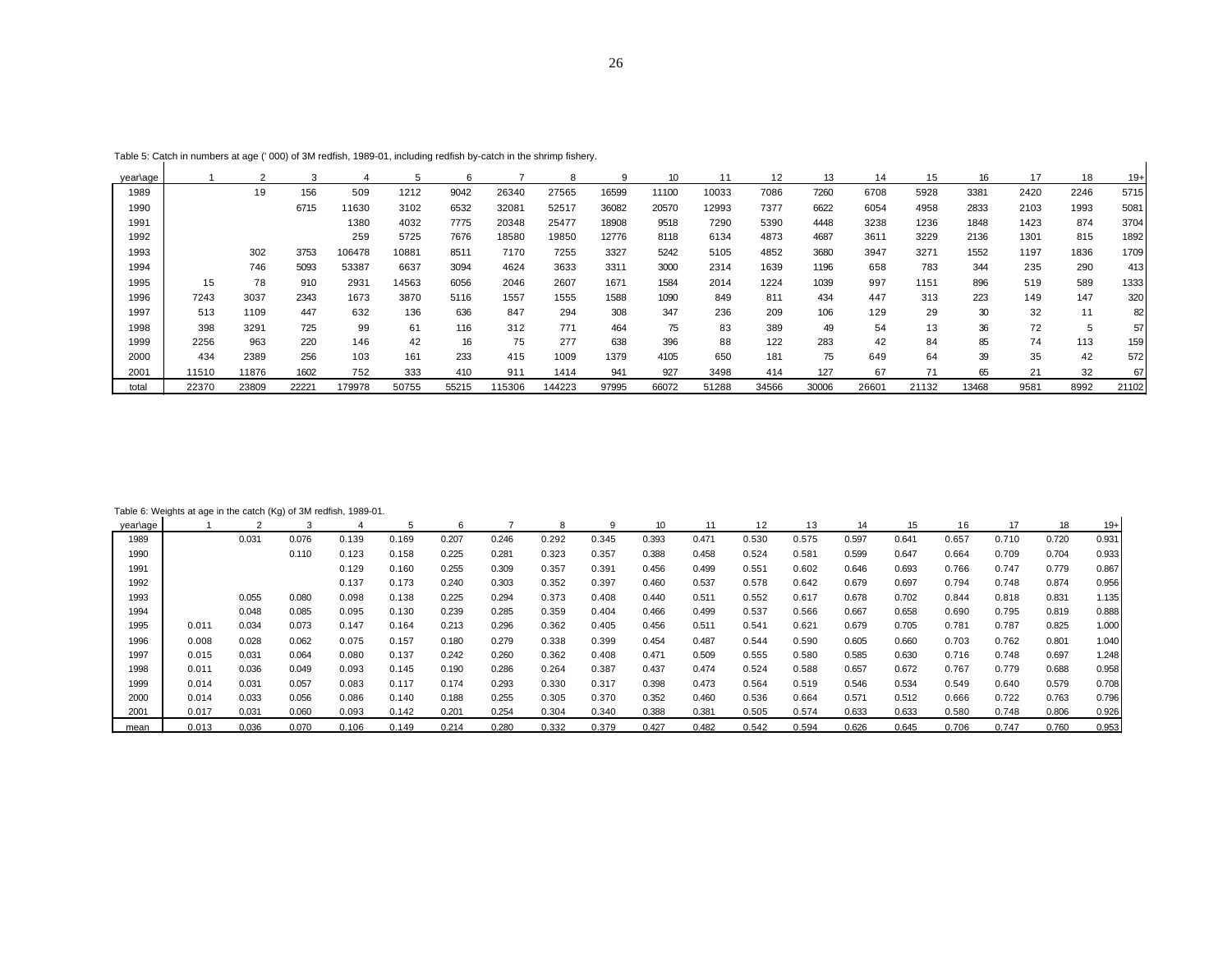| Table 7-A: Weights at age of the 3M beaked redfish stock (Kg) from EU surveys, 1989-01. |  |  |
|-----------------------------------------------------------------------------------------|--|--|
|                                                                                         |  |  |

|          | Table $t$ -A. Weights at age of the 3M beaked fedilsh stock (Kg) from EO surveys, 1969-01. |       |       |       |       |       |       |       |       |       |       |                   |       |       |       |       |       |       |       |
|----------|--------------------------------------------------------------------------------------------|-------|-------|-------|-------|-------|-------|-------|-------|-------|-------|-------------------|-------|-------|-------|-------|-------|-------|-------|
| year\age |                                                                                            |       |       |       |       |       |       |       | 9     | 10    |       | $12 \overline{ }$ | 13    | 14    | 15    | 16    | 17    |       | -19   |
| 1989     | 0.011                                                                                      | 0.030 | 0.057 | 0.100 | 0.161 | 0.204 | 0.248 | 0.287 | 0.322 | 0.357 | 0.445 | 0.523             | 0.577 | 0.602 | 0.646 | 0.661 | 0.719 | 0.723 | 0.897 |
| 1990     | 0.012                                                                                      | 0.033 | 0.086 | 0.101 | 0.174 | 0.226 | 0.272 | 0.309 | 0.341 | 0.374 | 0.456 | 0.531             | 0.587 | 0.608 | 0.654 | 0.670 | 0.727 | 0.728 | 0.894 |
| 1991     | 0.013                                                                                      | 0.032 | 0.064 | 0.112 | 0.139 | 0.222 | 0.284 | 0.342 | 0.391 | 0.468 | 0.518 | 0.573             | 0.620 | 0.648 | 0.694 | 0.754 | 0.742 | 0.770 | 0.862 |
| 1992     | 0.013                                                                                      | 0.031 | 0.066 | 0.081 | 0.169 | 0.207 | 0.292 | 0.354 | 0.398 | 0.456 | 0.531 | 0.575             | 0.640 | 0.681 | 0.703 | 0.793 | 0.754 | 0.874 | 0.922 |
| 1993     | 0.012                                                                                      | 0.040 | 0.055 | 0.068 | 0.162 | 0.219 | 0.292 | 0.368 | 0.398 | 0.436 | 0.514 | 0.554             | 0.623 | 0.682 | 0.706 | 0.830 | 0.823 | 0.835 | 1.061 |
| 1994     |                                                                                            | 0.049 | 0.076 | 0.092 | 0.133 | 0.229 | 0.280 | 0.352 | 0.398 | 0.468 | 0.498 | 0.537             | 0.558 | 0.674 | 0.664 | 0.708 | 0.801 | 0.827 | 0.876 |
| 1995     | 0.013                                                                                      | 0.033 | 0.079 | 0.111 | 0.122 | 0.225 | 0.293 | 0.359 | 0.404 | 0.452 | 0.507 | 0.537             | 0.615 | 0.673 | 0.699 | 0.768 | 0.774 | 0.812 | 0.993 |
| 1996     | 0.011                                                                                      | 0.034 | 0.061 | 0.078 | 0.141 | 0.143 | 0.273 | 0.332 | 0.390 | 0.450 | 0.488 | 0.543             | 0.593 | 0.614 | 0.666 | 0.710 | 0.766 | 0.799 | 0.956 |
| 1997     | 0.016                                                                                      | 0.037 | 0.064 | 0.098 | 0.135 | 0.200 | 0.184 | 0.357 | 0.405 | 0.462 | 0.499 | 0.562             | 0.598 | 0.608 | 0.662 | 0.721 | 0.752 | 0.708 | 0.855 |
| 1998     | 0.014                                                                                      | 0.039 | 0.067 | 0.097 | 0.145 | 0.187 | 0.236 | 0.227 | 0.367 | 0.415 | 0.475 | 0.531             | 0.598 | 0.657 | 0.674 | 0.762 | 0.765 | 0.688 | 0.997 |
| 1999     | 0.016                                                                                      | 0.035 | 0.066 | 0.090 | 0.125 | 0.180 | 0.226 | 0.264 | 0.249 | 0.328 | 0.470 | 0.565             | 0.514 | 0.548 | 0.538 | 0.551 | 0.618 | 0.595 | 0.730 |
| 2000     | 0.016                                                                                      | 0.038 | 0.057 | 0.098 | 0.135 | 0.177 | 0.238 | 0.288 | 0.333 | 0.302 | 0.424 | 0.533             | 0.673 | 0.571 | 0.506 | 0.680 | 0.722 | 0.722 | 0.725 |
| 2001     | 0.018                                                                                      | 0.032 | 0.066 | 0.092 | 0.148 | 0.185 | 0.242 | 0.297 | 0.328 | 0.379 | 0.342 | 0.502             | 0.578 | 0.637 | 0.641 | 0.599 | 0.733 | 0.806 | 0.927 |
| mean     | 0.013                                                                                      | 0.036 | 0.067 | 0.094 | 0.145 | 0.200 | 0.258 | 0.318 | 0.363 | 0.411 | 0.474 | 0.544             | 0.598 | 0.631 | 0.650 | 0.708 | 0.746 | 0.760 | 0.900 |

Table 7-B: Weights at age of the 3M mature female beaked redfish stock (Kg) from EU surveys, 1989-01.

|          | Table 7-D. Weights at age of the 3M mature lemate beaked redistribution (Kg) from EO Surveys, 1969-01. |   |       |       |       |       |       |       |       |       |       |                  |       |       |       |       |       |       |
|----------|--------------------------------------------------------------------------------------------------------|---|-------|-------|-------|-------|-------|-------|-------|-------|-------|------------------|-------|-------|-------|-------|-------|-------|
| vear\age |                                                                                                        | 3 | 4     | 5     | 6     |       | 8     | 9     | 10    | 11    | 12    | 13 <sup>13</sup> | 14    | 15    | 16    | 17    | 18    | $19+$ |
| 1989     |                                                                                                        |   | 0.154 | 0.172 | 0.219 | 0.269 | 0.311 | 0.342 | 0.386 | 0.473 | 0.551 | 0.590            | 0.612 | 0.651 | 0.665 | 0.739 | 0.741 | 0.906 |
| 1990     |                                                                                                        |   | 0.164 | 0.187 | 0.239 | 0.294 | 0.333 | 0.361 | 0.403 | 0.484 | 0.558 | 0.598            | 0.619 | 0.659 | 0.674 | 0.741 | 0.743 | 0.900 |
| 1991     |                                                                                                        |   | 0.154 | 0.167 | 0.257 | 0.309 | 0.358 | 0.412 | 0.476 | 0.531 | 0.588 | 0.632            | 0.659 | 0.705 | 0.766 | 0.754 | 0.782 | 0.880 |
| 1992     |                                                                                                        |   | 0.153 | 0.182 | 0.224 | 0.310 | 0.372 | 0.414 | 0.463 | 0.541 | 0.595 | 0.659            | 0.705 | 0.727 | 0.814 | 0.783 | 0.887 | 0.939 |
| 1993     |                                                                                                        |   |       | 0.189 | 0.232 | 0.293 | 0.378 | 0.413 | 0.440 | 0.519 | 0.558 | 0.645            | 0.699 | 0.719 | 0.889 | 0.835 | 0.844 | 1.116 |
| 1994     |                                                                                                        |   | 0.155 | 0.172 | 0.250 | 0.290 | 0.360 | 0.404 | 0.473 | 0.506 | 0.544 | 0.576            | 0.700 | 0.689 | 0.737 | 0.808 | 0.847 | 0.920 |
| 1995     |                                                                                                        |   | 0.161 | 0.165 | 0.234 | 0.304 | 0.367 | 0.411 | 0.455 | 0.508 | 0.537 | 0.621            | 0.686 | 0.709 | 0.786 | 0.797 | 0.831 | 1.008 |
| 1996     |                                                                                                        |   |       | 0.176 | 0.190 | 0.285 | 0.342 | 0.396 | 0.457 | 0.491 | 0.546 | 0.596            | 0.620 | 0.675 | 0.715 | 0.767 | 0.803 | 0.961 |
| 1997     |                                                                                                        |   |       | 0.196 | 0.234 | 0.254 | 0.359 | 0.408 | 0.461 | 0.497 | 0.564 | 0.601            | 0.611 | 0.664 | 0.722 | 0.754 | 0.714 | 0.881 |
| 1998     |                                                                                                        |   |       | 0.165 | 0.201 | 0.270 | 0.248 | 0.379 | 0.428 | 0.477 | 0.535 | 0.600            | 0.674 | 0.673 | 0.766 | 0.775 | 0.688 | 1.030 |
| 1999     |                                                                                                        |   |       | 0.155 | 0.198 | 0.244 | 0.284 | 0.270 | 0.351 | 0.470 | 0.585 | 0.525            | 0.549 | 0.543 | 0.554 | 0.652 | 0.633 | 0.758 |
| 2000     |                                                                                                        |   |       | 0.164 | 0.195 | 0.275 | 0.307 | 0.348 | 0.332 | 0.432 | 0.525 | 0.686            | 0.581 | 0.503 | 0.699 | 0.727 | 0.732 | 0.747 |
| 2001     |                                                                                                        |   |       | 0.171 | 0.198 | 0.250 | 0.306 | 0.342 | 0.385 | 0.373 | 0.501 | 0.582            | 0.638 | 0.639 | 0.604 | 0.737 | 0.806 | 0.954 |
| mean     |                                                                                                        |   | 0.072 | 0.174 | 0.221 | 0.280 | 0.333 | 0.377 | 0.424 | 0.485 | 0.553 | 0.608            | 0.643 | 0.658 | 0.722 | 0.759 | 0.773 | 0.923 |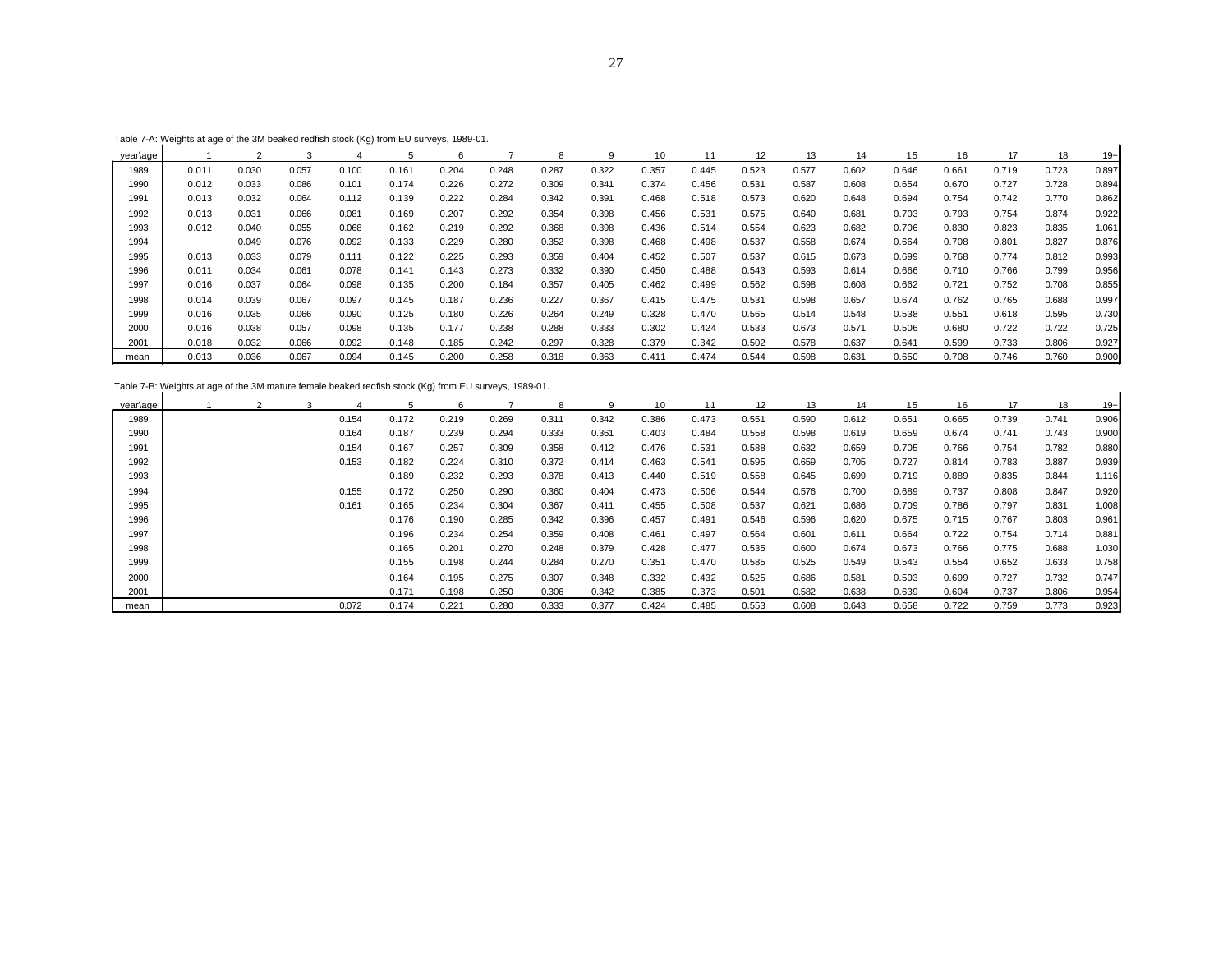

Table 8-A: beaked redfish exploitaion pattern given by the generalized logit of the 1989-01 observed partial recruitment.

|                | UUSEIVEU PAILIAI IEUI UILIIIEIII. |                        |          |                    |
|----------------|-----------------------------------|------------------------|----------|--------------------|
| Age            | F at age index                    | Observed PR            | Logit PR | Squared difference |
| 1              | 1.249                             | 0.278                  | 0.015    | 0.069              |
| $\overline{2}$ | 0.660                             | 0.147                  | 0.023    | 0.015              |
| 3              | 0.481                             | 0.107                  | 0.034    | 0.005              |
| $\overline{4}$ | 0.731                             | 0.163                  | 0.050    | 0.013              |
| 5              | 0.344                             | 0.077                  | 0.074    | 0.000              |
| 6              | 0.519                             | 0.116                  | 0.109    | 0.000              |
| $\overline{7}$ | 0.989                             | 0.220                  | 0.161    | 0.003              |
| 8              | 1.214                             | 0.270                  | 0.238    | 0.001              |
| 9              | 1.492                             | 0.332                  | 0.352    | 0.000              |
| 10             | 1.884                             | 0.419                  | 0.520    | 0.010              |
| 11             | 3.688                             | 0.821                  | 0.768    | 0.003              |
| 12             | 4.491                             | 1.000                  | 0.998    | 0.000              |
| 13             | 4.493                             | 1.000                  | 1.000    | 0.000              |
| 14             | 4.491                             | 1.000                  | 1.000    | 0.000              |
| 15             | 3.923                             | 0.873                  | 1.000    | 0.016              |
| 16             | 4.356                             | 0.970                  | 1.000    | 0.001              |
| 17             | 4.099                             | 0.912                  | 1.000    | 0.008              |
| 18             | 4.287                             | 0.954                  | 1.000    | 0.002              |
| $19+$          | 4.681                             | 1.042                  | 1.000    | 0.002              |
|                |                                   | Minimum sum of squares |          | 0.045              |
|                |                                   |                        |          |                    |
|                |                                   | $\mathbf{a}$           | h        | m                  |

| rameters<br>$\mathbf{r}$ | $\sim 00^{\circ}$ | $\sim$<br>.000 | -<br>ш<br>$104^\circ$ |
|--------------------------|-------------------|----------------|-----------------------|
|                          |                   |                |                       |

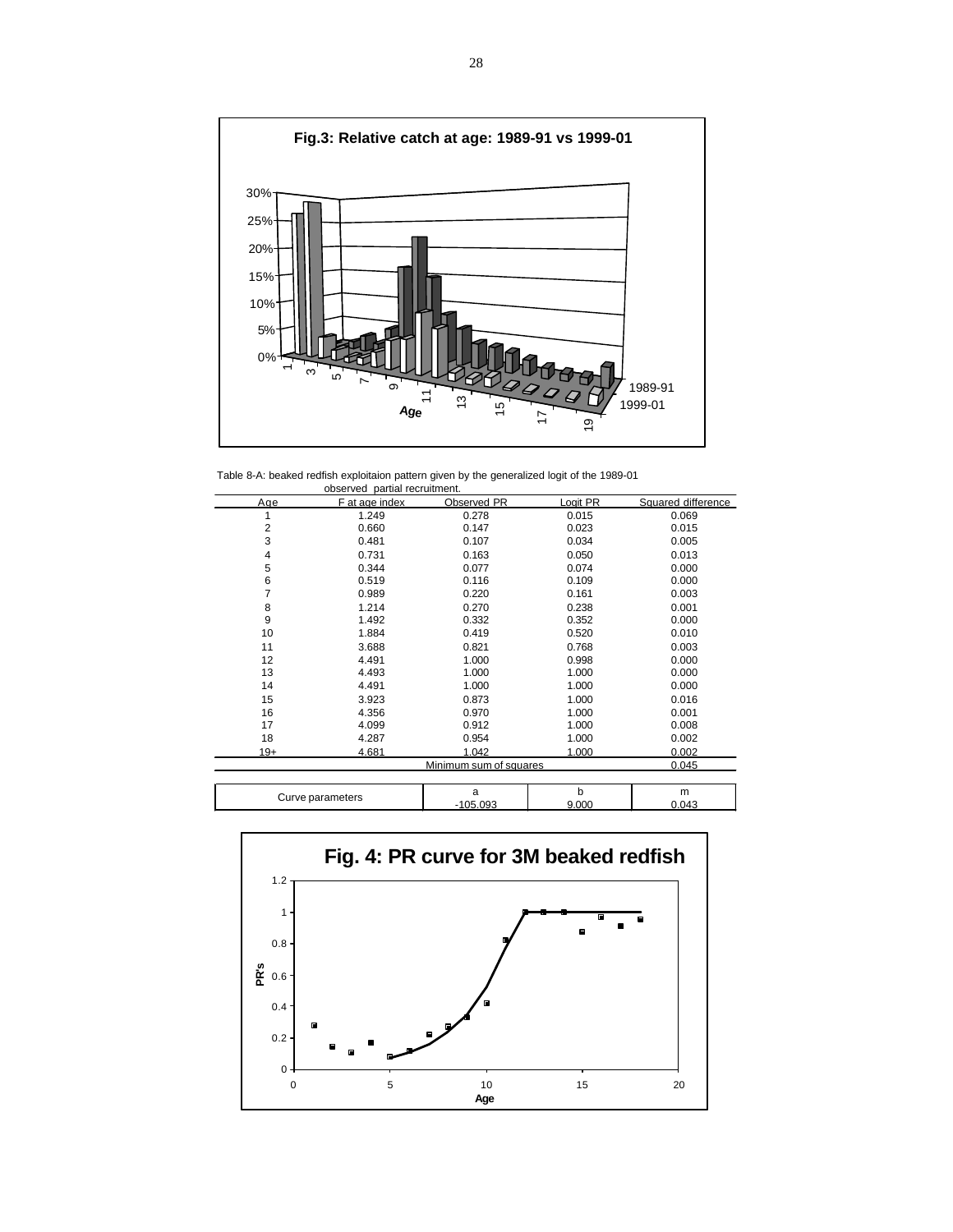|                        | OF the TS03-200 FODServed maturity at age. |           |                    |  |  |  |  |  |  |  |  |  |  |
|------------------------|--------------------------------------------|-----------|--------------------|--|--|--|--|--|--|--|--|--|--|
| Age                    | Obs. Mat                                   | Exp. Mat. | Squared difference |  |  |  |  |  |  |  |  |  |  |
| 1                      |                                            |           |                    |  |  |  |  |  |  |  |  |  |  |
| $\overline{2}$         |                                            |           |                    |  |  |  |  |  |  |  |  |  |  |
| 3                      |                                            |           |                    |  |  |  |  |  |  |  |  |  |  |
| 4                      | 0.00                                       | 0.02      | 0.000              |  |  |  |  |  |  |  |  |  |  |
| 5                      | 0.01                                       | 0.04      | 0.001              |  |  |  |  |  |  |  |  |  |  |
| 6                      | 0.02                                       | 0.06      | 0.002              |  |  |  |  |  |  |  |  |  |  |
| 7                      | 0.07                                       | 0.09      | 0.001              |  |  |  |  |  |  |  |  |  |  |
| 8                      | 0.13                                       | 0.13      | 0.000              |  |  |  |  |  |  |  |  |  |  |
| 9                      | 0.17                                       | 0.18      | 0.000              |  |  |  |  |  |  |  |  |  |  |
| 10                     | 0.22                                       | 0.23      | 0.000              |  |  |  |  |  |  |  |  |  |  |
| 11                     | 0.32                                       | 0.29      | 0.001              |  |  |  |  |  |  |  |  |  |  |
| 12                     | 0.39                                       | 0.35      | 0.002              |  |  |  |  |  |  |  |  |  |  |
| 13                     | 0.45                                       | 0.41      | 0.002              |  |  |  |  |  |  |  |  |  |  |
| 14                     | 0.49                                       | 0.46      | 0.001              |  |  |  |  |  |  |  |  |  |  |
| 15                     | 0.51                                       | 0.52      | 0.000              |  |  |  |  |  |  |  |  |  |  |
| 16                     | 0.59                                       | 0.57      | 0.000              |  |  |  |  |  |  |  |  |  |  |
| 17                     | 0.59                                       | 0.62      | 0.001              |  |  |  |  |  |  |  |  |  |  |
| 18                     | 0.61                                       | 0.67      | 0.004              |  |  |  |  |  |  |  |  |  |  |
| 19                     | 0.73                                       | 0.71      | <u>0.000</u>       |  |  |  |  |  |  |  |  |  |  |
| Minimum sum of squares |                                            |           | 0.015              |  |  |  |  |  |  |  |  |  |  |
|                        |                                            |           |                    |  |  |  |  |  |  |  |  |  |  |
| Curve parameters       | a                                          | b         | m                  |  |  |  |  |  |  |  |  |  |  |
|                        | 5.312                                      | 0.162     | 1509.175           |  |  |  |  |  |  |  |  |  |  |

Table 8-B: Female maturity ogive at age for 3M beaked redfish given by a general logit of the 1989-2001 observed maturity at age.

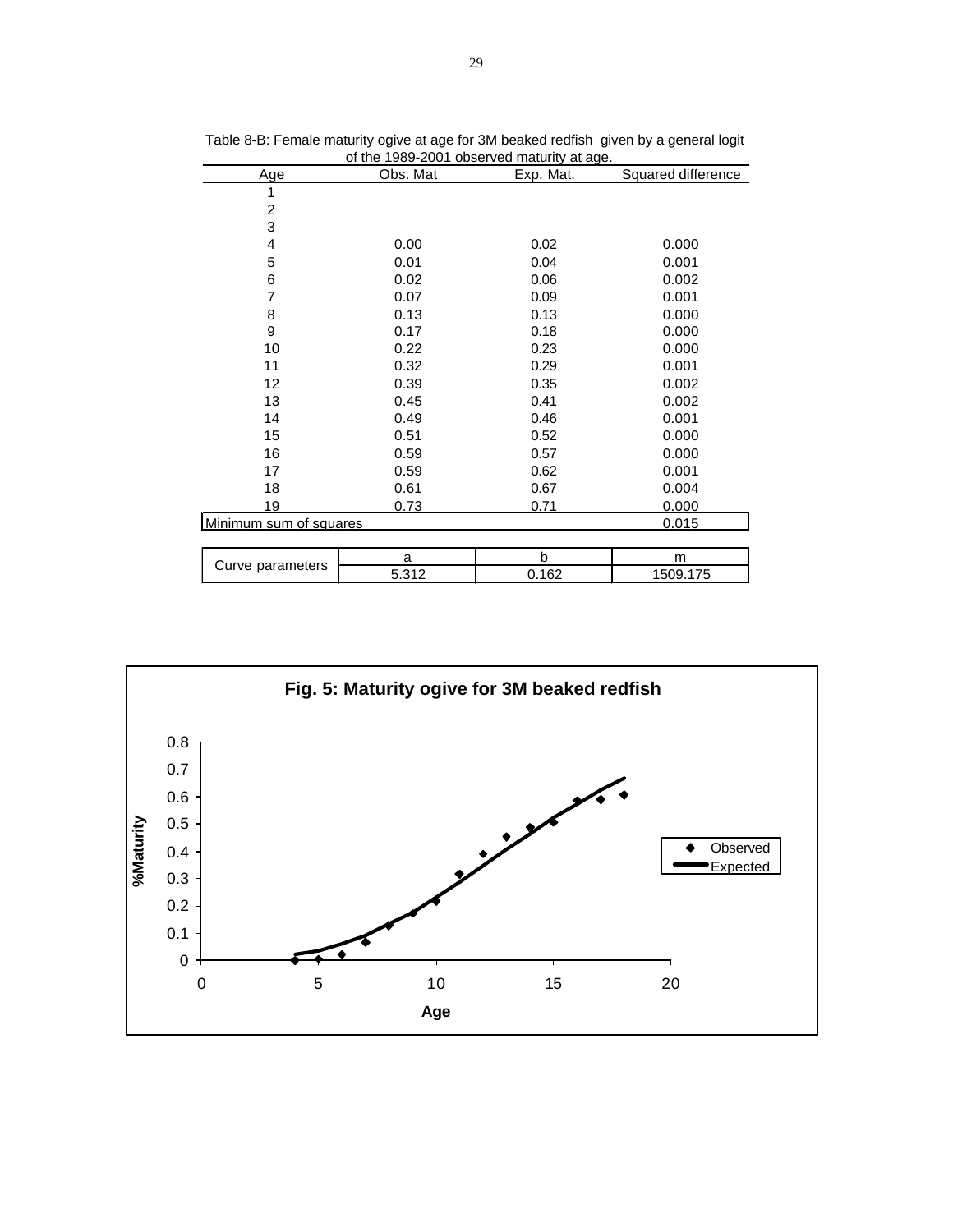|       |       | mean weights 1989-01 |             |               |           |        |
|-------|-------|----------------------|-------------|---------------|-----------|--------|
| Age   | stock | catch                | stock mat f | % mat females | PR1989-01 | Ref. M |
| 1     | 0.013 | 0.013                |             |               | 0.278     | 0.20   |
| 2     | 0.036 | 0.036                |             |               | 0.147     | 0.20   |
| 3     | 0.067 | 0.070                |             |               | 0.107     | 0.10   |
| 4     | 0.094 | 0.106                | 0.072       | 0.021         | 0.163     | 0.10   |
| 5     | 0.145 | 0.149                | 0.174       | 0.037         | 0.074     | 0.10   |
| 6     | 0.200 | 0.214                | 0.221       | 0.060         | 0.109     | 0.10   |
| 7     | 0.258 | 0.280                | 0.280       | 0.092         | 0.161     | 0.10   |
| 8     | 0.318 | 0.332                | 0.333       | 0.131         | 0.238     | 0.10   |
| 9     | 0.363 | 0.379                | 0.377       | 0.178         | 0.352     | 0.10   |
| 10    | 0.411 | 0.427                | 0.424       | 0.231         | 0.520     | 0.10   |
| 11    | 0.474 | 0.482                | 0.485       | 0.287         | 0.768     | 0.10   |
| 12    | 0.544 | 0.542                | 0.553       | 0.346         | 0.998     | 0.10   |
| 13    | 0.598 | 0.594                | 0.608       | 0.406         | 1.000     | 0.10   |
| 14    | 0.631 | 0.626                | 0.643       | 0.465         | 1.000     | 0.10   |
| 15    | 0.650 | 0.645                | 0.658       | 0.521         | 1.000     | 0.10   |
| 16    | 0.708 | 0.706                | 0.722       | 0.575         | 1.000     | 0.10   |
| 17    | 0.746 | 0.747                | 0.759       | 0.624         | 1.000     | 0.10   |
| 18    | 0.760 | 0.760                | 0.773       | 0.670         | 1.000     | 0.10   |
| $19+$ | 0.900 | 0.953                | 0.923       | 0.712         | 1.000     | 0.10   |

Table 8-C: Yield per recruit parameters for 3M beaked redfish

|      | Table 8-D: Fishing mortalities associated with different levels of reduction of spawning and total biomass of 3M beaked redfish. |      |        |        |       |            |      |      |       |
|------|----------------------------------------------------------------------------------------------------------------------------------|------|--------|--------|-------|------------|------|------|-------|
|      | % SSB                                                                                                                            | % B  | %SSB/B | Ref. F | Yield | <b>SSB</b> | B    | F    | Slope |
|      | 100%                                                                                                                             | 100% | 49%    | 0.00   | 0     | 1718       | 3527 | 0.01 | 2391  |
|      | 86%                                                                                                                              | 90%  | 47%    | 0.01   | 26    | 1480       | 3174 | 0.02 | 1763  |
|      | 73%                                                                                                                              | 80%  | 44%    | 0.02   | 51    | 1248       | 2824 | 0.03 | 1353  |
|      | 66%                                                                                                                              | 75%  | 43%    | 0.03   | 62    | 1131       | 2645 | 0.04 | 1103  |
|      | 59%                                                                                                                              | 70%  | 41%    | 0.04   | 73    | 1018       | 2469 | 0.05 | 831   |
| Fssb | 50%                                                                                                                              | 63%  | 39%    | 0.06   | 87    | 861        | 2220 | 0.06 | 636   |
|      | 46%                                                                                                                              | 60%  | 38%    | 0.07   | 92    | 797        | 2117 | 0.08 | 496   |
|      | 40%                                                                                                                              | 55%  | 36%    | 0.08   | 100   | 691        | 1942 | 0.09 | 342   |
| F0.1 | 34%                                                                                                                              | 50%  | 33%    | 0.10   | 107   | 590        | 1769 | 0.10 | 274   |
|      | 28%                                                                                                                              | 45%  | 31%    | 0.13   | 112   | 488        | 1587 | 0.15 | 111   |
|      | 23%                                                                                                                              | 40%  | 28%    | 0.16   | 116   | 395        | 1411 | 0.18 | 34    |
|      | 18%                                                                                                                              | 35%  | 25%    | 0.21   | 117   | 309        | 1235 | 0.24 | $-17$ |
|      | 13%                                                                                                                              | 30%  | 22%    | 0.27   | 116   | 231        | 1059 | 0.31 | $-47$ |
|      | 10%                                                                                                                              | 25%  | 19%    | 0.35   | 112   | 164        | 882  | 0.42 | $-59$ |
|      | 6%                                                                                                                               | 20%  | 16%    | 0.49   | 104   | 110        | 707  | 0.60 | $-58$ |
|      | 4%                                                                                                                               | 15%  | 13%    | 0.70   | 92    | 67         | 531  | 0.89 | $-48$ |
|      | 2%                                                                                                                               | 10%  | 10%    | 1.07   | 74    | 35         | 356  | 1.13 | $-40$ |

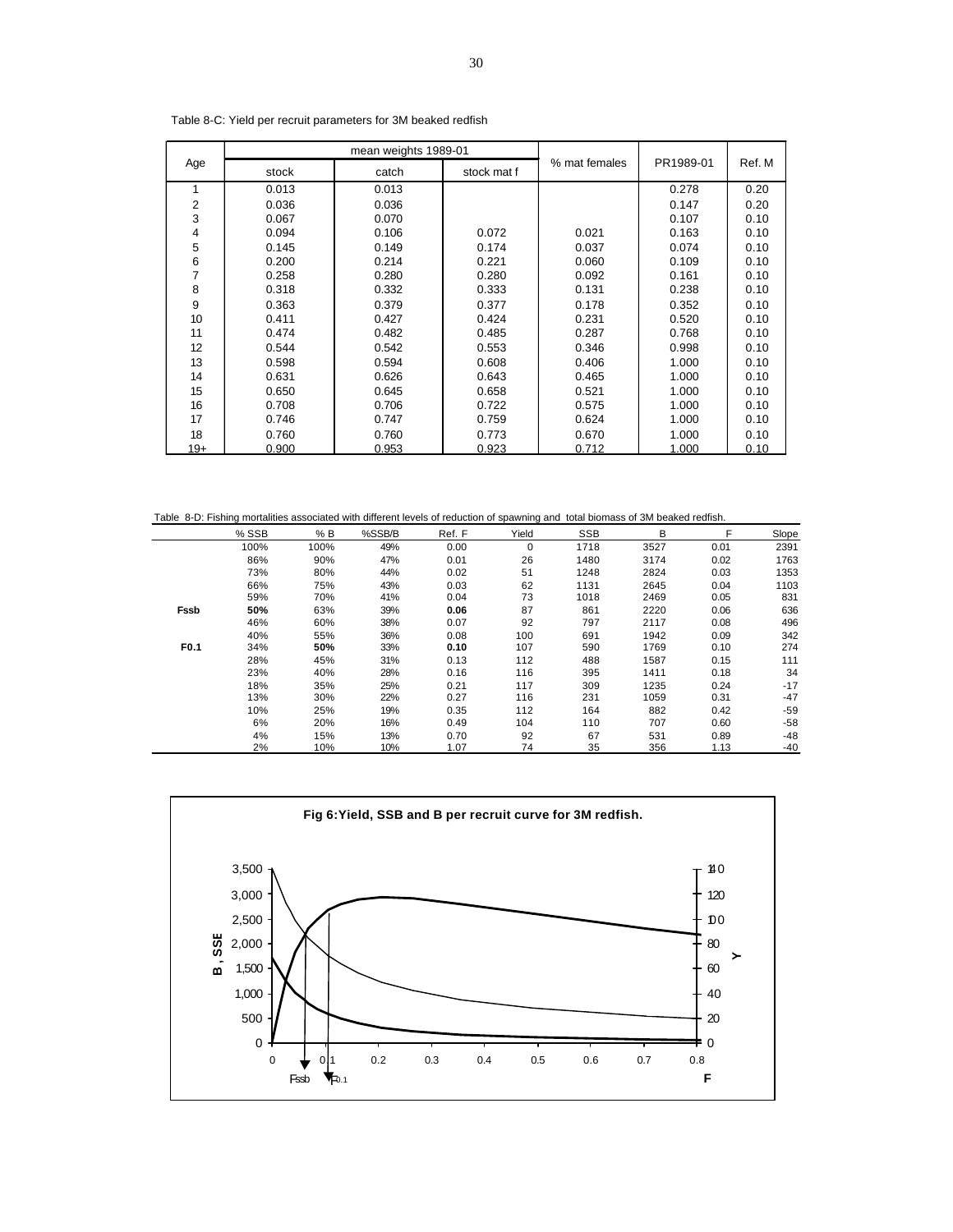| 1) Mean length in the catch                    |       |       |      |                                                        |                                             |      |      |
|------------------------------------------------|-------|-------|------|--------------------------------------------------------|---------------------------------------------|------|------|
| $\overline{L}$                                 | 1996  | 1997  | 1998 | 1999                                                   | 2000                                        | 2001 | mean |
|                                                | 27.9  | 30.9  | 27.4 | 30.4                                                   | 29.9                                        | 29.0 | 29.3 |
|                                                |       |       |      |                                                        |                                             |      |      |
| 2) Mean length at age of first capture (age 5) |       |       |      |                                                        |                                             |      |      |
|                                                | 1996  | 1997  | 1998 | 1999                                                   | 2000                                        | 2001 | mean |
| Lc                                             | 21.8  | 20.5  | 21.0 | 19.8                                                   | 20.9                                        | 20.8 | 20.8 |
| 3) von Bertalanfy growth parameters            |       |       |      |                                                        |                                             |      |      |
| L¥                                             | 51.1  |       |      |                                                        |                                             |      |      |
| K                                              | 0.072 |       |      |                                                        |                                             |      |      |
|                                                |       |       |      |                                                        |                                             |      |      |
| 4) Length at maturity                          |       |       |      |                                                        |                                             |      |      |
| Lm                                             | 30.14 |       |      |                                                        |                                             |      |      |
|                                                |       |       |      |                                                        |                                             |      |      |
|                                                |       | 0.186 |      |                                                        |                                             |      |      |
| $Z$ mean 96-01 =                               |       | 0.161 |      | $Z = \frac{(L_{\infty} - L)K}{(\overline{L} - L_{c})}$ |                                             |      |      |
|                                                |       |       |      |                                                        |                                             |      |      |
| Assuming $M =$                                 |       | 0.1   |      |                                                        |                                             |      |      |
|                                                |       |       |      |                                                        |                                             |      |      |
| $F^*(\overline{L} > L_m)$ <                    |       |       |      | $Z^* < \frac{1}{2}$                                    | $\frac{(L_{\infty}-L_{m})K}{(L_{m}-L_{c})}$ |      |      |
|                                                |       | 0.061 |      |                                                        |                                             |      |      |
|                                                |       |       |      |                                                        |                                             |      |      |

Table 9 : Computation of Z's using female S. mentella length data (Beverton and Holt, 1957 from Die, D.J. and J.F. Caddy 1997)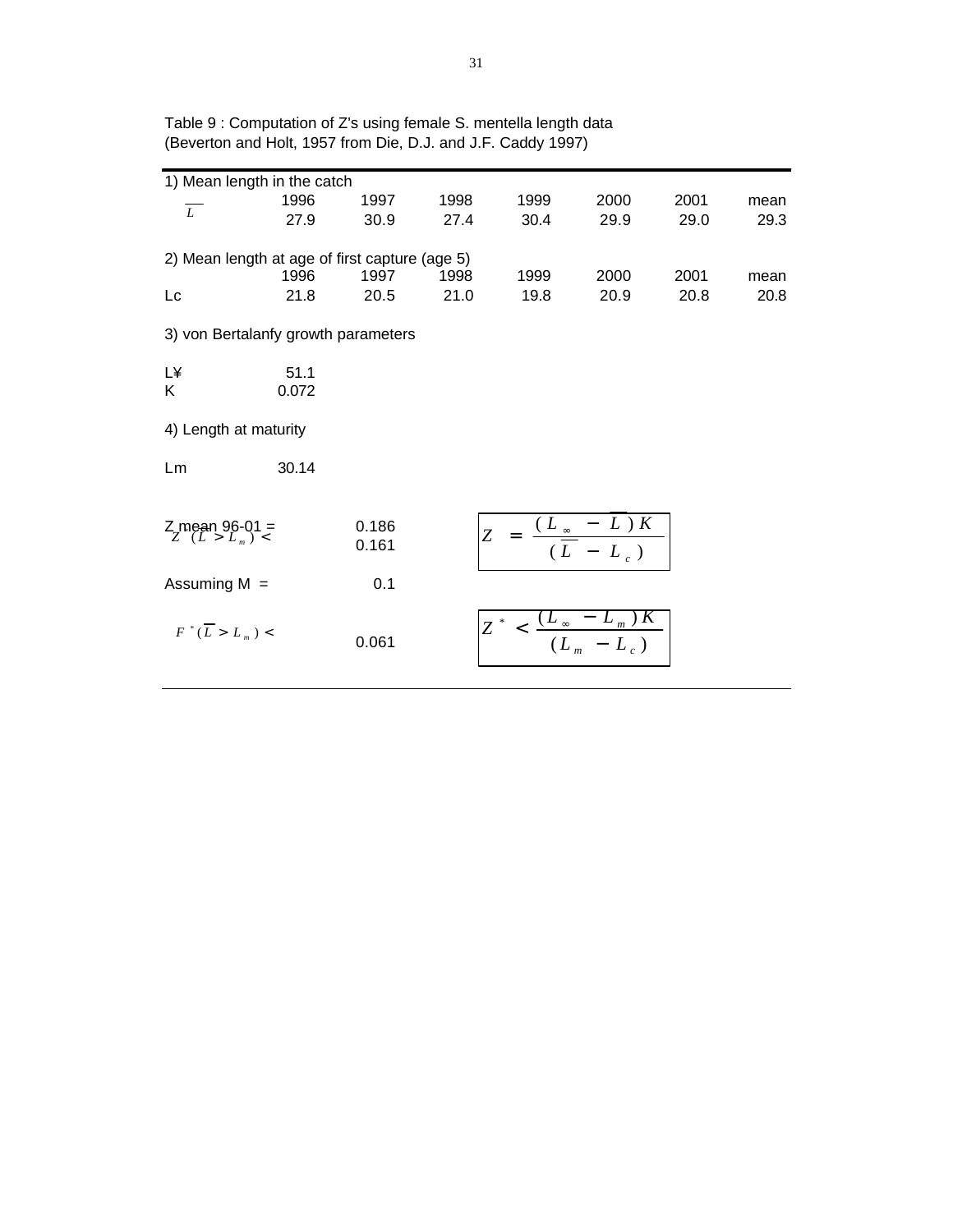| REDFISH NAFO DIVISION 3M INDEX OF INPUT FILES 2002 |                |                |                |                |                |                |                |                |                |                 | REDFISH NAFO 3M LANDINGS tons |                |                |                |                |
|----------------------------------------------------|----------------|----------------|----------------|----------------|----------------|----------------|----------------|----------------|----------------|-----------------|-------------------------------|----------------|----------------|----------------|----------------|
|                                                    |                |                |                |                |                |                |                |                |                | $\mathbf{1}$    | $\mathbf{1}$                  |                |                |                |                |
| red3mla.txt                                        |                |                |                |                |                |                |                |                |                | 1989            | 2001                          |                |                |                |                |
| red3mcn.txt<br>red3mcw.txt                         |                |                |                |                |                |                |                |                |                | $\sqrt{4}$<br>5 | 19                            |                |                |                |                |
| red3msw.txt                                        |                |                |                |                |                |                |                |                |                | 58100           |                               |                |                |                |                |
| red3mnm.txt                                        |                |                |                |                |                |                |                |                |                | 81000           |                               |                |                |                |                |
| red3mmo.txt                                        |                |                |                |                |                |                |                |                |                | 48500           |                               |                |                |                |                |
| red3mpf.txt                                        |                |                |                |                |                |                |                |                |                | 43300           |                               |                |                |                |                |
| red3mpm.txt                                        |                |                |                |                |                |                |                |                |                | 40970           |                               |                |                |                |                |
| red3mfo.txt                                        |                |                |                |                |                |                |                |                |                | 17203           |                               |                |                |                |                |
| red3mfn.txt                                        |                |                |                |                |                |                |                |                |                | 13874           |                               |                |                |                |                |
| red3mtun.txt                                       |                |                |                |                |                |                |                |                |                | 5789            |                               |                |                |                |                |
|                                                    |                |                |                |                |                |                |                |                |                | 1300            |                               |                |                |                |                |
|                                                    |                |                |                |                |                |                |                |                |                | 971             |                               |                |                |                |                |
|                                                    |                |                |                |                |                |                |                |                |                | 1068            |                               |                |                |                |                |
|                                                    |                |                |                |                |                |                |                |                |                | 3825<br>3295    |                               |                |                |                |                |
|                                                    |                |                |                |                |                |                |                |                |                |                 |                               |                |                |                |                |
| REDFISH NAFO 3M CATCH NUMBERS thousands            |                |                |                |                |                |                |                |                |                |                 |                               |                |                |                |                |
| $\mathbf{1}$                                       | $\sqrt{2}$     |                |                |                |                |                |                |                |                |                 |                               |                |                |                |                |
| 1989                                               | 2001           |                |                |                |                |                |                |                |                |                 |                               |                |                |                |                |
| $\sqrt{4}$<br>$\mathbf{1}$                         | 19             |                |                |                |                |                |                |                |                |                 |                               |                |                |                |                |
| 509                                                | 1212           | 9042           | 26340          | 27565          | 16599          | 11100          | 10033          | 7086           | 7260           | 6708            | 5928                          | 3381           | 2420           | 2246           | 5715           |
| 11630                                              | 3102           | 6532           | 32081          | 52517          | 36082          | 20570          | 12993          | 7377           | 6622           | 6054            | 4958                          | 2833           | 2103           | 1993           | 5081           |
| 1380                                               | 4032           | 7775           | 20348          | 25477          | 18908          | 9518           | 7290           | 5390           | 4448           | 3238            | 1236                          | 1848           | 1423           | 874            | 3704           |
| 259                                                | 5725           | 7676           | 18580          | 19850          | 12776          | 8118           | 6134           | 4873           | 4687           | 3611            | 3229                          | 2136           | 1301           | 815            | 1892           |
| 106478                                             | 10881          | 8511           | 7170           | 7255           | 3327           | 5242           | 5105           | 4852           | 3680           | 3947            | 3271                          | 1552           | 1197           | 1836           | 1709           |
| 53387                                              | 6637           | 3094           | 4624           | 3633           | 3311           | 3000           | 2314           | 1639           | 1196           | 658             | 783                           | 344            | 235            | 290            | 413            |
| 2931                                               | 14563          | 6056           | 2046           | 2607           | 1671           | 1584           | 2014           | 1224           | 1039           | 997             | 1151                          | 896            | 519            | 589            | 1333           |
| 1673                                               | 3870           | 5116           | 1557           | 1555           | 1588           | 1090           | 849            | 811            | 434            | 447             | 313                           | 223            | 149            | 147            | 320            |
| 632                                                | 136            | 636            | 847            | 294            | 308            | 347            | 236            | 209            | 106            | 129             | 29                            | 30             | 32             | 11             | 82             |
| 99                                                 | 61             | 116            | 312            | 771            | 464            | 75             | 83             | 389            | 49             | 54              | 13                            | 36             | $\mathbf{72}$  | 5              | 57             |
| 146                                                | 42             | 16             | 75             | 277            | 638            | 396            | 88             | 122            | 283            | 42              | 84                            | 85             | 74             | 113            | 159            |
| 103<br>752                                         | 161<br>333     | 233<br>410     | 415<br>911     | 1009<br>1414   | 1379<br>941    | 4105<br>927    | 650<br>3498    | 181<br>414     | 75<br>127      | 649<br>67       | 64<br>71                      | 39<br>65       | 35<br>21       | 42<br>32       | 572<br>67      |
|                                                    |                |                |                |                |                |                |                |                |                |                 |                               |                |                |                |                |
| REDFISH NAFO 3M CATCH WEIGHT AT AGE kg             |                |                |                |                |                |                |                |                |                |                 |                               |                |                |                |                |
| $\mathbf{1}$                                       | 3              |                |                |                |                |                |                |                |                |                 |                               |                |                |                |                |
| 1989                                               | 2001           |                |                |                |                |                |                |                |                |                 |                               |                |                |                |                |
| $\overline{4}$                                     | 19             |                |                |                |                |                |                |                |                |                 |                               |                |                |                |                |
| -1                                                 |                |                |                |                |                |                |                |                |                |                 |                               |                |                |                |                |
| 0.139<br>0.123                                     | 0.169<br>0.158 | 0.207<br>0.225 | 0.246<br>0.281 | 0.292<br>0.323 | 0.345<br>0.357 | 0.393<br>0.388 | 0.471<br>0.458 | 0.530<br>0.524 | 0.575<br>0.581 | 0.597<br>0.599  | 0.641<br>0.647                | 0.657<br>0.664 | 0.710<br>0.709 | 0.720<br>0.704 | 0.931<br>0.933 |
| 0.129                                              | 0.160          | 0.255          | 0.309          | 0.357          | 0.391          | 0.456          | 0.499          | 0.551          | 0.602          | 0.646           | 0.693                         | 0.766          | 0.747          | 0.779          | 0.867          |
| 0.137                                              | 0.173          | 0.240          | 0.303          | 0.352          | 0.397          | 0.460          | 0.537          | 0.578          | 0.642          | 0.679           | 0.697                         | 0.794          | 0.748          | 0.874          | 0.956          |
| 0.098                                              | 0.138          | 0.225          | 0.294          | 0.373          | 0.408          | 0.440          | 0.511          | 0.552          | 0.617          | 0.678           | 0.702                         | 0.844          | 0.818          | 0.831          | 1.135          |
| 0.095                                              | 0.130          | 0.239          | 0.285          | 0.359          | 0.404          | 0.466          | 0.499          | 0.537          | 0.566          | 0.667           | 0.658                         | 0.690          | 0.795          | 0.819          | 0.888          |
| 0.147                                              | 0.164          | 0.213          | 0.296          | 0.362          | 0.405          | 0.456          | 0.511          | 0.541          | 0.621          | 0.679           | 0.705                         | 0.781          | 0.787          | 0.825          | 1.000          |
| 0.075                                              | 0.157          | 0.180          | 0.279          | 0.338          | 0.399          | 0.454          | 0.487          | 0.544          | 0.590          | 0.605           | 0.660                         | 0.703          | 0.762          | 0.801          | 1.040          |
| 0.080                                              | 0.137          | 0.242          | 0.260          | 0.362          | 0.408          | 0.471          | 0.509          | 0.555          | 0.580          | 0.585           | 0.630                         | 0.716          | 0.748          | 0.697          | 1.248          |
| 0.093                                              | 0.145          | 0.190          | 0.286          | 0.264          | 0.387          | 0.437          | 0.474          | 0.524          | 0.588          | 0.657           | 0.672                         | 0.767          | 0.779          | 0.688          | 0.958          |
| 0.083                                              | 0.117          | 0.174          | 0.293          | 0.330          | 0.317          | 0.398          | 0.473          | 0.564          | 0.519          | 0.546           | 0.534                         | 0.549          | 0.640          | 0.579          | 0.708          |
| 0.086                                              | 0.140          | 0.188          | 0.255          | 0.305          | 0.370          | 0.352          | 0.460          | 0.536          | 0.664          | 0.571           | 0.512                         | 0.666          | 0.722          | 0.763          | 0.796          |
| 0.093                                              | 0.142          | 0.201          | 0.254          | 0.304          | 0.340          | 0.388          | 0.381          | 0.505          | 0.574          | 0.633           | 0.633                         | 0.580          | 0.748          | 0.806          | 0.926          |
| REDFISH NAFO 3M STOCK WEIGHT AT AGE kg             |                |                |                |                |                |                |                |                |                |                 |                               |                |                |                |                |
| $\mathbf{1}$                                       | $\overline{4}$ |                |                |                |                |                |                |                |                |                 |                               |                |                |                |                |
| 1989<br>$\overline{4}$                             | 2001<br>19     |                |                |                |                |                |                |                |                |                 |                               |                |                |                |                |
| $\mathbf{1}$                                       |                |                |                |                |                |                |                |                |                |                 |                               |                |                |                |                |
| 0.100                                              | 0.161          | 0.204          | 0.248          | 0.287          | 0.322          | 0.357          | 0.445          | 0.523          | 0.577          | 0.602           | 0.646                         | 0.661          | 0.719          | 0.723          | 0.897          |
| 0.101                                              | 0.174          | 0.226          | 0.272          | 0.309          | 0.341          | 0.374          | 0.456          | 0.531          | 0.587          | 0.608           | 0.654                         | 0.670          | 0.727          | 0.728          | 0.894          |
| 0.112                                              | 0.139          | 0.222          | 0.284          | 0.342          | 0.391          | 0.468          | 0.518          | 0.573          | 0.620          | 0.648           | 0.694                         | 0.754          | 0.742          | 0.770          | 0.862          |
| 0.081                                              | 0.169          | 0.207          | 0.292          | 0.354          | 0.398          | 0.456          | 0.531          | 0.575          | 0.640          | 0.681           | 0.703                         | 0.793          | 0.754          | 0.874          | 0.922          |
| 0.068                                              | 0.162          | 0.219          | 0.292          | 0.368          | 0.398          | 0.436          | 0.514          | 0.554          | 0.623          | 0.682           | 0.706                         | 0.830          | 0.823          | 0.835          | 1.061          |
| 0.092                                              | 0.133          | 0.229          | 0.280          | 0.352          | 0.398          | 0.468          | 0.498          | 0.537          | 0.558          | 0.674           | 0.664                         | 0.708          | 0.801          | 0.827          | 0.876          |
| 0.111<br>0.078                                     | 0.122<br>0.141 | 0.225<br>0.143 | 0.293<br>0.273 | 0.359<br>0.332 | 0.404<br>0.390 | 0.452<br>0.450 | 0.507<br>0.488 | 0.537<br>0.543 | 0.615<br>0.593 | 0.673<br>0.614  | 0.699<br>0.666                | 0.768<br>0.710 | 0.774<br>0.766 | 0.812<br>0.799 | 0.993<br>0.956 |
| 0.098                                              | 0.135          | 0.200          | 0.184          | 0.357          | 0.405          | 0.462          | 0.499          | 0.562          | 0.598          | 0.608           | 0.662                         | 0.721          | 0.752          | 0.708          | 0.855          |
| 0.097                                              | 0.145          | 0.187          | 0.236          | 0.227          | 0.367          | 0.415          | 0.475          | 0.531          | 0.598          | 0.657           | 0.674                         | 0.762          | 0.765          | 0.688          | 0.997          |
| 0.090                                              | 0.125          | 0.180          | 0.226          | 0.264          | 0.249          | 0.328          | 0.470          | 0.565          | 0.514          | 0.548           | 0.538                         | 0.551          | 0.618          | 0.595          | 0.730          |

Table 10: Lowestoft VPA input files for 3M beaked redfish (2002 assessment)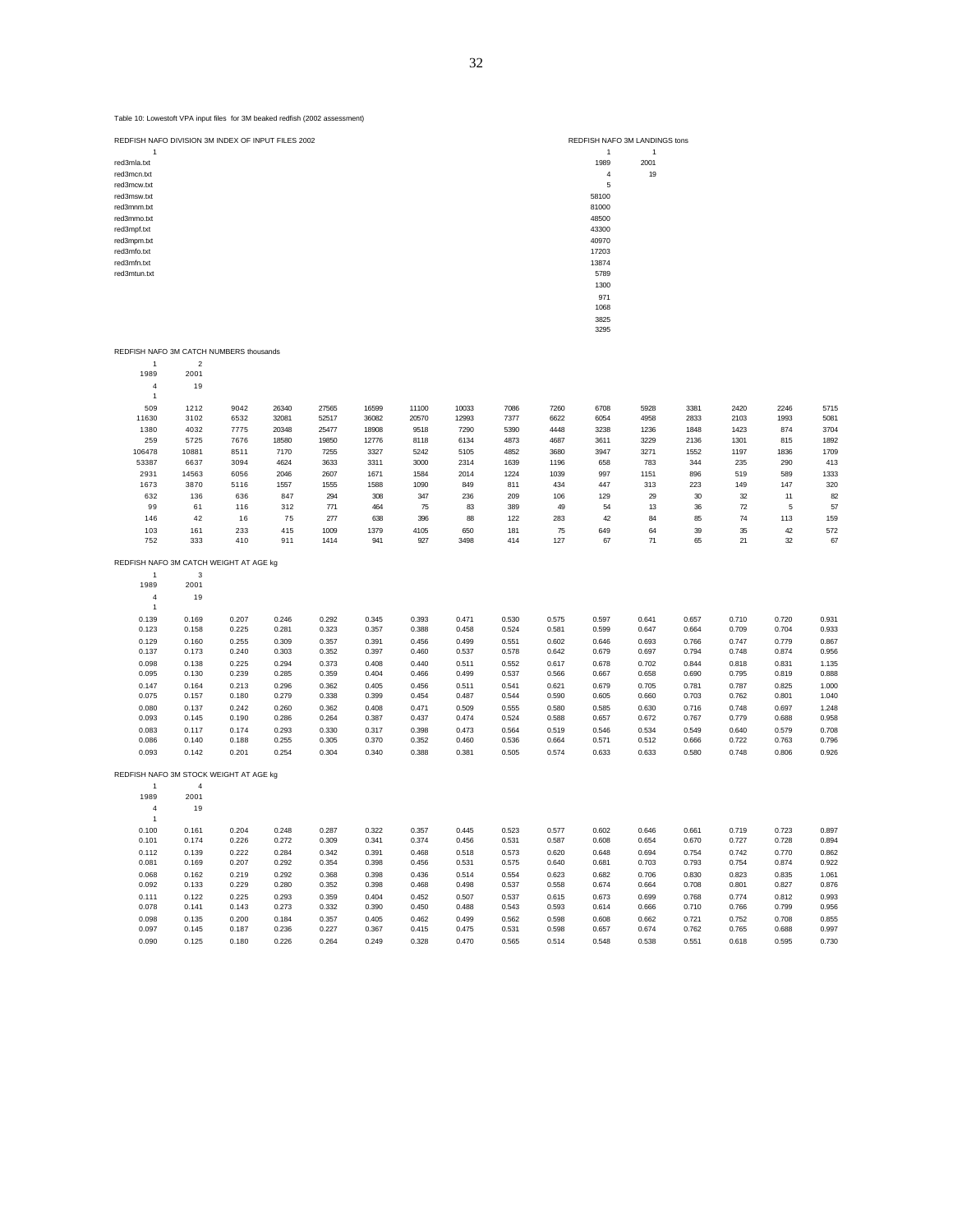| Table 10: count. |  |  |  |
|------------------|--|--|--|
|------------------|--|--|--|

0.395 0.084 0.226 0.054 0.004

REDFISH NAFO 3M NATURAL MORTALITY 1 5 1989 4 19

 $\begin{array}{c} 4 \\ 2 \\ 0.1 \end{array}$ 0.1 0.1 0.1 0.1 0.1 0.1 0.1 0.1 0.1 0.1 0.1 0.1 0.1 0.1 0.1 0.1 REDFISH NAFO 3M PROPORTION MATURE AT AGE<br>1 6 1 6 1989 2001  $\begin{array}{ccc} 4 & & 19 \\ 2 & & \end{array}$ 2 0.00 0.01 0.02 0.07 0.13 0.17 0.22 0.32 0.39 0.45 0.49 0.51 0.59 0.59 0.61 0.73 REDFISH NAFO 3M PROPORTION OF F BEFORE SPAWNING<br>
1
7
1
8
<br>
1989
2001
2001<br>
2001
2002 1  $7$  1 8 1989 2001 1989 2000 4 19 4 19  $3$ 0.08 0.08 REDFISH NAFO 3M F ON OLDEST AGE GROUP BY YEAR 1 9 1989 2001 19  $\begin{array}{c} 4 \\ 5 \end{array}$ 0.159 0.179 0.117 0.134

| 0.002                                 |                |        |        |        |        |        |        |       |       |       |       |       |       |       |       |      |
|---------------------------------------|----------------|--------|--------|--------|--------|--------|--------|-------|-------|-------|-------|-------|-------|-------|-------|------|
| 0.054                                 |                |        |        |        |        |        |        |       |       |       |       |       |       |       |       |      |
| 0.038                                 |                |        |        |        |        |        |        |       |       |       |       |       |       |       |       |      |
| 0.038                                 |                |        |        |        |        |        |        |       |       |       |       |       |       |       |       |      |
|                                       |                |        |        |        |        |        |        |       |       |       |       |       |       |       |       |      |
| REDFISH NAFO 3M F AT AGE IN LAST YEAR |                |        |        |        |        |        |        |       |       |       |       |       |       |       |       |      |
|                                       | 10             |        |        |        |        |        |        |       |       |       |       |       |       |       |       |      |
| 1989                                  | 2001           |        |        |        |        |        |        |       |       |       |       |       |       |       |       |      |
| $\overline{4}$                        | 19             |        |        |        |        |        |        |       |       |       |       |       |       |       |       |      |
| $\overline{2}$                        |                |        |        |        |        |        |        |       |       |       |       |       |       |       |       |      |
| 0.005                                 | 0.003          | 0.007  | 0.010  | 0.022  | 0.036  | 0.024  | 0.109  | 0.099 | 0.069 | 0.214 | 0.099 | 0.046 | 0.036 | 0.038 | 0.038 |      |
| REDFISH NAFO 3M SURVEY TUNNING DATA   |                |        |        |        |        |        |        |       |       |       |       |       |       |       |       |      |
| 101                                   |                |        |        |        |        |        |        |       |       |       |       |       |       |       |       |      |
| EU BOTTOM TRAWL SURVEY                |                |        |        |        |        |        |        |       |       |       |       |       |       |       |       |      |
| 1989                                  | 2001           |        |        |        |        |        |        |       |       |       |       |       |       |       |       |      |
|                                       | $\overline{1}$ | 0.5    | 0.6    |        |        |        |        |       |       |       |       |       |       |       |       |      |
| $\overline{4}$                        | 19             |        |        |        |        |        |        |       |       |       |       |       |       |       |       |      |
| 10555                                 | 11311          | 5961   | 28885  | 80756  | 85753  | 44097  | 22942  | 14552 | 9129  | 8803  | 8158  | 7468  | 4344  | 3351  | 3110  | 9429 |
| 10555                                 | 27953          | 1472   | 9873   | 41729  | 55111  | 31331  | 16675  | 10277 | 6150  | 6192  | 5683  | 4876  | 2881  | 2218  | 2147  | 5354 |
| 10555                                 | 105510         | 93181  | 15719  | 20771  | 15002  | 9739   | 5561   | 5428  | 4988  | 4617  | 3796  | 1456  | 1999  | 1623  | 926   | 3498 |
| 10555                                 | 62451          | 103409 | 55934  | 27966  | 26574  | 17983  | 10987  | 7403  | 5599  | 5337  | 4086  | 3722  | 2450  | 1484  | 1016  | 1989 |
| 10555                                 | 253241         | 8113   | 19398  | 10942  | 7535   | 2660   | 3812   | 3590  | 3535  | 2917  | 3205  | 2596  | 1157  | 1156  | 1740  | 1643 |
| 10555                                 | 498187         | 61409  | 20396  | 22182  | 12328  | 8563   | 6091   | 4988  | 3685  | 2806  | 1626  | 1837  | 861   | 661   | 797   | 1061 |
| 10555                                 | 82435          | 250396 | 8639   | 10341  | 11110  | 6321   | 5614   | 6103  | 3576  | 2705  | 2386  | 2648  | 1751  | 1023  | 1054  | 1909 |
| 10555                                 | 16661          | 159816 | 343885 | 13670  | 11043  | 7853   | 4110   | 3129  | 3157  | 1668  | 1912  | 1581  | 1169  | 779   | 702   | 1348 |
| 10555                                 | 56738          | 73641  | 71026  | 194508 | 6070   | 4841   | 3819   | 2143  | 1935  | 1080  | 1325  | 388   | 514   | 614   | 175   | 822  |
| 10555                                 | 24068          | 26522  | 45918  | 29057  | 119235 | 4719   | 620    | 541   | 2872  | 394   | 403   | 126   | 275   | 502   | 46    | 346  |
| 10555                                 | 49921          | 33821  | 32990  | 44043  | 39713  | 150810 | 6637   | 353   | 498   | 1215  | 161   | 358   | 368   | 278   | 611   | 684  |
| 10555                                 | 20508          | 43429  | 37089  | 41931  | 67567  | 36332  | 164361 | 3451  | 612   | 234   | 2123  | 198   | 120   | 127   | 79    | 1260 |
| 10555                                 | 54776          | 42289  | 37716  | 28731  | 21433  | 9857   | 6056   | 30142 | 1167  | 442   | 269   | 307   | 231   | 92    | 104   | 245  |
|                                       |                |        |        |        |        |        |        |       |       |       |       |       |       |       |       |      |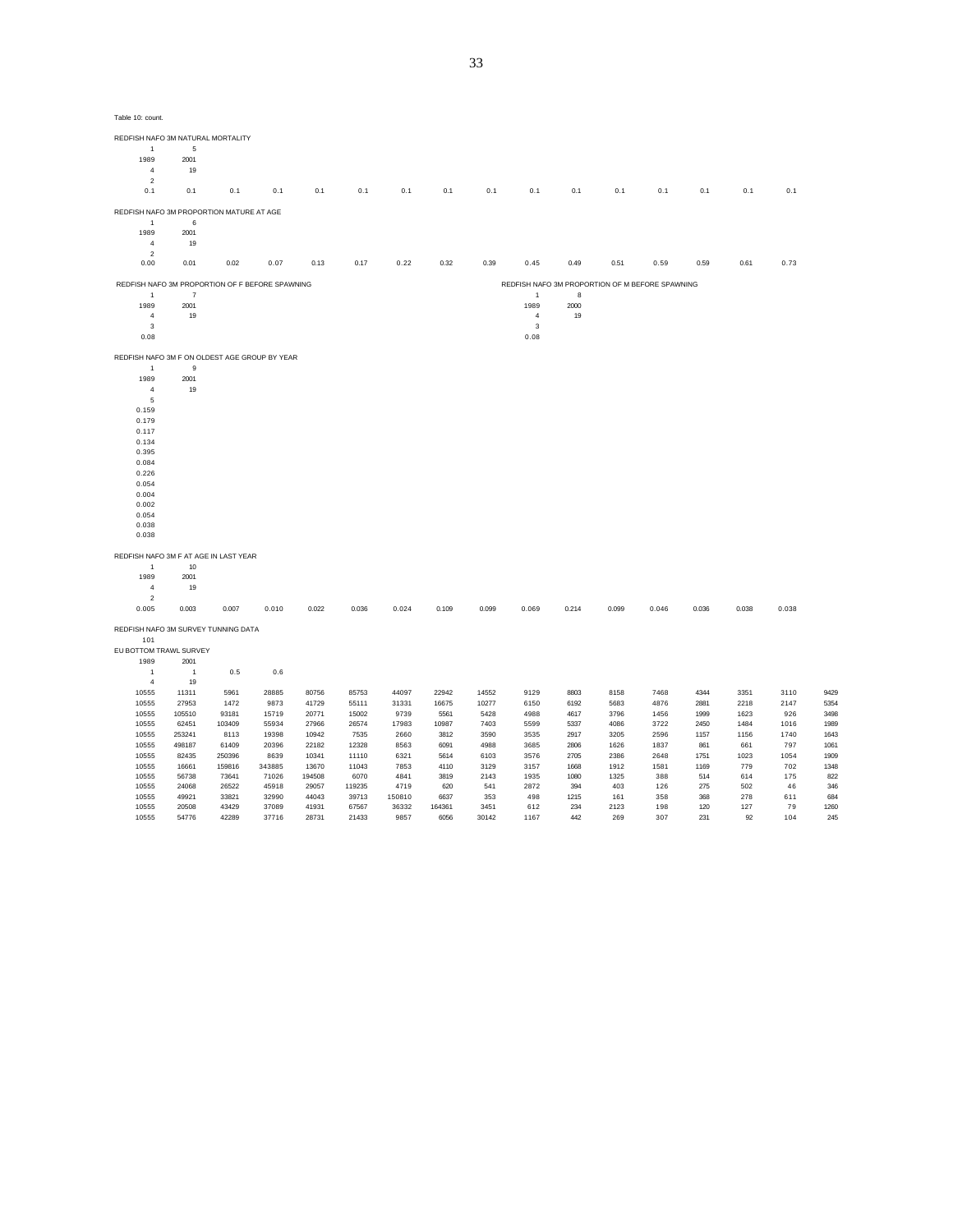Table 11a: Extended Survivor Analysis diagnostics for 2002 (Lowestoft VPA Version 3.1)

REDFISH NAFO DIVISION 3M INDEX OF INPUT FILES 2002 CPUE data from file red3mtun.txt

| Catch data for 13 years. 1989 to 2001. Ages 4 to 19.<br>Fleet                                                                                                                                                                              | First<br>year       | Last<br>year         | First<br>age         | Last<br>age          | Alpha              | Beta                |                     |                    |                     |                      |                 |                 |                    |
|--------------------------------------------------------------------------------------------------------------------------------------------------------------------------------------------------------------------------------------------|---------------------|----------------------|----------------------|----------------------|--------------------|---------------------|---------------------|--------------------|---------------------|----------------------|-----------------|-----------------|--------------------|
| EU BOTTOM TRAWL SURV<br>Time series weights :<br>Tapered time weighting not applied                                                                                                                                                        | 1989                | 2001                 | $\overline{4}$       | 18                   | 0.5                | 0.6                 |                     |                    |                     |                      |                 |                 |                    |
| Catchability analysis :<br>Catchability independent of stock size for all ages<br>Catchability independent of age for ages >= 17                                                                                                           |                     |                      |                      |                      |                    |                     |                     |                    |                     |                      |                 |                 |                    |
| Terminal population estimation :<br>Final estimates not shrunk towards mean F<br>Minimum standard error for population<br>estimates derived from each fleet = .500<br>Prior weighting not applied<br>Tuning converged after 422 iterations |                     |                      |                      |                      |                    |                     |                     |                    |                     |                      |                 |                 |                    |
| Regression weights                                                                                                                                                                                                                         | 1                   | $\mathbf{1}$         | $\mathbf{1}$         | $\mathbf{1}$         | $\mathbf{1}$       | $\mathbf{1}$        | $\mathbf{1}$        | $\mathbf{1}$       | $\mathbf{1}$        | $\mathbf{1}$         |                 |                 |                    |
|                                                                                                                                                                                                                                            |                     |                      |                      |                      |                    |                     |                     |                    |                     |                      |                 |                 |                    |
| <b>AGE</b><br>Taper weighted geometric mean of the VPA populations:                                                                                                                                                                        | $\overline{4}$      | 5                    | 6                    | $\overline{7}$       | 8                  | 9                   | 10                  | 11                 | 12                  | 13                   |                 |                 |                    |
|                                                                                                                                                                                                                                            | 60000               | 47900                | 44000                | 37800                | 29800              | 20600               | 14400               | 10300              | 6410                | 5290                 |                 |                 |                    |
| Standard error of the weighted Log(VPA populations) :                                                                                                                                                                                      |                     |                      |                      |                      |                    |                     |                     |                    |                     |                      |                 |                 |                    |
|                                                                                                                                                                                                                                            | 0.6864              | 0.6368               | 0.7706               | 0.9709               | 1.1149             | 1.222               | 1.2983              | 1.3432             | 1.1512              | 1.2111               |                 |                 |                    |
| <b>AGE</b>                                                                                                                                                                                                                                 | 14                  | 15                   | 16                   | 17                   | 18                 |                     |                     |                    |                     |                      |                 |                 |                    |
| Taper weighted geometric mean of the VPA populations:                                                                                                                                                                                      |                     |                      |                      |                      |                    |                     |                     |                    |                     |                      |                 |                 |                    |
| Standard error of the weighted Log(VPA populations) :                                                                                                                                                                                      | 4960                | 4750                 | 4280                 | 4420                 | 4710               |                     |                     |                    |                     |                      |                 |                 |                    |
|                                                                                                                                                                                                                                            | 1.1706              | 1.0611               | 1.0355               | 0.9533               | 0.8746             |                     |                     |                    |                     |                      |                 |                 |                    |
| Log catchability residuals.<br>Fleet: EU BOTTOM TRAWL SURV                                                                                                                                                                                 |                     |                      |                      |                      |                    |                     |                     |                    |                     |                      |                 |                 |                    |
| Age                                                                                                                                                                                                                                        | 1989                | 1990                 | 1991                 | 1992                 | 1993               | 1994                | 1995                | 1996               | 1997                | 1998                 | 1999            | 2000            | 2001               |
| 4<br>5                                                                                                                                                                                                                                     | $-1.73$<br>$-2.41$  | $-0.58$<br>$-3.45$   | 1.12<br>1.07         | 0.87<br>1.52         | 1.44<br>$-0.53$    | 0.44<br>1.15        | 0.32<br>0.14        | $-1.19$<br>1.33    | 0.17<br>0.59        | $-0.52$<br>$-0.3$    | $-0.08$<br>0.1  | $-0.28$<br>0.07 | 0<br>0.74          |
| 6                                                                                                                                                                                                                                          | $-1.13$             | $-1.73$              | $-0.85$              | 0.87                 | 0.32               | 0.97                | $-0.35$             | 0.61               | 0.67                | 0.24                 | 0.03            | 0.31            | 0.04               |
| 7                                                                                                                                                                                                                                          | $-0.37$             | $-0.54$              | $-0.75$              | 0.15                 | $-0.47$            | 0.9                 | 0.59                | 0.33               | 0.01                | $-0.26$              | 0.15            | 0.23            | 0.03               |
| 8                                                                                                                                                                                                                                          | $-0.07$             | $-0.2$               | $-0.98$              | 0.23                 | $-0.47$            | 0.04                | 0.74                | 1.08               | $-0.34$             | $-0.43$              | 0.11            | 0.65            | $-0.36$            |
| 9<br>10                                                                                                                                                                                                                                    | $-0.09$<br>$-0.28$  | $-0.2$<br>$-0.3$     | $-0.91$<br>$-1.08$   | 0.19<br>0.08         | $-1.14$<br>$-0.43$ | 0.56<br>0.41        | $-0.03$<br>0.96     | 1.27<br>0.06       | 0.86<br>1.24        | $-0.19$<br>$-0.79$   | 0.16<br>0.55    | 0.4<br>0.6      | $-0.89$<br>$-1.01$ |
| 11                                                                                                                                                                                                                                         | $-0.18$             | $-0.41$              | $-0.63$              | $-0.08$              | $-0.15$            | 0.67                | 1.28                | 1.15               | $-0.12$             | $-0.24$              | $-0.95$         | 0.35            | $-0.71$            |
| 12                                                                                                                                                                                                                                         | $-0.45$             | $-0.71$              | $-0.77$              | $-0.2$               | $-0.35$            | 0.34                | 0.78                | 1.14               | 0.98                | 0.28                 | $-0.19$         | $-0.28$         | $-0.57$            |
| 13                                                                                                                                                                                                                                         | $-0.09$             | $-0.21$              | $-0.39$              | $-0.09$              | $-0.13$            | 0.07                | 0.67                | 0.62               | 0.61                | $-0.2$               | $-0.16$         | $-0.53$         | $-0.17$            |
| 14<br>15                                                                                                                                                                                                                                   | $-0.11$<br>0.4      | $-0.05$<br>0.16      | $-0.28$<br>$-0.68$   | $-0.1$<br>0.51       | $-0.08$<br>0.32    | $-0.32$<br>0.11     | 0.23<br>0.85        | 0.68<br>0.44       | 0.65<br>$-0.34$     | $-0.19$<br>$-1.19$   | $-0.92$<br>0.24 | 0.69<br>$-0.18$ | $-0.19$<br>$-0.64$ |
| 16                                                                                                                                                                                                                                         | 0.17                | $-0.02$              | $-0.23$              | 0.3                  | $-0.07$            | $-0.28$             | 0.49                | 0.45               | $-0.38$             | $-0.4$               | 0.19            | $-0.53$         | 0.32               |
| 17                                                                                                                                                                                                                                         | 0.05                | 0.07                 | $-0.05$              | 0                    | 0.15               | $-0.1$              | 0.36                | 0.16               | 0.21                | $-0.02$              | 0.01            | -0.46           | $-0.39$            |
| 18                                                                                                                                                                                                                                         | $\mathbf 0$         | $-0.16$              | $-0.58$              | $-0.29$              | 0.5                | 0.01                | 0.59                | 0.17               | $-1.22$             | $-2.27$              | 0.31            | $-1.11$         | $-0.53$            |
| Mean log catchability and standard error of ages with catchability<br>independent of year class strength and constant w.r.t. time                                                                                                          |                     |                      |                      |                      |                    |                     |                     |                    |                     |                      |                 |                 |                    |
| Age                                                                                                                                                                                                                                        | 4                   | 5                    | 6                    | $\overline{7}$       | 8                  | 9                   | 10                  | 11                 | 12                  | 13                   |                 |                 |                    |
| Mean Log q<br>S.E(Log q)                                                                                                                                                                                                                   | $-9.2394$<br>0.8904 | $-9.419$<br>1.4597   | $-9.4318$<br>0.8122  | $-9.2876$<br>0.4696  | $-9.2361$<br>0.567 | $-9.4898$<br>0.7019 | $-9.7249$<br>0.7344 | $-9.984$<br>0.6867 | $-9.9268$<br>0.6436 | $-10.1533$<br>0.3897 |                 |                 |                    |
|                                                                                                                                                                                                                                            |                     |                      |                      |                      |                    |                     |                     |                    |                     |                      |                 |                 |                    |
| Age                                                                                                                                                                                                                                        | 14<br>$-10.1793$    | 15                   | 16                   | 17                   | 18<br>$-10.9933$   |                     |                     |                    |                     |                      |                 |                 |                    |
| Mean Log q<br>S.E(Log q)                                                                                                                                                                                                                   | 0.4608              | $-10.5612$<br>0.5743 | $-10.7234$<br>0.3451 | $-10.9933$<br>0.2259 | 0.881              |                     |                     |                    |                     |                      |                 |                 |                    |
|                                                                                                                                                                                                                                            |                     |                      |                      |                      |                    |                     |                     |                    |                     |                      |                 |                 |                    |
| Regression statistics :                                                                                                                                                                                                                    |                     |                      |                      |                      |                    |                     |                     |                    |                     |                      |                 |                 |                    |
| Ages with q independent of year class strength and constant w.r.t. time.<br>Age                                                                                                                                                            |                     | Slope t-value        |                      | Intercept RSquare    | No Pts             |                     | Reg s.e             | Mean Q             |                     |                      |                 |                 |                    |
|                                                                                                                                                                                                                                            |                     |                      |                      |                      |                    |                     |                     |                    |                     |                      |                 |                 |                    |
| 4                                                                                                                                                                                                                                          | 0.84                | 0.491                |                      | 9.52                 | 0.46               | 13                  | 0.77                | $-9.24$            |                     |                      |                 |                 |                    |
| 5                                                                                                                                                                                                                                          | 2.76                | $-0.961$             |                      | 7.03                 | 0.03               | 13                  | 4.04                | $-9.42$            |                     |                      |                 |                 |                    |
| 6<br>7                                                                                                                                                                                                                                     | 1.57<br>4A          | $-1.219$<br>2714     |                      | 8.71<br>0.72         | 0.29<br>0.77       | 13<br>12            | 1.25<br>0E          | $-9.43$<br>0.20    |                     |                      |                 |                 |                    |

| 5  | 2.76 | $-0.961$ | 7.03  | 0.03 | 13 | 4.04 | -9.42    |
|----|------|----------|-------|------|----|------|----------|
| 6  | 1.57 | $-1.219$ | 8.71  | 0.29 | 13 | 1.25 | $-9.43$  |
|    | 1.44 | $-2.714$ | 8.73  | 0.77 | 13 | 0.55 | $-9.29$  |
| 8  | 1.37 | $-2.051$ | 8.85  | 0.74 | 13 | 0.69 | $-9.24$  |
| 9  | 1.33 | $-1.583$ | 9.34  | 0.68 | 13 | 0.88 | $-9.49$  |
| 10 | 1.22 | $-1.105$ | 9.76  | 0.7  | 13 | 0.89 | $-9.72$  |
| 11 | 1.24 | $-1.368$ | 10.16 | 0.74 | 13 | 0.82 | $-9.98$  |
| 12 | 1.5  | $-2.48$  | 10.51 | 0.69 | 13 | 0.81 | $-9.93$  |
| 13 | 1.07 | $-0.663$ | 10.26 | 0.9  | 13 | 0.43 | $-10.15$ |
| 14 | 1.01 | $-0.064$ | 10.19 | 0.86 | 13 | 0.48 | $-10.18$ |
| 15 | 0.82 | 1.42     | 10.19 | 0.86 | 13 | 0.45 | $-10.56$ |
| 16 | 0.95 | 0.489    | 10.61 | 0.91 | 13 | 0.34 | $-10.72$ |
| 17 | 0.89 | 2.005    | 10.71 | 0.97 | 13 | 0.18 | $-10.99$ |
| 18 | 0.77 | 1.178    | 10.67 | 0.7  | 13 | 0.6  | $-11.34$ |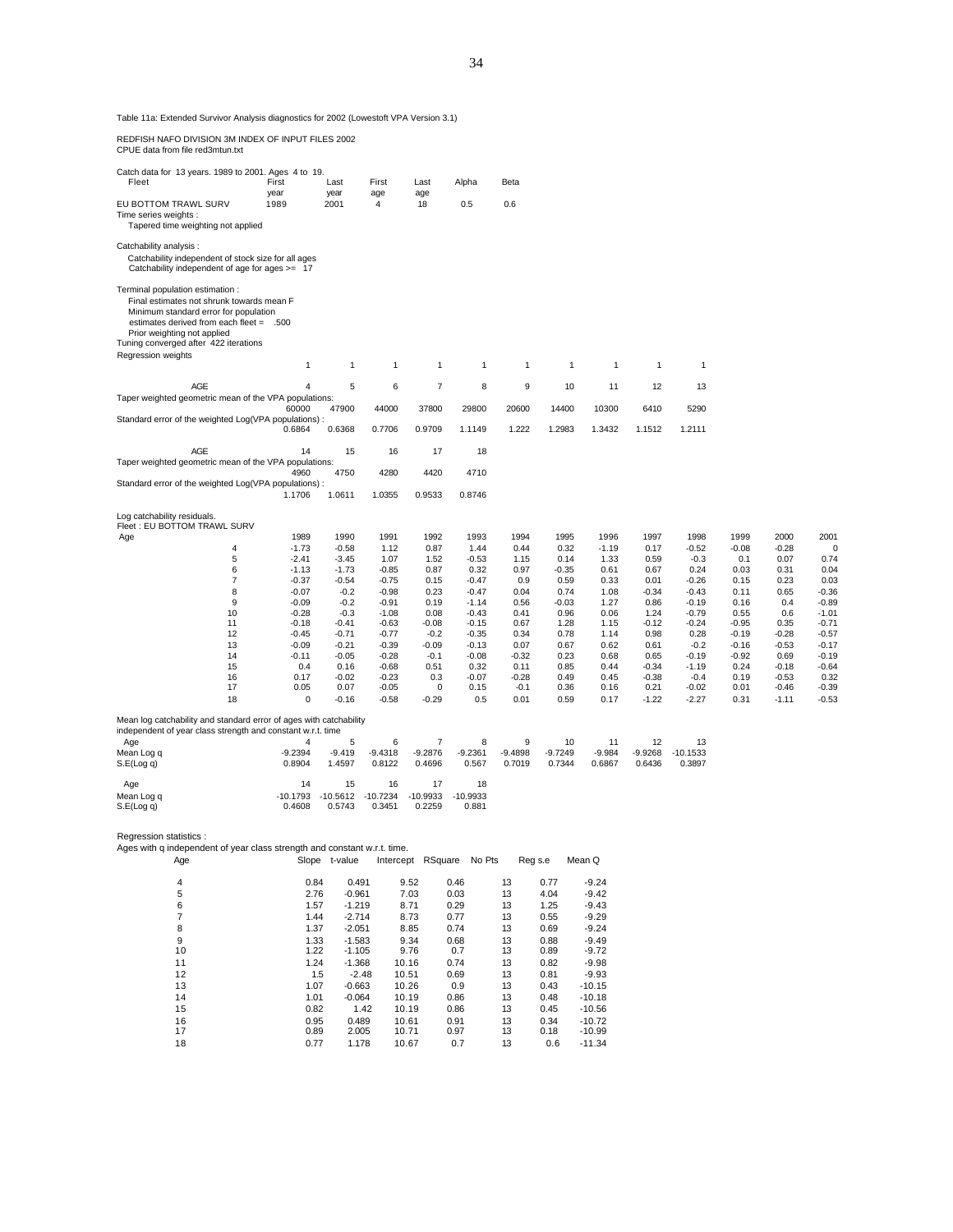Table 11a (count): Extended Survivor Analysis diagnostics for 2002 (Lowestoft VPA Version 3.1)

Terminal year survivor and F summaries : Age 4 Catchability constant w.r.t. time and dependent on age

| Age 4 Catchability constant will the and dependent on age<br>Year class = 1997       |                        |            |            |              |    |                   |                |                   |
|--------------------------------------------------------------------------------------|------------------------|------------|------------|--------------|----|-------------------|----------------|-------------------|
| Fleet                                                                                | Estimated              | Int        | Ext        | Var          | N  | Scaled            | Estimated      | mean se           |
|                                                                                      | Survivors              | s.e        | s.e        | Ratio        |    | Weights           | F              | 0.462             |
| EU BOTTOM TRAWL SURV                                                                 | 50756                  | 0.924      | 0          | 0            | 1  | 1                 | 0.014          |                   |
| Age 5 Catchability constant w.r.t. time and dependent on age<br>Year class = $1996$  |                        |            |            |              |    |                   |                |                   |
| Fleet                                                                                | Estimated              | Int        | Ext        | Var          | N  | Scaled            | Estimated      | mean se           |
|                                                                                      | Survivors              | s.e        | s.e        | Ratio        |    | Weights           | F              | 0.62              |
| EU BOTTOM TRAWL SURV                                                                 | 22434                  | 0.789      | 0.451      | 0.57         | 2  | 1                 | 0.014          |                   |
| Age 6 Catchability constant w.r.t. time and dependent on age                         |                        |            |            |              |    |                   |                |                   |
| Year class = 1995                                                                    |                        |            |            |              |    |                   |                |                   |
| Fleet                                                                                | Estimated<br>Survivors | Int<br>s.e | Ext<br>s.e | Var<br>Ratio | Ν  | Scaled<br>Weights | Estimated<br>F | mean se<br>0.31   |
| EU BOTTOM TRAWL SURV                                                                 | 40616                  | 0.576      | 0.044      | 0.08         | 3  | 1                 | 0.01           |                   |
| Age 7 Catchability constant w.r.t. time and dependent on age                         |                        |            |            |              |    |                   |                |                   |
| Year class = $1994$                                                                  |                        |            |            |              |    |                   |                |                   |
| Fleet                                                                                | Estimated              | Int        | Ext        | Var          | N  | Scaled            | Estimated      | mean se           |
|                                                                                      | Survivors              | s.e        | s.e        | Ratio        |    | Weights           | F              | 0.263             |
| EU BOTTOM TRAWL SURV                                                                 | 26855                  | 0.378      | 0.148      | 0.39         | 4  | 1                 | 0.032          |                   |
| Age 8 Catchability constant w.r.t. time and dependent on age<br>Year class = $1993$  |                        |            |            |              |    |                   |                |                   |
| Fleet                                                                                | Estimated              | Int        | Ext        | Var          | Ν  | Scaled            | Estimated      | mean se           |
|                                                                                      | Survivors              | s.e        | s.e        | Ratio        |    | Weights           | F              | 0.224             |
| EU BOTTOM TRAWL SURV                                                                 | 27890                  | 0.318      | 0.13       | 0.41         | 5  | 1                 | 0.047          |                   |
| Age 9 Catchability constant w.r.t. time and dependent on age<br>Year class = $1992$  |                        |            |            |              |    |                   |                |                   |
| Fleet                                                                                | Estimated              | Int        | Ext        | Var          | N  | Scaled            | Estimated      | mean se           |
|                                                                                      | Survivors              | s.e        | s.e        | Ratio        |    | Weights           | F              | 0.2865            |
| EU BOTTOM TRAWL SURV                                                                 | 28467                  | 0.291      | 0.282      | 0.97         | 6  | 1                 | 0.031          |                   |
| Age 10 Catchability constant w.r.t. time and dependent on age                        |                        |            |            |              |    |                   |                |                   |
| Year class = $1991$<br>Fleet                                                         | Estimated              | Int        | Ext        | Var          | N  | Scaled            | Estimated      | mean se           |
|                                                                                      | Survivors              | s.e        | s.e        | Ratio        |    | Weights           | F              | 0.246             |
| EU BOTTOM TRAWL SURV                                                                 | 24855                  | 0.272      | 0.22       | 0.81         | 7  | 1                 | 0.035          |                   |
| Age 11 Catchability constant w.r.t. time and dependent on age                        |                        |            |            |              |    |                   |                |                   |
| Year class = $1990$                                                                  |                        |            |            |              |    |                   |                |                   |
| Fleet                                                                                | Estimated              | Int        | Ext        | Var          | Ν  | Scaled            | Estimated      | mean se           |
|                                                                                      | Survivors              | s.e        | s.e        | Ratio        |    | Weights           | F              | 0.2105            |
| EU BOTTOM TRAWL SURV                                                                 | 118429                 | 0.255      | 0.166      | 0.65         | 8  | 1                 | 0.028          |                   |
| Age 12 Catchability constant w.r.t. time and dependent on age                        |                        |            |            |              |    |                   |                |                   |
| Year class = $1989$                                                                  |                        |            |            |              |    |                   |                |                   |
| Fleet                                                                                | Estimated<br>Survivors | Int<br>s.e | Ext<br>s.e | Var<br>Ratio | Ν  | Scaled<br>Weights | Estimated<br>F | mean se<br>0.203  |
| EU BOTTOM TRAWL SURV                                                                 | 3665                   | 0.25       | 0.156      | 0.62         | 9  | 1                 | 0.102          |                   |
|                                                                                      |                        |            |            |              |    |                   |                |                   |
| Age 13 Catchability constant w.r.t. time and dependent on age<br>Year class = 1988   |                        |            |            |              |    |                   |                |                   |
| Fleet                                                                                | Estimated              | Int        | Ext        | Var          | N  | Scaled            | Estimated      | mean se           |
|                                                                                      | Survivors              | s.e        | s.e        | Ratio        |    | Weights           | F              | 0.23              |
| EU BOTTOM TRAWL SURV                                                                 | 1164                   | 0.236      | 0.224      | 0.95         | 10 | 1                 | 0.099          |                   |
| Age 14 Catchability constant w.r.t. time and dependent on age                        |                        |            |            |              |    |                   |                |                   |
| Year class = $1987$                                                                  |                        |            |            |              |    |                   |                |                   |
| Fleet                                                                                | Estimated<br>Survivors | Int<br>s.e | Ext<br>s.e | Var<br>Ratio | N  | Scaled<br>Weights | Estimated<br>F | mean se<br>0.2125 |
| EU BOTTOM TRAWL SURV                                                                 | 747                    | 0.235      | 0.19       | 0.81         | 11 | 1                 | 0.082          |                   |
| Age 15 Catchability constant w.r.t. time and dependent on age                        |                        |            |            |              |    |                   |                |                   |
| Year class = $1986$                                                                  |                        |            |            |              |    |                   |                |                   |
| Fleet                                                                                | Estimated              | Int        | Ext        | Var          | N  | Scaled            | Estimated      | mean se           |
|                                                                                      | Survivors              | s.e        | s.e        | Ratio        |    | Weights           | F              | 0.1745            |
| EU BOTTOM TRAWL SURV                                                                 | 2004                   | 0.209      | 0.14       | 0.67         | 12 | 1                 | 0.033          |                   |
| Age 16 Catchability constant w.r.t. time and dependent on age                        |                        |            |            |              |    |                   |                |                   |
| Year class = $1985$<br>Fleet                                                         |                        |            |            |              |    |                   |                |                   |
|                                                                                      | Estimated<br>Survivors | Int<br>s.e | Ext<br>s.e | Var<br>Ratio | Ν  | Scaled<br>Weights | Estimated<br>F | mean se<br>0.202  |
| EU BOTTOM TRAWL SURV                                                                 | 662                    | 0.215      | 0.189      | 0.88         | 13 | 1                 | 0.089          |                   |
|                                                                                      |                        |            |            |              |    |                   |                |                   |
| Age 17 Catchability constant w.r.t. time and dependent on age<br>Year class = $1984$ |                        |            |            |              |    |                   |                |                   |
| Fleet                                                                                | Estimated              | Int        | Ext        | Var          | Ν  | Scaled            | Estimated      | mean se           |
|                                                                                      | Survivors              | s.e        | s.e        | Ratio        |    | Weights           | F              | 0.185             |
| EU BOTTOM TRAWL SURV                                                                 | 726                    | 0.205      | 0.165      | 0.8          | 13 | 1                 | 0.027          |                   |
| Age 18 Catchability constant w.r.t. time and age (fixed at the value for age) 17     |                        |            |            |              |    |                   |                |                   |
| Year class = 1983                                                                    |                        |            |            |              |    |                   |                |                   |
| Fleet                                                                                | Estimated<br>Survivors | Int<br>s.e | Ext<br>s.e | Var<br>Ratio | Ν  | Scaled<br>Weights | Estimated<br>F | mean se<br>0.196  |
| EU BOTTOM TRAWL SURV                                                                 | 938                    | 0.202      | 0.19       | 0.94         | 13 | 1                 | 0.032          |                   |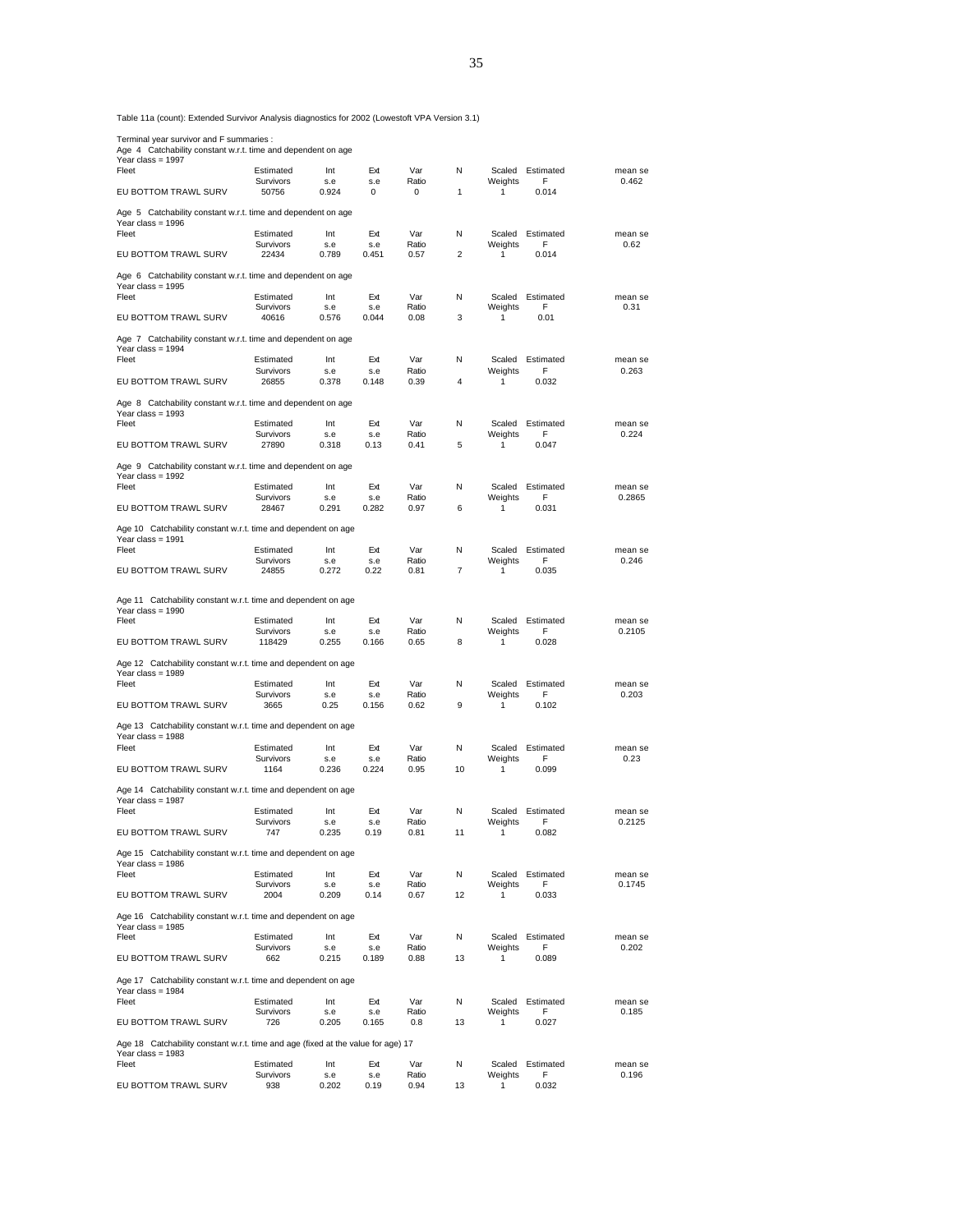Table 11b: Separable VPA diagnostics for 2002 (Lowestoft VPA Version 3.1)

REDFISH NAFO DIVISION 3M INDEX OF INPUT FILES 2002

Separable analysis<br>from 1989 to 2001 on ages 4 to 18<br>with Terminal F of .053 on age 12 and Terminal S of .600 from 2002 XSA<br>Initial sum of squared residuals was 206.454 and<br>final sum of squared residuals is 99.516 after 10

| Matrix of Residuals |                         |              |                 |                |                |          |          |                |              |              |              |          |            |            |     |
|---------------------|-------------------------|--------------|-----------------|----------------|----------------|----------|----------|----------------|--------------|--------------|--------------|----------|------------|------------|-----|
| Years<br>Ages       | 1989/90 1990/91         |              | 1991/92 1992/93 |                | 1993/94        | 1994/95  | 1995/96  | 1996/97        | 1997/98      | 1998/99      | 1999/00      | 2000/01  | <b>TOT</b> | <b>WTS</b> |     |
| 4/5                 | $-1.347$                | 0.75         | $-1.206$        | $-3.532$       | 1.955          | 1.337    | $-0.913$ | 0.881          | 1.651        | 0.93         | 0.687        | $-1.19$  | 0.001      | 0.144      |     |
| 5/6                 | $-0.993$                | $-0.994$     | $-0.197$        | 0.029          | 0.671          | 0.367    | 0.656    | 0.432          | $-0.27$      | 1.668        | $-0.671$     | $-0.695$ | 0.002      | 0.293      |     |
| 6/7                 | $-0.444$                | $-1.079$     | $-0.301$        | 0.59           | 0.152          | 0.833    | 1.13     | 0.614          | 0.483        | 0.967        | $-2.016$     | $-0.927$ | 0.002      | 0.242      |     |
| 7/8                 | $-0.119$                | 0.025        | 0.329           | 1.154          | $-0.061$       | 0.756    | $-0.17$  | 0.312          | $-0.282$     | 0.506        | $-1.507$     | $-0.94$  | 0.002      | 0.326      |     |
| 8/9                 | $-0.126$                | 0.356        | 0.55            | 1.526          | $-0.451$       | 0.53     | $-0.377$ | $-0.13$        | $-1.199$     | 0.213        | $-0.878$     | $-0.012$ | 0.002      | 0.326      |     |
| 9/10                | $-0.132$                | 0.6          | 0.64            | 0.556          | $-1.208$       | 0.432    | $-0.502$ | $-0.272$       | 0.634        | 0.146        | $-1.171$     | 0.277    | 0.002      | 0.349      |     |
| 10/11               | $-0.107$                | 0.268        | 0.198           | 0.086          | $-0.537$       | 0.062    | $-0.334$ | $-0.284$       | 0.635        | $-0.188$     | 0.179        | 0.024    | 0.002      | 0.744      |     |
| 11/12               | 0.447                   | 0.204        | 0.247           | $-0.076$       | $-0.125$       | 0.4      | 0.066    | $-0.278$       | $-1.155$     | $-0.273$     | 0.092        | 0.452    | 0.002      | 0.524      |     |
| 12/13               | $-0.095$                | $-0.503$     | $-0.328$        | $-0.348$       | $-0.223$       | $-0.094$ | $-0.133$ | 0.038          | 0.496        | 0.133        | 1.003        | 0.057    | 0.002      | 0.571      |     |
| 13/14               | 0.266                   | $-0.023$     | $-0.007$        | $-0.208$       | 0.39           | $-0.108$ | $-0.051$ | $-0.507$       | $-0.014$     | 0.234        | $-0.05$      | 0.08     | 0.002      |            |     |
| 14/15               | $-0.016$                | 0.411        | $-0.623$        | $-0.681$       | $-0.185$       | $-1.274$ | $-0.189$ | 0.555          | 1.159        | $-0.808$     | $-0.083$     | 1.736    | 0.002      | 0.273      |     |
| 15/16               | 0.75                    | 0.178        | $-0.825$        | 0.328          | 0.86           | $-0.515$ | 0.633    | 0.471          | $-1.075$     | $-1.969$     | 1.38         | $-0.214$ | 0.002      | 0.245      |     |
| 16/17               | 0.449                   | $-0.159$     | 0.038           | 0.146          | 0.458          | $-0.832$ | 0.74     | 0.013          | $-1.791$     | $-0.869$     | 1.443        | 0.364    | 0.002      | 0.276      |     |
| 17/18               | 0.141                   | 0.006        | 0.221           | $-0.786$       | $-0.031$       | $-1.374$ | 0.165    | 0.62           | 0.876        | $-0.666$     | 1.058        | $-0.229$ | 0.002      | 0.335      |     |
| <b>TOT</b>          | $-0.001$                | $-0.001$     | $-0.001$        | 0              | $\mathbf 0$    | 0.002    | 0.003    | 0.003          | 0.003        | 0.001        | 0.001        | 0        | 0.023      |            |     |
| <b>WTS</b>          |                         | $\mathbf{1}$ | 1               | 1              | $\overline{1}$ |          | 1        | $\overline{1}$ | $\mathbf{1}$ | $\mathbf{1}$ | $\mathbf{1}$ | 1        |            |            |     |
|                     | Fishing Mortalities (F) |              |                 |                |                |          |          |                |              |              |              |          |            |            |     |
|                     | 1989                    | 1990         | 1991            | 1992           | 1993           | 1994     | 1995     | 1996           | 1997         | 1998         | 1999         | 2000     | 2001       |            |     |
| F-values            | 0.3795                  | 0.6355       | 0.497           | 0.6597         | 0.8934         | 0.4249   | 0.4615   | 0.2521         | 0.0493       | 0.0244       | 0.0256       | 0.0552   | 0.0534     |            |     |
|                     | Selection-at-age (S)    |              |                 |                |                |          |          |                |              |              |              |          |            |            |     |
|                     | 4                       | 5            | 6               | $\overline{7}$ | 8              | 9        | 10       | 11             | 12           | 13           | 14           | 15       | 16         | 17         | 18  |
| S-values            | 0.147                   | 0.1666       | 0.2445          | 0.4404         | 0.6903         | 0.7554   | 0.7985   | 0.8319         | 1            | 0.893        | 1.0403       | 0.775    | 0.7567     | 0.6972     | 0.6 |
|                     |                         |              |                 |                |                |          |          |                |              |              |              |          |            |            |     |

Cohort analysis Terminal populations from weighted Separable populations

|      | Fishing mortality residuals |           |           |           |           |           |           |           |           |           |           |           |           |
|------|-----------------------------|-----------|-----------|-----------|-----------|-----------|-----------|-----------|-----------|-----------|-----------|-----------|-----------|
| YEAR | 1989                        | 1990      | 1991      | 1992      | 1993      | 1994      | 1995      | 1996      | 1997      | 1998      | 1999      | 2000      | 2001      |
| AGE  |                             |           |           |           |           |           |           |           |           |           |           |           |           |
| 4    | $-0.048$                    | 0.1117    | $-0.0377$ | $-0.0886$ | 1.0126    | 0.2436    | $-0.0122$ | 0.0235    | 0.0203    | 0.0003    | 0.001     | $-0.0042$ | 0         |
| 5    | $-0.048$                    | $-0.0519$ | 0.0085    | 0.0708    | 0.3515    | 0.0886    | 0.0374    | 0.0452    | $-0.0026$ | $-0.0011$ | $-0.0025$ | $-0.0034$ | 0.0053    |
| 6    | $-0.0086$                   | $-0.0598$ | 0.0451    | 0.0632    | 0.1751    | 0.1243    | 0.0787    | $-0.0135$ | 0.0046    | $-0.0006$ | $-0.0054$ | $-0.0024$ | 0.0036    |
|      | 0.0497                      | 0.1423    | 0.2046    | 0.361     | $-0.0926$ | 0.1547    | 0.0041    | $-0.0492$ | $-0.0127$ | $-0.0016$ | $-0.0075$ | 0.0008    | 0.0261    |
| 8    | 0.0524                      | 0.3239    | 0.275     | 0.385     | $-0.112$  | $-0.0745$ | $-0.0256$ | 0.0412    | $-0.0207$ | $-0.0076$ | $-0.0086$ | 0.0206    | 0.0639    |
| 9    | 0.0055                      | 0.2846    | 0.2317    | 0.1441    | $-0.3951$ | 0.0812    | $-0.2158$ | 0.0698    | 0.0167    | 0.0054    | $-0.0109$ | 0.0097    | 0.024     |
| 10   | $-0.0449$                   | 0.1175    | 0.0108    | $-0.0221$ | $-0.188$  | 0.0488    | $-0.065$  | $-0.0932$ | 0.0351    | $-0.0044$ | 0.0025    | 0.0185    | $-0.0026$ |
| 11   | 0.0073                      | $-0.0489$ | 0.0022    | $-0.105$  | $-0.134$  | 0.0577    | 0.0497    | 0.0261    | $-0.0134$ | 0.0004    | $-0.0015$ | $-0.0028$ | 0.0183    |
| 12   | $-0.0838$                   | $-0.2646$ | $-0.1653$ | $-0.1806$ | $-0.2233$ | $-0.0716$ | $-0.1086$ | 0.0244    | 0.0258    | 0.0281    | 0.0088    | $-0.0086$ | $-0.0219$ |
| 13   | 0.0609                      | $-0.1284$ | $-0.0883$ | $-0.1143$ | $-0.0784$ | $-0.0784$ | $-0.0598$ | $-0.0438$ | 0.003     | $-0.0013$ | 0.0214    | $-0.0252$ | $-0.01$   |
| 14   | $-0.0148$                   | $-0.0576$ | $-0.1632$ | $-0.2033$ | $-0.0956$ | $-0.2087$ | $-0.0889$ | $-0.038$  | 0.0162    | 0.0022    | $-0.0069$ | 0.0645    | $-0.0311$ |
| 15   | 0.2171                      | $-0.0182$ | $-0.1782$ | 0.1194    | 0.2795    | 0.0067    | 0.3519    | $-0.0137$ | $-0.0201$ | $-0.0111$ | 0.0293    | $-0.0086$ | $-0.0256$ |
| 16   | 0.1118                      | $-0.0462$ | $-0.0884$ | 0.079     | $-0.0471$ | $-0.1097$ | 0.3542    | 0.0593    | $-0.016$  | 0.0071    | 0.0389    | $-0.0156$ | $-0.0006$ |
| 17   | 0.0229                      | $-0.0321$ | 0.0133    | $-0.1597$ | 0.0403    | $-0.1378$ | 0.1782    | 0.032     | 0.0117    | 0.0419    | 0.0426    | $-0.0108$ | $-0.0213$ |
| 18   | 0.0004                      | $-0.0202$ | $-0.0323$ | $-0.0755$ | 0.2538    | 0.0353    | 0.3684    | 0.0757    | $-0.0106$ | $-0.0064$ | 0.0957    | 0.0068    | $-0.0032$ |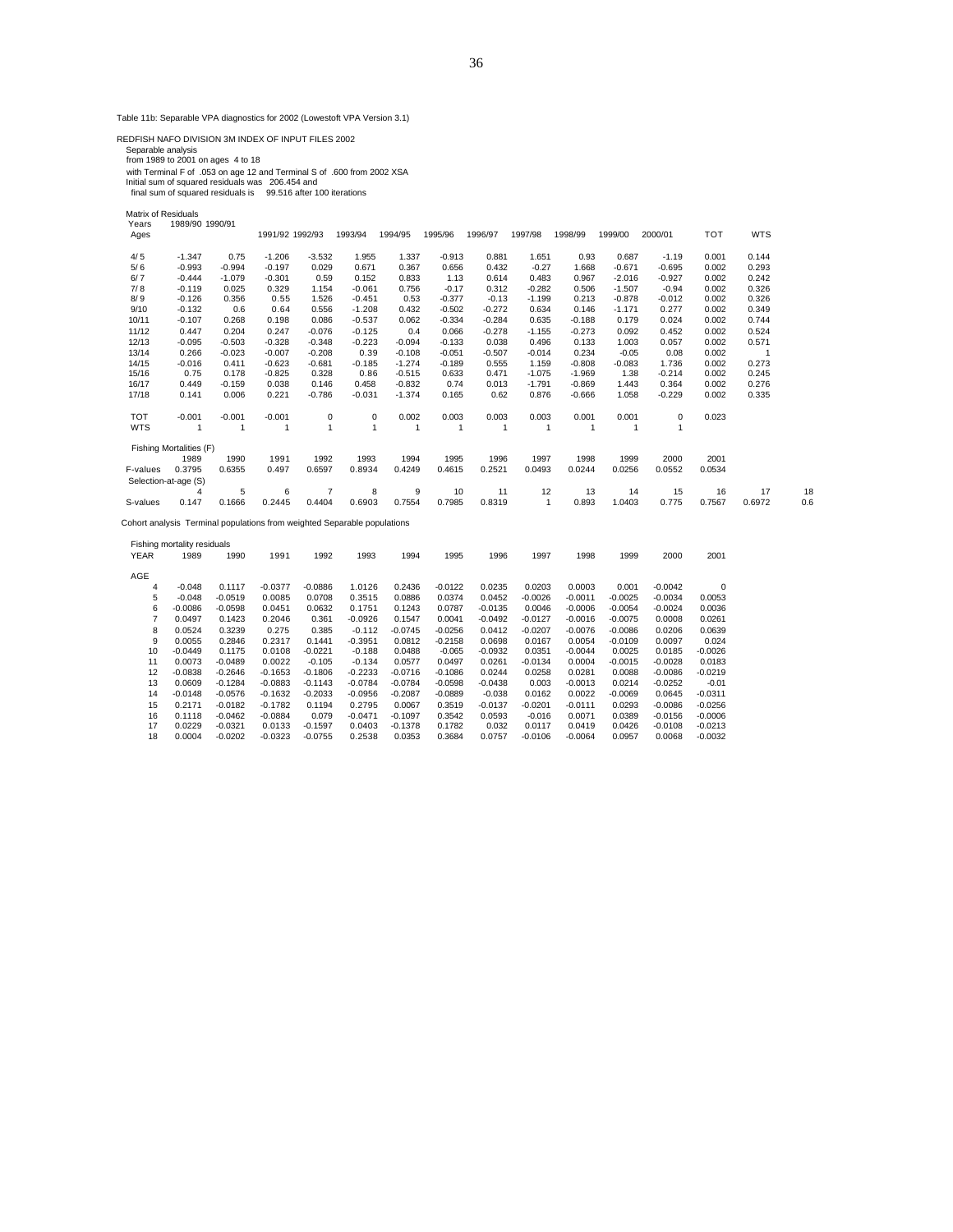Table 11c: Log catchability residuals.

 REDFISH NAFO DIVISION 3M Catchability independent of stock size for all ages Final estimates not shrunk towards mean F Prior weighting not applied Catchability independent of age for ages >= 16 Minimum standard error for population estimates derived from EU survey = 0.500

| Ages           | 1989    | 1990    | 1991    | 1992    | 1993    | 1994    | 1995    | 1996    | 1997    | 1998    | 1999    | 2000    | 2001             |       |
|----------------|---------|---------|---------|---------|---------|---------|---------|---------|---------|---------|---------|---------|------------------|-------|
| 4              | $-1.73$ | $-0.58$ | 1.12    | 0.87    | 1.44    | 0.44    | 0.32    | $-1.19$ | 0.17    | $-0.52$ | $-0.08$ | $-0.28$ | 0.00             |       |
| 5              | $-2.41$ | $-3.45$ | 1.07    | 1.52    | $-0.53$ | 1.15    | 0.14    | 1.33    | 0.59    | $-0.30$ | 0.10    | 0.07    | 0.74             |       |
| 6              | $-1.13$ | $-1.73$ | $-0.85$ | 0.87    | 0.32    | 0.97    | $-0.35$ | 0.61    | 0.67    | 0.24    | 0.03    | 0.31    | 0.04             |       |
| $\overline{7}$ | $-0.37$ | $-0.54$ | $-0.75$ | 0.15    | $-0.47$ | 0.90    | 0.59    | 0.33    | 0.01    | $-0.26$ | 0.15    | 0.23    | 0.03             |       |
| 8              | $-0.07$ | $-0.20$ | $-0.98$ | 0.23    | $-0.47$ | 0.04    | 0.74    | 1.08    | $-0.34$ | $-0.43$ | 0.11    | 0.65    | $-0.36$          |       |
| 9              | $-0.09$ | $-0.20$ | $-0.91$ | 0.19    | $-1.14$ | 0.56    | $-0.03$ | 1.27    | 0.86    | $-0.19$ | 0.16    | 0.40    | $-0.89$          |       |
| 10             | $-0.28$ | $-0.30$ | $-1.08$ | 0.08    | $-0.43$ | 0.41    | 0.96    | 0.06    | 1.24    | $-0.79$ | 0.55    | 0.60    | $-1.01$          |       |
| 11             | $-0.18$ | $-0.41$ | $-0.63$ | $-0.08$ | $-0.15$ | 0.67    | 1.28    | 1.15    | $-0.12$ | $-0.24$ | $-0.95$ | 0.35    | $-0.71$          |       |
| 12             | $-0.45$ | $-0.71$ | $-0.77$ | $-0.20$ | $-0.35$ | 0.34    | 0.78    | 1.14    | 0.98    | 0.28    | $-0.19$ | $-0.28$ | $-0.57$          |       |
| 13             | $-0.09$ | $-0.21$ | $-0.39$ | $-0.09$ | $-0.13$ | 0.07    | 0.67    | 0.62    | 0.61    | $-0.20$ | $-0.16$ | $-0.53$ | $-0.17$          |       |
| 14             | $-0.11$ | $-0.05$ | $-0.28$ | $-0.10$ | $-0.08$ | $-0.32$ | 0.23    | 0.68    | 0.65    | $-0.19$ | $-0.92$ | 0.69    | $-0.19$          |       |
| 15             | 0.40    | 0.16    | $-0.68$ | 0.51    | 0.32    | 0.11    | 0.85    | 0.44    | $-0.34$ | $-1.19$ | 0.24    | $-0.18$ | $-0.64$          |       |
| 16             | 0.17    | $-0.02$ | $-0.23$ | 0.30    | $-0.07$ | $-0.28$ | 0.49    | 0.45    | $-0.38$ | $-0.40$ | 0.19    | $-0.53$ | 0.32             |       |
| 17             | 0.05    | 0.07    | $-0.05$ | 0.00    | 0.15    | $-0.10$ | 0.36    | 0.16    | 0.21    | $-0.02$ | 0.01    | $-0.46$ | $-0.39$ Ssquares |       |
| 18             | 0.00    | $-0.16$ | $-0.58$ | $-0.29$ | 0.50    | 0.01    | 0.59    | 0.17    | $-1.22$ | $-2.27$ | 0.31    | $-1.11$ | $-0.53$          | 92.10 |





|               | 2000/01 | 1999/00 | 1998/99 | 1997/98 | 1996/97 | 1995/96 | 1994/95 | 1993/94 | 1992/93 | 1991/92 | 1990/91 | 1989/90 | Ages  |
|---------------|---------|---------|---------|---------|---------|---------|---------|---------|---------|---------|---------|---------|-------|
|               | $-1.19$ | 0.69    | 0.93    | 1.65    | 0.88    | $-0.91$ | 1.34    | 1.96    | $-3.53$ | $-1.21$ | 0.75    | $-1.35$ | 4/5   |
|               | $-0.70$ | $-0.67$ | 1.67    | $-0.27$ | 0.43    | 0.66    | 0.37    | 0.67    | 0.03    | $-0.20$ | $-0.99$ | $-0.99$ | 5/6   |
|               | $-0.93$ | $-2.02$ | 0.97    | 0.48    | 0.61    | 1.13    | 0.83    | 0.15    | 0.59    | $-0.30$ | $-1.08$ | $-0.44$ | 6/7   |
|               | $-0.94$ | $-1.51$ | 0.51    | $-0.28$ | 0.31    | $-0.17$ | 0.76    | $-0.06$ | 1.15    | 0.33    | 0.03    | $-0.12$ | 7/8   |
|               | $-0.01$ | $-0.88$ | 0.21    | $-1.20$ | $-0.13$ | $-0.38$ | 0.53    | $-0.45$ | 1.53    | 0.55    | 0.36    | $-0.13$ | 8/9   |
|               | 0.28    | $-1.17$ | 0.15    | 0.63    | $-0.27$ | $-0.50$ | 0.43    | $-1.21$ | 0.56    | 0.64    | 0.60    | $-0.13$ | 9/10  |
|               | 0.02    | 0.18    | $-0.19$ | 0.64    | $-0.28$ | $-0.33$ | 0.06    | $-0.54$ | 0.09    | 0.20    | 0.27    | $-0.11$ | 10/11 |
|               | 0.45    | 0.09    | $-0.27$ | $-1.16$ | $-0.28$ | 0.07    | 0.40    | $-0.13$ | $-0.08$ | 0.25    | 0.20    | 0.45    | 11/12 |
|               | 0.06    | 1.00    | 0.13    | 0.50    | 0.04    | $-0.13$ | $-0.09$ | $-0.22$ | $-0.35$ | $-0.33$ | $-0.50$ | $-0.10$ | 12/13 |
|               | 0.08    | $-0.05$ | 0.23    | $-0.01$ | $-0.51$ | $-0.05$ | $-0.11$ | 0.39    | $-0.21$ | $-0.01$ | $-0.02$ | 0.27    | 13/14 |
|               | 1.74    | $-0.08$ | $-0.81$ | 1.16    | 0.56    | $-0.19$ | $-1.27$ | $-0.19$ | $-0.68$ | $-0.62$ | 0.41    | $-0.02$ | 14/15 |
|               | $-0.21$ | 1.38    | $-1.97$ | $-1.08$ | 0.47    | 0.63    | $-0.52$ | 0.86    | 0.33    | $-0.83$ | 0.18    | 0.75    | 15/16 |
| 0.36 Ssquares |         | 1.44    | $-0.87$ | $-1.79$ | 0.01    | 0.74    | $-0.83$ | 0.46    | 0.15    | 0.04    | $-0.16$ | 0.45    | 16/17 |
| 99.52         | $-0.23$ | 1.06    | $-0.67$ | 0.88    | 0.62    | 0.17    | $-1.37$ | $-0.03$ | $-0.79$ | 0.22    | 0.01    | 0.14    | 17/18 |
|               |         |         |         |         |         |         |         |         |         |         |         |         |       |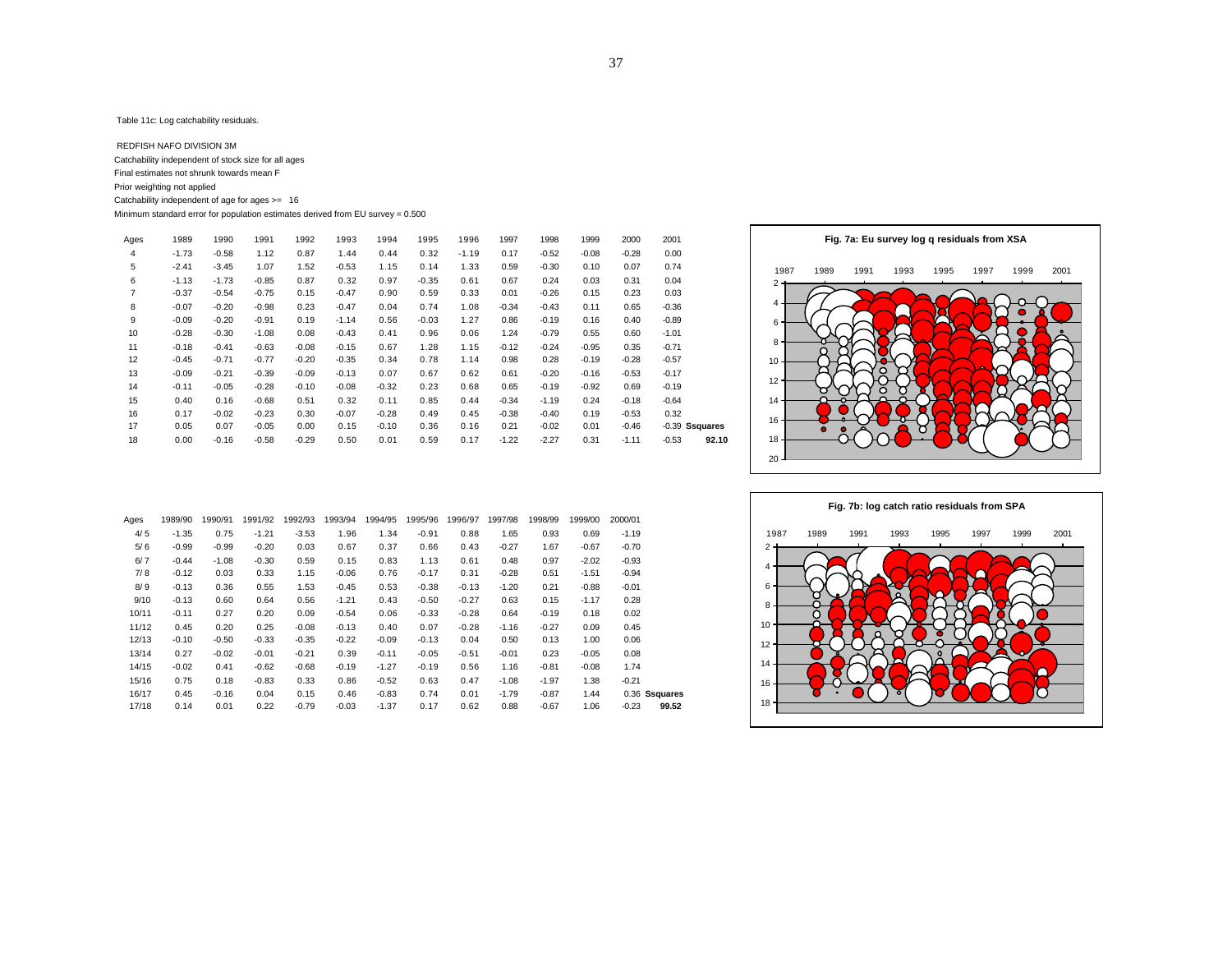Table 11d: Retrospective XSA, 2001-1994.

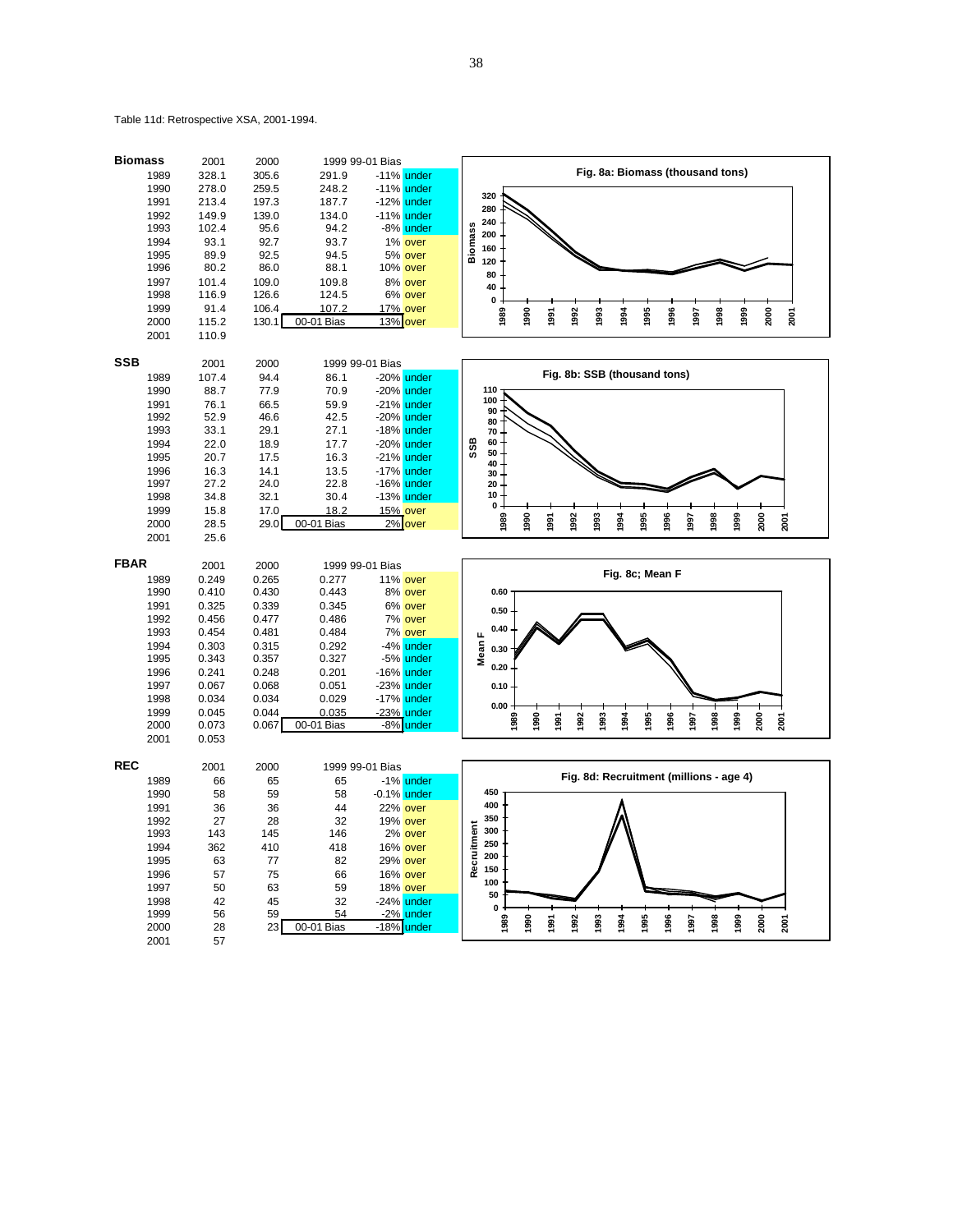Table 12: Extended Survivor Analysis results for 2002 (Lowestoft version 3.1)

Run title : REDFISH NAFO DIVISION 3M INDEX OF INPUT FILES 2002

Terminal Fs derived using XSA (Without F shrinkage)

|                          | Fishing mortality (F) at age                 |                |                |                |                              |              |              |              |                              |               |              |                 |               |                 |
|--------------------------|----------------------------------------------|----------------|----------------|----------------|------------------------------|--------------|--------------|--------------|------------------------------|---------------|--------------|-----------------|---------------|-----------------|
| (Table 8)<br><b>YEAR</b> | 1989                                         | 1990           | 1991           | 1992           | 1993                         | 1994         | 1995         | 1996         | 1997                         | 1998          | 1999         | 2000            |               | 2001 FBAR 99-01 |
| AGE                      |                                              |                |                |                |                              |              |              |              |                              |               |              |                 |               |                 |
|                          |                                              | 0.2345         | 0.0409         | 0.0101         |                              | 0.1685       | 0.0498       | 0.0312       |                              | 0.0025        | 0.0028       | 0.0039          | 0.014         | 0.0069          |
| 4                        | 0.0081                                       |                |                |                | 1.5264                       |              |              |              | 0.0135                       |               |              |                 |               |                 |
| 5                        | 0.0155                                       | 0.0566         | 0.1067         | 0.2125         | 0.6403                       | 0.2852       | 0.0569       | 0.0774       | 0.0029                       | 0.0015        | 0.0012       | 0.0034          | 0.014         | 0.0062          |
| 6                        | 0.0845                                       | 0.0979         | 0.1759         | 0.2705         | 0.4928                       | 0.3311       | 0.4046       | 0.023        | 0.0147                       | 0.0027        | 0.0004       | 0.0072          | 0.0096        | 0.0057          |
| 7                        | 0.2152                                       | 0.424          | 0.4372         | 0.7092         | 0.3866                       | 0.482        | 0.3381       | 0.1528       | 0.0043                       | 0.0081        | 0.0019       | 0.0121          | 0.0318        | 0.0153          |
| 8                        | 0.3002                                       | 0.7531         | 0.6227         | 0.8945         | 0.5897                       | 0.307        | 0.4875       | 0.4124       | 0.0351                       | 0.0043        | 0.008        | 0.0291          | 0.0471        | 0.0281          |
| 9                        | 0.2697                                       | 0.7062         | 0.5925         | 0.6516         | 0.3118                       | 0.5195       | 0.2017       | 0.5498       | 0.1185                       | 0.0643        | 0.004        | 0.0451          | 0.031         | 0.0267          |
| 10                       | 0.2256                                       | 0.5516         | 0.3555         | 0.4839         | 0.5388                       | 0.4535       | 0.4466       | 0.1756       | 0.1948                       | 0.0344        | 0.0646       | 0.0286          | 0.0349        | 0.0427          |
| 11                       | 0.2744                                       | 0.3967         | 0.3401         | 0.3625         | 0.5667                       | 0.4281       | 0.5546       | 0.4057       | 0.047                        | 0.0585        | 0.0465       | 0.1291          | 0.0277        | 0.0678          |
| 12                       | 0.2499                                       | 0.2965         | 0.2526         | 0.3556         | 0.4812                       | 0.3154       | 0.3746       | 0.4003       | 0.1463                       | 0.0918        | 0.1031       | 0.1145          | 0.1021        | 0.1065          |
| 13                       | 0.3031                                       | 0.347          | 0.2613         | 0.3231         | 0.4407                       | 0.1843       | 0.3008       | 0.1961       | 0.0738                       | 0.0417        | 0.0805       | 0.0766          | 0.0988        | 0.0853          |
| 14                       | 0.2886                                       | 0.3949         | 0.2538         | 0.3119         | 0.4386                       | 0.1159       | 0.2064       | 0.1826       | 0.0738                       | 0.0441        | 0.0412       | 0.2388          | 0.0819        | 0.1206          |
|                          |                                              |                |                |                |                              |              |              | 0.0829       |                              |               |              |                 |               |                 |
| 15                       | 0.3172                                       | 0.3192         | 0.1157         | 0.3834         | 0.4564                       | 0.1286       | 0.2712       |              | 0.0145                       | 0.0086        | 0.0806       | 0.0734          | 0.0331        | 0.0624          |
| 16                       | 0.2118                                       | 0.2196         | 0.1683         | 0.2669         | 0.2853                       | 0.0696       | 0.1906       | 0.069        | 0.0092                       | 0.0202        | 0.0642       | 0.044           | 0.0893        | 0.0659          |
| 17                       | 0.1335                                       | 0.1769         | 0.1465         | 0.1538         | 0.21                         | 0.0568       | 0.128        | 0.0394       | 0.0114                       | 0.0248        | 0.0474       | 0.0306          | 0.0271        | 0.0351          |
| 18                       | 0.1267                                       | 0.1393         | 0.0931         | 0.1053         | 0.3003                       | 0.0646       | 0.1767       | 0.0437       | 0.0033                       | 0.002         | 0.0445       | 0.031           | 0.0319        | 0.0358          |
| $+gp$                    | 0.1267                                       | 0.1393         | 0.0931         | 0.1053         | 0.3003                       | 0.0646       | 0.1767       | 0.0437       | 0.0033                       | 0.002         | 0.0445       | 0.031           | 0.0319        |                 |
| FBAR 6-16                | 0.2491                                       | 0.4097         | 0.3251         | 0.4557         | 0.4535                       | 0.3032       | 0.3433       | 0.2409       | 0.0665                       | 0.0344        | 0.045        | 0.0726          | 0.0534        |                 |
|                          |                                              |                |                |                |                              |              |              |              |                              |               |              |                 |               |                 |
| (Table 9)                | Relative F at age                            |                |                |                |                              |              |              |              |                              |               |              |                 |               |                 |
| <b>YEAR</b>              | 1989                                         | 1990           | 1991           | 1992           | 1993                         | 1994         | 1995         | 1996         | 1997                         | 1998          | 1999         | 2000            |               | 2001 MEAN 99-01 |
| AGE                      |                                              |                |                |                |                              |              |              |              |                              |               |              |                 |               |                 |
| 4                        | 0.0327                                       | 0.5723         | 0.1259         | 0.0222         | 3.3659                       | 0.5557       | 0.1449       | 0.1295       | 0.2029                       | 0.0724        | 0.0613       | 0.0536          | 0.2622        | 0.1257          |
| 5                        | 0.0624                                       | 0.1382         | 0.3284         | 0.4664         | 1.4119                       | 0.9405       | 0.1658       | 0.3211       | 0.0429                       | 0.0422        | 0.026        | 0.0465          | 0.2627        | 0.1117          |
|                          |                                              |                |                |                |                              |              |              |              |                              |               |              |                 |               |                 |
| 6                        | 0.3391                                       | 0.239          | 0.5412         | 0.5936         | 1.0867                       | 1.0922       | 1.1784       | 0.0955       | 0.2211                       | 0.0783        | 0.0094       | 0.0993          | 0.179         | 0.0959          |
| 7                        | 0.8639                                       | 1.035          | 1.345          | 1.5561         | 0.8526                       | 1.5897       | 0.9848       | 0.6342       | 0.0641                       | 0.2344        | 0.0429       | 0.1673          | 0.595         | 0.2684          |
| 8                        | 1.2051                                       | 1.8382         | 1.9156         | 1.9627         | 1.3003                       | 1.0125       | 1.4199       | 1.7116       | 0.5269                       | 0.1252        | 0.1774       | 0.4015          | 0.8824        | 0.4871          |
| 9                        | 1.0827                                       | 1.7237         | 1.8228         | 1.4297         | 0.6875                       | 1.7136       | 0.5874       | 2.2822       | 1.7806                       | 1.8669        | 0.088        | 0.621           | 0.58          | 0.4297          |
| 10                       | 0.9058                                       | 1.3464         | 1.0937         | 1.0619         | 1.188                        | 1.4957       | 1.3007       | 0.729        | 2.9278                       | 1.0004        | 1.4368       | 0.394           | 0.6531        | 0.828           |
| 11                       | 1.1015                                       | 0.9682         | 1.0463         | 0.7954         | 1.2496                       | 1.4121       | 1.6153       | 1.6838       | 0.7069                       | 1.7006        | 1.0334       | 1.7786          | 0.5191        | 1.1104          |
| 12                       | 1.0032                                       | 0.7236         | 0.777          | 0.7803         | 1.061                        | 1.0403       | 1.0909       | 1.6615       | 2.199                        | 2.6676        | 2.2906       | 1.5771          | 1.912         | 1.9266          |
| 13                       | 1.2166                                       | 0.847          | 0.8039         | 0.7091         | 0.9718                       | 0.608        | 0.8762       | 0.8138       | 1.1086                       | 1.211         | 1.7886       | 1.0553          | 1.8508        | 1.5649          |
| 14                       | 1.1585                                       | 0.9638         | 0.7809         | 0.6844         | 0.9671                       | 0.3822       | 0.6011       | 0.7578       | 1.1093                       | 1.28          | 0.9147       | 3.2886          | 1.5339        | 1.9124          |
| 15                       | 1.2734                                       | 0.7791         | 0.3559         | 0.8413         | 1.0064                       | 0.4242       | 0.7899       | 0.344        | 0.2174                       | 0.2489        | 1.7914       | 1.0108          | 0.621         | 1.141           |
|                          |                                              |                |                |                |                              |              |              |              |                              |               |              |                 |               |                 |
| 16                       | 0.8503                                       | 0.536          | 0.5177         | 0.5856         | 0.6291                       | 0.2295       | 0.5553       | 0.2866       | 0.1382                       | 0.5867        | 1.4269       | 0.6064          | 1.6737        | 1.2357          |
| 17                       | 0.5361                                       | 0.4319         | 0.4508         | 0.3376         | 0.4632                       | 0.1875       | 0.3729       | 0.1634       | 0.1713                       | 0.7207        | 1.0546       | 0.422           | 0.5086        | 0.6617          |
| 18                       | 0.5086                                       | 0.34           | 0.2864         | 0.231          | 0.6622                       | 0.2132       | 0.5147       | 0.1813       | 0.0493                       | 0.0576        | 0.99         | 0.4264          | 0.5984        | 0.6716          |
| $+qp$                    | 0.5086                                       | 0.34           | 0.2864         | 0.231          | 0.6622                       | 0.2132       | 0.5147       | 0.1813       | 0.0493                       | 0.0576        | 0.99         | 0.4264          | 0.5984        |                 |
| <b>REFMEAN</b>           | 0.2491                                       | 0.4097         | 0.3251         | 0.4557         | 0.4535                       | 0.3032       | 0.3433       | 0.2409       | 0.0665                       | 0.0344        | 0.045        | 0.0726          | 0.0534        |                 |
|                          |                                              |                |                |                |                              |              |              |              |                              |               |              |                 |               |                 |
|                          |                                              |                |                |                |                              |              |              |              |                              |               |              |                 |               |                 |
| (Table 10)               | Stock number at age (start of year)          |                | Numbers*10**-3 |                |                              |              |              |              |                              |               |              |                 |               |                 |
| YEAR<br>AGE              | 1989<br>1990                                 | 1991           | 1992           | 1993           | 1994<br>1995                 | 1996         | 1997         | 1998         | 2000<br>1999                 | 2001          |              | 2002 GMST 89-99 | AMST 89-99    | GM99-01         |
| 4                        | 66029<br>58497                               | 36188          | 27007          | 143017         | 361951<br>63486              | 57253        | 49543        | 41806        | 55691<br>27895               | 56883         | 0            | 64612           | 87316         | 44541           |
| 5                        | 82639<br>59262                               | 41868          | 31432          | 24191          | 28122<br>276724              | 54657        | 50214        | 44227        | 37734<br>50252               | 25143         | 50756        | 50591           | 66461         |                 |
| 6                        | 117358<br>73622                              |                |                |                |                              |              |              |              |                              |               |              |                 |               |                 |
| $\overline{7}$           |                                              | 50672          | 34048          | 22995          | 11538<br>19133               | 236537       | 45774        | 45306        | 39960<br>34103               | 45317         | 22434        | 44867           | 63359         |                 |
| 8                        | 143013<br>97589                              | 60402          | 38454          | 23506          | 12711<br>7497                | 11551        | 209161       | 40813        | 40884<br>36142               | 30636         | 40616        | 38714           | 62326         |                 |
| 9                        | 111749<br>104348                             | 57786          | 35299          | 17121          | 14449<br>7103                | 4838         | 8971         | 188451       | 36632<br>36922               | 32308         | 26855        | 29068           | 53341         |                 |
|                          | 73818<br>74894                               | 44462          | 28052          | 13058          | 8590<br>9618                 | 3947         | 2898         | 7838         | 169784<br>32883              | 32449         | 27890        | 18951           | 39724         |                 |
| 10                       | 57772<br>51004                               | 33445          | 22245          | 13230          | 4623<br>8650                 | 7113         | 2061         | 2329         | 6650<br>153020               | 28442         | 28467        | 10920           | 19011         |                 |
| 11                       | 43954<br>41716                               | 26583          | 21208          | 12406          | 6985<br>4974                 | 2676         | 5400         | 1535         | 2036<br>5641                 | 134554        | 24855        | 8644            | 15407         |                 |
| 12                       | 33689<br>30227                               | 25387<br>20334 | 17119          | 13355          | 6370<br>4119                 | 2584         | 1614         | 4661         | 1310<br>1759                 | 4486          | 118429       | 7454<br>6894    | 12767         |                 |
| 13<br>14                 | 29193<br>23743<br>28132<br>19509             | 15184          | 17844<br>14167 | 10855<br>11687 | 7469<br>4204<br>6321<br>5620 | 2563<br>2816 | 1567<br>1906 | 1262<br>1317 | 3848<br>1069<br>1095<br>3212 | 1419<br>896   | 3665<br>1164 | 6025            | 11171<br>9796 |                 |
| 15                       | 22927<br>19074                               | 11894          | 10659          | 9384           | 6821<br>5094                 | 4137         | 2123         | 1602         | 1140<br>951                  | 2289          | 747          | 5879            | 8623          |                 |
| 16                       | 18621<br>15107                               | 12543          | 9586           | 6573           | 5380<br>5427                 | 3514         | 3446         | 1893         | 1437<br>952                  | 800           | 2004         | 5718            | 7593          |                 |
| 17                       | 20351<br>13633                               | 10974          | 9591           | 6642           | 4471<br>4541                 | 4058         | 2968         | 3089         | 1679<br>1219                 | 824           | 662          | 5792            | 7454          |                 |
| 18                       | 19844<br>16113                               | 10335          | 8576           | 7441           | 4871<br>3822                 | 3615         | 3530         | 2655         | 2727<br>1449                 | 1070          | 726          | 6000            | 7594          |                 |
| $+gp$<br>$^{\circ}$      | 50419<br>41013                               | 43748          | 19884          | 6906           | 8634<br>6931                 | 7863         | 26304        | 30250        | 3834<br>19715<br>406442      | 2239          | 2900         |                 |               |                 |
| <b>TOTAL</b>             | 919509<br>739351                             | 501805         | 345173         | 342368         | 434619<br>501631             | 409723       | 417479       | 419035       | 407185                       | 399754        | 352169       |                 |               |                 |
|                          |                                              |                |                |                |                              |              |              |              |                              |               |              |                 |               |                 |
| (Table 11)               | Spawning stock number at age (spawning time) |                |                |                | Numbers*10**-3               |              |              |              |                              |               |              |                 |               |                 |
| <b>YEAR</b>              | 1989                                         | 1990           | 1991           | 1992           | 1993                         | 1994         | 1995         | 1996         | 1997                         | 1998          | 1999         | 2000            | 2001          |                 |
|                          |                                              |                |                |                |                              |              |              |              |                              |               |              |                 |               |                 |
| AGE                      |                                              | $\mathsf 0$    |                | $\mathbf 0$    | $\mathbf 0$                  |              | $\mathbf 0$  | $\mathbf 0$  |                              | $\mathbf 0$   |              | $\mathbf 0$     | $\mathbf 0$   |                 |
| 4                        | $\pmb{0}$                                    |                | $\pmb{0}$      |                | 228                          | $\pmb{0}$    |              |              | $\pmb{0}$                    |               | 0<br>374     |                 |               |                 |
| 5                        | 819                                          | 585            | 412            | 307            |                              | 273          | 2733         | 539          | 498                          | 439           |              | 498             | 249           |                 |
| 6                        | 2313                                         | 1449           | 991            | 661            | 439                          | 223          | 368          | 4684         | 907                          | 899           | 793          | 676             | 898           |                 |
| 7                        | 9762                                         | 6551           | 4050           | 2523           | 1583                         | 849          | 507          | 792          | 14520                        | 2832          | 2839         | 2507            | 2122          |                 |
| 8                        | 14070                                        | 12670          | 7090           | 4238           | 2106                         | 1818         | 881          | 604          | 1154                         | 24295         | 4721         | 4751            | 4151          |                 |
| 9                        | 12183                                        | 11937          | 7151           | 4491           | 2148                         | 1390         | 1596         | 637          | 484                          | 1315          | 28624        | 5526            | 5459          |                 |
| 10                       | 12383                                        | 10651          | 7095           | 4671           | 2766                         | 1821         | 974          | 1531         | 443                          | 507           | 1444         | 33320           | 6190          |                 |
| 11                       | 13650                                        | 12829          | 8212           | 6540           | 3764                         | 2143         | 1510         | 823          | 1708                         | 485           | 644          | 1772            | 42620         |                 |
| 12                       | 12776                                        | 11421          | 9626           | 6438           | 4972                         | 2403         | 1547         | 968          | 617                          | 1790          | 503          | 674             | 1721          |                 |
| 13                       | 12720                                        | 10309          | 8889           | 7762           | 4678                         | 3285         | 1832         | 1126         | 695                          | 561           | 1707         | 474             | 629           |                 |
| 14                       | 13363                                        | 9188           | 7233           | 6717           | 5485                         | 3044         | 2687         | 1349         | 921                          | 638           | 531          | 1532            | 433           |                 |
|                          |                                              |                |                |                |                              |              |              |              |                              |               |              |                 |               |                 |
| 15                       | 11309                                        | 9407           | 5962           | 5230           | 4578                         | 3416         | 2522         | 2079         | 1073                         | 810           | 573          | 478             | 1155          |                 |
| 16                       | 10716                                        | 8688           | 7243           | 5492           | 3761                         | 3131         | 3128         | 2046         | 2015                         | 1106          | 837          | 555             | 465           |                 |
| 17                       | 11785                                        | 7867           | 6348           | 5545           | 3823                         | 2605         | 2631         | 2368         | 1735                         | 1805          | 979          | 712             | 481           |                 |
| 18<br>$+qp$              | 11887<br>36144                               | 9642<br>29372  | 6208<br>31447  | 5146<br>14279  | 4396<br>4883                 | 2933<br>4993 | 2281<br>6165 | 2180<br>5674 | 2136<br>19044                | 1606<br>21903 | 1644<br>2766 | 874<br>14242    | 646<br>1617   |                 |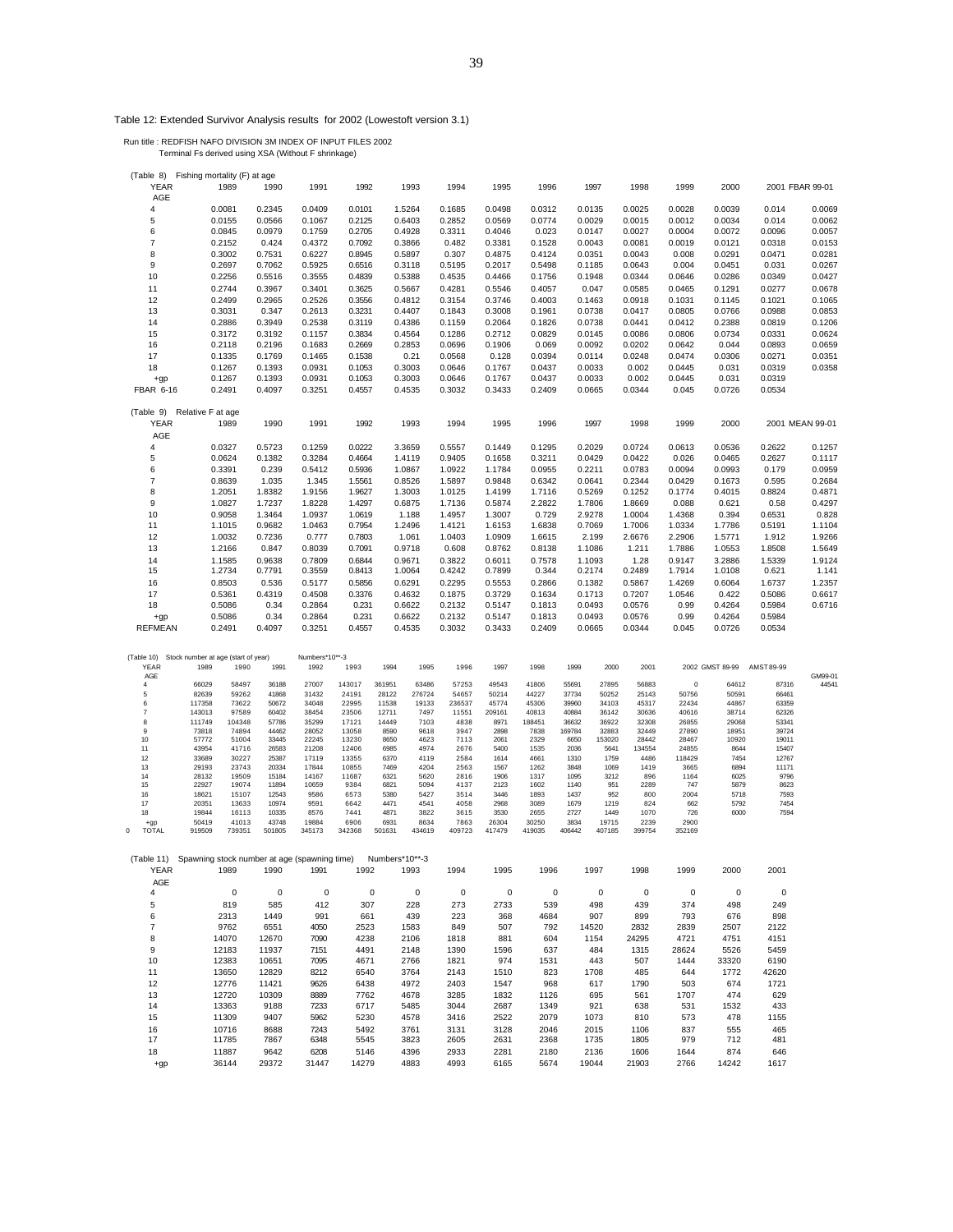| (Table 12)               | Stock biomass at age (start of year)                              |               |               | Tonnes        |              |              |              |              |               |               |             |              |             |
|--------------------------|-------------------------------------------------------------------|---------------|---------------|---------------|--------------|--------------|--------------|--------------|---------------|---------------|-------------|--------------|-------------|
| <b>YEAR</b>              | 1989                                                              | 1990          | 1991          | 1992          | 1993         | 1994         | 1995         | 1996         | 1997          | 1998          | 1999        | 2000         | 2001        |
| AGE                      |                                                                   |               |               |               |              |              |              |              |               |               |             |              |             |
| $\overline{\mathbf{4}}$  | 6603                                                              | 5908          | 4053          | 2188          | 9725         | 33300        | 7047         | 4466         | 4855          | 4055          | 5012        | 2734         | 5233        |
| 5                        | 13305                                                             | 10312         | 5820          | 5312          | 3919         | 3740         | 33760        | 7707         | 6779          | 6413          | 4717        | 6784         | 3721        |
| 6                        | 23941                                                             | 16639         | 11249         | 7048          | 5036         | 2642         | 4305         | 33825        | 9155          | 8472          | 7193        | 6036         | 8384        |
| $\overline{7}$           |                                                                   |               |               |               |              |              |              |              |               |               |             |              |             |
|                          | 35467                                                             | 26544         | 17154         | 11228         | 6864         | 3559         | 2197         | 3153         | 38486         | 9632          | 9240        | 8602         | 7414        |
| 8                        | 32072                                                             | 32243         | 19763         | 12496         | 6300         | 5086         | 2550         | 1606         | 3203          | 42778         | 9671        | 10634        | 9596        |
| 9                        | 23769                                                             | 25539         | 17385         | 11165         | 5197         | 3419         | 3886         | 1539         | 1174          | 2876          | 42276       | 10950        | 10643       |
| 10                       | 20625                                                             | 19075         | 15652         | 10144         | 5768         | 4048         | 2090         | 3201         | 952           | 967           | 2181        | 46212        | 10780       |
| 11                       | 19559                                                             | 19022         | 13770         | 11261         | 6377         | 3478         | 2522         | 1306         | 2694          | 729           | 957         | 2392         | 46017       |
| 12                       | 17619                                                             | 16051         | 14547         | 9844          | 7399         | 3420         | 2212         | 1403         | 907           | 2475          | 740         | 937          | 2252        |
| 13                       | 16844                                                             | 13937         | 12607         | 11420         | 6763         | 4168         | 2586         | 1520         | 937           | 755           | 1978        | 719          | 820         |
| 14                       | 16936                                                             | 11862         | 9839          | 9648          | 7971         | 4261         | 3782         | 1729         | 1159          | 865           | 600         | 1834         | 571         |
| 15                       | 14811                                                             | 12474         | 8254          | 7493          | 6625         | 4529         | 3561         | 2755         | 1405          | 1080          | 614         | 481          | 1467        |
|                          |                                                                   |               |               |               |              |              |              |              |               |               |             |              |             |
| 16                       | 12309                                                             | 10121         | 9457          | 7602          | 5456         | 3809         | 4168         | 2495         | 2484          | 1443          | 792         | 647          | 479         |
| 17                       | 14633                                                             | 9911          | 8143          | 7232          | 5467         | 3582         | 3514         | 3108         | 2232          | 2363          | 1037        | 880          | 604         |
| 18                       | 14347                                                             | 11730         | 7958          | 7496          | 6213         | 4029         | 3104         | 2888         | 2499          | 1827          | 1622        | 1046         | 862         |
| +gp                      | 45226                                                             | 36666         | 37711         | 18333         | 7327         | 6072         | 8574         | 7517         | 22490         | 30160         | 2799        | 14294        | 2075        |
| <b>TOTALBIO</b><br>0     | 328066                                                            | 278035        | 213362        | 149909        | 102407       | 93141        | 89856        | 80219        | 101411        | 116889        | 91429       | 115183       | 110919      |
|                          |                                                                   |               |               |               |              |              |              |              |               |               |             |              |             |
| (Table 13)               | Spawning stock biomass at age (spawning time)                     |               |               |               | Tonnes       |              |              |              |               |               |             |              |             |
| <b>YEAR</b>              | 1989                                                              | 1990          | 1991          | 1992          | 1993         | 1994         | 1995         | 1996         | 1997          | 1998          | 1999        | 2000         | 2001        |
| AGE                      |                                                                   |               |               |               |              |              |              |              |               |               |             |              |             |
| $\overline{\mathbf{4}}$  | $\mathbf 0$                                                       | $\mathbf 0$   | $\mathsf 0$   | $\mathbf 0$   | $\mathbf 0$  | $\mathbf 0$  | $\mathbf 0$  | 0            | $\mathbf 0$   | $\mathbf 0$   | 0           | $\mathbf 0$  | $\mathbf 0$ |
|                          |                                                                   |               |               |               |              |              |              |              |               |               |             |              |             |
| 5                        | 132                                                               | 102           | 57            | 52            | 37           | 36           | 333          | 76           | 67            | 64            | 47          | 67           | 37          |
| 6                        | 472                                                               | 328           | 220           | 137           | 96           | 51           | 83           | 670          | 181           | 168           | 143         | 120          | 166         |
| $\overline{7}$           | 2421                                                              | 1782          | 1150          | 737           | 462          | 238          | 148          | 216          | 2672          | 668           | 642         | 597          | 514         |
| 8                        | 4038                                                              | 3915          | 2425          | 1500          | 775          | 640          | 316          | 200          | 412           | 5515          | 1246        | 1368         | 1233        |
| 9                        | 3923                                                              | 4070          | 2796          | 1787          | 855          | 553          | 645          | 248          | 196           | 483           | 7127        | 1840         | 1790        |
| 10                       | 4421                                                              | 3983          | 3320          | 2130          | 1206         | 852          | 440          | 689          | 205           | 210           | 474         | 10063        | 2346        |
| 11                       | 6074                                                              | 5850          | 4254          | 3473          | 1935         | 1067         | 766          | 401          | 852           | 230           | 303         | 751          | 14576       |
|                          | 6682                                                              | 6064          | 5515          | 3702          | 2754         |              | 830          | 526          | 347           | 951           | 284         | 359          | 864         |
| 12                       |                                                                   |               |               |               |              | 1290         |              |              |               |               |             |              |             |
| 13                       | 7339                                                              | 6051          | 5511          | 4968          | 2914         | 1833         | 1127         | 668          | 416           | 336           | 877         | 319          | 363         |
| 14                       | 8044                                                              | 5587          | 4687          | 4574          | 3741         | 2052         | 1809         | 828          | 560           | 419           | 291         | 875          | 276         |
| 15                       | 7306                                                              | 6152          | 4138          | 3677          | 3232         | 2268         | 1763         | 1385         | 710           | 546           | 308         | 242          | 740         |
| 16                       | 7083                                                              | 5821          | 5461          | 4355          | 3121         | 2217         | 2402         | 1452         | 1453          | 843           | 461         | 378          | 278         |
| 17                       | 8473                                                              | 5719          | 4710          | 4181          | 3146         | 2087         | 2036         | 1814         | 1305          | 1380          | 605         | 514          | 353         |
| 18                       | 8594                                                              | 7020          | 4780          | 4498          | 3671         | 2425         | 1852         | 1742         | 1512          | 1105          | 978         | 631          | 521         |
| +gp                      | 32421                                                             | 26259         | 27107         | 13165         | 5180         | 4374         | 6122         | 5425         | 16282         | 21838         | 2020        | 10326        | 1499        |
| 0 TOTSPBIO               | 107424                                                            | 88703         | 76133         | 52935         | 33126        | 21984        | 20672        | 16340        | 27170         | 34756         | 15805       | 28450        | 25556       |
|                          |                                                                   |               |               |               |              |              |              |              |               |               |             |              |             |
|                          | Stock biomass at age with SOP (start of year)                     |               |               | Tonnes        |              |              |              |              |               |               |             |              |             |
| (Table 14)               |                                                                   |               |               |               |              |              |              |              |               |               |             |              |             |
| <b>YEAR</b>              | 1989                                                              | 1990          | 1991          | 1992          | 1993         | 1994         | 1995         | 1996         | 1997          | 1998          | 1999        | 2000         | 2001        |
| AGE                      |                                                                   |               |               |               |              |              |              |              |               |               |             |              |             |
|                          |                                                                   |               |               |               | 9810         | 34249        | 7080         | 4272         | 4555          | 3925          | 4910        | 2729         |             |
| 4                        | 6603                                                              | 5964          | 4051          | 2187          |              |              |              |              |               |               |             |              | 5096        |
| 5                        | 13304                                                             | 10409         | 5816          | 5312          | 3953         | 3847         | 33918        | 7373         | 6360          | 6207          | 4621        | 6772         | 3623        |
| 6                        |                                                                   |               | 11243         | 7047          | 5080         | 2718         |              | 32360        | 8589          |               | 7047        | 6026         |             |
|                          | 23940                                                             | 16795         |               |               |              |              | 4325         |              |               | 8201          |             |              | 8164        |
| $\overline{7}$           | 35466                                                             | 26794         | 17145         | 11228         | 6924         | 3661         | 2207         | 3017         | 36108         | 9323          | 9052        | 8587         | 7219        |
| 8                        | 32071                                                             | 32547         | 19752         | 12495         | 6356         | 5231         | 2562         | 1537         | 3005          | 41407         | 9474        | 10615        | 9344        |
| 9                        | 23768                                                             | 25779         | 17375         | 11164         | 5243         | 3516         | 3904         | 1473         | 1101          | 2784          | 41416       | 10931        | 10364       |
| 10                       | 20624                                                             | 19255         | 15644         | 10143         | 5819         | 4164         | 2099         | 3062         | 893           | 936           | 2137        | 46131        | 10497       |
| 11                       | 19559                                                             | 19202         | 13763         | 11261         | 6433         | 3578         | 2533         | 1250         | 2528          | 706           | 938         | 2387         | 44810       |
| 12                       | 17619                                                             | 16202         | 14539         | 9843          | 7464         | 3518         | 2222         | 1343         | 851           | 2396          | 725         | 936          | 2193        |
| 13                       | 16844                                                             | 14068         | 12600         | 11419         | 6822         | 4286         | 2598         | 1454         | 879           | 730           | 1938        | 718          | 799         |
| 14                       | 16935                                                             | 11973         | 9834          | 9647          | 8041         | 4382         | 3800         | 1654         | 1087          | 838           | 588         | 1831         | 556         |
| 15                       | 14810                                                             | 12592         | 8250          | 7493          | 6683         | 4658         | 3577         | 2636         | 1318          | 1045          | 601         | 480          | 1429        |
| 16                       | 12308                                                             | 10217         | 9452          | 7601          | 5504         | 3918         | 4187         | 2387         | 2331          | 1396          | 776         | 646          | 466         |
| 17                       | 14632                                                             | 10005         | 8138          | 7231          | 5514         | 3684         | 3531         | 2974         | 2094          | 2288          | 1016        | 879          | 588         |
|                          |                                                                   |               |               |               |              |              |              |              |               |               |             |              |             |
| 18                       | 14346                                                             | 11841         | 7954          | 7495          | 6268         | 4144         | 3118         | 2763         | 2345          | 1768          | 1589        | 1044         | 840         |
| +gp                      | 45224                                                             | 37011         | 37691         | 18331         | 7392         | 6245         | 8614         | 7192         | 21100         | 29193         | 2742        | 14269        | 2021        |
| <b>TOTALBIO</b><br>0     | 328053                                                            | 280654        | 213247        | 149896        | 103305       | 95797        | 90275        | 76746        | 95145         | 113142        | 89569       | 114981       | 108008      |
|                          |                                                                   |               |               |               |              |              |              |              |               |               |             |              |             |
|                          | (Table 15) Spawning stock biomass with SOP (spawning time) Tonnes |               |               |               |              |              |              |              |               |               |             |              |             |
| YEAR                     | 1989                                                              | 1990          | 1991          | 1992          | 1993         | 1994         | 1995         | 1996         | 1997          | 1998          | 1999        | 2000         | 2001        |
| AGE                      |                                                                   |               |               |               |              |              |              |              |               |               |             |              |             |
| 4                        | $\pmb{0}$                                                         | 0             | $\,0\,$       | 0             | 0            | 0            | 0            | 0            | 0             | 0             | 0           | 0            | 0           |
| 5                        | 132                                                               | 103           | 57            | 52            | 37           | 37           | 335          | 73           | 63            | 62            | 46          | 67           | 36          |
|                          |                                                                   |               |               |               |              |              |              |              |               |               |             |              |             |
| 6                        | 472                                                               | 331           | 220           | 137           | 97           | 53           | 83           | 641          | 170           | 163           | 140         | 119          | 162         |
| $\overline{\mathcal{I}}$ | 2421                                                              | 1799          | 1150          | 737           | 466          | 245          | 149          | 207          | 2507          | 647           | 628         | 596          | 500         |
| 8                        | 4038                                                              | 3952          | 2424          | 1500          | 782          | 658          | 318          | 192          | 386           | 5338          | 1221        | 1366         | 1200        |
| 9                        | 3923                                                              | 4109          | 2795          | 1787          | 862          | 569          | 648          | 238          | 184           | 467           | 6982        | 1837         | 1743        |
| 10                       | 4421                                                              | 4021          | 3318          | 2130          | 1216         | 876          | 442          | 659          | 192           | 204           | 464         | 10045        | 2284        |
| 11                       | 6074                                                              | 5905          | 4252          | 3472          | 1952         | 1097         | 769          | 384          | 799           | 223           | 297         | 750          | 14193       |
| 12                       | 6682                                                              | 6121          | 5512          | 3701          | 2779         | 1327         | 834          | 503          | 325           | 920           | 278         | 359          | 841         |
|                          |                                                                   |               |               |               |              |              |              |              |               |               |             |              |             |
| 13                       | 7339                                                              | 6108          | 5508          | 4968          | 2940         | 1885         | 1132         | 639          | 390           | 325           | 859         | 319          | 354         |
| 14                       | 8044                                                              | 5639          | 4684          | 4574          | 3774         | 2110         | 1817         | 792          | 525           | 406           | 285         | 873          | 268         |
| 15                       | 7305                                                              | 6210          | 4135          | 3676          | 3260         | 2333         | 1771         | 1325         | 666           | 528           | 302         | 242          | 721         |
| 16                       | 7083                                                              | 5876          | 5458          | 4355          | 3149         | 2280         | 2414         | 1389         | 1363          | 816           | 452         | 377          | 271         |
| 17                       | 8473                                                              | 5773          | 4708          | 4181          | 3174         | 2146         | 2046         | 1735         | 1224          | 1336          | 593         | 513          | 344         |
| 18<br>$+qp$              | 8594<br>32420                                                     | 7086<br>26506 | 4777<br>27092 | 4497<br>13164 | 3703<br>5226 | 2495<br>4499 | 1860<br>6150 | 1666<br>5190 | 1419<br>15276 | 1070<br>21138 | 958<br>1978 | 630<br>10307 | 507<br>1460 |

Table 12 (count): Extended Survivor Analysis results for 2002 (Lowestoft version 3.1)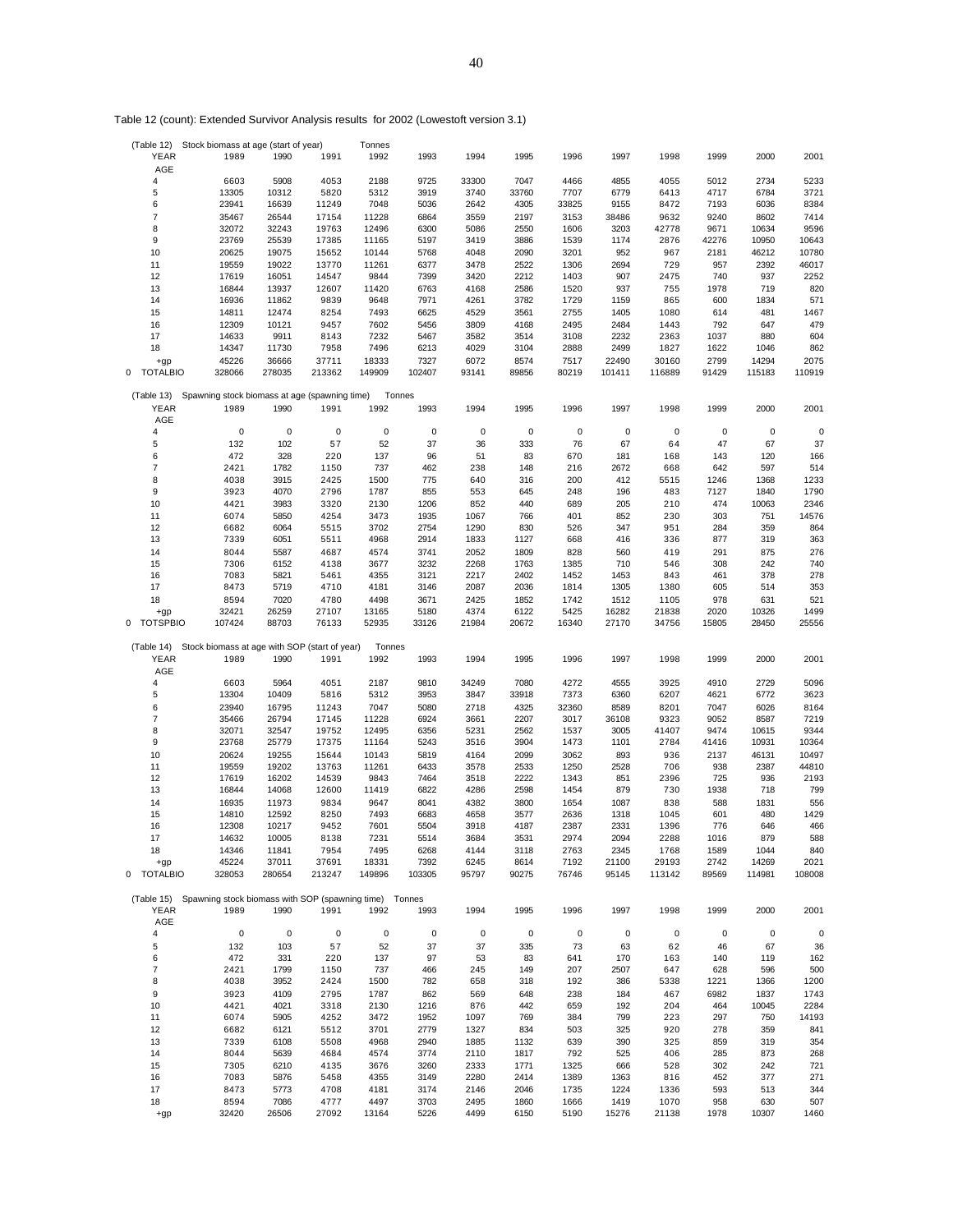Table 12 (count): Extended Survivor Analysis results for 2002 (Lowestoft version 3.1)

(Table 16) Summary (without SOP correction)

Terminal Fs derived using XSA (Without F shrinkage)

|               | <b>RECRUITS</b>      | TOTALBIO           | TOTSPBIO          | <b>LANDINGS</b>   | <b>YIELD/SSB</b> |       | FBAR 6-16 ABUNDANCE |
|---------------|----------------------|--------------------|-------------------|-------------------|------------------|-------|---------------------|
|               | Age 4                |                    |                   |                   |                  |       |                     |
| 1989          | 66029                | 328066             | 107424            | 58100             | 0.541            | 0.249 | 919509              |
| 1990          | 58497                | 278035             | 88703             | 81000             | 0.913            | 0.410 | 739351              |
| 1991          | 36188                | 213362             | 76133             | 48500             | 0.637            | 0.325 | 501805              |
| 1992          | 27007                | 149909             | 52935             | 43300             | 0.818            | 0.456 | 345173              |
| 1993          | 143017               | 102407             | 33126             | 40970             | 1.237            | 0.454 | 342368              |
| 1994          | 361951               | 93141              | 21984             | 17203             | 0.783            | 0.303 | 501631              |
| 1995          | 63486                | 89856              | 20672             | 13874             | 0.671            | 0.343 | 434619              |
| 1996          | 57253                | 80219              | 16340             | 5789              | 0.354            | 0.241 | 409723              |
| 1997          | 49543                | 101411             | 27170             | 1300              | 0.048            | 0.067 | 417479              |
| 1998          | 41806                | 116889             | 34756             | 971               | 0.028            | 0.034 | 419035              |
| 1999          | 55691                | 91429              | 15805             | 1068              | 0.068            | 0.045 | 406442              |
| 2000          | 27895                | 115183             | 28450             | 3825              | 0.134            | 0.073 | 407185              |
| 2001          | 56883                | 110919             | 25556             | 3295              | 0.129            | 0.053 | 399754              |
| Arith.        |                      |                    |                   |                   |                  |       |                     |
| Mean<br>Units | 80404<br>(Thousands) | 143910<br>(Tonnes) | 42235<br>(Tonnes) | 24553<br>(Tonnes) | 0.489            | 0.235 |                     |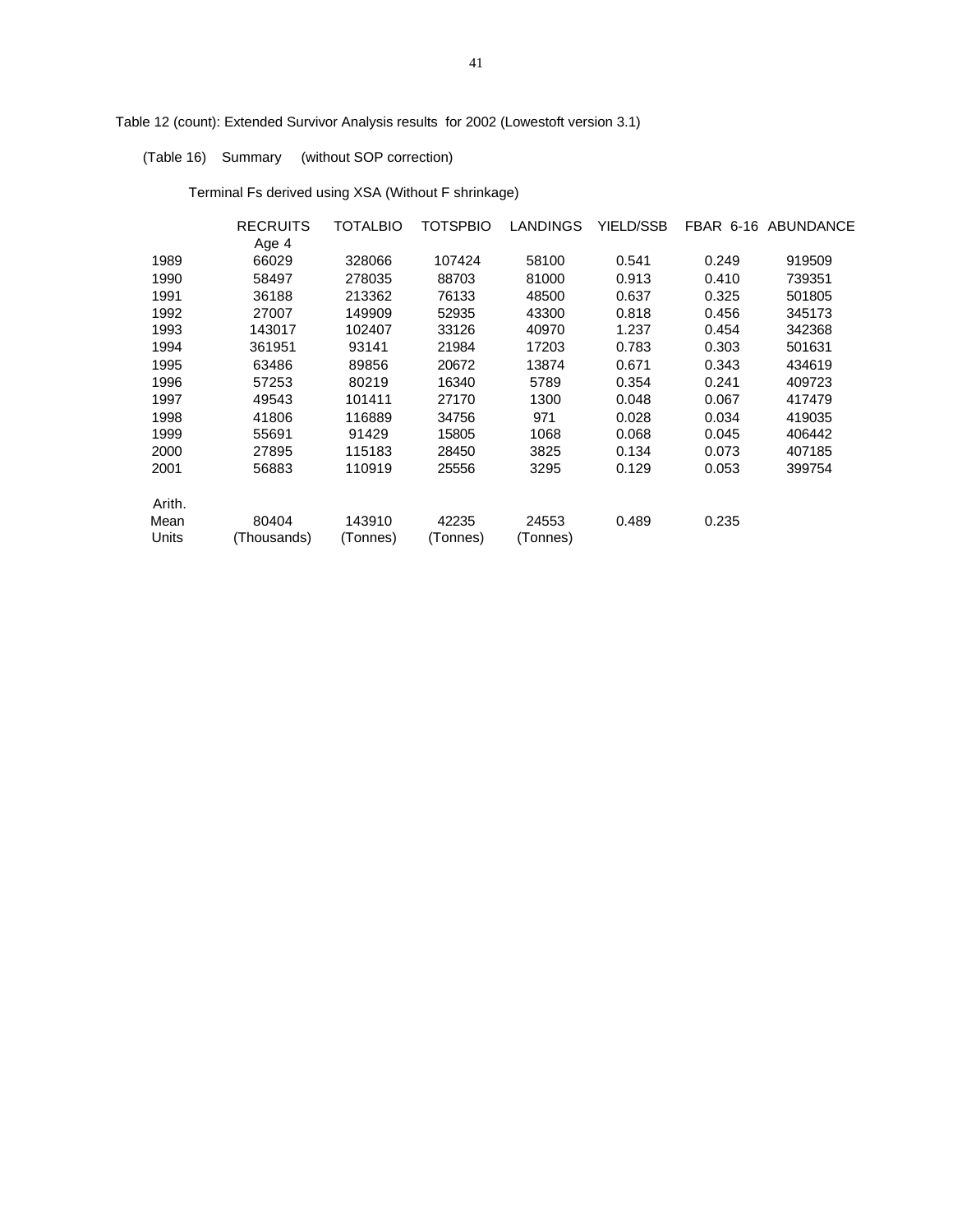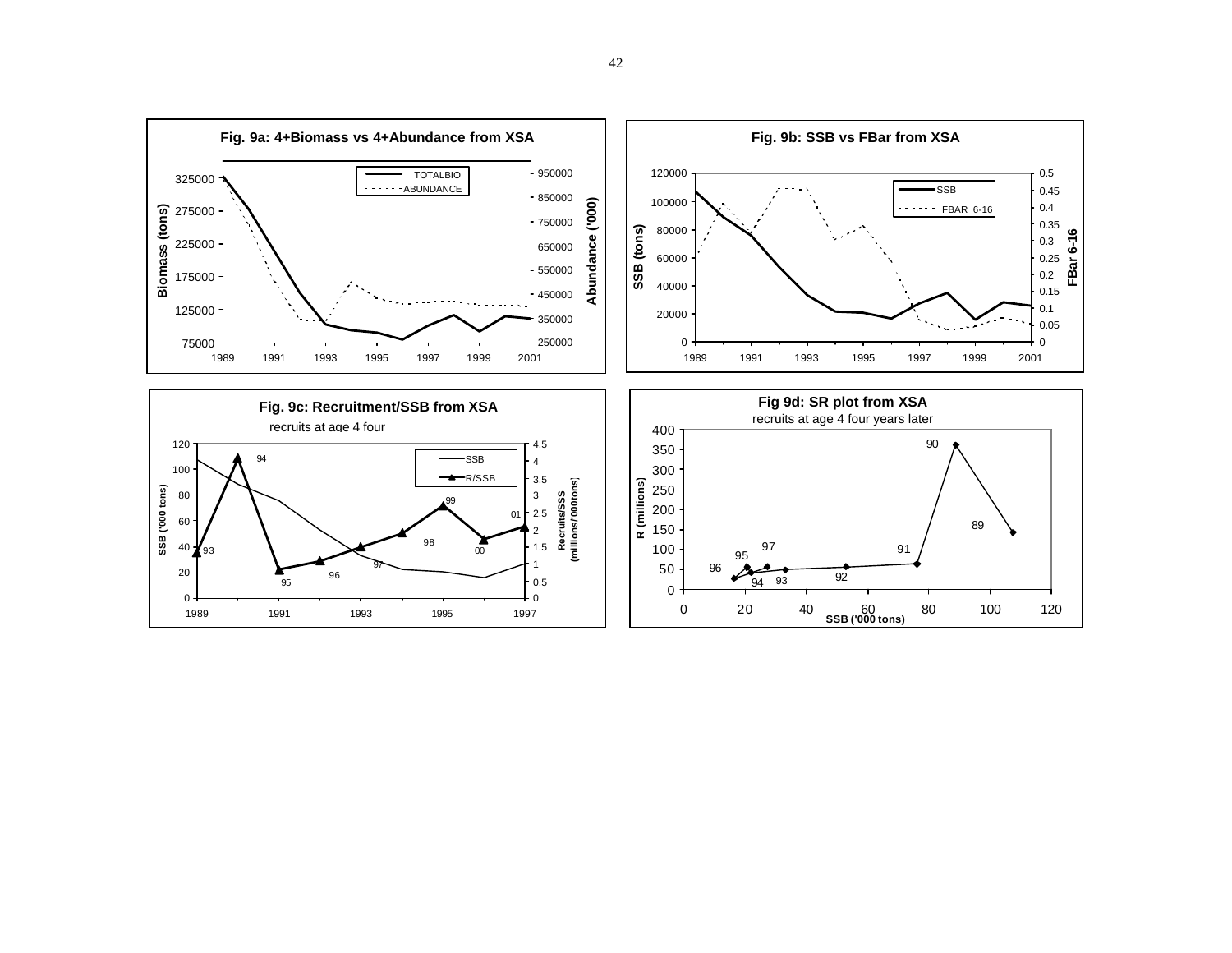Table 13a: The VPA 4 plus biomass ('000 tons).



Table 13b: The VPA spawnning stock biomass ('000 tons).

| Year |      | <b>XSA</b> | Cohort |
|------|------|------------|--------|
|      | 1989 | 107.4      | 74.5   |
|      | 1990 | 88.7       | 56.8   |
|      | 1991 | 76.1       | 45.1   |
|      | 1992 | 52.9       | 32.3   |
|      | 1993 | 33.1       | 20.7   |
|      | 1994 | 22.0       | 11.6   |
|      | 1995 | 20.7       | 11.2   |
|      | 1996 | 16.3       | 8.5    |
|      | 1997 | 27.2       | 11.4   |
|      | 1998 | 34.8       | 16.1   |
|      | 1999 | 15.8       | 12.6   |
|      | 2000 | 28.5       | 23.3   |
|      | 2001 | 25.6       | 20.1   |
|      |      |            |        |



Table 13c: The VPA fishing mortalities (6-16).

|      | <b>XSA</b> |      | Cohort |
|------|------------|------|--------|
| 1989 |            | 0.25 | 0.32   |
| 1990 |            | 0.41 | 0.50   |
| 1991 |            | 0.33 | 0.38   |
| 1992 |            | 0.46 | 0.54   |
| 1993 |            | 0.45 | 0.59   |
| 1994 |            | 0.30 | 0.31   |
| 1995 |            | 0.34 | 0.37   |
| 1996 |            | 0.24 | 0.19   |
| 1997 |            | 0.07 | 0.04   |
| 1998 |            | 0.03 | 0.02   |
| 1999 |            | 0.05 | 0.02   |
| 2000 |            | 0.07 | 0.05   |
| 2001 |            | 0.05 | 0.04   |
|      |            |      |        |



Table 13d: The VPA recruitment at age 4 ('000)

| Year |      | <b>XSA</b> | Cohort |
|------|------|------------|--------|
|      | 1989 | 66029      | 69195  |
|      | 1990 | 58497      | 65925  |
|      | 1991 | 36188      | 41694  |
|      | 1992 | 27007      | 32388  |
|      | 1993 | 143017     | 164265 |
|      | 1994 | 361951     | 212847 |
|      | 1995 | 63486      | 56956  |
|      | 1996 | 57253      | 29915  |
|      | 1997 | 49543      | 24474  |
|      | 1998 | 41806      | 27175  |
|      | 1999 | 55691      | 32269  |
|      | 2000 | 27895      | 27469  |
|      | 2001 | 56883      | 101025 |

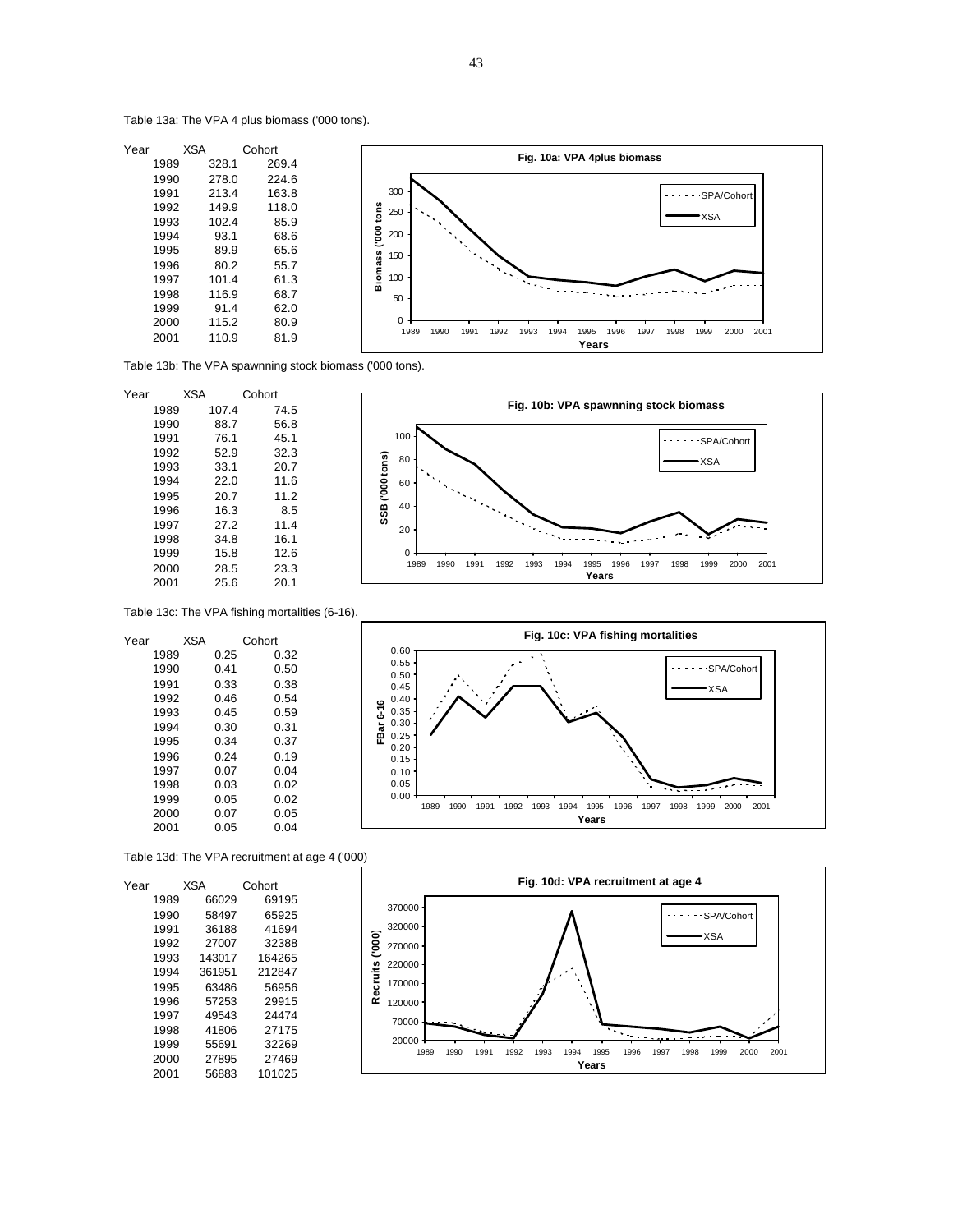Table 14a:ASPIC input file on bootstrap mode.

| ' BOT'           | ## Mode (FIT, IRF, BOT)                        |
|------------------|------------------------------------------------|
| '3M redfish'     |                                                |
| 'EFF'            | ## Error type ('EFF' = condition on yield)     |
| 2                | ## Verbosity (0 to 4)                          |
| 1000             | ## Number of bootstrap trials, <= 1000         |
|                  |                                                |
| 0 10000          | ## Monte Carlo search enable (0,1,2), N trials |
| $1.0E-8$         | ## Convergence crit. for simplex               |
| $3.0E-8$         | ## Convergence crit. for restarts              |
| $1.0d-4$         | ## Convergence crit. for estimating effort     |
| 1.5d0            | ## Maximum F when estimating effort            |
| 0.0d0            | ## Statistical weight for B1 > K as residual   |
| 2                | ## Number of data series (fisheries)           |
| 1.0d0 1.0d0      | ## Statistical weights for fisheries           |
| 1.0d0            | ## B1-ratio (starting guess)                   |
| 2.0d4            | ## MSY (starting guess)                        |
| 0.20d0           | ## r (starting guess)                          |
| 0.69d00.0d0      | ## q (starting guess)                          |
|                  |                                                |
| 1 1 1 0 1        | ## Flags to estimate parameters                |
| $0.5d4$ 5.0d4    | ## Min and max allowable MSY                   |
| 0.05d0 1.0d0     | ## Min and max allowable r                     |
| 9126738          | ## Random number seed                          |
| 43               | ## Number of years of data.                    |
| 'EU survey'      | ## Title for first series                      |
| 'II'             | ## Type of series ('CE' = effort, catch)       |
| $1959 - 0.001$   |                                                |
| $-0.001$<br>1960 |                                                |
| $1961 - 0.001$   |                                                |
| $1962 - 0.001$   |                                                |
| $1963 - 0.001$   |                                                |
| $1964 - 0.001$   |                                                |
| $1965 - 0.001$   |                                                |
| $1966 - 0.001$   |                                                |
|                  |                                                |
| $1967 - 0.001$   |                                                |
| $-0.001$<br>1968 |                                                |
| $-0.001$<br>1969 |                                                |
| $-0.001$<br>1970 |                                                |
| $1971 - 0.001$   |                                                |
| $1972 - 0.001$   |                                                |
| 1973 - 0.001     |                                                |
| 1974<br>$-0.001$ |                                                |
| $-0.001$<br>1975 |                                                |
| 1976<br>$-0.001$ |                                                |
| 1977<br>$-0.001$ |                                                |
| 1978<br>$-0.001$ |                                                |
| 1979<br>$-0.001$ |                                                |
| 1980<br>$-0.001$ |                                                |
| $-0.001$<br>1981 |                                                |
| 1982<br>$-0.001$ |                                                |
| 1983<br>$-0.001$ |                                                |
| 1984<br>$-0.001$ |                                                |
|                  |                                                |
| $-0.001$<br>1985 |                                                |
| $-0.001$<br>1986 |                                                |
| $-0.001$<br>1987 |                                                |
| 1988<br>193567.0 |                                                |
| 1989<br>117015.0 |                                                |
|                  |                                                |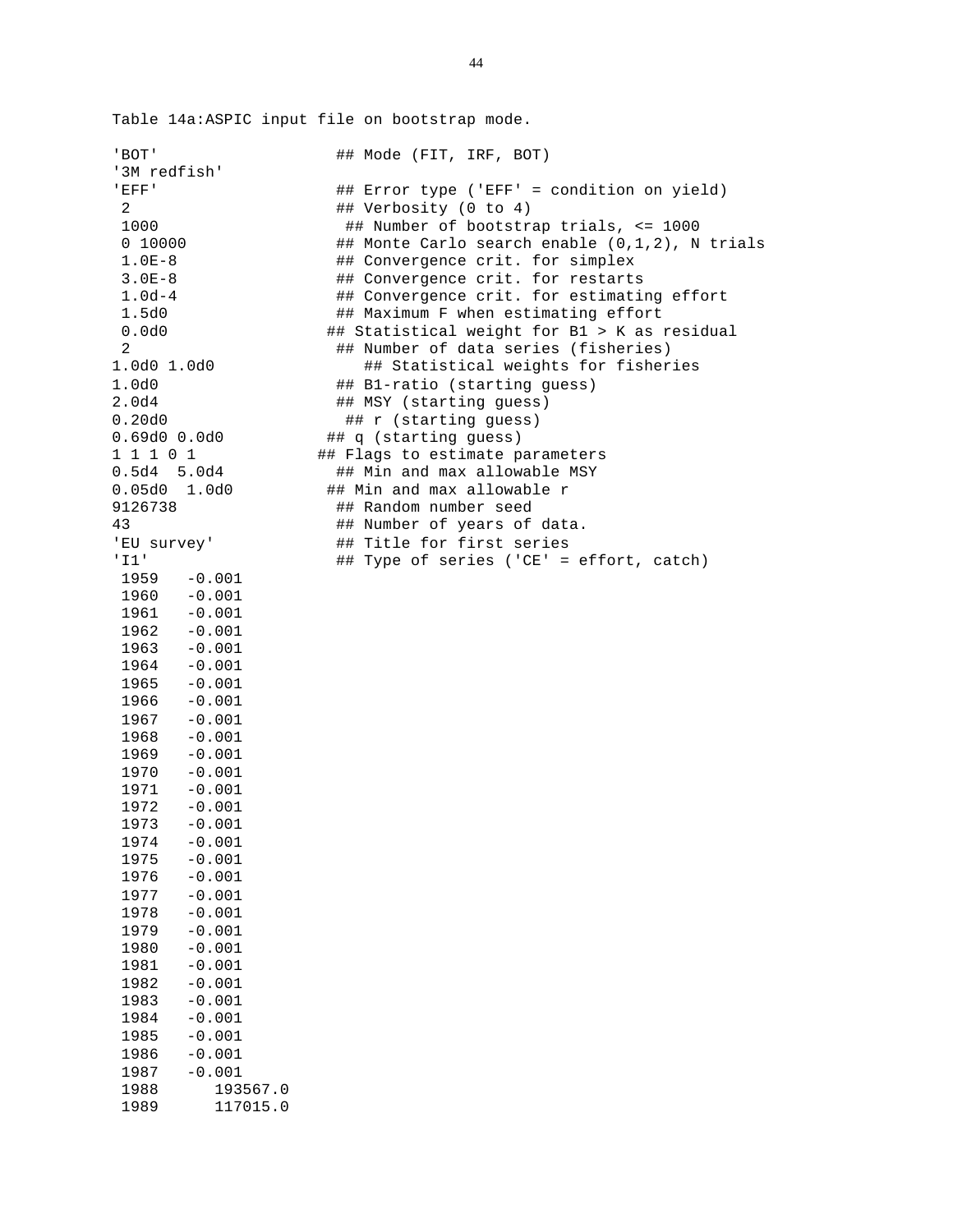| 1990<br>1991 | 78703.0<br>64126.0                   |  |
|--------------|--------------------------------------|--|
| 1992         | 85620.0                              |  |
| 1993         | 46218.0                              |  |
| 1994         | 86359.0                              |  |
| 1995         | 68804.0                              |  |
| 1996         | 94955.0                              |  |
| 1997         | 76785.0                              |  |
| 1998         | 54039.0                              |  |
| 1999         | 77468.0                              |  |
| 2000<br>2001 | 110019.0<br>49147.0                  |  |
|              | 'Statlant CPUE'                      |  |
| $'$ CC $'$   |                                      |  |
| 1959         | 2.688<br>51977.0                     |  |
| 1960         | 4.179<br>8388.0                      |  |
| 1961         | 5.331<br>15517.0                     |  |
| 1962         | 3.691<br>6958.0                      |  |
| 1963         | 3.762<br>7035.0                      |  |
| 1964         | 2.245<br>17647.0                     |  |
| 1965         | 3.278<br>33427.0                     |  |
| 1966         | 1.771<br>7241.0                      |  |
| 1967         | 1.818<br>729.0                       |  |
| 1968         | 3.441<br>4963.0                      |  |
| 1969         | 2.924<br>2801.0                      |  |
| 1970         | 7.274<br>3168.0                      |  |
| 1971<br>1972 | 5.020<br>8033.0<br>2.940<br>41946.0  |  |
| 1973         | 2.563<br>22352.0                     |  |
| 1974         | 3.199<br>34671.0                     |  |
| 1975         | 3.138<br>16075.0                     |  |
| 1976         | 2.377<br>16998.0                     |  |
| 1977         | 2.128<br>20267.0                     |  |
| 1978         | 2.522<br>16762.0                     |  |
| 1979         | 1.739<br>20074.0                     |  |
| 1980         | 2.222<br>15957.0                     |  |
| 1981         | 2.530<br>13891.0                     |  |
| 1982         | 2.359<br>14684.0                     |  |
| 1983         | 2.134<br>19527.0                     |  |
| 1984         | 2.121<br>20228.0                     |  |
| 1985<br>1986 | 2.188<br>20282.0<br>3.202<br>28873.0 |  |
| 1987         | 3.582<br>44411.0                     |  |
| 1988         | 2.108<br>23189.0                     |  |
| 1989         | 1.658<br>58102.0                     |  |
| 1990         | 1.574<br>81046.0                     |  |
| 1991         | 1.484<br>48489.0                     |  |
| 1992         | 1.530<br>43317.0                     |  |
| 1993         | 1.732<br>28993.0                     |  |
| 1994         | $-0.001$<br>11315.0                  |  |
| 1995         | $-0.001$<br>13495.0                  |  |
| 1996         | $-0.001$<br>5789.0                   |  |
| 1997         | $-0.001$<br>1300.0                   |  |
| 1998         | $-0.001$<br>971.0                    |  |
| 1999         | $-0.001$<br>1068.0                   |  |
| 2000         | $-0.001$<br>3825.0                   |  |
| 2001         | $-0.001$<br>3295.0                   |  |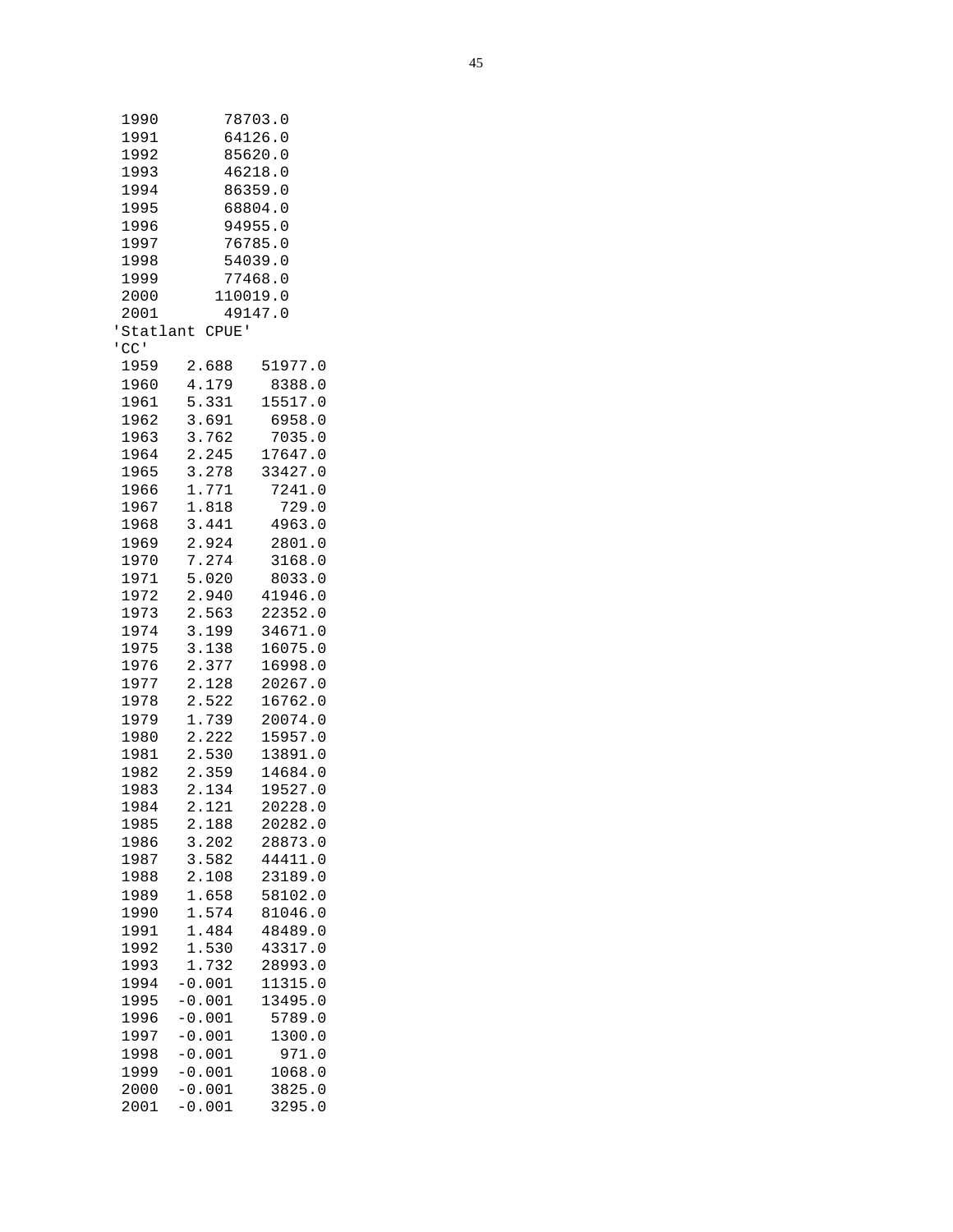Table 14b: ASPIC-BOT results

ASPIC -- A Surplus-Production Model Including Covariates (Ver. 3.65)

Author: Michael H. Prager National Marine Fisheries Service Southwest Fisheries Science Center 3150 Paradise Drive Tiburon, California 94920 USA

CONTROL PARAMETERS USED (FROM INPUT FILE)

| Number of years analyzed:           | 43            | Number of bootstrap trials: | 1000          |
|-------------------------------------|---------------|-----------------------------|---------------|
| Number of data series:              |               | Lower bound on MSY:         | 5.000E+03     |
| Objective function computed:        | in EFFORT     | Upper bound on MSY:         | 5.000E+04     |
| Relative conv. criterion (simplex): | $1.000E - 08$ | Lower bound on $r$ :        | $5.000E-02$   |
| Relative conv. criterion (restart): | $3.000E - 08$ | Upper bound on r:           | $1.000E + 00$ |
| Relative conv. criterion (effort):  | $1.000E - 04$ | Random number seed:         | 9126738       |
| Maximum F allowed in fitting:       | 1.500         | Monte Carlo search trials:  | $\Omega$      |

#### PROGRAM STATUS INFORMATION (NON-BOOTSTRAPPED ANALYSIS) code 0 ------------------------------------------------------------------------------------------------------------------------

------------------------------------------------------------------------------------------------------------------------

Normal convergence.

#### CORRELATION AMONG INPUT SERIES EXPRESSED AS CPUE (NUMBER OF PAIRWISE OBSERVATIONS BELOW)

| 1 EU survey     | 1.000<br>14             |  |
|-----------------|-------------------------|--|
| 2 Statlant CPUE | $0.808$ $1.000$<br>6 35 |  |
|                 |                         |  |

#### GOODNESS-OF-FIT AND WEIGHTING FOR NON-BOOTSTRAPPED ANALYSIS

| Loss component number and title                                                                                    | Weighted<br>SSE                                              | N        | Weighted<br>MSE                   | Current<br>weight                               | Suggested<br>weight           | R-squared<br>in CPUE |
|--------------------------------------------------------------------------------------------------------------------|--------------------------------------------------------------|----------|-----------------------------------|-------------------------------------------------|-------------------------------|----------------------|
| SSE in yield<br>$Loss(-1)$<br>Penalty for B1R $> 2$<br>Loss(0)<br>Loss(1)<br>EU survey<br>Statlant CPUE<br>Loss(2) | $0.000E + 00$<br>$0.000E + 00$<br>1.819E+00<br>$3.557E + 00$ | 14<br>35 | N/A<br>$1.515E - 01$<br>1.078E-01 | $0.000E + 00$<br>$1.000E + 00$<br>$1.000E + 00$ | N/A<br>7.753E-01<br>1.090E+00 | 0.278<br>0.295       |
| TOTAL OBJECTIVE FUNCTION:                                                                                          | 5.37601418E+00                                               |          |                                   |                                                 |                               |                      |

# 3M redfish Page 1 23 Apr 2002 at 16:53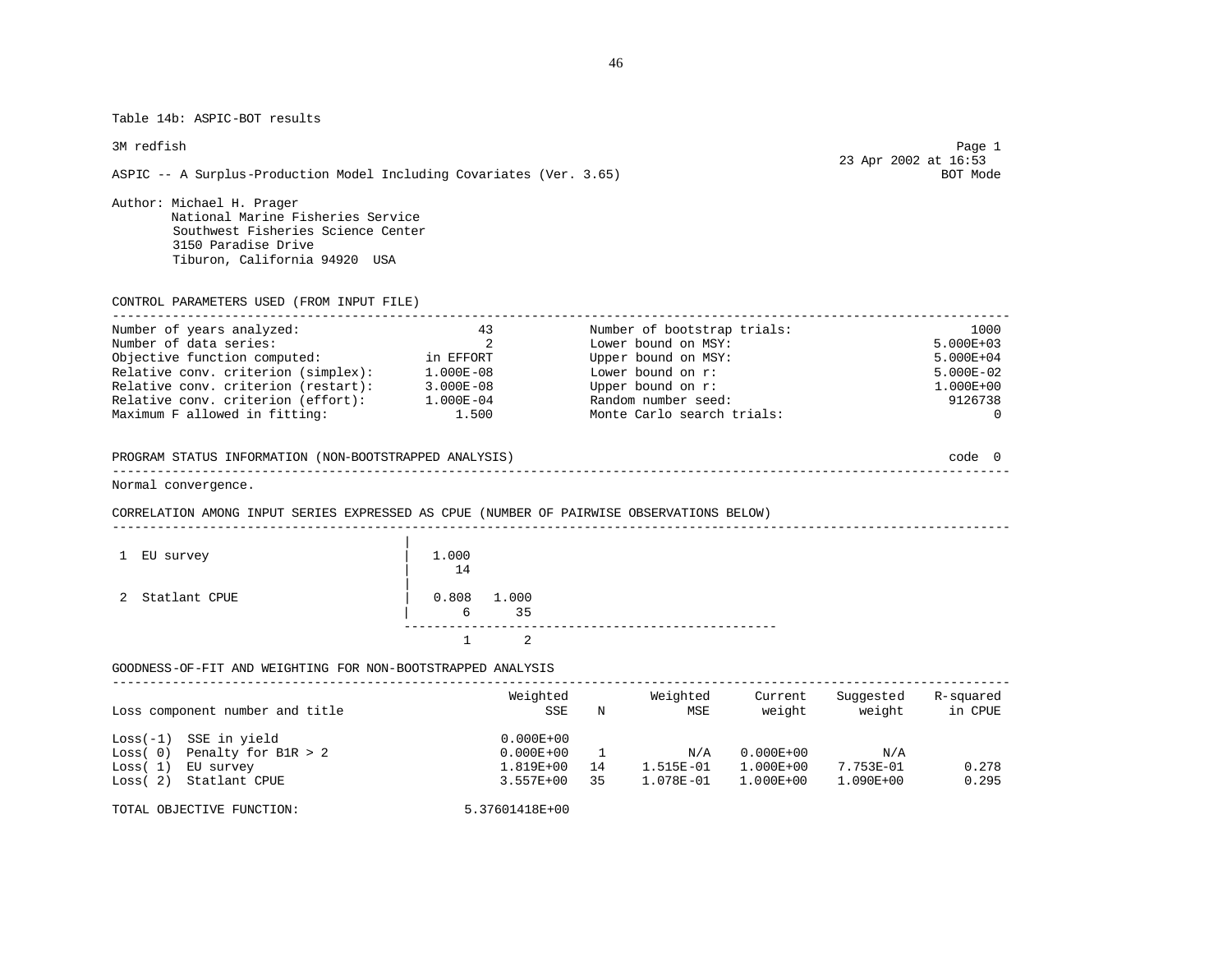|  |  |  | Number of restarts required for convergence:     |  |        |
|--|--|--|--------------------------------------------------|--|--------|
|  |  |  | Est. B-ratio coverage index $(0$ worst, 2 best): |  | 1.5620 |
|  |  |  | Est. B-ratio nearness index (0 worst, 1 best):   |  | 1.0000 |

MODEL PARAMETER ESTIMATES (NON-BOOTSTRAPPED)

------------------------------------------------------------------------------------------------------------------------

| Parameter |                                       | Estimate      | Starting quess | Estimated | User quess |  |
|-----------|---------------------------------------|---------------|----------------|-----------|------------|--|
| B1R       | Starting biomass ratio, year 1959     | $1.952E + 00$ | $1.000E + 00$  |           |            |  |
| MSY       | Maximum sustainable yield             | 1.958E+04     | 2.000E+04      |           |            |  |
| r         | Intrinsic rate of increase            | 1.781E-01     | $2.000E - 01$  |           |            |  |
| .         | Catchability coefficients by fishery: |               |                |           |            |  |
| q( 1)     | EU survey                             | $6.900E - 01$ | $6.900E - 01$  |           |            |  |
| q(2)      | Statlant CPUE                         | $8.651E - 06$ | $4.036E - 05$  |           |            |  |

#### MANAGEMENT PARAMETER ESTIMATES (NON-BOOTSTRAPPED)

------------------------------------------------------------------------------------------------------------------------ Estimate **Formula** 

| raramctcr |                                                 | <b>DO LINGUE</b> | r or mata   |                        |  |
|-----------|-------------------------------------------------|------------------|-------------|------------------------|--|
| MSY       | Maximum sustainable yield                       | 1.958E+04        | Kr/4        |                        |  |
| K         | Maximum stock biomass                           | $4.398E + 05$    |             |                        |  |
| Bmsy      | Stock biomass at MSY                            | 2.199E+05        | K/2         |                        |  |
| Fmsy      | Fishing mortality at MSY                        | $8.903E - 02$    | r/2         |                        |  |
| F(0.1)    | Management benchmark                            | 8.013E-02        | $0.9*Fmsy$  |                        |  |
| Y(0,1)    | Equilibrium yield at $F(0,1)$                   | 1.938E+04        | $0.99*$ MSY |                        |  |
| B-ratio   | Ratio of B(2002) to Bmsy                        | 7.346E-01        |             |                        |  |
| F-ratio   | Ratio of F(2001) to Fmsy                        | 2.399E-01        |             |                        |  |
| Y-ratio   | Proportion of MSY avail in 2002                 | $9.296E - 01$    | $2*Br-Br^2$ | $Ye(2002) = 1.820E+04$ |  |
| .         | Fishing effort at MSY in units of each fishery: |                  |             |                        |  |
| fmsy(2)   | Statlant CPUE                                   | $1.029E + 04$    | r/2q(2)     | $f(0.1) = 9.262E+03$   |  |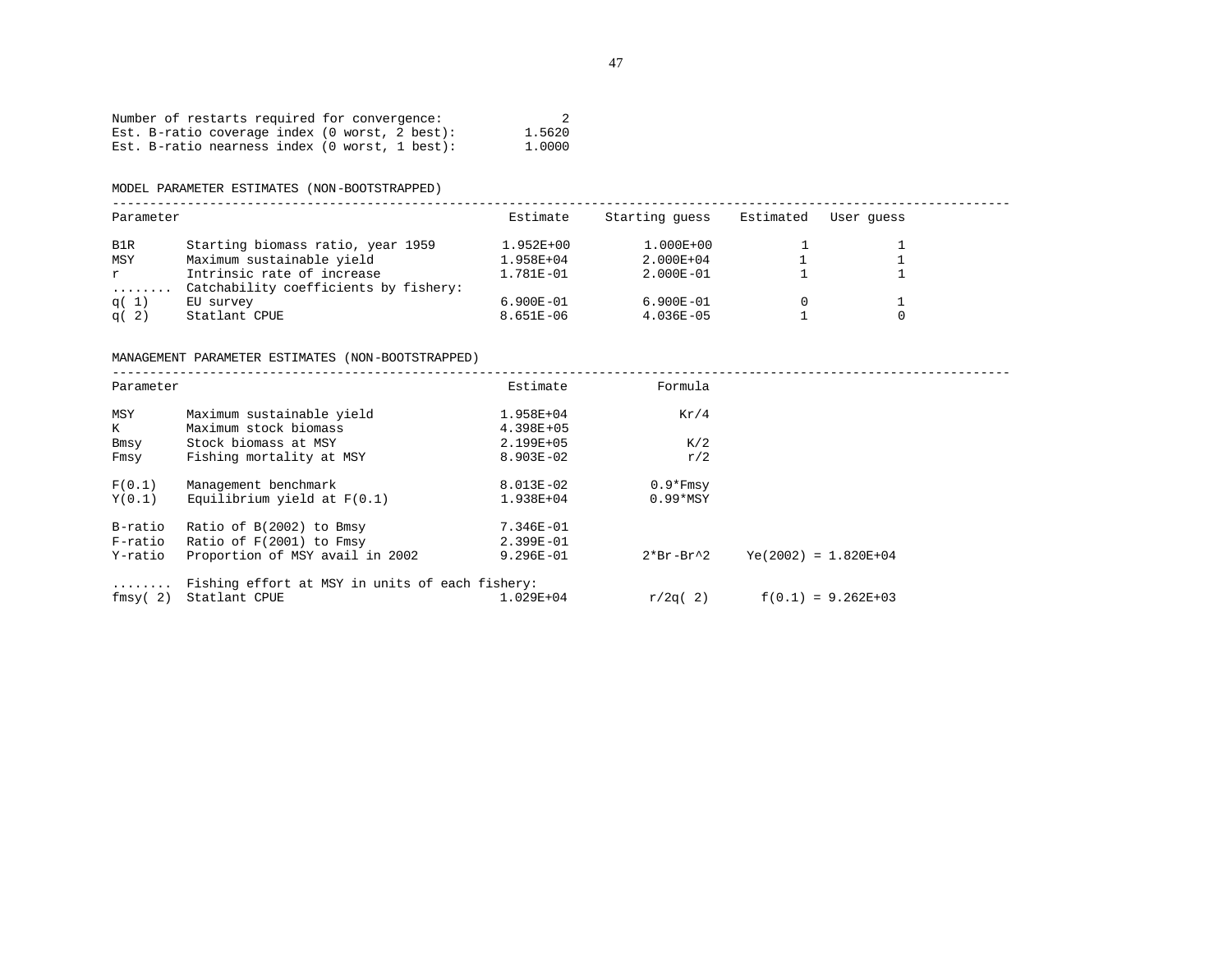#### ESTIMATED POPULATION TRAJECTORY (NON-BOOTSTRAPPED)

|                |       | Estimated | Estimated     | Estimated     | Observed      | Model         | Estimated     | Ratio of      | Ratio of      |
|----------------|-------|-----------|---------------|---------------|---------------|---------------|---------------|---------------|---------------|
|                | Year  | total     | starting      | average       | total         | total         | surplus       | F mort        | biomass       |
| Obs            | or ID | F mort    | biomass       | biomass       | yield         | yield         | production    | to Fmsy       | to Bmsy       |
| $\mathbf{1}$   | 1959  | 0.128     | 4.293E+05     | 4.050E+05     | 5.198E+04     | 5.198E+04     | 5.629E+03     | 1.441E+00     | 1.952E+00     |
| $\overline{a}$ | 1960  | 0.022     | 3.829E+05     | 3.831E+05     | 8.388E+03     | 8.388E+03     | 8.789E+03     | 2.459E-01     | 1.741E+00     |
| 3              | 1961  | 0.041     | 3.833E+05     | 3.801E+05     | $1.552E + 04$ | $1.552E + 04$ | 9.188E+03     | 4.586E-01     | 1.743E+00     |
| $\overline{4}$ | 1962  | 0.018     | 3.770E+05     | 3.783E+05     | $6.958E + 03$ | $6.958E + 03$ | 9.423E+03     | $2.066E-01$   | $1.714E+00$   |
| 5              | 1963  | 0.018     | 3.795E+05     | $3.806E + 05$ | 7.035E+03     | 7.035E+03     | 9.129E+03     | $2.076E - 01$ | 1.726E+00     |
| 6              | 1964  | 0.047     | 3.816E+05     | 3.774E+05     | 1.765E+04     | 1.765E+04     | 9.533E+03     | $5.252E-01$   | 1.735E+00     |
| $\overline{7}$ | 1965  | 0.092     | $3.735E + 05$ | 3.621E+05     | 3.343E+04     | 3.343E+04     | 1.138E+04     | 1.037E+00     | 1.698E+00     |
| 8              | 1966  | 0.020     | 3.514E+05     | 3.540E+05     | 7.241E+03     | 7.241E+03     | 1.230E+04     | 2.298E-01     | 1.598E+00     |
| 9              | 1967  | 0.002     | 3.565E+05     | 3.619E+05     | 7.290E+02     | 7.290E+02     | 1.141E+04     | $2.262E-02$   | 1.621E+00     |
| 10             | 1968  | 0.013     | 3.672E+05     | 3.700E+05     | 4.963E+03     | 4.963E+03     | 1.046E+04     | 1.507E-01     | 1.670E+00     |
| 11             | 1969  | 0.007     | 3.726E+05     | $3.762E + 05$ | 2.801E+03     | 2.801E+03     | 9.690E+03     | 8.364E-02     | 1.695E+00     |
| 12             | 1970  | 0.008     | 3.795E+05     | 3.825E+05     | 3.168E+03     | 3.168E+03     | 8.879E+03     | $9.304E - 02$ | 1.726E+00     |
| 13             | 1971  | 0.021     | $3.852E + 05$ | 3.855E+05     | 8.033E+03     | 8.033E+03     | 8.479E+03     | 2.341E-01     | 1.752E+00     |
| 14             | 1972  | 0.114     | 3.857E+05     | 3.694E+05     | 4.195E+04     | 4.195E+04     | 1.050E+04     | 1.276E+00     | 1.754E+00     |
| 15             | 1973  | 0.064     | 3.543E+05     | 3.493E+05     | 2.235E+04     | 2.235E+04     | 1.279E+04     | 7.187E-01     | 1.611E+00     |
| 16             | 1974  | 0.104     | 3.447E+05     | $3.342E + 05$ | $3.467E + 04$ | $3.467E + 04$ | 1.428E+04     | 1.165E+00     | 1.567E+00     |
| 17             | 1975  | 0.050     | 3.243E+05     | 3.239E+05     | 1.608E+04     | 1.608E+04     | 1.520E+04     | 5.575E-01     | 1.475E+00     |
| 18             | 1976  | 0.053     | 3.234E+05     | 3.226E+05     | 1.700E+04     | 1.700E+04     | 1.531E+04     | 5.919E-01     | 1.471E+00     |
| 19             | 1977  | 0.063     | 3.217E+05     | 3.193E+05     | 2.027E+04     | 2.027E+04     | 1.557E+04     | 7.129E-01     | 1.463E+00     |
| 20             | 1978  | 0.053     | 3.170E+05     | 3.166E+05     | 1.676E+04     | 1.676E+04     | 1.580E+04     | 5.948E-01     | $1.442E + 00$ |
| 21             | 1979  | 0.064     | 3.161E+05     | 3.140E+05     | 2.007E+04     | 2.007E+04     | 1.599E+04     | 7.181E-01     | 1.437E+00     |
| 22             | 1980  | 0.051     | 3.120E+05     | 3.121E+05     | 1.596E+04     | 1.596E+04     | 1.614E+04     | 5.743E-01     | 1.419E+00     |
| 23             | 1981  | 0.044     | 3.122E+05     | 3.133E+05     | 1.389E+04     | 1.389E+04     | 1.605E+04     | 4.980E-01     | 1.420E+00     |
| 24             | 1982  | 0.047     | 3.143E+05     | 3.150E+05     | 1.468E+04     | 1.468E+04     | 1.592E+04     | 5.237E-01     | 1.429E+00     |
| 25             | 1983  | 0.062     | 3.156E+05     | 3.138E+05     | 1.953E+04     | 1.953E+04     | 1.601E+04     | $6.990E-01$   | 1.435E+00     |
| 26             | 1984  | 0.065     | 3.121E+05     | 3.100E+05     | 2.023E+04     | 2.023E+04     | 1.629E+04     | 7.328E-01     | 1.419E+00     |
| 27             | 1985  | 0.066     | 3.081E+05     | $3.062E + 05$ | 2.028E+04     | 2.028E+04     | 1.656E+04     | 7.440E-01     | 1.401E+00     |
| 28             | 1986  | 0.097     | 3.044E+05     | 2.983E+05     | 2.887E+04     | 2.887E+04     | 1.708E+04     | 1.087E+00     | 1.384E+00     |
| 29             | 1987  | 0.159     | 2.926E+05     | 2.790E+05     | 4.441E+04     | 4.441E+04     | 1.814E+04     | 1.788E+00     | 1.331E+00     |
| 30             | 1988  | 0.088     | 2.663E+05     | 2.641E+05     | 2.319E+04     | 2.319E+04     | 1.879E+04     | $9.863E-01$   | 1.211E+00     |
| 31             | 1989  | 0.240     | 2.619E+05     | 2.417E+05     | 5.810E+04     | 5.810E+04     | 1.933E+04     | 2.700E+00     | 1.191E+00     |
| 32             | 1990  | 0.426     | 2.232E+05     | 1.901E+05     | 8.105E+04     | 8.105E+04     | 1.909E+04     | 4.788E+00     | 1.015E+00     |
| 33             | 1991  | 0.335     | 1.612E+05     | 1.449E+05     | 4.849E+04     | 4.849E+04     | 1.727E+04     | 3.759E+00     | 7.331E-01     |
| 34             | 1992  | 0.376     | 1.300E+05     | 1.152E+05     | 4.332E+04     | 4.332E+04     | 1.511E+04     | 4.224E+00     | 5.911E-01     |
| 35             | 1993  | 0.310     | 1.018E+05     | 9.356E+04     | 2.899E+04     | 2.899E+04     | 1.311E+04     | 3.481E+00     | $4.628E - 01$ |
| 36             | 1994  | 0.131     | 8.589E+04     | 8.642E+04     | 1.132E+04     | 1.132E+04     | 1.236E+04     | 1.471E+00     | $3.906E - 01$ |
| 37             | 1995  | 0.156     | 8.694E+04     | 8.637E+04     | 1.350E+04     | 1.350E+04     | 1.236E+04     | 1.755E+00     | 3.954E-01     |
| 38             | 1996  | 0.065     | 8.580E+04     | 8.921E+04     | 5.789E+03     | 5.789E+03     | 1.266E+04     | 7.288E-01     | $3.902E - 01$ |
| 39             | 1997  | 0.013     | 9.267E+04     | 9.875E+04     | 1.300E+03     | 1.300E+03     | 1.363E+04     | 1.479E-01     | $4.214E-01$   |
| 40             | 1998  | 0.009     | 1.050E+05     | 1.119E+05     | 9.710E+02     | 9.710E+02     | 1.484E+04     | 9.751E-02     | 4.775E-01     |
| 41             | 1999  | 0.008     | 1.189E+05     | 1.263E+05     | 1.068E+03     | 1.068E+03     | $1.602E + 04$ | $9.500E - 02$ | $5.406E - 01$ |
| 42             | 2000  | 0.027     | 1.338E+05     | 1.404E+05     | 3.825E+03     | 3.825E+03     | 1.701E+04     | 3.060E-01     | $6.086E - 01$ |
| 43             | 2001  | 0.021     | 1.470E+05     | 1.542E+05     | 3.295E+03     | 3.295E+03     | 1.783E+04     | $2.399E-01$   | $6.686E - 01$ |
| 44             | 2002  |           | 1.615E+05     |               |               |               |               |               | 7.346E-01     |
|                |       |           |               |               |               |               |               |               |               |

----------------------------------------------------------------------------------------------------------------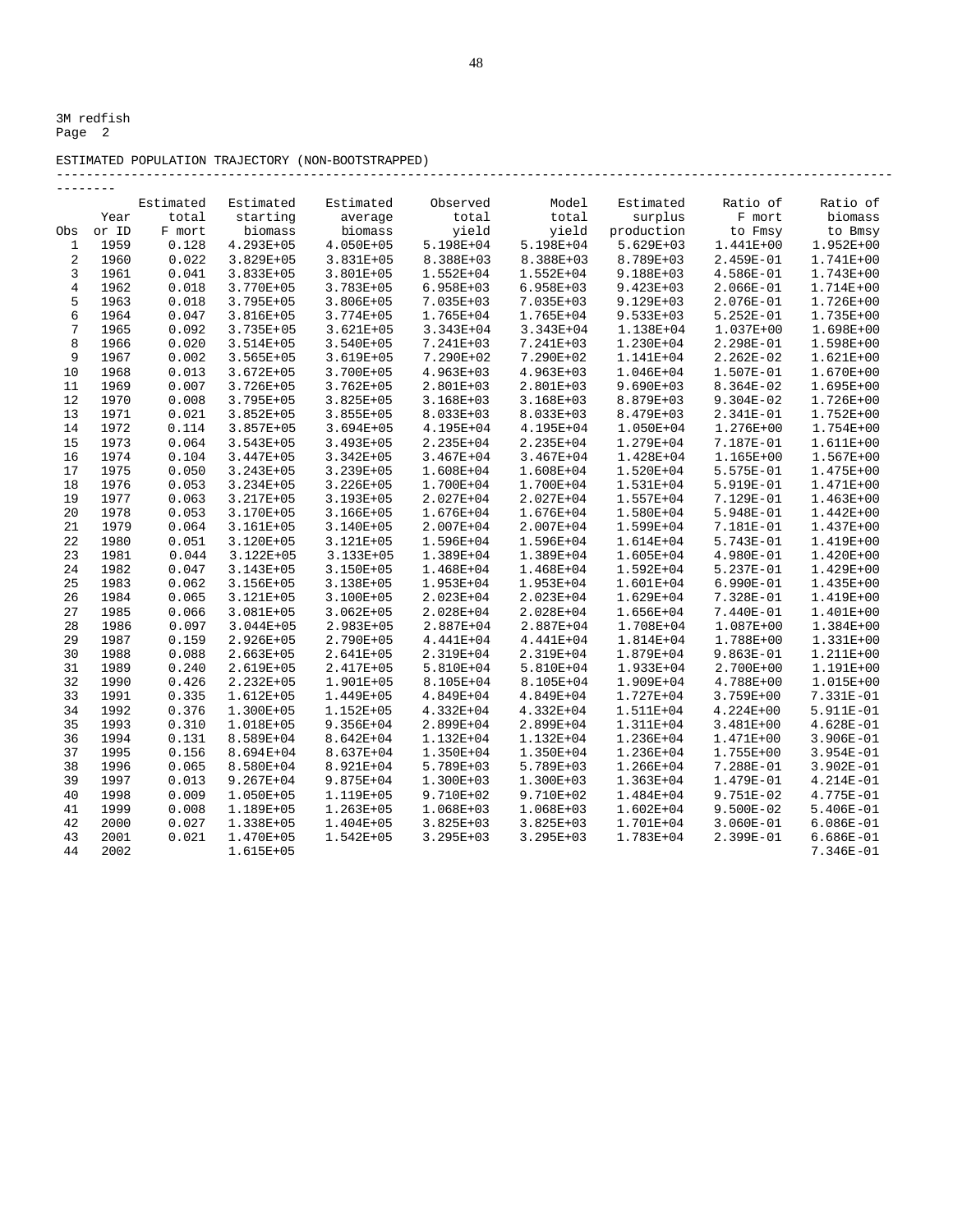#### RESULTS FOR DATA SERIES # 1 (NON-BOOTSTRAPPED) BU survey ----------------------------------------------------------------------------------------------------------------

| --------       |      |                                          |               |             |               |               |                |                |
|----------------|------|------------------------------------------|---------------|-------------|---------------|---------------|----------------|----------------|
|                |      | Data type I1: Year-average biomass index |               |             |               |               | Series weight: | 1.000          |
|                |      | Observed                                 | Estimated     | Estim       | Observed      | Model         | Resid in       | Resid in       |
| Obs            | Year | effort                                   | effort        | $\mathbb F$ | index         | index         | log index      | index          |
| $\mathbf 1$    | 1959 | $0.000E + 00$                            | $0.000E + 00$ | 0.0         | $\star$       | 2.795E+05     | 0.00000        | 0.0            |
| $\sqrt{2}$     | 1960 | $0.000E + 00$                            | $0.000E + 00$ | $0.0$       | $\star$       | 2.644E+05     | 0.00000        | $0.0$          |
| 3              | 1961 | $0.000E + 00$                            | $0.000E + 00$ | 0.0         | $\star$       | 2.623E+05     | 0.00000        | $0.0$          |
| $\overline{4}$ | 1962 | $0.000E + 00$                            | $0.000E + 00$ | 0.0         | $\star$       | 2.610E+05     | 0.00000        | 0.0            |
| 5              | 1963 | $0.000E + 00$                            | $0.000E + 00$ | 0.0         | $\star$       | 2.626E+05     | 0.00000        | 0.0            |
| 6              | 1964 | $0.000E + 00$                            | $0.000E + 00$ | $0.0$       | $\star$       | $2.604E + 05$ | 0.00000        | $0.0$          |
| $\overline{7}$ | 1965 | $0.000E + 00$                            | $0.000E + 00$ | 0.0         | $\star$       | 2.498E+05     | 0.00000        | 0.0            |
| 8              | 1966 | $0.000E + 00$                            | $0.000E + 00$ | $0.0$       | $\star$       | 2.443E+05     | 0.00000        | 0.0            |
| 9              | 1967 | $0.000E + 00$                            | $0.000E + 00$ | 0.0         | $\star$       | 2.497E+05     | 0.00000        | $0.0$          |
| 10             | 1968 | $0.000E + 00$                            | $0.000E + 00$ | 0.0         | $\star$       | $2.553E + 05$ | 0.00000        | 0.0            |
| 11             | 1969 | $0.000E + 00$                            | $0.000E + 00$ | $0.0$       | $\star$       | 2.596E+05     | 0.00000        | $0.0$          |
| 12             | 1970 | $0.000E + 00$                            | $0.000E + 00$ | $0.0$       | $\star$       | 2.639E+05     | 0.00000        | $0.0$          |
| 13             | 1971 | $0.000E + 00$                            | $0.000E + 00$ | 0.0         | $\star$       | $2.660E + 05$ | 0.00000        | 0.0            |
| 14             | 1972 | $0.000E + 00$                            | $0.000E + 00$ | 0.0         | $\star$       | 2.549E+05     | 0.00000        | $0.0$          |
| 15             | 1973 | $0.000E + 00$                            | $0.000E + 00$ | 0.0         | $\star$       | 2.410E+05     | 0.00000        | 0.0            |
| 16             | 1974 | $0.000E + 00$                            | $0.000E + 00$ | 0.0         | $\star$       | 2.306E+05     | 0.00000        | 0.0            |
| 17             | 1975 | $0.000E + 00$                            | $0.000E + 00$ | $0.0$       | $\star$       | 2.235E+05     | 0.00000        | $0.0$          |
| 18             | 1976 | $0.000E + 00$                            | $0.000E + 00$ | $0.0$       | $\star$       | 2.226E+05     | 0.00000        | $0.0$          |
| 19             | 1977 | $0.000E + 00$                            | $0.000E + 00$ | 0.0         | $\star$       | 2.203E+05     | 0.00000        | $0.0$          |
| 20             | 1978 | $0.000E + 00$                            | $0.000E + 00$ | $0.0$       | $\star$       | 2.184E+05     | 0.00000        | 0.0            |
| 21             | 1979 | $0.000E + 00$                            | $0.000E + 00$ | 0.0         | $\star$       | 2.167E+05     | 0.00000        | $0.0$          |
| 22             | 1980 | $0.000E + 00$                            | $0.000E + 00$ | $0.0$       | $\star$       | 2.153E+05     | 0.00000        | 0.0            |
| 23             | 1981 | $0.000E + 00$                            | $0.000E + 00$ | 0.0         | $\star$       | $2.162E + 05$ | 0.00000        | 0.0            |
| 24             | 1982 | $0.000E + 00$                            | $0.000E + 00$ | 0.0         | $\star$       | 2.173E+05     | 0.00000        | $0.0$          |
| 25             | 1983 | $0.000E + 00$                            | $0.000E + 00$ | 0.0         | $\star$       | 2.165E+05     | 0.00000        | $0.0$          |
| 26             | 1984 | $0.000E + 00$                            | $0.000E + 00$ | 0.0         | $\star$       | 2.139E+05     | 0.00000        | 0.0            |
| 27             | 1985 | $0.000E + 00$                            | $0.000E + 00$ | $0.0$       | $\star$       | 2.113E+05     | 0.00000        | $0.0$          |
| 28             | 1986 | $0.000E + 00$                            | $0.000E + 00$ | 0.0         | $\star$       | 2.059E+05     | 0.00000        | $0.0$          |
| 29             | 1987 | $0.000E + 00$                            | $0.000E + 00$ | 0.0         | $\star$       | 1.925E+05     | 0.00000        | $0.0$          |
| 30             | 1988 | 1.000E+00                                | 1.000E+00     | $0.0$       | 1.936E+05     | 1.822E+05     | 0.06041        | 1.135E+04      |
| 31             | 1989 | 1.000E+00                                | 1.000E+00     | $0.0$       | 1.170E+05     | 1.668E+05     | $-0.35438$     | $-4.977E+04$   |
| 32             | 1990 | 1.000E+00                                | 1.000E+00     | 0.0         | 7.870E+04     | 1.312E+05     | $-0.51085$     | $-5.247E+04$   |
| 33             | 1991 | 1.000E+00                                | 1.000E+00     | $0.0$       | 6.413E+04     | 9.997E+04     | $-0.44400$     | $-3.584E+04$   |
| 34             | 1992 | 1.000E+00                                | 1.000E+00     | $0.0$       | 8.562E+04     | 7.948E+04     | 0.07436        | 6.135E+03      |
| 35             | 1993 | $1.000E + 00$                            | $1.000E + 00$ | $0.0$       | 4.622E+04     | $6.456E+04$   | $-0.33416$     | $-1.834E+04$   |
| 36             | 1994 | 1.000E+00                                | 1.000E+00     | $0.0$       | 8.636E+04     | 5.963E+04     | 0.37040        | 2.673E+04      |
| 37             | 1995 | 1.000E+00                                | 1.000E+00     | 0.0         | $6.880E + 04$ | 5.959E+04     | 0.14373        | 9.211E+03      |
| 38             | 1996 | 1.000E+00                                | 1.000E+00     | $0.0$       | 9.496E+04     | $6.156E + 04$ | 0.43342        | 3.340E+04      |
| 39             | 1997 | 1.000E+00                                | 1.000E+00     | $0.0$       | 7.678E+04     | 6.814E+04     | 0.11946        | 8.646E+03      |
| 40             | 1998 | 1.000E+00                                | 1.000E+00     | $0.0$       | 5.404E+04     | 7.718E+04     | $-0.35639$     | $-2.314E+04$   |
| 41             | 1999 | 1.000E+00                                | 1.000E+00     | 0.0         | 7.747E+04     | 8.713E+04     | $-0.11750$     | $-9.659E+03$   |
| 42             | 2000 | 1.000E+00                                | 1.000E+00     | 0.0         | 1.100E+05     | 9.686E+04     | 0.12734        | 1.315E+04      |
| 43             | 2001 | 1.000E+00                                | 1.000E+00     | 0.0         | 4.915E+04     | 1.064E+05     | $-0.77266$     | $-5.728E + 04$ |

\* Asterisk indicates missing value(s).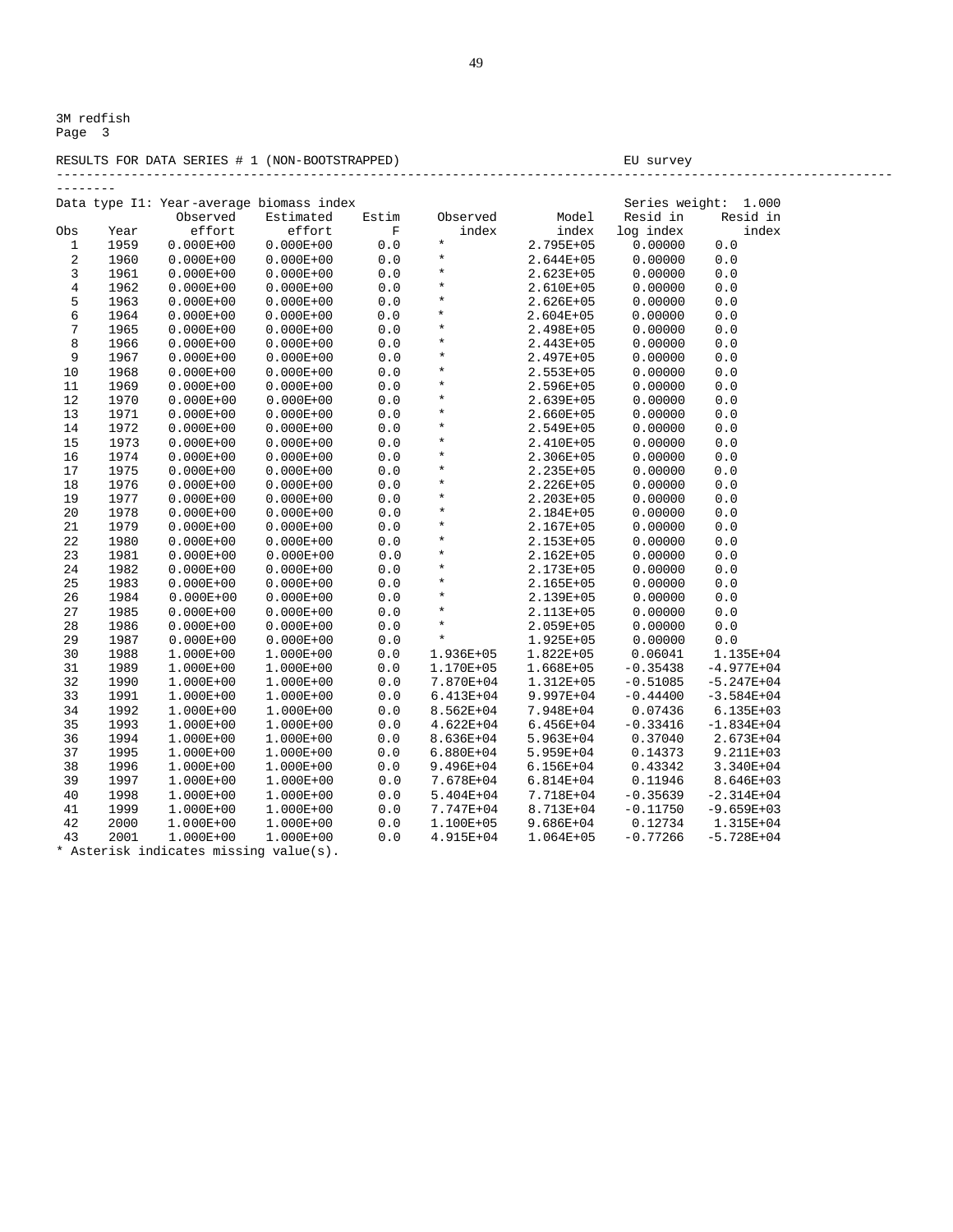|      | UNWEIGHTED LOG RESIDUAL PLOT FOR DATA SERIES # 1 |      |                          |        |  |         |                      |             |                   |      |   |
|------|--------------------------------------------------|------|--------------------------|--------|--|---------|----------------------|-------------|-------------------|------|---|
|      |                                                  | $-1$ | $-0.75$                  | $-0.5$ |  | $-0.25$ |                      | $\mathbf 0$ | 0.25<br>0.5       | 0.75 | 1 |
|      |                                                  |      |                          |        |  |         |                      |             |                   |      |   |
| Year | Residual                                         |      |                          |        |  |         |                      |             |                   |      |   |
| 1959 | 0.0000                                           |      |                          |        |  |         |                      |             |                   |      |   |
| 1960 | 0.0000                                           |      |                          |        |  |         |                      |             |                   |      |   |
| 1961 | 0.0000                                           |      |                          |        |  |         |                      |             |                   |      |   |
| 1962 | 0.0000                                           |      |                          |        |  |         |                      |             |                   |      |   |
| 1963 | 0.0000                                           |      |                          |        |  |         |                      |             |                   |      |   |
| 1964 | 0.0000                                           |      |                          |        |  |         |                      |             |                   |      |   |
| 1965 | 0.0000                                           |      |                          |        |  |         |                      |             |                   |      |   |
| 1966 | 0.0000                                           |      |                          |        |  |         |                      |             |                   |      |   |
| 1967 | 0.0000                                           |      |                          |        |  |         |                      |             |                   |      |   |
| 1968 | 0.0000                                           |      |                          |        |  |         |                      |             |                   |      |   |
| 1969 | 0.0000                                           |      |                          |        |  |         |                      |             |                   |      |   |
| 1970 | 0.0000                                           |      |                          |        |  |         |                      |             |                   |      |   |
| 1971 | 0.0000                                           |      |                          |        |  |         |                      |             |                   |      |   |
| 1972 | 0.0000                                           |      |                          |        |  |         |                      |             |                   |      |   |
| 1973 | 0.0000                                           |      |                          |        |  |         |                      |             |                   |      |   |
| 1974 | 0.0000                                           |      |                          |        |  |         |                      |             |                   |      |   |
| 1975 | 0.0000                                           |      |                          |        |  |         |                      |             |                   |      |   |
| 1976 | 0.0000                                           |      |                          |        |  |         |                      |             |                   |      |   |
| 1977 | 0.0000                                           |      |                          |        |  |         |                      |             |                   |      |   |
| 1978 | 0.0000                                           |      |                          |        |  |         |                      |             |                   |      |   |
| 1979 | 0.0000                                           |      |                          |        |  |         |                      |             |                   |      |   |
| 1980 | 0.0000                                           |      |                          |        |  |         |                      |             |                   |      |   |
| 1981 | 0.0000                                           |      |                          |        |  |         |                      |             |                   |      |   |
| 1982 | 0.0000                                           |      |                          |        |  |         |                      |             |                   |      |   |
| 1983 | 0.0000                                           |      |                          |        |  |         |                      |             |                   |      |   |
| 1984 | 0.0000                                           |      |                          |        |  |         |                      |             |                   |      |   |
| 1985 | 0.0000                                           |      |                          |        |  |         |                      |             |                   |      |   |
| 1986 | 0.0000                                           |      |                          |        |  |         |                      |             |                   |      |   |
| 1987 | 0.0000                                           |      |                          |        |  |         |                      |             |                   |      |   |
| 1988 | 0.0604                                           |      |                          |        |  |         |                      |             | $=$               |      |   |
| 1989 | $-0.3544$                                        |      |                          |        |  |         | ==============       |             |                   |      |   |
| 1990 | $-0.5108$                                        |      |                          |        |  |         | ==================== |             |                   |      |   |
| 1991 | $-0.4440$                                        |      |                          |        |  |         | ==================   |             |                   |      |   |
| 1992 | 0.0744                                           |      |                          |        |  |         |                      |             | $===$             |      |   |
| 1993 | $-0.3342$                                        |      |                          |        |  |         | =============        |             |                   |      |   |
| 1994 | 0.3704                                           |      |                          |        |  |         |                      |             | ===============   |      |   |
| 1995 | 0.1437                                           |      |                          |        |  |         |                      |             | $= = = = = = =$   |      |   |
| 1996 | 0.4334                                           |      |                          |        |  |         |                      |             | ================= |      |   |
| 1997 | 0.1195                                           |      |                          |        |  |         |                      |             | $=====$           |      |   |
| 1998 | $-0.3564$                                        |      |                          |        |  |         | ==============       |             |                   |      |   |
| 1999 | $-0.1175$                                        |      |                          |        |  |         | $=$ $=$ $=$ $=$      |             |                   |      |   |
| 2000 | 0.1273                                           |      |                          |        |  |         |                      |             | $=$ $=$ $=$ $=$   |      |   |
| 2001 | $-0.7727$                                        |      | ======================== |        |  |         | ========             |             |                   |      |   |
|      |                                                  |      |                          |        |  |         |                      |             |                   |      |   |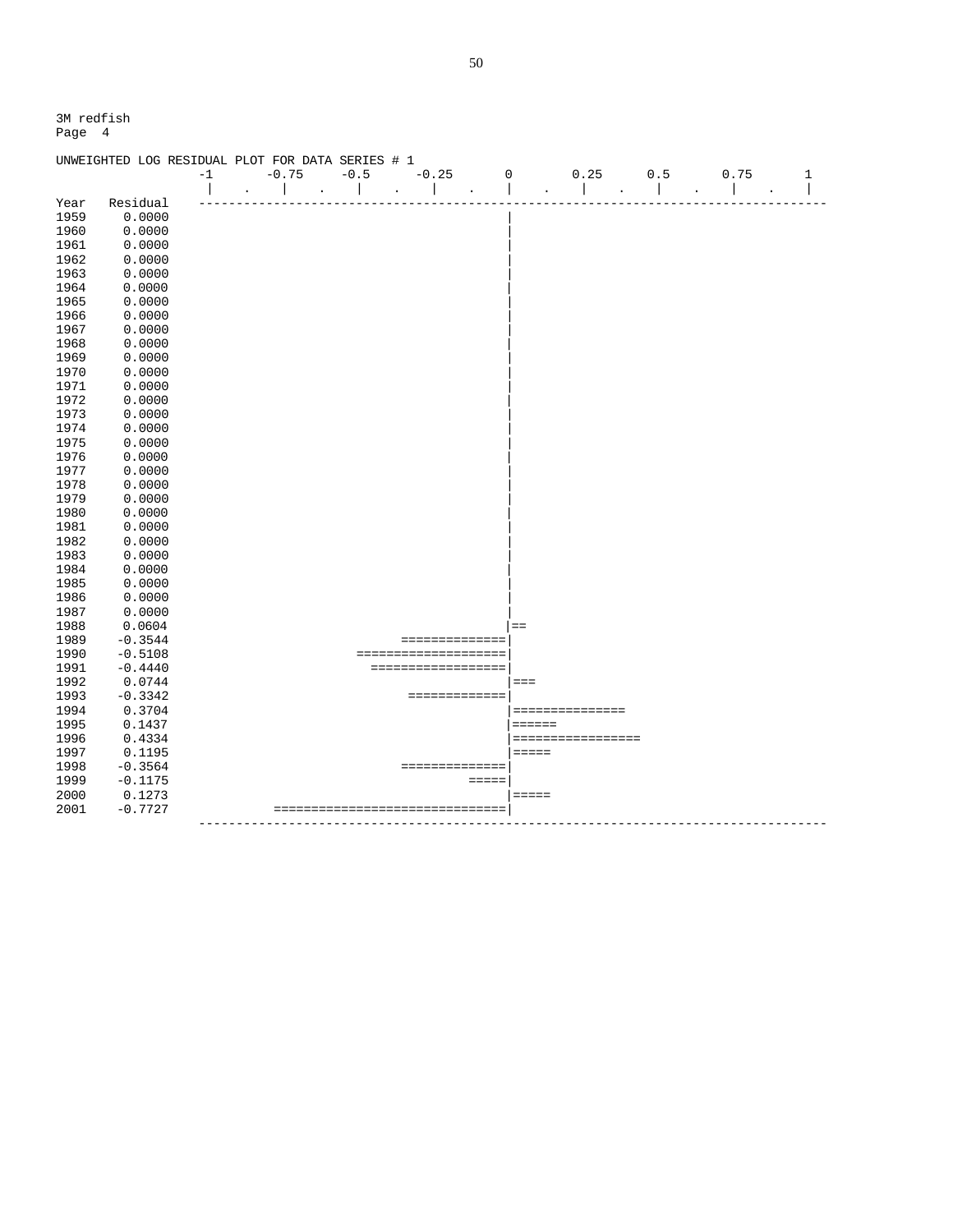#### RESULTS FOR DATA SERIES # 2 (NON-BOOTSTRAPPED) Statlant CPUE ----------------------------------------------------------------------------------------------------------------

| Data type CC: CPUE-catch series<br>Series weight:<br>1.000<br>Resid in<br>Estimated<br>Estim<br>Observed<br>Model<br>Resid in<br>Observed<br>effort<br>log effort<br>yield<br>effort<br>yield<br>yield<br>Obs<br>F<br>Year<br>1959<br>1.934E+04<br>1.483E+04<br>0.1283<br>5.198E+04<br>5.198E+04<br>0.26513<br>$0.000E + 00$<br>1<br>$0.000E + 00$<br>$\overline{a}$<br>1960<br>2.007E+03<br>2.531E+03<br>0.0219<br>8.388E+03<br>8.388E+03<br>$-0.23171$<br>3<br>$0.000E + 00$<br>1961<br>2.911E+03<br>4.719E+03<br>0.0408<br>1.552E+04<br>1.552E+04<br>$-0.48319$<br>$\bf 4$<br>$0.000E + 00$<br>1962<br>1.885E+03<br>2.126E+03<br>0.0184<br>$6.958E + 03$<br>$6.958E + 03$<br>$-0.12032$<br>5<br>1963<br>1.870E+03<br>2.137E+03<br>0.0185<br>7.035E+03<br>7.035E+03<br>$-0.13338$<br>$0.000E + 00$<br>6<br>1964<br>7.861E+03<br>$5.405E + 03$<br>0.0468<br>1.765E+04<br>0.37454<br>$0.000E + 00$<br>1.765E+04<br>7<br>1965<br>1.067E+04<br>0.0923<br>$-0.04548$<br>$0.000E + 00$<br>1.020E+04<br>3.343E+04<br>3.343E+04<br>8<br>1966<br>4.089E+03<br>2.364E+03<br>0.0205<br>7.241E+03<br>7.241E+03<br>0.54769<br>$0.000E + 00$<br>9<br>1967<br>0.0020<br>0.54362<br>$0.000E + 00$<br>4.010E+02<br>2.328E+02<br>7.290E+02<br>7.290E+02<br>10<br>1968<br>1.442E+03<br>1.551E+03<br>0.0134<br>4.963E+03<br>4.963E+03<br>$-0.07242$<br>$0.000E + 00$<br>1969<br>9.579E+02<br>8.607E+02<br>0.0074<br>2.801E+03<br>2.801E+03<br>0.10704<br>$0.000E + 00$<br>11<br>1970<br>$9.575E + 02$<br>0.0083<br>$-0.78774$<br>$0.000E + 00$<br>12<br>4.355E+02<br>3.168E+03<br>3.168E+03<br>13<br>1971<br>1.600E+03<br>2.409E+03<br>0.0208<br>8.033E+03<br>$-0.40900$<br>$0.000E + 00$<br>8.033E+03<br>14<br>1972<br>1.427E+04<br>0.1136<br>0.08330<br>$0.000E + 00$<br>1.313E+04<br>4.195E+04<br>4.195E+04<br>15<br>1973<br>0.16480<br>$0.000E + 00$<br>8.721E+03<br>7.396E+03<br>0.0640<br>2.235E+04<br>2.235E+04<br>1974<br>1.199E+04<br>$0.000E + 00$<br>16<br>1.084E+04<br>0.1038<br>$3.467E + 04$<br>$3.467E + 04$<br>$-0.10127$<br>17<br>1975<br>$0.000E + 00$<br>5.123E+03<br>5.738E+03<br>0.0496<br>1.608E+04<br>1.608E+04<br>$-0.11335$<br>18<br>1976<br>7.151E+03<br>$6.091E + 03$<br>0.0527<br>1.700E+04<br>1.700E+04<br>0.16041<br>$0.000E + 00$<br>19<br>1977<br>9.524E+03<br>7.336E+03<br>0.0635<br>2.027E+04<br>2.027E+04<br>0.26101<br>$0.000E + 00$<br>20<br>1978<br>0.08239<br>6.646E+03<br>6.121E+03<br>0.0530<br>1.676E+04<br>1.676E+04<br>$0.000E + 00$<br>21<br>1979<br>1.154E+04<br>7.390E+03<br>0.0639<br>2.007E+04<br>2.007E+04<br>0.44601<br>$0.000E + 00$<br>22<br>1980<br>0.0511<br>0.19484<br>$0.000E + 00$<br>7.181E+03<br>5.910E+03<br>1.596E+04<br>1.596E+04<br>23<br>1981<br>5.491E+03<br>5.125E+03<br>0.0443<br>1.389E+04<br>1.389E+04<br>0.06883<br>$0.000E + 00$<br>24<br>1982<br>$6.225E + 03$<br>5.389E+03<br>0.0466<br>0.14418<br>$0.000E + 00$<br>1.468E+04<br>1.468E+04<br>25<br>0.24062<br>1983<br>9.150E+03<br>7.194E+03<br>0.0622<br>1.953E+04<br>1.953E+04<br>$0.000E + 00$<br>0.23476<br>$0.000E + 00$<br>26<br>1984<br>9.537E+03<br>7.541E+03<br>0.0652<br>2.023E+04<br>2.023E+04<br>27<br>1985<br>9.270E+03<br>7.656E+03<br>0.0662<br>2.028E+04<br>2.028E+04<br>0.19124<br>$0.000E + 00$<br>28<br>1986<br>9.017E+03<br>1.119E+04<br>0.0968<br>2.887E+04<br>2.887E+04<br>$-0.21559$<br>$0.000E + 00$<br>29<br>1987<br>$-0.39471$<br>$0.000E + 00$<br>1.240E+04<br>1.840E+04<br>0.1592<br>4.441E+04<br>4.441E+04<br>30<br>1988<br>1.100E+04<br>1.015E+04<br>0.0878<br>2.319E+04<br>2.319E+04<br>0.08048<br>$0.000E + 00$<br>0.23208<br>31<br>1989<br>3.504E+04<br>2.779E+04<br>0.2404<br>5.810E+04<br>5.810E+04<br>$0.000E + 00$<br>32<br>1990<br>$0.000E + 00$<br>5.149E+04<br>4.928E+04<br>0.4263<br>8.105E+04<br>8.105E+04<br>0.04392<br>33<br>1991<br>3.267E+04<br>3.869E+04<br>0.3347<br>4.849E+04<br>4.849E+04<br>$-0.16888$<br>$0.000E + 00$<br>34<br>1992<br>0.3760<br>$0.000E + 00$<br>2.831E+04<br>4.347E+04<br>4.332E+04<br>4.332E+04<br>$-0.42870$<br>$-0.76074$<br>35<br>1993<br>1.674E+04<br>$3.582E + 04$<br>0.3099<br>2.899E+04<br>2.899E+04<br>$0.000E + 00$<br>$\star$<br>0.00000<br>36<br>1994<br>1.513E+04<br>0.1309<br>1.132E+04<br>1.132E+04<br>$0.000E + 00$<br>37<br>1995<br>$^{\star}$<br>0.00000<br>$0.000E + 00$<br>1.806E+04<br>0.1563<br>1.350E+04<br>1.350E+04<br>*<br>0.00000<br>$0.000E + 00$<br>38<br>1996<br>7.500E+03<br>0.0649<br>5.789E+03<br>5.789E+03<br>1997<br>$^\star$<br>0.00000<br>39<br>1.522E+03<br>0.0132<br>1.300E+03<br>1.300E+03<br>$0.000E + 00$<br>*<br>40<br>1998<br>1.003E+03<br>0.0087<br>9.710E+02<br>9.710E+02<br>0.00000<br>$0.000E + 00$<br>1999<br>$\star$<br>9.777E+02<br>0.0085<br>0.00000<br>$0.000E + 00$<br>41<br>1.068E+03<br>1.068E+03<br>2000<br>$\star$<br>0.00000<br>42<br>3.149E+03<br>0.0272<br>3.825E+03<br>3.825E+03<br>$0.000E + 00$<br>$\star$<br>0.00000<br>43<br>2001<br>2.469E+03<br>0.0214<br>3.295E+03<br>3.295E+03<br>$0.000E + 00$ | -------- |  |  |  |  |
|-------------------------------------------------------------------------------------------------------------------------------------------------------------------------------------------------------------------------------------------------------------------------------------------------------------------------------------------------------------------------------------------------------------------------------------------------------------------------------------------------------------------------------------------------------------------------------------------------------------------------------------------------------------------------------------------------------------------------------------------------------------------------------------------------------------------------------------------------------------------------------------------------------------------------------------------------------------------------------------------------------------------------------------------------------------------------------------------------------------------------------------------------------------------------------------------------------------------------------------------------------------------------------------------------------------------------------------------------------------------------------------------------------------------------------------------------------------------------------------------------------------------------------------------------------------------------------------------------------------------------------------------------------------------------------------------------------------------------------------------------------------------------------------------------------------------------------------------------------------------------------------------------------------------------------------------------------------------------------------------------------------------------------------------------------------------------------------------------------------------------------------------------------------------------------------------------------------------------------------------------------------------------------------------------------------------------------------------------------------------------------------------------------------------------------------------------------------------------------------------------------------------------------------------------------------------------------------------------------------------------------------------------------------------------------------------------------------------------------------------------------------------------------------------------------------------------------------------------------------------------------------------------------------------------------------------------------------------------------------------------------------------------------------------------------------------------------------------------------------------------------------------------------------------------------------------------------------------------------------------------------------------------------------------------------------------------------------------------------------------------------------------------------------------------------------------------------------------------------------------------------------------------------------------------------------------------------------------------------------------------------------------------------------------------------------------------------------------------------------------------------------------------------------------------------------------------------------------------------------------------------------------------------------------------------------------------------------------------------------------------------------------------------------------------------------------------------------------------------------------------------------------------------------------------------------------------------------------------------------------------------------------------------------------------------------------------------------------------------------------------------------------------------------------------------------------------------------------------------------------------------------------------------------------------------------------------------------------------------------------------------------------------------------------------------------------------------------------------------------------------------------------------------------------------------------------------------------------------------------------------------------------------------------------------------------------------------|----------|--|--|--|--|
|                                                                                                                                                                                                                                                                                                                                                                                                                                                                                                                                                                                                                                                                                                                                                                                                                                                                                                                                                                                                                                                                                                                                                                                                                                                                                                                                                                                                                                                                                                                                                                                                                                                                                                                                                                                                                                                                                                                                                                                                                                                                                                                                                                                                                                                                                                                                                                                                                                                                                                                                                                                                                                                                                                                                                                                                                                                                                                                                                                                                                                                                                                                                                                                                                                                                                                                                                                                                                                                                                                                                                                                                                                                                                                                                                                                                                                                                                                                                                                                                                                                                                                                                                                                                                                                                                                                                                                                                                                                                                                                                                                                                                                                                                                                                                                                                                                                                                                                                                       |          |  |  |  |  |
|                                                                                                                                                                                                                                                                                                                                                                                                                                                                                                                                                                                                                                                                                                                                                                                                                                                                                                                                                                                                                                                                                                                                                                                                                                                                                                                                                                                                                                                                                                                                                                                                                                                                                                                                                                                                                                                                                                                                                                                                                                                                                                                                                                                                                                                                                                                                                                                                                                                                                                                                                                                                                                                                                                                                                                                                                                                                                                                                                                                                                                                                                                                                                                                                                                                                                                                                                                                                                                                                                                                                                                                                                                                                                                                                                                                                                                                                                                                                                                                                                                                                                                                                                                                                                                                                                                                                                                                                                                                                                                                                                                                                                                                                                                                                                                                                                                                                                                                                                       |          |  |  |  |  |
|                                                                                                                                                                                                                                                                                                                                                                                                                                                                                                                                                                                                                                                                                                                                                                                                                                                                                                                                                                                                                                                                                                                                                                                                                                                                                                                                                                                                                                                                                                                                                                                                                                                                                                                                                                                                                                                                                                                                                                                                                                                                                                                                                                                                                                                                                                                                                                                                                                                                                                                                                                                                                                                                                                                                                                                                                                                                                                                                                                                                                                                                                                                                                                                                                                                                                                                                                                                                                                                                                                                                                                                                                                                                                                                                                                                                                                                                                                                                                                                                                                                                                                                                                                                                                                                                                                                                                                                                                                                                                                                                                                                                                                                                                                                                                                                                                                                                                                                                                       |          |  |  |  |  |
|                                                                                                                                                                                                                                                                                                                                                                                                                                                                                                                                                                                                                                                                                                                                                                                                                                                                                                                                                                                                                                                                                                                                                                                                                                                                                                                                                                                                                                                                                                                                                                                                                                                                                                                                                                                                                                                                                                                                                                                                                                                                                                                                                                                                                                                                                                                                                                                                                                                                                                                                                                                                                                                                                                                                                                                                                                                                                                                                                                                                                                                                                                                                                                                                                                                                                                                                                                                                                                                                                                                                                                                                                                                                                                                                                                                                                                                                                                                                                                                                                                                                                                                                                                                                                                                                                                                                                                                                                                                                                                                                                                                                                                                                                                                                                                                                                                                                                                                                                       |          |  |  |  |  |
|                                                                                                                                                                                                                                                                                                                                                                                                                                                                                                                                                                                                                                                                                                                                                                                                                                                                                                                                                                                                                                                                                                                                                                                                                                                                                                                                                                                                                                                                                                                                                                                                                                                                                                                                                                                                                                                                                                                                                                                                                                                                                                                                                                                                                                                                                                                                                                                                                                                                                                                                                                                                                                                                                                                                                                                                                                                                                                                                                                                                                                                                                                                                                                                                                                                                                                                                                                                                                                                                                                                                                                                                                                                                                                                                                                                                                                                                                                                                                                                                                                                                                                                                                                                                                                                                                                                                                                                                                                                                                                                                                                                                                                                                                                                                                                                                                                                                                                                                                       |          |  |  |  |  |
|                                                                                                                                                                                                                                                                                                                                                                                                                                                                                                                                                                                                                                                                                                                                                                                                                                                                                                                                                                                                                                                                                                                                                                                                                                                                                                                                                                                                                                                                                                                                                                                                                                                                                                                                                                                                                                                                                                                                                                                                                                                                                                                                                                                                                                                                                                                                                                                                                                                                                                                                                                                                                                                                                                                                                                                                                                                                                                                                                                                                                                                                                                                                                                                                                                                                                                                                                                                                                                                                                                                                                                                                                                                                                                                                                                                                                                                                                                                                                                                                                                                                                                                                                                                                                                                                                                                                                                                                                                                                                                                                                                                                                                                                                                                                                                                                                                                                                                                                                       |          |  |  |  |  |
|                                                                                                                                                                                                                                                                                                                                                                                                                                                                                                                                                                                                                                                                                                                                                                                                                                                                                                                                                                                                                                                                                                                                                                                                                                                                                                                                                                                                                                                                                                                                                                                                                                                                                                                                                                                                                                                                                                                                                                                                                                                                                                                                                                                                                                                                                                                                                                                                                                                                                                                                                                                                                                                                                                                                                                                                                                                                                                                                                                                                                                                                                                                                                                                                                                                                                                                                                                                                                                                                                                                                                                                                                                                                                                                                                                                                                                                                                                                                                                                                                                                                                                                                                                                                                                                                                                                                                                                                                                                                                                                                                                                                                                                                                                                                                                                                                                                                                                                                                       |          |  |  |  |  |
|                                                                                                                                                                                                                                                                                                                                                                                                                                                                                                                                                                                                                                                                                                                                                                                                                                                                                                                                                                                                                                                                                                                                                                                                                                                                                                                                                                                                                                                                                                                                                                                                                                                                                                                                                                                                                                                                                                                                                                                                                                                                                                                                                                                                                                                                                                                                                                                                                                                                                                                                                                                                                                                                                                                                                                                                                                                                                                                                                                                                                                                                                                                                                                                                                                                                                                                                                                                                                                                                                                                                                                                                                                                                                                                                                                                                                                                                                                                                                                                                                                                                                                                                                                                                                                                                                                                                                                                                                                                                                                                                                                                                                                                                                                                                                                                                                                                                                                                                                       |          |  |  |  |  |
|                                                                                                                                                                                                                                                                                                                                                                                                                                                                                                                                                                                                                                                                                                                                                                                                                                                                                                                                                                                                                                                                                                                                                                                                                                                                                                                                                                                                                                                                                                                                                                                                                                                                                                                                                                                                                                                                                                                                                                                                                                                                                                                                                                                                                                                                                                                                                                                                                                                                                                                                                                                                                                                                                                                                                                                                                                                                                                                                                                                                                                                                                                                                                                                                                                                                                                                                                                                                                                                                                                                                                                                                                                                                                                                                                                                                                                                                                                                                                                                                                                                                                                                                                                                                                                                                                                                                                                                                                                                                                                                                                                                                                                                                                                                                                                                                                                                                                                                                                       |          |  |  |  |  |
|                                                                                                                                                                                                                                                                                                                                                                                                                                                                                                                                                                                                                                                                                                                                                                                                                                                                                                                                                                                                                                                                                                                                                                                                                                                                                                                                                                                                                                                                                                                                                                                                                                                                                                                                                                                                                                                                                                                                                                                                                                                                                                                                                                                                                                                                                                                                                                                                                                                                                                                                                                                                                                                                                                                                                                                                                                                                                                                                                                                                                                                                                                                                                                                                                                                                                                                                                                                                                                                                                                                                                                                                                                                                                                                                                                                                                                                                                                                                                                                                                                                                                                                                                                                                                                                                                                                                                                                                                                                                                                                                                                                                                                                                                                                                                                                                                                                                                                                                                       |          |  |  |  |  |
|                                                                                                                                                                                                                                                                                                                                                                                                                                                                                                                                                                                                                                                                                                                                                                                                                                                                                                                                                                                                                                                                                                                                                                                                                                                                                                                                                                                                                                                                                                                                                                                                                                                                                                                                                                                                                                                                                                                                                                                                                                                                                                                                                                                                                                                                                                                                                                                                                                                                                                                                                                                                                                                                                                                                                                                                                                                                                                                                                                                                                                                                                                                                                                                                                                                                                                                                                                                                                                                                                                                                                                                                                                                                                                                                                                                                                                                                                                                                                                                                                                                                                                                                                                                                                                                                                                                                                                                                                                                                                                                                                                                                                                                                                                                                                                                                                                                                                                                                                       |          |  |  |  |  |
|                                                                                                                                                                                                                                                                                                                                                                                                                                                                                                                                                                                                                                                                                                                                                                                                                                                                                                                                                                                                                                                                                                                                                                                                                                                                                                                                                                                                                                                                                                                                                                                                                                                                                                                                                                                                                                                                                                                                                                                                                                                                                                                                                                                                                                                                                                                                                                                                                                                                                                                                                                                                                                                                                                                                                                                                                                                                                                                                                                                                                                                                                                                                                                                                                                                                                                                                                                                                                                                                                                                                                                                                                                                                                                                                                                                                                                                                                                                                                                                                                                                                                                                                                                                                                                                                                                                                                                                                                                                                                                                                                                                                                                                                                                                                                                                                                                                                                                                                                       |          |  |  |  |  |
|                                                                                                                                                                                                                                                                                                                                                                                                                                                                                                                                                                                                                                                                                                                                                                                                                                                                                                                                                                                                                                                                                                                                                                                                                                                                                                                                                                                                                                                                                                                                                                                                                                                                                                                                                                                                                                                                                                                                                                                                                                                                                                                                                                                                                                                                                                                                                                                                                                                                                                                                                                                                                                                                                                                                                                                                                                                                                                                                                                                                                                                                                                                                                                                                                                                                                                                                                                                                                                                                                                                                                                                                                                                                                                                                                                                                                                                                                                                                                                                                                                                                                                                                                                                                                                                                                                                                                                                                                                                                                                                                                                                                                                                                                                                                                                                                                                                                                                                                                       |          |  |  |  |  |
|                                                                                                                                                                                                                                                                                                                                                                                                                                                                                                                                                                                                                                                                                                                                                                                                                                                                                                                                                                                                                                                                                                                                                                                                                                                                                                                                                                                                                                                                                                                                                                                                                                                                                                                                                                                                                                                                                                                                                                                                                                                                                                                                                                                                                                                                                                                                                                                                                                                                                                                                                                                                                                                                                                                                                                                                                                                                                                                                                                                                                                                                                                                                                                                                                                                                                                                                                                                                                                                                                                                                                                                                                                                                                                                                                                                                                                                                                                                                                                                                                                                                                                                                                                                                                                                                                                                                                                                                                                                                                                                                                                                                                                                                                                                                                                                                                                                                                                                                                       |          |  |  |  |  |
|                                                                                                                                                                                                                                                                                                                                                                                                                                                                                                                                                                                                                                                                                                                                                                                                                                                                                                                                                                                                                                                                                                                                                                                                                                                                                                                                                                                                                                                                                                                                                                                                                                                                                                                                                                                                                                                                                                                                                                                                                                                                                                                                                                                                                                                                                                                                                                                                                                                                                                                                                                                                                                                                                                                                                                                                                                                                                                                                                                                                                                                                                                                                                                                                                                                                                                                                                                                                                                                                                                                                                                                                                                                                                                                                                                                                                                                                                                                                                                                                                                                                                                                                                                                                                                                                                                                                                                                                                                                                                                                                                                                                                                                                                                                                                                                                                                                                                                                                                       |          |  |  |  |  |
|                                                                                                                                                                                                                                                                                                                                                                                                                                                                                                                                                                                                                                                                                                                                                                                                                                                                                                                                                                                                                                                                                                                                                                                                                                                                                                                                                                                                                                                                                                                                                                                                                                                                                                                                                                                                                                                                                                                                                                                                                                                                                                                                                                                                                                                                                                                                                                                                                                                                                                                                                                                                                                                                                                                                                                                                                                                                                                                                                                                                                                                                                                                                                                                                                                                                                                                                                                                                                                                                                                                                                                                                                                                                                                                                                                                                                                                                                                                                                                                                                                                                                                                                                                                                                                                                                                                                                                                                                                                                                                                                                                                                                                                                                                                                                                                                                                                                                                                                                       |          |  |  |  |  |
|                                                                                                                                                                                                                                                                                                                                                                                                                                                                                                                                                                                                                                                                                                                                                                                                                                                                                                                                                                                                                                                                                                                                                                                                                                                                                                                                                                                                                                                                                                                                                                                                                                                                                                                                                                                                                                                                                                                                                                                                                                                                                                                                                                                                                                                                                                                                                                                                                                                                                                                                                                                                                                                                                                                                                                                                                                                                                                                                                                                                                                                                                                                                                                                                                                                                                                                                                                                                                                                                                                                                                                                                                                                                                                                                                                                                                                                                                                                                                                                                                                                                                                                                                                                                                                                                                                                                                                                                                                                                                                                                                                                                                                                                                                                                                                                                                                                                                                                                                       |          |  |  |  |  |
|                                                                                                                                                                                                                                                                                                                                                                                                                                                                                                                                                                                                                                                                                                                                                                                                                                                                                                                                                                                                                                                                                                                                                                                                                                                                                                                                                                                                                                                                                                                                                                                                                                                                                                                                                                                                                                                                                                                                                                                                                                                                                                                                                                                                                                                                                                                                                                                                                                                                                                                                                                                                                                                                                                                                                                                                                                                                                                                                                                                                                                                                                                                                                                                                                                                                                                                                                                                                                                                                                                                                                                                                                                                                                                                                                                                                                                                                                                                                                                                                                                                                                                                                                                                                                                                                                                                                                                                                                                                                                                                                                                                                                                                                                                                                                                                                                                                                                                                                                       |          |  |  |  |  |
|                                                                                                                                                                                                                                                                                                                                                                                                                                                                                                                                                                                                                                                                                                                                                                                                                                                                                                                                                                                                                                                                                                                                                                                                                                                                                                                                                                                                                                                                                                                                                                                                                                                                                                                                                                                                                                                                                                                                                                                                                                                                                                                                                                                                                                                                                                                                                                                                                                                                                                                                                                                                                                                                                                                                                                                                                                                                                                                                                                                                                                                                                                                                                                                                                                                                                                                                                                                                                                                                                                                                                                                                                                                                                                                                                                                                                                                                                                                                                                                                                                                                                                                                                                                                                                                                                                                                                                                                                                                                                                                                                                                                                                                                                                                                                                                                                                                                                                                                                       |          |  |  |  |  |
|                                                                                                                                                                                                                                                                                                                                                                                                                                                                                                                                                                                                                                                                                                                                                                                                                                                                                                                                                                                                                                                                                                                                                                                                                                                                                                                                                                                                                                                                                                                                                                                                                                                                                                                                                                                                                                                                                                                                                                                                                                                                                                                                                                                                                                                                                                                                                                                                                                                                                                                                                                                                                                                                                                                                                                                                                                                                                                                                                                                                                                                                                                                                                                                                                                                                                                                                                                                                                                                                                                                                                                                                                                                                                                                                                                                                                                                                                                                                                                                                                                                                                                                                                                                                                                                                                                                                                                                                                                                                                                                                                                                                                                                                                                                                                                                                                                                                                                                                                       |          |  |  |  |  |
|                                                                                                                                                                                                                                                                                                                                                                                                                                                                                                                                                                                                                                                                                                                                                                                                                                                                                                                                                                                                                                                                                                                                                                                                                                                                                                                                                                                                                                                                                                                                                                                                                                                                                                                                                                                                                                                                                                                                                                                                                                                                                                                                                                                                                                                                                                                                                                                                                                                                                                                                                                                                                                                                                                                                                                                                                                                                                                                                                                                                                                                                                                                                                                                                                                                                                                                                                                                                                                                                                                                                                                                                                                                                                                                                                                                                                                                                                                                                                                                                                                                                                                                                                                                                                                                                                                                                                                                                                                                                                                                                                                                                                                                                                                                                                                                                                                                                                                                                                       |          |  |  |  |  |
|                                                                                                                                                                                                                                                                                                                                                                                                                                                                                                                                                                                                                                                                                                                                                                                                                                                                                                                                                                                                                                                                                                                                                                                                                                                                                                                                                                                                                                                                                                                                                                                                                                                                                                                                                                                                                                                                                                                                                                                                                                                                                                                                                                                                                                                                                                                                                                                                                                                                                                                                                                                                                                                                                                                                                                                                                                                                                                                                                                                                                                                                                                                                                                                                                                                                                                                                                                                                                                                                                                                                                                                                                                                                                                                                                                                                                                                                                                                                                                                                                                                                                                                                                                                                                                                                                                                                                                                                                                                                                                                                                                                                                                                                                                                                                                                                                                                                                                                                                       |          |  |  |  |  |
|                                                                                                                                                                                                                                                                                                                                                                                                                                                                                                                                                                                                                                                                                                                                                                                                                                                                                                                                                                                                                                                                                                                                                                                                                                                                                                                                                                                                                                                                                                                                                                                                                                                                                                                                                                                                                                                                                                                                                                                                                                                                                                                                                                                                                                                                                                                                                                                                                                                                                                                                                                                                                                                                                                                                                                                                                                                                                                                                                                                                                                                                                                                                                                                                                                                                                                                                                                                                                                                                                                                                                                                                                                                                                                                                                                                                                                                                                                                                                                                                                                                                                                                                                                                                                                                                                                                                                                                                                                                                                                                                                                                                                                                                                                                                                                                                                                                                                                                                                       |          |  |  |  |  |
|                                                                                                                                                                                                                                                                                                                                                                                                                                                                                                                                                                                                                                                                                                                                                                                                                                                                                                                                                                                                                                                                                                                                                                                                                                                                                                                                                                                                                                                                                                                                                                                                                                                                                                                                                                                                                                                                                                                                                                                                                                                                                                                                                                                                                                                                                                                                                                                                                                                                                                                                                                                                                                                                                                                                                                                                                                                                                                                                                                                                                                                                                                                                                                                                                                                                                                                                                                                                                                                                                                                                                                                                                                                                                                                                                                                                                                                                                                                                                                                                                                                                                                                                                                                                                                                                                                                                                                                                                                                                                                                                                                                                                                                                                                                                                                                                                                                                                                                                                       |          |  |  |  |  |
|                                                                                                                                                                                                                                                                                                                                                                                                                                                                                                                                                                                                                                                                                                                                                                                                                                                                                                                                                                                                                                                                                                                                                                                                                                                                                                                                                                                                                                                                                                                                                                                                                                                                                                                                                                                                                                                                                                                                                                                                                                                                                                                                                                                                                                                                                                                                                                                                                                                                                                                                                                                                                                                                                                                                                                                                                                                                                                                                                                                                                                                                                                                                                                                                                                                                                                                                                                                                                                                                                                                                                                                                                                                                                                                                                                                                                                                                                                                                                                                                                                                                                                                                                                                                                                                                                                                                                                                                                                                                                                                                                                                                                                                                                                                                                                                                                                                                                                                                                       |          |  |  |  |  |
|                                                                                                                                                                                                                                                                                                                                                                                                                                                                                                                                                                                                                                                                                                                                                                                                                                                                                                                                                                                                                                                                                                                                                                                                                                                                                                                                                                                                                                                                                                                                                                                                                                                                                                                                                                                                                                                                                                                                                                                                                                                                                                                                                                                                                                                                                                                                                                                                                                                                                                                                                                                                                                                                                                                                                                                                                                                                                                                                                                                                                                                                                                                                                                                                                                                                                                                                                                                                                                                                                                                                                                                                                                                                                                                                                                                                                                                                                                                                                                                                                                                                                                                                                                                                                                                                                                                                                                                                                                                                                                                                                                                                                                                                                                                                                                                                                                                                                                                                                       |          |  |  |  |  |
|                                                                                                                                                                                                                                                                                                                                                                                                                                                                                                                                                                                                                                                                                                                                                                                                                                                                                                                                                                                                                                                                                                                                                                                                                                                                                                                                                                                                                                                                                                                                                                                                                                                                                                                                                                                                                                                                                                                                                                                                                                                                                                                                                                                                                                                                                                                                                                                                                                                                                                                                                                                                                                                                                                                                                                                                                                                                                                                                                                                                                                                                                                                                                                                                                                                                                                                                                                                                                                                                                                                                                                                                                                                                                                                                                                                                                                                                                                                                                                                                                                                                                                                                                                                                                                                                                                                                                                                                                                                                                                                                                                                                                                                                                                                                                                                                                                                                                                                                                       |          |  |  |  |  |
|                                                                                                                                                                                                                                                                                                                                                                                                                                                                                                                                                                                                                                                                                                                                                                                                                                                                                                                                                                                                                                                                                                                                                                                                                                                                                                                                                                                                                                                                                                                                                                                                                                                                                                                                                                                                                                                                                                                                                                                                                                                                                                                                                                                                                                                                                                                                                                                                                                                                                                                                                                                                                                                                                                                                                                                                                                                                                                                                                                                                                                                                                                                                                                                                                                                                                                                                                                                                                                                                                                                                                                                                                                                                                                                                                                                                                                                                                                                                                                                                                                                                                                                                                                                                                                                                                                                                                                                                                                                                                                                                                                                                                                                                                                                                                                                                                                                                                                                                                       |          |  |  |  |  |
|                                                                                                                                                                                                                                                                                                                                                                                                                                                                                                                                                                                                                                                                                                                                                                                                                                                                                                                                                                                                                                                                                                                                                                                                                                                                                                                                                                                                                                                                                                                                                                                                                                                                                                                                                                                                                                                                                                                                                                                                                                                                                                                                                                                                                                                                                                                                                                                                                                                                                                                                                                                                                                                                                                                                                                                                                                                                                                                                                                                                                                                                                                                                                                                                                                                                                                                                                                                                                                                                                                                                                                                                                                                                                                                                                                                                                                                                                                                                                                                                                                                                                                                                                                                                                                                                                                                                                                                                                                                                                                                                                                                                                                                                                                                                                                                                                                                                                                                                                       |          |  |  |  |  |
|                                                                                                                                                                                                                                                                                                                                                                                                                                                                                                                                                                                                                                                                                                                                                                                                                                                                                                                                                                                                                                                                                                                                                                                                                                                                                                                                                                                                                                                                                                                                                                                                                                                                                                                                                                                                                                                                                                                                                                                                                                                                                                                                                                                                                                                                                                                                                                                                                                                                                                                                                                                                                                                                                                                                                                                                                                                                                                                                                                                                                                                                                                                                                                                                                                                                                                                                                                                                                                                                                                                                                                                                                                                                                                                                                                                                                                                                                                                                                                                                                                                                                                                                                                                                                                                                                                                                                                                                                                                                                                                                                                                                                                                                                                                                                                                                                                                                                                                                                       |          |  |  |  |  |
|                                                                                                                                                                                                                                                                                                                                                                                                                                                                                                                                                                                                                                                                                                                                                                                                                                                                                                                                                                                                                                                                                                                                                                                                                                                                                                                                                                                                                                                                                                                                                                                                                                                                                                                                                                                                                                                                                                                                                                                                                                                                                                                                                                                                                                                                                                                                                                                                                                                                                                                                                                                                                                                                                                                                                                                                                                                                                                                                                                                                                                                                                                                                                                                                                                                                                                                                                                                                                                                                                                                                                                                                                                                                                                                                                                                                                                                                                                                                                                                                                                                                                                                                                                                                                                                                                                                                                                                                                                                                                                                                                                                                                                                                                                                                                                                                                                                                                                                                                       |          |  |  |  |  |
|                                                                                                                                                                                                                                                                                                                                                                                                                                                                                                                                                                                                                                                                                                                                                                                                                                                                                                                                                                                                                                                                                                                                                                                                                                                                                                                                                                                                                                                                                                                                                                                                                                                                                                                                                                                                                                                                                                                                                                                                                                                                                                                                                                                                                                                                                                                                                                                                                                                                                                                                                                                                                                                                                                                                                                                                                                                                                                                                                                                                                                                                                                                                                                                                                                                                                                                                                                                                                                                                                                                                                                                                                                                                                                                                                                                                                                                                                                                                                                                                                                                                                                                                                                                                                                                                                                                                                                                                                                                                                                                                                                                                                                                                                                                                                                                                                                                                                                                                                       |          |  |  |  |  |
|                                                                                                                                                                                                                                                                                                                                                                                                                                                                                                                                                                                                                                                                                                                                                                                                                                                                                                                                                                                                                                                                                                                                                                                                                                                                                                                                                                                                                                                                                                                                                                                                                                                                                                                                                                                                                                                                                                                                                                                                                                                                                                                                                                                                                                                                                                                                                                                                                                                                                                                                                                                                                                                                                                                                                                                                                                                                                                                                                                                                                                                                                                                                                                                                                                                                                                                                                                                                                                                                                                                                                                                                                                                                                                                                                                                                                                                                                                                                                                                                                                                                                                                                                                                                                                                                                                                                                                                                                                                                                                                                                                                                                                                                                                                                                                                                                                                                                                                                                       |          |  |  |  |  |
|                                                                                                                                                                                                                                                                                                                                                                                                                                                                                                                                                                                                                                                                                                                                                                                                                                                                                                                                                                                                                                                                                                                                                                                                                                                                                                                                                                                                                                                                                                                                                                                                                                                                                                                                                                                                                                                                                                                                                                                                                                                                                                                                                                                                                                                                                                                                                                                                                                                                                                                                                                                                                                                                                                                                                                                                                                                                                                                                                                                                                                                                                                                                                                                                                                                                                                                                                                                                                                                                                                                                                                                                                                                                                                                                                                                                                                                                                                                                                                                                                                                                                                                                                                                                                                                                                                                                                                                                                                                                                                                                                                                                                                                                                                                                                                                                                                                                                                                                                       |          |  |  |  |  |
|                                                                                                                                                                                                                                                                                                                                                                                                                                                                                                                                                                                                                                                                                                                                                                                                                                                                                                                                                                                                                                                                                                                                                                                                                                                                                                                                                                                                                                                                                                                                                                                                                                                                                                                                                                                                                                                                                                                                                                                                                                                                                                                                                                                                                                                                                                                                                                                                                                                                                                                                                                                                                                                                                                                                                                                                                                                                                                                                                                                                                                                                                                                                                                                                                                                                                                                                                                                                                                                                                                                                                                                                                                                                                                                                                                                                                                                                                                                                                                                                                                                                                                                                                                                                                                                                                                                                                                                                                                                                                                                                                                                                                                                                                                                                                                                                                                                                                                                                                       |          |  |  |  |  |
|                                                                                                                                                                                                                                                                                                                                                                                                                                                                                                                                                                                                                                                                                                                                                                                                                                                                                                                                                                                                                                                                                                                                                                                                                                                                                                                                                                                                                                                                                                                                                                                                                                                                                                                                                                                                                                                                                                                                                                                                                                                                                                                                                                                                                                                                                                                                                                                                                                                                                                                                                                                                                                                                                                                                                                                                                                                                                                                                                                                                                                                                                                                                                                                                                                                                                                                                                                                                                                                                                                                                                                                                                                                                                                                                                                                                                                                                                                                                                                                                                                                                                                                                                                                                                                                                                                                                                                                                                                                                                                                                                                                                                                                                                                                                                                                                                                                                                                                                                       |          |  |  |  |  |
|                                                                                                                                                                                                                                                                                                                                                                                                                                                                                                                                                                                                                                                                                                                                                                                                                                                                                                                                                                                                                                                                                                                                                                                                                                                                                                                                                                                                                                                                                                                                                                                                                                                                                                                                                                                                                                                                                                                                                                                                                                                                                                                                                                                                                                                                                                                                                                                                                                                                                                                                                                                                                                                                                                                                                                                                                                                                                                                                                                                                                                                                                                                                                                                                                                                                                                                                                                                                                                                                                                                                                                                                                                                                                                                                                                                                                                                                                                                                                                                                                                                                                                                                                                                                                                                                                                                                                                                                                                                                                                                                                                                                                                                                                                                                                                                                                                                                                                                                                       |          |  |  |  |  |
|                                                                                                                                                                                                                                                                                                                                                                                                                                                                                                                                                                                                                                                                                                                                                                                                                                                                                                                                                                                                                                                                                                                                                                                                                                                                                                                                                                                                                                                                                                                                                                                                                                                                                                                                                                                                                                                                                                                                                                                                                                                                                                                                                                                                                                                                                                                                                                                                                                                                                                                                                                                                                                                                                                                                                                                                                                                                                                                                                                                                                                                                                                                                                                                                                                                                                                                                                                                                                                                                                                                                                                                                                                                                                                                                                                                                                                                                                                                                                                                                                                                                                                                                                                                                                                                                                                                                                                                                                                                                                                                                                                                                                                                                                                                                                                                                                                                                                                                                                       |          |  |  |  |  |
|                                                                                                                                                                                                                                                                                                                                                                                                                                                                                                                                                                                                                                                                                                                                                                                                                                                                                                                                                                                                                                                                                                                                                                                                                                                                                                                                                                                                                                                                                                                                                                                                                                                                                                                                                                                                                                                                                                                                                                                                                                                                                                                                                                                                                                                                                                                                                                                                                                                                                                                                                                                                                                                                                                                                                                                                                                                                                                                                                                                                                                                                                                                                                                                                                                                                                                                                                                                                                                                                                                                                                                                                                                                                                                                                                                                                                                                                                                                                                                                                                                                                                                                                                                                                                                                                                                                                                                                                                                                                                                                                                                                                                                                                                                                                                                                                                                                                                                                                                       |          |  |  |  |  |
|                                                                                                                                                                                                                                                                                                                                                                                                                                                                                                                                                                                                                                                                                                                                                                                                                                                                                                                                                                                                                                                                                                                                                                                                                                                                                                                                                                                                                                                                                                                                                                                                                                                                                                                                                                                                                                                                                                                                                                                                                                                                                                                                                                                                                                                                                                                                                                                                                                                                                                                                                                                                                                                                                                                                                                                                                                                                                                                                                                                                                                                                                                                                                                                                                                                                                                                                                                                                                                                                                                                                                                                                                                                                                                                                                                                                                                                                                                                                                                                                                                                                                                                                                                                                                                                                                                                                                                                                                                                                                                                                                                                                                                                                                                                                                                                                                                                                                                                                                       |          |  |  |  |  |
|                                                                                                                                                                                                                                                                                                                                                                                                                                                                                                                                                                                                                                                                                                                                                                                                                                                                                                                                                                                                                                                                                                                                                                                                                                                                                                                                                                                                                                                                                                                                                                                                                                                                                                                                                                                                                                                                                                                                                                                                                                                                                                                                                                                                                                                                                                                                                                                                                                                                                                                                                                                                                                                                                                                                                                                                                                                                                                                                                                                                                                                                                                                                                                                                                                                                                                                                                                                                                                                                                                                                                                                                                                                                                                                                                                                                                                                                                                                                                                                                                                                                                                                                                                                                                                                                                                                                                                                                                                                                                                                                                                                                                                                                                                                                                                                                                                                                                                                                                       |          |  |  |  |  |
|                                                                                                                                                                                                                                                                                                                                                                                                                                                                                                                                                                                                                                                                                                                                                                                                                                                                                                                                                                                                                                                                                                                                                                                                                                                                                                                                                                                                                                                                                                                                                                                                                                                                                                                                                                                                                                                                                                                                                                                                                                                                                                                                                                                                                                                                                                                                                                                                                                                                                                                                                                                                                                                                                                                                                                                                                                                                                                                                                                                                                                                                                                                                                                                                                                                                                                                                                                                                                                                                                                                                                                                                                                                                                                                                                                                                                                                                                                                                                                                                                                                                                                                                                                                                                                                                                                                                                                                                                                                                                                                                                                                                                                                                                                                                                                                                                                                                                                                                                       |          |  |  |  |  |
|                                                                                                                                                                                                                                                                                                                                                                                                                                                                                                                                                                                                                                                                                                                                                                                                                                                                                                                                                                                                                                                                                                                                                                                                                                                                                                                                                                                                                                                                                                                                                                                                                                                                                                                                                                                                                                                                                                                                                                                                                                                                                                                                                                                                                                                                                                                                                                                                                                                                                                                                                                                                                                                                                                                                                                                                                                                                                                                                                                                                                                                                                                                                                                                                                                                                                                                                                                                                                                                                                                                                                                                                                                                                                                                                                                                                                                                                                                                                                                                                                                                                                                                                                                                                                                                                                                                                                                                                                                                                                                                                                                                                                                                                                                                                                                                                                                                                                                                                                       |          |  |  |  |  |
|                                                                                                                                                                                                                                                                                                                                                                                                                                                                                                                                                                                                                                                                                                                                                                                                                                                                                                                                                                                                                                                                                                                                                                                                                                                                                                                                                                                                                                                                                                                                                                                                                                                                                                                                                                                                                                                                                                                                                                                                                                                                                                                                                                                                                                                                                                                                                                                                                                                                                                                                                                                                                                                                                                                                                                                                                                                                                                                                                                                                                                                                                                                                                                                                                                                                                                                                                                                                                                                                                                                                                                                                                                                                                                                                                                                                                                                                                                                                                                                                                                                                                                                                                                                                                                                                                                                                                                                                                                                                                                                                                                                                                                                                                                                                                                                                                                                                                                                                                       |          |  |  |  |  |
|                                                                                                                                                                                                                                                                                                                                                                                                                                                                                                                                                                                                                                                                                                                                                                                                                                                                                                                                                                                                                                                                                                                                                                                                                                                                                                                                                                                                                                                                                                                                                                                                                                                                                                                                                                                                                                                                                                                                                                                                                                                                                                                                                                                                                                                                                                                                                                                                                                                                                                                                                                                                                                                                                                                                                                                                                                                                                                                                                                                                                                                                                                                                                                                                                                                                                                                                                                                                                                                                                                                                                                                                                                                                                                                                                                                                                                                                                                                                                                                                                                                                                                                                                                                                                                                                                                                                                                                                                                                                                                                                                                                                                                                                                                                                                                                                                                                                                                                                                       |          |  |  |  |  |
|                                                                                                                                                                                                                                                                                                                                                                                                                                                                                                                                                                                                                                                                                                                                                                                                                                                                                                                                                                                                                                                                                                                                                                                                                                                                                                                                                                                                                                                                                                                                                                                                                                                                                                                                                                                                                                                                                                                                                                                                                                                                                                                                                                                                                                                                                                                                                                                                                                                                                                                                                                                                                                                                                                                                                                                                                                                                                                                                                                                                                                                                                                                                                                                                                                                                                                                                                                                                                                                                                                                                                                                                                                                                                                                                                                                                                                                                                                                                                                                                                                                                                                                                                                                                                                                                                                                                                                                                                                                                                                                                                                                                                                                                                                                                                                                                                                                                                                                                                       |          |  |  |  |  |

\* Asterisk indicates missing value(s).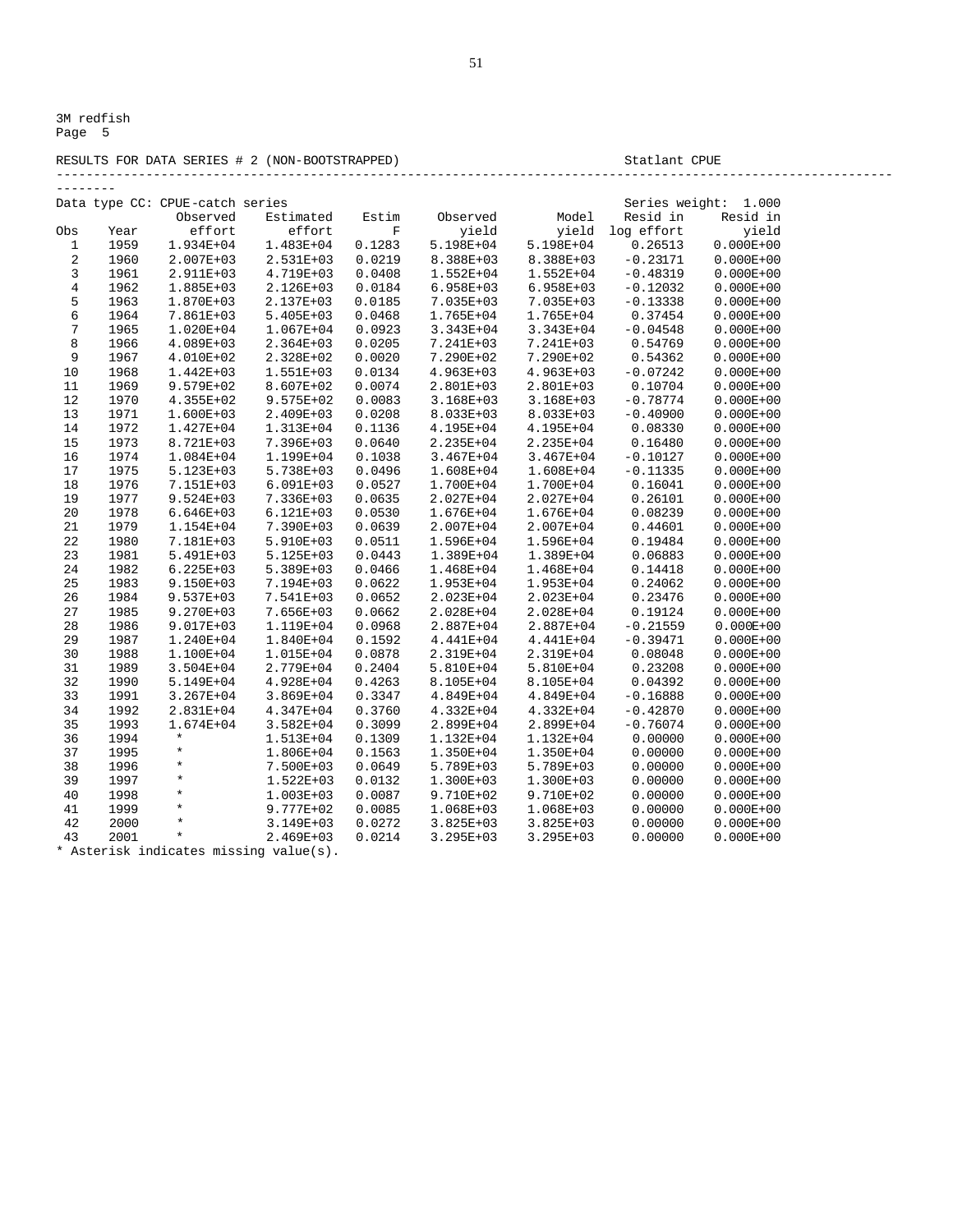|      | UNWEIGHTED LOG RESIDUAL PLOT FOR DATA SERIES # 2 |      |                          |                                   |           |                     |                     |                                                                                 |                  |      |   |
|------|--------------------------------------------------|------|--------------------------|-----------------------------------|-----------|---------------------|---------------------|---------------------------------------------------------------------------------|------------------|------|---|
|      |                                                  | $-1$ | $-0.75$                  | $-0.5$                            |           | $-0.25$             | $\Omega$            | 0.25                                                                            | 0.5              | 0.75 | 1 |
|      |                                                  |      |                          | $\ddot{\phantom{a}}$              | $\bullet$ |                     |                     |                                                                                 |                  |      |   |
| Year | Residual                                         |      |                          |                                   |           |                     |                     |                                                                                 |                  |      |   |
| 1959 | 0.2651                                           |      |                          |                                   |           |                     |                     | ===========                                                                     |                  |      |   |
| 1960 | $-0.2317$                                        |      |                          |                                   |           | $=$ = = = = = = = = |                     |                                                                                 |                  |      |   |
| 1961 | $-0.4832$                                        |      |                          |                                   |           | =================== |                     |                                                                                 |                  |      |   |
| 1962 | $-0.1203$                                        |      |                          |                                   |           |                     | $=$ $=$ $=$ $=$     |                                                                                 |                  |      |   |
| 1963 | $-0.1334$                                        |      |                          |                                   |           |                     | $=$ $=$ $=$ $=$     |                                                                                 |                  |      |   |
| 1964 | 0.3745                                           |      |                          |                                   |           |                     |                     | ===============                                                                 |                  |      |   |
| 1965 | $-0.0455$                                        |      |                          |                                   |           |                     | $=$                 |                                                                                 |                  |      |   |
| 1966 | 0.5477                                           |      |                          |                                   |           |                     |                     | ======================                                                          |                  |      |   |
| 1967 | 0.5436                                           |      |                          |                                   |           |                     |                     | ======================                                                          |                  |      |   |
| 1968 | $-0.0724$                                        |      |                          |                                   |           |                     | $===$               |                                                                                 |                  |      |   |
| 1969 | 0.1070                                           |      |                          |                                   |           |                     |                     | $=$ $=$ $=$                                                                     |                  |      |   |
| 1970 | $-0.7877$                                        |      |                          | ================================= |           |                     |                     |                                                                                 |                  |      |   |
| 1971 | $-0.4090$                                        |      |                          |                                   |           | ================    |                     |                                                                                 |                  |      |   |
| 1972 | 0.0833                                           |      |                          |                                   |           |                     |                     | $===$                                                                           |                  |      |   |
| 1973 | 0.1648                                           |      |                          |                                   |           |                     |                     | $=$ = = = = = =                                                                 |                  |      |   |
| 1974 | $-0.1013$                                        |      |                          |                                   |           |                     | $=$ $=$ $=$ $=$     |                                                                                 |                  |      |   |
| 1975 | $-0.1133$                                        |      |                          |                                   |           |                     | $=$ $=$ $=$ $=$ $=$ |                                                                                 |                  |      |   |
| 1976 | 0.1604                                           |      |                          |                                   |           |                     |                     | $=$ $=$ $=$ $=$ $=$                                                             |                  |      |   |
| 1977 | 0.2610                                           |      |                          |                                   |           |                     |                     |                                                                                 |                  |      |   |
| 1978 | 0.0824                                           |      |                          |                                   |           |                     |                     | $===$                                                                           |                  |      |   |
| 1979 | 0.4460                                           |      |                          |                                   |           |                     |                     | ===================                                                             |                  |      |   |
| 1980 | 0.1948                                           |      |                          |                                   |           |                     |                     | $=$ = = = = = = =                                                               |                  |      |   |
| 1981 | 0.0688                                           |      |                          |                                   |           |                     |                     | $== =$                                                                          |                  |      |   |
| 1982 | 0.1442                                           |      |                          |                                   |           |                     |                     | $=$ $=$ $=$ $=$ $=$                                                             |                  |      |   |
| 1983 | 0.2406                                           |      |                          |                                   |           |                     |                     | $\begin{array}{cccccccccc} = & = & = & = & = & = & = & = & = & = & \end{array}$ |                  |      |   |
| 1984 | 0.2348                                           |      |                          |                                   |           |                     |                     | =========                                                                       |                  |      |   |
| 1985 | 0.1912                                           |      |                          |                                   |           |                     |                     | ========                                                                        |                  |      |   |
| 1986 | $-0.2156$                                        |      |                          |                                   |           | $=$ = = = = = = = = |                     |                                                                                 |                  |      |   |
| 1987 | $-0.3947$                                        |      |                          |                                   |           | ================    |                     |                                                                                 |                  |      |   |
| 1988 | 0.0805                                           |      |                          |                                   |           |                     |                     | $===$                                                                           |                  |      |   |
| 1989 | 0.2321                                           |      |                          |                                   |           |                     |                     | =========                                                                       |                  |      |   |
| 1990 | 0.0439                                           |      |                          |                                   |           |                     |                     | $==$                                                                            |                  |      |   |
| 1991 | $-0.1689$                                        |      |                          |                                   |           | $=$ = = = = = =     |                     |                                                                                 |                  |      |   |
| 1992 | $-0.4287$                                        |      |                          |                                   |           | =================   |                     |                                                                                 |                  |      |   |
| 1993 | $-0.7607$                                        |      |                          | ================================  |           |                     |                     |                                                                                 |                  |      |   |
| 1994 | 0.0000                                           |      |                          |                                   |           |                     |                     |                                                                                 |                  |      |   |
| 1995 | 0.0000                                           |      |                          |                                   |           |                     |                     |                                                                                 |                  |      |   |
| 1996 | 0.0000                                           |      |                          |                                   |           |                     |                     |                                                                                 |                  |      |   |
| 1997 | 0.0000                                           |      |                          |                                   |           |                     |                     |                                                                                 |                  |      |   |
| 1998 | 0.0000                                           |      |                          |                                   |           |                     |                     |                                                                                 |                  |      |   |
| 1999 | 0.0000                                           |      |                          |                                   |           |                     |                     |                                                                                 |                  |      |   |
| 2000 | 0.0000                                           |      |                          |                                   |           |                     |                     |                                                                                 |                  |      |   |
| 2001 | 0.0000                                           |      |                          |                                   |           |                     |                     |                                                                                 |                  |      |   |
|      |                                                  |      | ------------------------ |                                   |           |                     |                     |                                                                                 | ---------------- |      |   |
|      |                                                  |      |                          |                                   |           |                     |                     |                                                                                 |                  |      |   |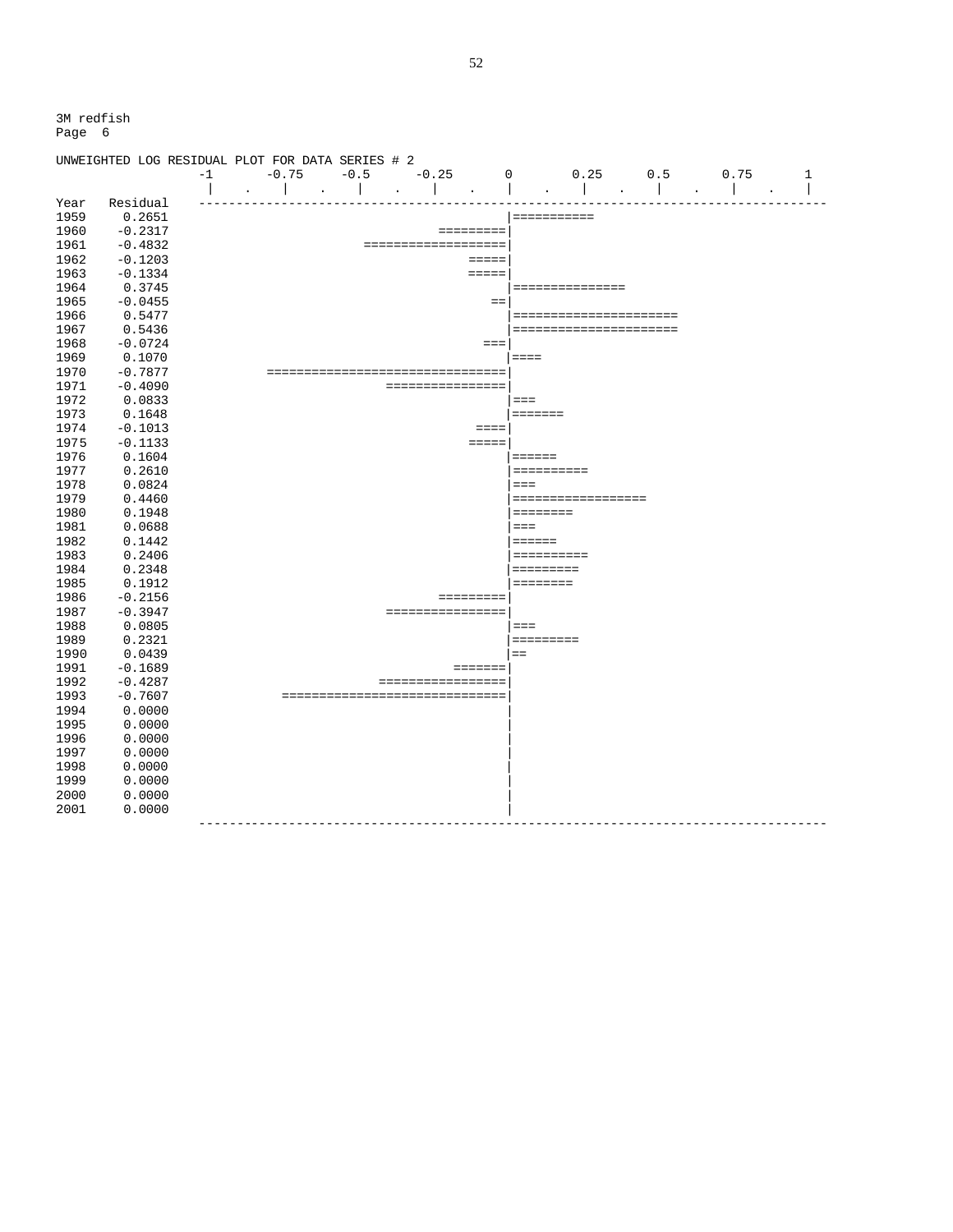RESULTS OF BOOTSTRAPPED ANALYSIS

| Param<br>name | Bias-<br>corrected<br>estimate | Ordinary<br>estimate | Relative<br>bias    | Approx 80%<br>lower CL | Approx 80%<br>upper CL | Approx 50%<br>lower CL | Approx 50%<br>upper CL | Inter-<br>quartile<br>range | Relative<br>IQ range |
|---------------|--------------------------------|----------------------|---------------------|------------------------|------------------------|------------------------|------------------------|-----------------------------|----------------------|
| Blratio       | 2.019E+00                      | $1.952E + 00$        | $-3.32%$            | 1.468E+00              | $2.940E + 00$          | 1.713E+00              | 2.379E+00              | $6.666E - 01$               | 0.330                |
| K             | 4.460E+05                      | 4.398E+05            | $-1.40%$            | $3.635E + 05$          | 5.924E+05              | 4.014E+05              | 5.114E+05              | 1.101E+05                   | 0.247                |
| r             | 1.737E-01                      | 1.781E-01            | 2.49%               | 1.073E-01              | 2.573E-01              | 1.365E-01              | $2.155E - 01$          | 7.901E-02                   | 0.455                |
| q(1)          | $6.900E-01$                    | $6.900E - 01$        | $0.00$ $8$          | $6.900E - 01$          | 6.900E-01              | $6.900E-01$            | $6.900E - 01$          | $4.483E - 10$               | 0.000                |
| q(2)          | 8.198E-06                      | 8.651E-06            | 5.52%               | $6.885E - 06$          | 9.807E-06              | 7.448E-06              | 8.995E-06              | 1.547E-06                   | 0.189                |
| MSY           | 1.938E+04                      | 1.958E+04            | $1.01$ <sup>8</sup> | 1.551E+04              | 2.335E+04              | 1.727E+04              | 2.159E+04              | 4.316E+03                   | 0.223                |
| Ye (2002)     | 1.800E+04                      | 1.820E+04            | 1.09%               | 1.089E+04              | 2.321E+04              | 1.417E+04              | 2.158E+04              | 7.409E+03                   | 0.412                |
| Bmsy          | 2.230E+05                      | 2.199E+05            | $-1.40%$            | 1.818E+05              | $2.962E + 05$          | 2.007E+05              | 2.557E+05              | 5.504E+04                   | 0.247                |
| Fmsy          | 8.686E-02                      | $8.903E - 02$        | 2.49%               | $5.364E - 02$          | 1.287E-01              | $6.825E-02$            | 1.078E-01              | $3.951E-02$                 | 0.455                |
| fmsy(1)       | 1.259E-01                      | $1.290E - 01$        | 2.49%               | 7.774E-02              | 1.865E-01              | $9.891E-02$            | $1.562E - 01$          | $5.725E - 02$               | 0.455                |
| fmsy(2)       | $1.052E + 04$                  | 1.029E+04            | $-2.15%$            | 7.563E+03              | 1.338E+04              | $9.052E + 03$          | 1.218E+04              | 3.132E+03                   | 0.298                |
| F(0.1)        | 7.818E-02                      | 8.013E-02            | 2.24%               | $4.828E-02$            | 1.158E-01              | $6.142E-02$            | $9.698E - 02$          | $3.555E - 02$               | 0.455                |
| Y(0.1)        | 1.919E+04                      | 1.938E+04            | 1.00%               | 1.536E+04              | 2.311E+04              | 1.710E+04              | 2.137E+04              | 4.273E+03                   | 0.223                |
| B-ratio       | 7.346E-01                      | 7.346E-01            | $0.00$ $8$          | $4.591E - 01$          | 1.099E+00              | $5.821E-01$            | 9.177E-01              | $3.356E - 01$               | 0.457                |
| F-ratio       | $2.443E-01$                    | $2.399E - 01$        | $-1.80%$            | 1.358E-01              | 4.797E-01              | 1.755E-01              | $3.463E - 01$          | 1.708E-01                   | 0.699                |
| Y-ratio       | $9.401E-01$                    | $9.296E - 01$        | $-1.12$ $%$         | 7.377E-01              | 9.978E-01              | 8.501E-01              | $9.880E - 01$          | 1.379E-01                   | 0.147                |
| f0.1(1)       | 1.133E-01                      | $1.161E-01$          | 2.24%               | $6.997E-02$            | 1.678E-01              | $8.902E - 02$          | $1.406E - 01$          | $5.153E-02$                 | 0.455                |
| f0.1(2)       | $9.465E + 03$                  | $9.262E + 03$        | $-1.93%$            | 6.807E+03              | $1.204E + 04$          | 8.147E+03              | 1.097E+04              | 2.819E+03                   | 0.298                |
| q2/q1         | 1.188E-05                      | $1.254E - 05$        | 5.52%               | 9.978E-06              | 1.421E-05              | 1.079E-05              | $1.304E - 05$          | $2.242E - 06$               | 0.189                |

53

------------------------------------------------------------------------------------------------------------------------

- The bootstrapped results shown were computed from 1000 trials.

- These results are conditional on the constraints placed upon MSY and r in the input file (ASPIC.INP).

- All bootstrapped intervals are approximate. The statistical literature recommends using at least 1000 trials for accurate 95% intervals. The 80% intervals used by ASPIC should require fewer trials for equivalent accuracy. Using at least 500 trials is recommended.

- The bias corrections used here are based on medians. This is an accepted statistical procedure, but may estimate nonzero bias for unbiased, skewed estimators.

| Trials replaced for lack of convergence: |        |
|------------------------------------------|--------|
| Trials replaced for MSY out-of-bounds:   |        |
| Trials replaced for r out-of-bounds:     |        |
| Residual-adjustment factor:              | 1.0435 |

------------------------------------------------------------------------------------------------------------------------

NOTES ON BOOTSTRAPPED ESTIMATES: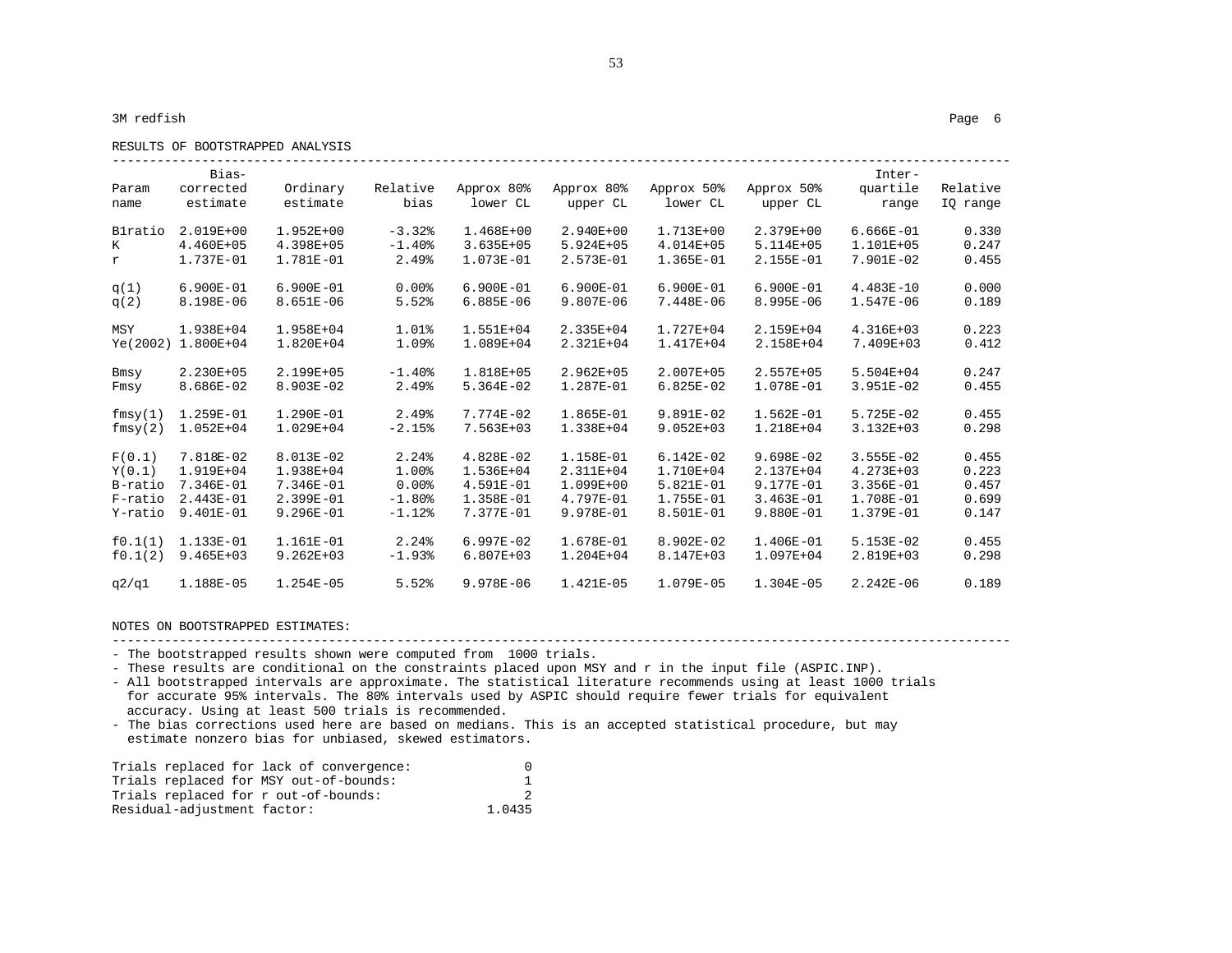| Year | <b>XSA</b> | <b>SPA</b> | <b>ASPIC</b> |                                          |
|------|------------|------------|--------------|------------------------------------------|
| 1989 | 328        | 269        | 262          | Fig. 11: 3M beaked redfish 4plus biomass |
| 1990 | 278        | 225        | 223          | <b>XSA</b><br>$350 -$                    |
| 1991 | 213        | 164        | 161          | <b>ASPIC</b><br>300                      |
| 1992 | 150        | 118        | 130          | tons<br>- SPA                            |
| 1993 | 102        | 86         | 102          | 250<br>000                               |
| 1994 | 93         | 69         | 86           | 200                                      |
| 1995 | 90         | 66         | 87           | <b>Biomass</b><br>150                    |
| 1996 | 80         | 56         | 86           | 100                                      |
| 1997 | 101        | 61         | 93           | 50                                       |
| 1998 | 117        | 69         | 105          | 0                                        |
| 1999 | 91         | 62         | 119          | 1989<br>1993<br>1997<br>2001             |
| 2000 | 115        | 81         | 134          | Years                                    |
| 2001 | 111        | 82         | 147          |                                          |

Table 15: The 4 plus biomass (' 000 tons)summary table.

**Table 16a: An explanation of the red.sen file input data with an exploitation pattern corresponding to F***statusquo*

| Name            | Value                     | C.V. | Name             | Value                                                  | C.V. | Name             | Value                       | C.V. | Name              | Value                       | C.V. |
|-----------------|---------------------------|------|------------------|--------------------------------------------------------|------|------------------|-----------------------------|------|-------------------|-----------------------------|------|
|                 | Population at age in 2002 |      |                  | <b>Exploitation pattern</b><br>(H - Human consumption) |      | (D - Discards)   | <b>Exploitation pattern</b> |      | (I - Industrials) | <b>Exploitation pattern</b> |      |
| N <sub>4</sub>  | 44541                     | 0.46 | sH4              | 0.0140                                                 | 0.00 | sD4              | 0.00                        | 0.00 | sl4               | 0.00                        | 0.00 |
| N <sub>5</sub>  | 50756                     | 0.62 | sH <sub>5</sub>  | 0.0140                                                 | 0.00 | sD <sub>5</sub>  | 0.00                        | 0.00 | sl <sub>5</sub>   | 0.00                        | 0.00 |
| N <sub>6</sub>  | 22434                     | 0.31 | sH <sub>6</sub>  | 0.0096                                                 | 0.00 | sD <sub>6</sub>  | 0.00                        | 0.00 | sl6               | 0.00                        | 0.00 |
| N7              | 40616                     | 0.26 | sH7              | 0.0318                                                 | 0.00 | sD7              | 0.00                        | 0.00 | sl7               | 0.00                        | 0.00 |
| N <sub>8</sub>  | 26855                     | 0.22 | sH <sub>8</sub>  | 0.0471                                                 | 0.00 | sD <sub>8</sub>  | 0.00                        | 0.00 | sl8               | 0.00                        | 0.00 |
| N <sub>9</sub>  | 27890                     | 0.29 | sH <sub>9</sub>  | 0.0310                                                 | 0.00 | sD <sub>9</sub>  | 0.00                        | 0.00 | sl9               | 0.00                        | 0.00 |
| N <sub>10</sub> | 28467                     | 0.25 | sH <sub>10</sub> | 0.0349                                                 | 0.00 | sD <sub>10</sub> | 0.00                        | 0.00 | sl10              | 0.00                        | 0.00 |
| N <sub>11</sub> | 24855                     | 0.21 | sH <sub>11</sub> | 0.0277                                                 | 0.00 | sD <sub>11</sub> | 0.00                        | 0.00 | sl11              | 0.00                        | 0.00 |
| N <sub>12</sub> | 118429                    | 0.20 | sH <sub>12</sub> | 0.1021                                                 | 0.00 | sD <sub>12</sub> | 0.00                        | 0.00 | sl12              | 0.00                        | 0.00 |
| N <sub>13</sub> | 3665                      | 0.23 | sH <sub>13</sub> | 0.0988                                                 | 0.00 | SD13             | 0.00                        | 0.00 | sl13              | 0.00                        | 0.00 |
| N14             | 1164                      | 0.21 | sH <sub>14</sub> | 0.0819                                                 | 0.00 | sD <sub>14</sub> | 0.00                        | 0.00 | sl14              | 0.00                        | 0.00 |
| N <sub>15</sub> | 747                       | 0.17 | sH <sub>15</sub> | 0.0331                                                 | 0.00 | SD15             | 0.00                        | 0.00 | sl15              | 0.00                        | 0.00 |
| N <sub>16</sub> | 2004                      | 0.20 | sH <sub>16</sub> | 0.0893                                                 | 0.00 | sD <sub>16</sub> | 0.00                        | 0.00 | sl16              | 0.00                        | 0.00 |
| <b>N17</b>      | 662                       | 0.19 | sH <sub>17</sub> | 0.0271                                                 | 0.00 | sD <sub>17</sub> | 0.00                        | 0.00 | sl17              | 0.00                        | 0.00 |
| N <sub>18</sub> | 726                       | 0.20 | sH <sub>18</sub> | 0.0319                                                 | 0.00 | sD <sub>18</sub> | 0.00                        | 0.00 | sl18              | 0.00                        | 0.00 |
| N <sub>19</sub> | 2900                      | 0.20 | sH <sub>19</sub> | 0.0319                                                 | 0.00 | sD <sub>19</sub> | 0.00                        | 0.00 | sl19              | 0.00                        | 0.00 |
|                 | Stock weight at age       |      |                  | Catch weight at age                                    |      |                  | Catch weight at age         |      |                   | Catch weight at age         |      |
|                 |                           |      |                  | (H - Human consumption)                                |      | (D - Discards)   |                             |      | (I - Industrials) |                             |      |
| WS4             | 0.093                     | 0.00 | WH4              | 0.087                                                  | 0.00 | WD4              | 0.00                        | 0.00 | WI4               | 0.00                        | 0.00 |
| WS5             | 0.136                     | 0.00 | WH <sub>5</sub>  | 0.133                                                  | 0.00 | WD <sub>5</sub>  | 0.00                        | 0.00 | WI <sub>5</sub>   | 0.00                        | 0.00 |
| WS6             | 0.181                     | 0.00 | WH <sub>6</sub>  | 0.187                                                  | 0.00 | WD6              | 0.00                        | 0.00 | WI6               | 0.00                        | 0.00 |
| WS7             | 0.235                     | 0.00 | WH7              | 0.267                                                  | 0.00 | WD7              | 0.00                        | 0.00 | WI7               | 0.00                        | 0.00 |
| WS8             | 0.283                     | 0.00 | WH <sub>8</sub>  | 0.313                                                  | 0.00 | WD8              | 0.00                        | 0.00 | WI8               | 0.00                        | 0.00 |
| WS9             | 0.303                     | 0.00 | WH <sub>9</sub>  | 0.342                                                  | 0.00 | WD9              | 0.00                        | 0.00 | WI9               | 0.00                        | 0.00 |
| <b>WS10</b>     | 0.336                     | 0.00 | <b>WH10</b>      | 0.379                                                  | 0.00 | <b>WD10</b>      | 0.00                        | 0.00 | <b>WI10</b>       | 0.00                        | 0.00 |
| <b>WS11</b>     | 0.412                     | 0.00 | <b>WH11</b>      | 0.438                                                  | 0.00 | <b>WD11</b>      | 0.00                        | 0.00 | WI11              | 0.00                        | 0.00 |
| <b>WS12</b>     | 0.533                     | 0.00 | <b>WH12</b>      | 0.535                                                  | 0.00 | <b>WD12</b>      | 0.00                        | 0.00 | <b>WI12</b>       | 0.00                        | 0.00 |
| <b>WS13</b>     | 0.588                     | 0.00 | <b>WH13</b>      | 0.586                                                  | 0.00 | <b>WD13</b>      | 0.00                        | 0.00 | WI13              | 0.00                        | 0.00 |
| <b>WS14</b>     | 0.585                     | 0.00 | <b>WH14</b>      | 0.583                                                  | 0.00 | <b>WD14</b>      | 0.00                        | 0.00 | WI14              | 0.00                        | 0.00 |
| <b>WS15</b>     | 0.562                     | 0.00 | <b>WH15</b>      | 0.560                                                  | 0.00 | <b>WD15</b>      | 0.00                        | 0.00 | <b>WI15</b>       | 0.00                        | 0.00 |
| <b>WS16</b>     | 0.610                     | 0.00 | <b>WH16</b>      | 0.598                                                  | 0.00 | <b>WD16</b>      | 0.00                        | 0.00 | WI16              | 0.00                        | 0.00 |
| <b>WS17</b>     | 0.691                     | 0.00 | <b>WH17</b>      | 0.703                                                  | 0.00 | <b>WD17</b>      | 0.00                        | 0.00 | <b>WI17</b>       | 0.00                        | 0.00 |
| <b>WS18</b>     | 0.708                     | 0.00 | <b>WH18</b>      | 0.716                                                  | 0.00 | WD <sub>18</sub> | 0.00                        | 0.00 | <b>WI18</b>       | 0.00                        | 0.00 |
| <b>WS19</b>     | 0.794                     | 0.00 | <b>WH19</b>      | 0.810                                                  | 0.00 | <b>WD19</b>      | 0.00                        | 0.00 | WI19              | 0.00                        | 0.00 |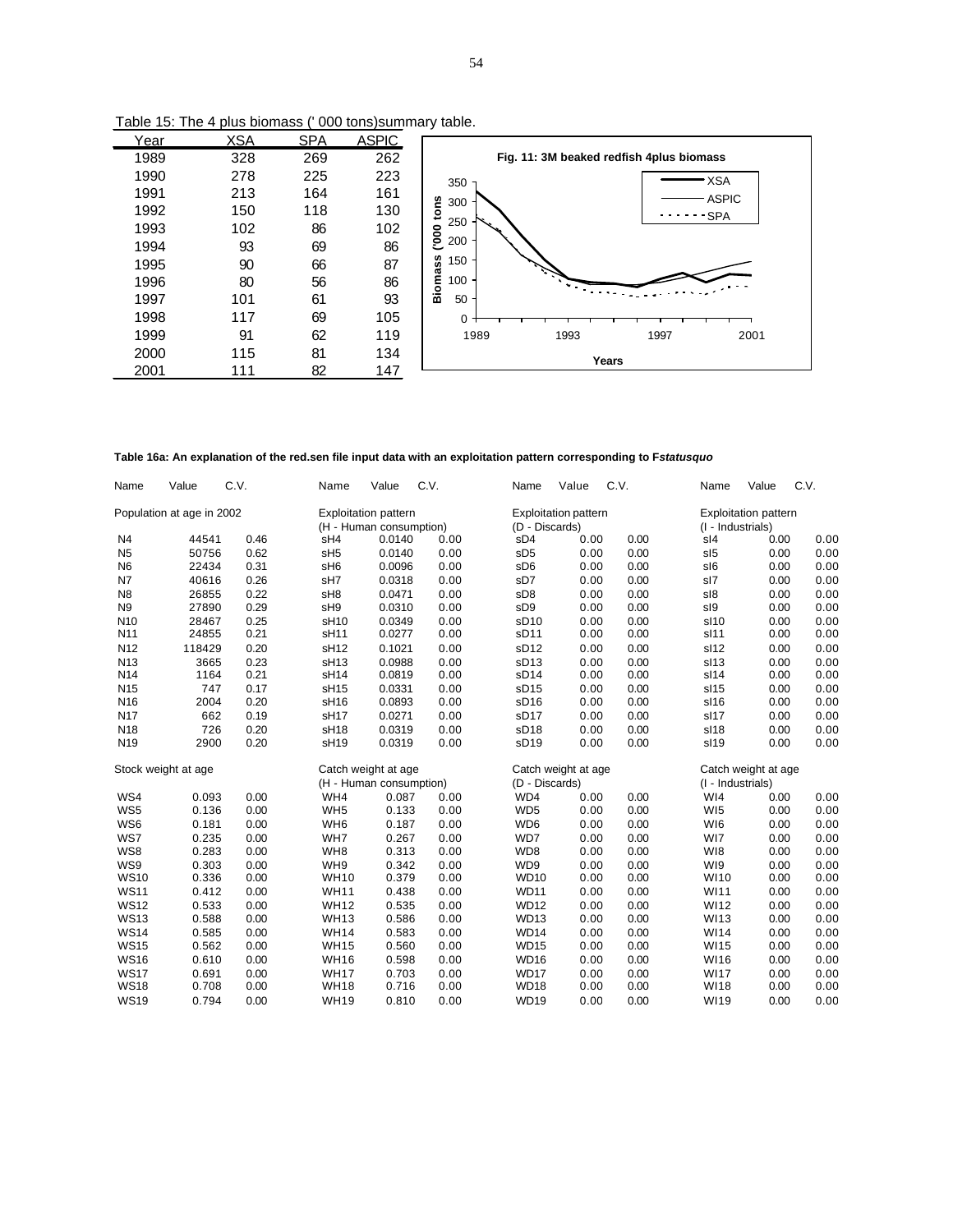| Natural mortality at age |     |      | Maturity        |       |      |
|--------------------------|-----|------|-----------------|-------|------|
| M4                       | 0.1 | 0.00 | MT4             | 0.000 | 0.00 |
| M <sub>5</sub>           | 0.1 | 0.00 | MT5             | 0.005 | 0.00 |
| M <sub>6</sub>           | 0.1 | 0.00 | MT <sub>6</sub> | 0.021 | 0.00 |
| M7                       | 0.1 | 0.00 | MT7             | 0.067 | 0.00 |
| M8                       | 0.1 | 0.00 | MT8             | 0.127 | 0.00 |
| M <sub>9</sub>           | 0.1 | 0.00 | MT9             | 0.173 | 0.00 |
| M <sub>10</sub>          | 0.1 | 0.00 | MT10            | 0.218 | 0.00 |
| M11                      | 0.1 | 0.00 | MT11            | 0.317 | 0.00 |
| M12                      | 0.1 | 0.00 | MT12            | 0.390 | 0.00 |
| M <sub>13</sub>          | 0.1 | 0.00 | MT13            | 0.453 | 0.00 |
| M14                      | 0.1 | 0.00 | MT14            | 0.488 | 0.00 |
| M15                      | 0.1 | 0.00 | MT15            | 0.507 | 0.00 |
| M <sub>16</sub>          | 0.1 | 0.00 | MT16            | 0.587 | 0.00 |
| M17                      | 0.1 | 0.00 | MT17            | 0.590 | 0.00 |
| M18                      | 0.1 | 0.00 | MT18            | 0.608 | 0.00 |
| M19                      | 0.1 | 0.00 | MT19            | 0.729 | 0.00 |
|                          |     |      |                 |       |      |
|                          |     |      |                 |       |      |

## **Table 16a (count): An explanation of the red.sen file input data with an exploitation pattern corresponding to F***statusquo*

| Natural mortality multiplier in year |     | Effort multiplier in year |     |     |  |  |  |  |
|--------------------------------------|-----|---------------------------|-----|-----|--|--|--|--|
|                                      |     | (H - Human consumption)   |     |     |  |  |  |  |
| K2002                                | 0.O | HF2002                    | 1.0 | 0.0 |  |  |  |  |
| K2003                                | 0.0 | HF2003                    | 1.0 | 0.0 |  |  |  |  |
| K2004                                | n n | HF2004                    | 1.0 | 0.0 |  |  |  |  |

Table 16b: The 3M beaked redfish input.srr (stock recruitment relationship) file for Mterm projections.

5 Nparams<br>5 Geometr: 5 Geometric mean model 44.541 1999-2001 age 4 XSA geomean in millions 0.00000E+000 0.00000E+000 0 0.00000E+000 13 Ndata Residuals .2726 -.2077 -.5003 -.0730 -.0730 .3544 .2511 .1064 -.0634 .2234 -.4680 .2446 0 No extra data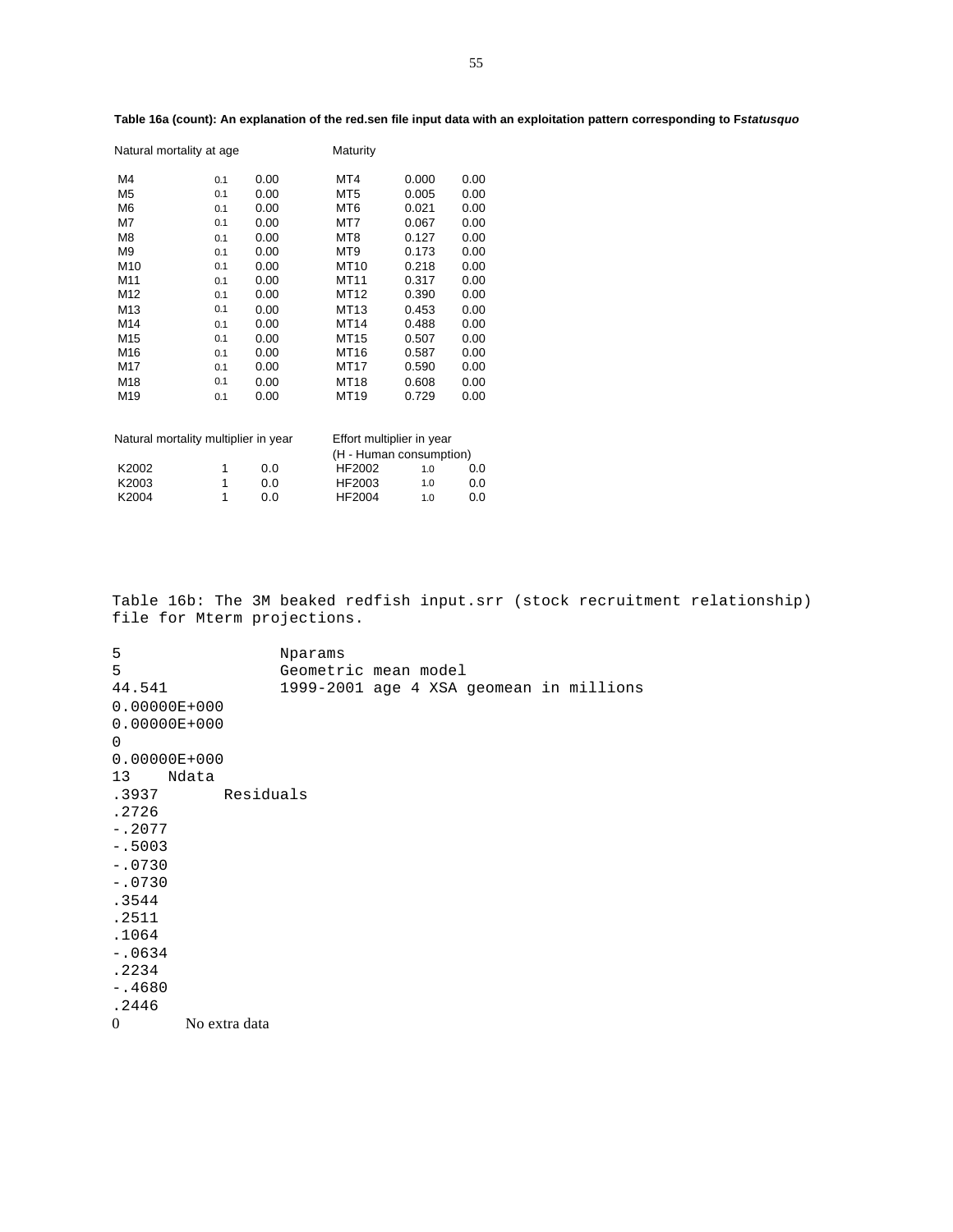56

#### Table 17a: Redfish 3M short term SSB probability profiles from Fstatusquo, 0.6Fstatusquo and 0.45Fstatusquo. Observed recruitment randomly resampled.

| F status quo |  |  |
|--------------|--|--|
|--------------|--|--|

F status quo Year projection 2005 Fmultiplier 0.0267 0.0320 0.0374 0.0427 0.0481 **0.0534** 0.0587 0.0641 0.0694 0.0747 0.0801  $5<sup>h</sup>$ %ile<br>10<sup>h</sup> %ile <sup>h</sup> %ile 45390 44313 43258 42268 41267 40272 39368 38427 37511 36645 35787 10th %ile 46930 45805 44737 43668 42628 41615 40627 39668 38737 37825 36951 25th %ile 50137 48935 47752 46605 45490 44388 43339 42318 41285 40313 39369 50th %ile 53582 52259 50970 49749 48512 **47331** 46199 45087 43994 42955 41926 95th %ile 64474 62840 61251 59687 58204 56744 55319 53933 52604 51324 50112

**Fig. 12a: SSB 2005 vs Fstatusquo**

 $- - -$  5th %ile  $-10th$  %ile 25th %ile 50th %ile 1.1.1.25th %ile

| 0.6Fstatusquo<br>Year projection |                     |        |        |        |        |        |        |        |        |        |        |        |
|----------------------------------|---------------------|--------|--------|--------|--------|--------|--------|--------|--------|--------|--------|--------|
|                                  | 2005                | 0.0160 | 0.0192 | 0.0224 | 0.0256 | 0.0288 | 0.0320 | 0.0353 | 0.0385 | 0.0417 | 0.0449 | 0.0481 |
|                                  | 5 <sup>h</sup> %ile | 47653  | 46961  | 46279  | 45610  | 44951  | 44312  | 43665  | 43058  | 42465  | 41871  | 41265  |
|                                  | %ile<br>10"         | 49293  | 48569  | 47859  | 47159  | 46471  | 45804  | 45164  | 44520  | 43878  | 43247  | 42626  |
|                                  | %ile<br>25"         | 52636  | 51870  | 51126  | 50381  | 49646  | 48933  | 48222  | 47516  | 46820  | 46166  | 45488  |
|                                  | %ile<br>50          | 56298  | 55466  | 54647  | 53843  | 53053  | 52257  | 51482  | 50720  | 49996  | 49244  | 48509  |
|                                  | %ile<br>95          | 67884  | 66840  | 65814  | 64805  | 63813  | 62838  | 61879  | 60936  | 59997  | 59098  | 58201  |

ar a T

a yay

0.0267 0.0367 0.0467 0.0567 0.0667 0.0767 **Fbar**

-

 $-7 - -$ 



0.45 Fstatus quo

Year projection

| 2005                  | 0.0120 | 0.0144 | 0.0168 | 0.0192 | 0.0216 | 0.0240 | 0.0264 | 0.0288 | 0.0312 | 0.0337 | 0.0361 |
|-----------------------|--------|--------|--------|--------|--------|--------|--------|--------|--------|--------|--------|
| 5 <sup>th</sup> %ile  | 48546  | 48007  | 47478  | 46960  | 46447  | 45941  | 45442  | 44950  | 44468  | 43983  | 43506  |
| 10 <sup>th</sup> %ile | 50213  | 49663  | 49110  | 48568  | 48034  | 47506  | 46985  | 46469  | 45964  | 45481  | 45003  |
| 25 <sup>th</sup> %ile | 53618  | 53028  | 52440  | 51869  | 51313  | 50751  | 50195  | 49644  | 49111  | 48574  | 48044  |
| 50 <sup>th</sup> %ile | 57342  | 56716  | 56088  | 55465  | 54846  | 54240  | 53645  | 53052  | 52453  | 51862  | 51287  |
| 95 <sup>th</sup> %ile | 69213  | 68411  | 67620  | 66839  | 66067  | 65306  | 64554  | 63811  | 63078  | 62354  | 61639  |
|                       |        |        |        |        |        |        |        |        |        |        |        |



Final assessment data year **2001**<br>1st year for populations in Sen 2002 1st year for populations in Sen 2002<br>First SSB profile 3 years ahead 2005 First SSB profile 3 years ahead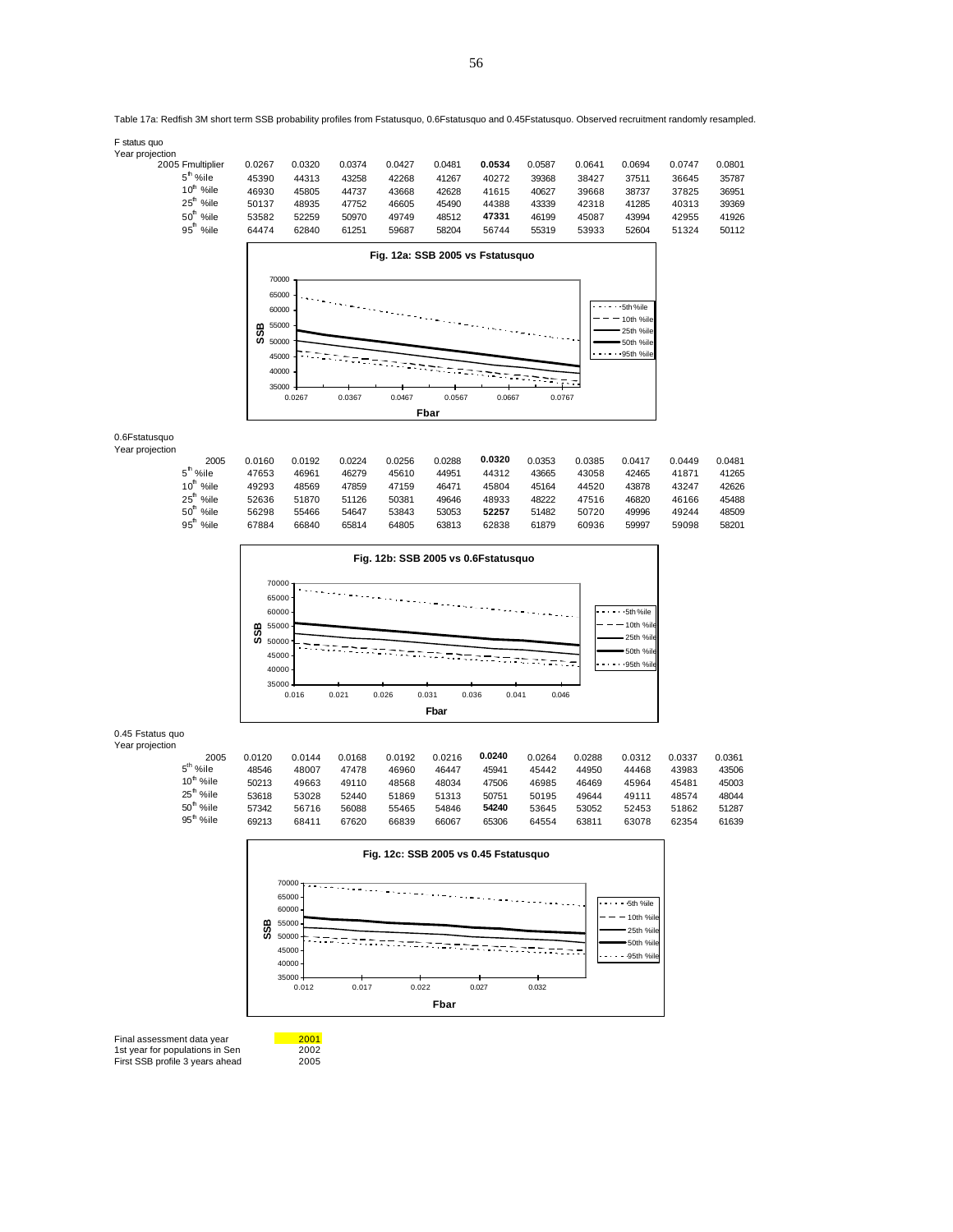Final assessment data year **2001**<br>1st year for populations in Sen 2002 1st year for populations in Sen 2002 Last SSB profile 10 years ahead 2010



| 18895<br>93464 | 77374<br>91645         | 75881<br>89865 | 74411<br>88123 | 72982<br>86448 | 71597<br>84820                       | 70228<br>83196 | 09992<br>81548 | <b>6/5/U</b><br>79954 | 00271<br>78419                      | <b>b</b> ou<br>768 |
|----------------|------------------------|----------------|----------------|----------------|--------------------------------------|----------------|----------------|-----------------------|-------------------------------------|--------------------|
|                |                        |                |                |                | Fig. 13c: SSB 2011 vs 0.45Fstatusquo |                |                |                       |                                     |                    |
|                | 88000-<br>78000        |                |                |                |                                      |                |                |                       | 5th %ile                            |                    |
|                | SSB<br>68000<br>58000- |                |                |                |                                      |                |                |                       | 10th %ile<br>25th %ile<br>50th %ile |                    |
|                | 48000-<br>38000<br>0.5 | 0.6            | 0.7<br>0.8     | 0.9            | 1.1<br>1                             | 1.2            | 1.3<br>1.4     | 1.5                   | 95th %ile                           |                    |
|                |                        |                |                |                | <b>Fmultiplier</b>                   |                |                |                       |                                     |                    |

| Year projection        |       |       |       |       |       |       |       |       |       |       |       |
|------------------------|-------|-------|-------|-------|-------|-------|-------|-------|-------|-------|-------|
| 2011                   | 0.5   | 0.6   | 0.7   | 0.8   | 0.9   |       | 1.1   | 1.2   | 1.3   | 1.4   | 1.5   |
| $5th$ %ile             | 67742 | 66431 | 65156 | 63912 | 62695 | 61502 | 60335 | 59192 | 58073 | 56978 | 55905 |
| $10h$ %ile             | 69991 | 68617 | 67313 | 66039 | 64748 | 63504 | 62301 | 61064 | 59878 | 58710 | 57618 |
| $25h$ %ile             | 74228 | 72794 | 71402 | 70023 | 68653 | 67318 | 66012 | 64734 | 63490 | 62296 | 61079 |
| $50h$ %ile             | 78895 | 77374 | 75881 | 74411 | 72982 | 71597 | 70228 | 68895 | 67570 | 66271 | 65005 |
| $95^{\mathrm{h}}$ %ile | 93464 | 91645 | 89865 | 88123 | 86448 | 84820 | 83196 | 81548 | 79954 | 78419 | 76885 |
|                        |       |       |       |       |       |       |       |       |       |       |       |
|                        |       |       |       |       |       |       |       |       |       |       |       |

|     |        |     |     |     |     |                    | Fig 13b: SSB 2011 vs 0.6Fstatus quo |     |     |     |     |                         |
|-----|--------|-----|-----|-----|-----|--------------------|-------------------------------------|-----|-----|-----|-----|-------------------------|
|     | 88000  |     |     |     |     |                    |                                     |     |     |     |     |                         |
|     | 78000- |     |     |     |     |                    |                                     |     |     |     |     | 5th %ile                |
| SSB | 68000  |     |     |     |     |                    |                                     |     |     |     |     | 10th %ile               |
|     | 58000- |     |     |     |     |                    |                                     |     |     |     |     | -25th %ile<br>50th %ile |
|     | 48000  |     |     |     |     |                    |                                     |     |     |     |     | 95th %ile<br>$\bullet$  |
|     | 38000  |     |     |     |     |                    |                                     |     |     |     |     |                         |
|     | 0.5    | 0.6 | 0.7 | 0.8 | 0.9 | 1                  | 1.1                                 | 1.2 | 1.3 | 1.4 | 1.5 |                         |
|     |        |     |     |     |     | <b>Fmultiplier</b> |                                     |     |     |     |     |                         |

| 2011 | Fbar                   | 0.5   | 0.6   | 0.7   | 0.8   | 0.9   |       | 1.1   | 1.2   | 1.3   | 1.4   | 1.5   |
|------|------------------------|-------|-------|-------|-------|-------|-------|-------|-------|-------|-------|-------|
|      | $5th$ %ile             | 65581 | 63917 | 62301 | 60728 | 59199 | 57713 | 56269 | 54864 | 53501 | 52175 | 50879 |
|      | $10h$ %ile             | 67749 | 66045 | 64330 | 62706 | 61073 | 59490 | 57987 | 56562 | 55141 | 53752 | 52375 |
|      | $25^{\mathrm{h}}$ %ile | 71872 | 70030 | 68211 | 66452 | 64743 | 63093 | 61493 | 59929 | 58451 | 56977 | 55560 |
|      | $50h$ %ile             | 76383 | 74417 | 72520 | 70694 | 68903 | 67143 | 65433 | 63781 | 62159 | 60617 | 59110 |
|      | $95^{\mathrm{h}}$ %ile | 90460 | 88131 | 85908 | 83761 | 81560 | 79449 | 77416 | 75367 | 73449 | 71661 | 69806 |
|      |                        |       |       |       |       |       |       |       |       |       |       |       |
|      |                        |       |       |       |       |       |       |       |       |       |       |       |

| 50 <sup>n</sup> %ile<br>95 <sup>th</sup> %ile | 70087<br>83024                          | 67146<br>79452 | 64333<br>76046 | 61639<br>72831 | 59113<br>69810                    | 56697<br>66925 | 54399<br>64174 | 52168<br>61485 | 50037<br>58953                                  | 48013<br>56537 | 46059<br>54268 |
|-----------------------------------------------|-----------------------------------------|----------------|----------------|----------------|-----------------------------------|----------------|----------------|----------------|-------------------------------------------------|----------------|----------------|
|                                               |                                         |                |                |                | Fig. 13a: SSB 2011 vs Fstatus quo |                |                |                |                                                 |                |                |
|                                               | 88000<br>78000<br>SSB<br>68000<br>58000 |                |                |                |                                   |                |                |                | 5th %ile<br>-10th%ile<br>25th %ile<br>S0th %ile |                |                |
|                                               | 48000-<br>38000-<br>0.5                 | 0.6            | 0.7<br>0.8     | 0.9            | 1.1<br>1<br><b>Fmultiplier</b>    | 1.2            | 1.3<br>1.4     | 1.5            | 95th %ile                                       |                |                |

| olaluo uuv      |       |       |       |       |       |       |       |       |       |       |       |
|-----------------|-------|-------|-------|-------|-------|-------|-------|-------|-------|-------|-------|
| Year projection |       |       |       |       |       |       |       |       |       |       |       |
| 2011 Fbar       | 0.5   | 0.6   | 0.7   | 0.8   | 0.9   |       | 1.1   | 1.2   |       | 1.4   | 1.5   |
| $5th$ %ile      | 60215 | 57715 | 55330 | 53057 | 50882 | 48752 | 46783 | 44874 | 43061 | 41355 | 39727 |
| 10" %ile        | 62178 | 59491 | 57035 | 54672 | 52378 | 50237 | 48170 | 46199 | 44369 | 42604 | 40919 |
| 25" %ile        | 65878 | 63095 | 60437 | 57954 | 55562 | 53253 | 51079 | 48935 | 46956 | 45054 | 43256 |
| $50n$ %ile      | 70087 | 67146 | 64333 | 61639 | 59113 | 56697 | 54399 | 52168 | 50037 | 48013 | 46059 |
| 95<br>مان%"     | 83024 | 79452 | 76046 | 72831 | 69810 | 66925 | 64174 | 61485 | 58953 | 56537 | 54268 |

Fstatus quo

F0.6 status quo Year projection

F0.45 status quo

Table 17b: Redfish 3M medium term SSB probability profiles from a range of multipliers of F status quo and 0.6Fstatus quo. Observed recruitment randomly resampled.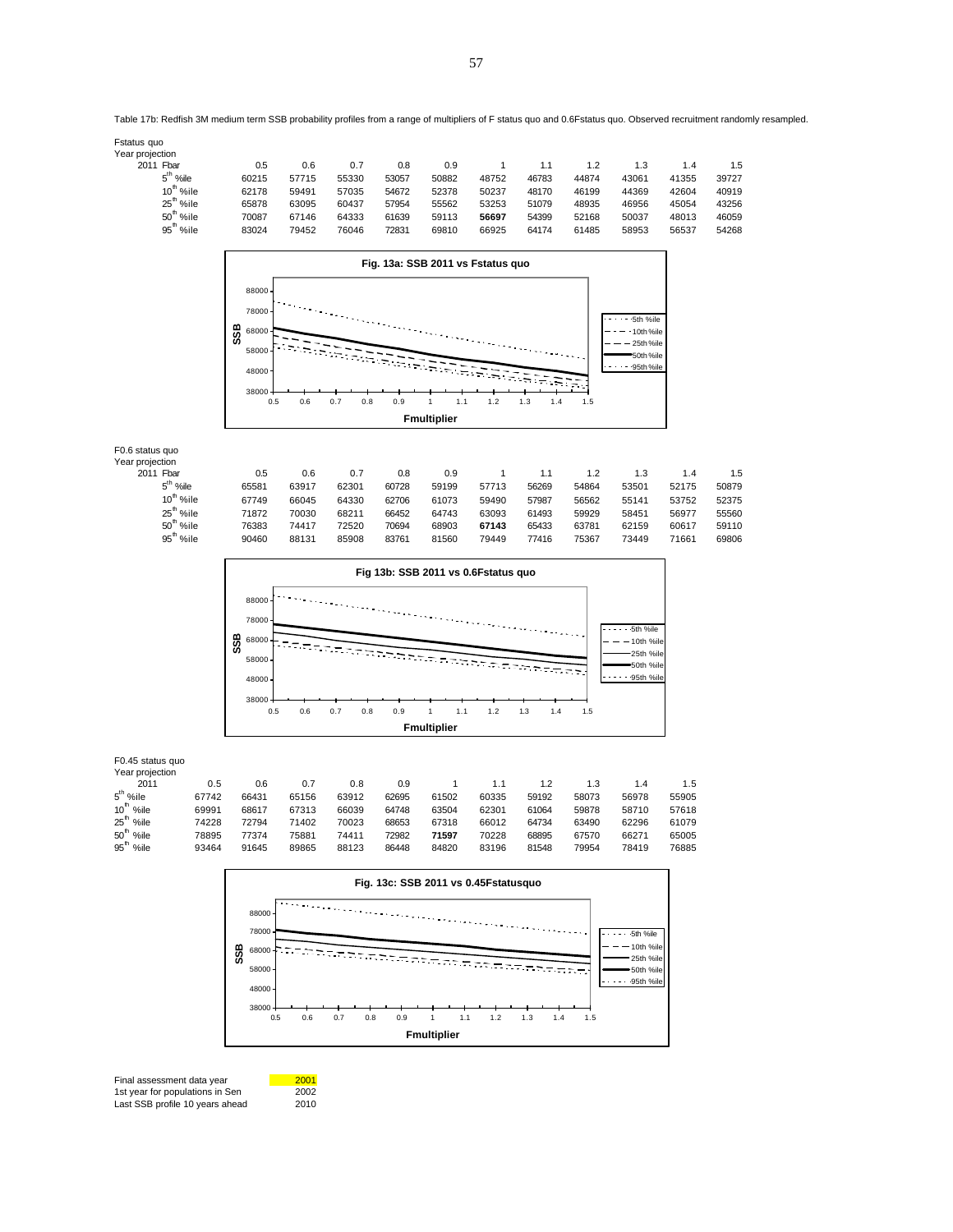Table 18a: Redfish 3M SSB probability profiles for the next 10 years, with F status quo, 0.6Fstatus quo and 0.45Fstatus quo. Observed recruitment randomly resampled.

| %ile  |
|-------|
|       |
| 47608 |
| 53246 |
| 53388 |
| 51649 |
| 56744 |
| 57911 |
| 59781 |
| 67300 |
| 67483 |
| 66925 |
|       |

F 0.6status quo

|                  | $5^{\text{th}}$<br>%ile | $25^{\text{th}}$<br>%ile | 75 <sup>th</sup> %ile | 50 <sup>th</sup> %ile | $95^{\text{th}}$ %ile   |  |  |
|------------------|-------------------------|--------------------------|-----------------------|-----------------------|-------------------------|--|--|
| Year             |                         |                          |                       |                       |                         |  |  |
| 2002             | 30579                   | 34614                    | 41423                 | 37795                 | 47608                   |  |  |
| 2003             | 36092                   | 40575                    | 48241                 | 44088                 | 54972                   |  |  |
| 2004             | 38695                   | 42863                    | 50155                 | 46312                 | 56691                   |  |  |
| 2005             | 39804                   | 43927                    | 50527                 | 46893                 | 56276                   |  |  |
| 2006             | 44312                   | 48933                    | 56441                 | 52257                 | 62838                   |  |  |
| 2007             | 47000                   | 51775                    | 59344                 | 54993                 | 65507                   |  |  |
| 2008             | 49041                   | 53910                    | 61623                 | 57203                 | 68522                   |  |  |
| 2009             | 55173                   | 60632                    | 70063                 | 64733                 | 77962                   |  |  |
| 2010             | 56292                   | 61771                    | 71237                 | 65980                 | 79154                   |  |  |
| 2011             | 57713                   | 63093                    | 71961                 | 67143                 | 79449                   |  |  |
| F 0.45status quo |                         |                          |                       |                       |                         |  |  |
|                  | %ile                    | $25^{\text{th}}$ %ile    | 75 <sup>th</sup> %ile | 50 <sup>th</sup> %ile | $95^{\mathrm{th}}$ %ile |  |  |







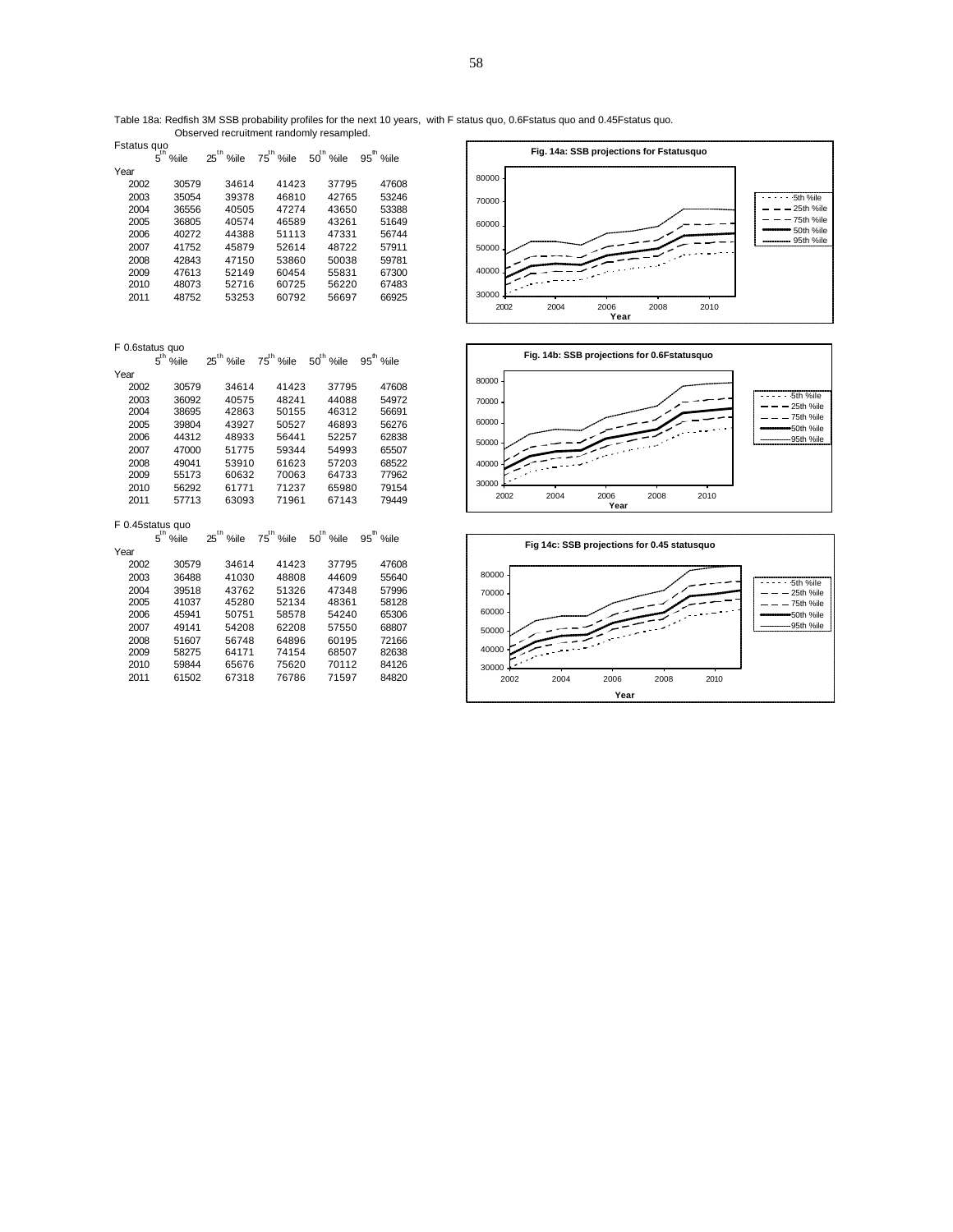|                  |      | $5th$ %ile | 25 <sup>th</sup> %ile    | 75 <sup>th</sup> %ile | 50 <sup>th</sup> %ile | 95 <sup>th</sup> %ile | Fig. 15a: Yield projections for Fstatusquo     |
|------------------|------|------------|--------------------------|-----------------------|-----------------------|-----------------------|------------------------------------------------|
| Year             |      |            |                          |                       |                       |                       |                                                |
|                  | 2002 | 6423       | 7340                     | 9004                  | 8155                  | 10404                 | 10500                                          |
|                  | 2003 | 6659       | 7523                     | 8959                  | 8175                  | 10291                 | 9500                                           |
|                  | 2004 | 6176       | 6883                     | 8020                  | 7413                  | 8958                  | 5th %ile<br>8500                               |
|                  | 2005 | 4834       | 5360                     | 6126                  | 5722                  | 6815                  | 25th %ile<br>7500                              |
|                  | 2006 | 6085       | 6700                     | 7740                  | 7164                  | 8558                  | - 75th %ile                                    |
|                  | 2007 | 4904       | 5377                     | 6069                  | 5707                  | 6696                  | 6500<br>50th %ile                              |
|                  | 2008 | 4820       | 5245                     | 5883                  | 5571                  | 6430                  | 5500<br>95th %ile                              |
|                  | 2009 | 4774       | 5335                     | 6391                  | 5799                  | 7638                  | 4500                                           |
|                  | 2010 | 4739       | 5325                     | 6352                  | 5765                  | 7367                  | 3500                                           |
|                  | 2011 | 4976       | 5508                     | 6405                  | 5935                  | 7253                  | 2500                                           |
|                  |      |            |                          |                       |                       |                       | 2002<br>2004<br>2006<br>2008<br>2010           |
| F 0.6status quo  |      |            |                          |                       |                       |                       |                                                |
|                  |      | $5th$ %ile | 25 <sup>th</sup> %ile    | 75 <sup>th</sup> %ile | 50 <sup>th</sup> %ile | 95 <sup>th</sup> %ile | Fig 15b: Yield projectios for 0.6Fstatusquo    |
| Year             |      |            |                          |                       |                       |                       | 11000                                          |
|                  | 2002 | 3918       | 4478                     | 5495                  | 4978                  | 6354                  | 10000                                          |
|                  | 2003 | 4175       | 4725                     | 5643                  | 5142                  | 6479                  | 9000                                           |
|                  | 2004 | 3966       | 4414                     | 5160                  | 4764                  | 5783                  | 5th %ile<br>8000                               |
|                  | 2005 | 3131       | 3467                     | 3968                  | 3703                  | 4402                  | 25th %ile<br>7000                              |
|                  | 2006 | 4049       | 4458                     | 5151                  | 4771                  | 5731                  | 75th %ile                                      |
|                  | 2007 | 3276       | 3584                     | 4043                  | 3805                  | 4454                  | 6000<br>50th %ile                              |
|                  | 2008 | 3243       | 3535                     | 3968                  | 3754                  | 4325                  | 5000<br>95th %ile                              |
|                  | 2009 | 3248       | 3619                     | 4329                  | 3942                  | 5143                  | 4000                                           |
|                  | 2010 | 3241       | 3642                     | 4345                  | 3943                  | 5059                  | 3000                                           |
|                  | 2011 | 3420       | 3793                     | 4423                  | 4094                  | 5009                  | 2000                                           |
| F 0.45status quo |      |            |                          |                       |                       |                       | 2004<br>2006<br>2010<br>2002<br>2008           |
|                  |      | $5th$ %ile | $25^{\text{th}}$<br>%ile | 75 <sup>th</sup> %ile | $50^{\text{th}}$ %ile | $95th$ %ile           |                                                |
| Year             |      |            |                          |                       |                       |                       | Fig. 15c: Yield projections for 0.45Fstatusquo |
|                  | 2002 | 2954       | 3376                     | 4143                  | 3754                  | 4792                  | 11000                                          |
|                  | 2003 | 3188       | 3605                     | 4311                  | 3925                  | 4953                  | 10000                                          |
|                  | 2004 | 3055       | 3400                     | 3977                  | 3671                  | 4464                  | 9000                                           |
|                  | 2005 | 2417       | 2675                     | 3059                  | 2857                  | 3393                  | 5th %ile<br>8000<br>- 25th %ile                |
|                  | 2006 | 3159       | 3478                     | 4024                  | 3723                  | 4472                  | 7000                                           |
|                  | 2007 | 2559       | 2797                     | 3150                  | 2967                  | 3475                  | - 75th %ile<br>6000                            |
|                  | 2008 | 2545       | 2776                     | 3117                  | 2946                  | 3397                  | 50th %ile<br>5000                              |
|                  | 2009 | 2559       | 2850                     | 3408                  | 3102                  | 4041                  | 95th %ile                                      |
|                  | 2010 | 2558       | 2875                     | 3432                  | 3112                  | 3999                  | 4000                                           |
|                  | 2011 | 2702       | 3003                     | 3506                  | 3246                  | 3974                  | 3000                                           |
|                  |      |            |                          |                       |                       |                       | 2000                                           |

 $\overline{\phantom{a}}$ 

2004 2006 2008 2010

Table 18b: Redfish 3M Yield probability profiles for the next 10 years, with F status quo, 0.6Fstatus quo and 0.45Fstatus quo. Observed recruitment randomly resampled. F status quo  $\Gamma$